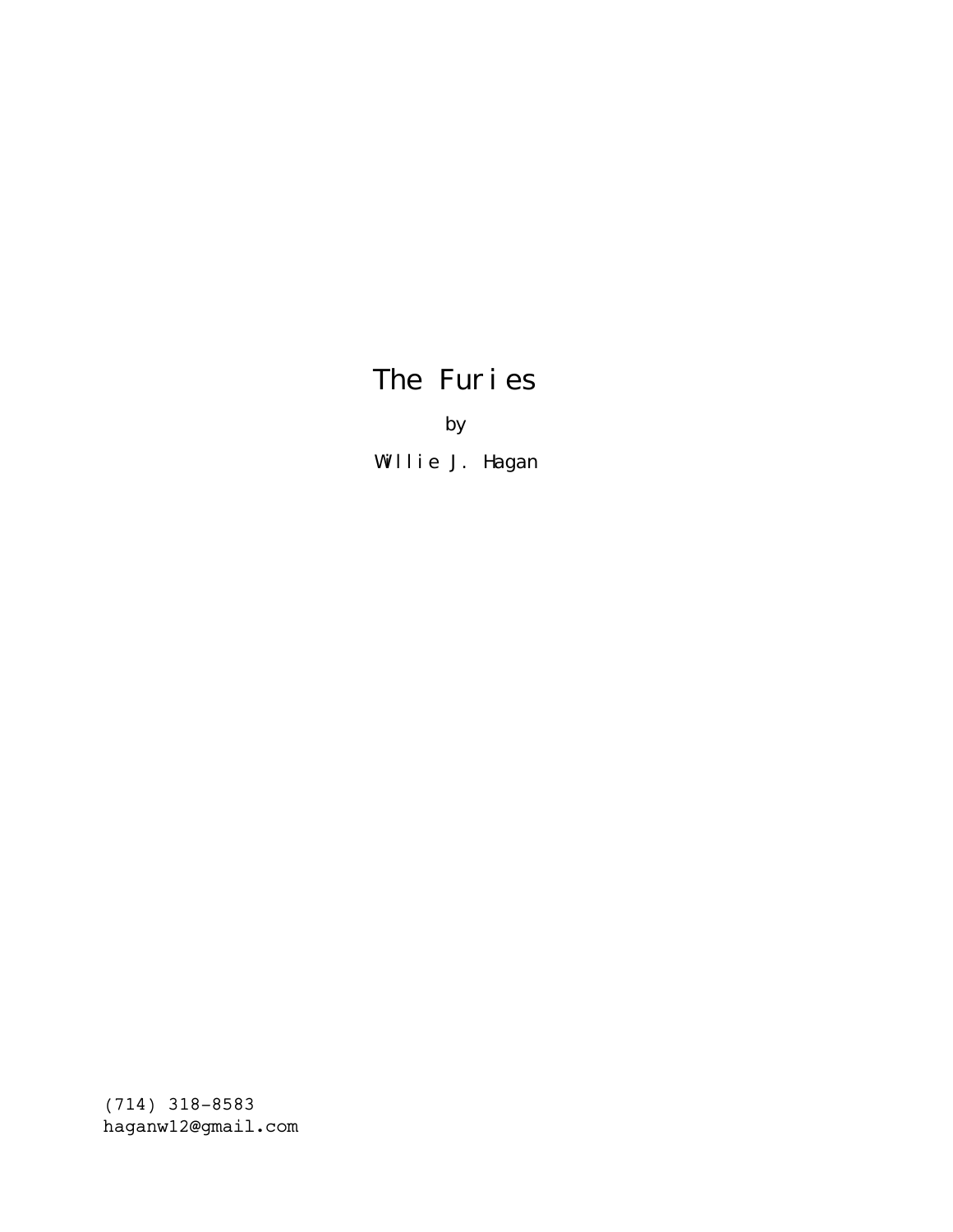FADE IN:

INT. UNDERGROUND RESEARCH/HOSPITAL COMPLEX - DAY

A WOMAN, 21, panicked, wearing a bloodstained hospital gown, runs down a long florescent-lit corridor. An alarm sounds.

A door, NURSERY. The woman pounds on the door. A nervous CHILDCARE WORKER stares out at her.

# WOMAN

Please, my babies!

The childcare worker shakes her head and backs away. The woman focuses her eyes on the worker.

> WOMAN (cont'd) Don't make me hurt you.

The worker's eyes go wild with fright. She opens the door. The woman rushes into the nursery.

KIDS and STAFF stare in shock at the woman and the blood that flows from the bullet hole in her gown.

Three CHILDREN, triplet girls, age 3, leap up from their mats.

#### **TRIPLETS**

Mom, mommy...

They rush into the bleeding woman's arms.

The woman spins around. Frantic.

WOMAN

Where's...

CHILDCARE WORKER (quickly) She's in the lab.

The woman bleeds heavily, getting weak. Her kids freak out.

#### WOMAN

Wait here.

The kids watch as their Mom heads into the corridor and then jerks back at the sound of heavy footsteps pounding in her direction.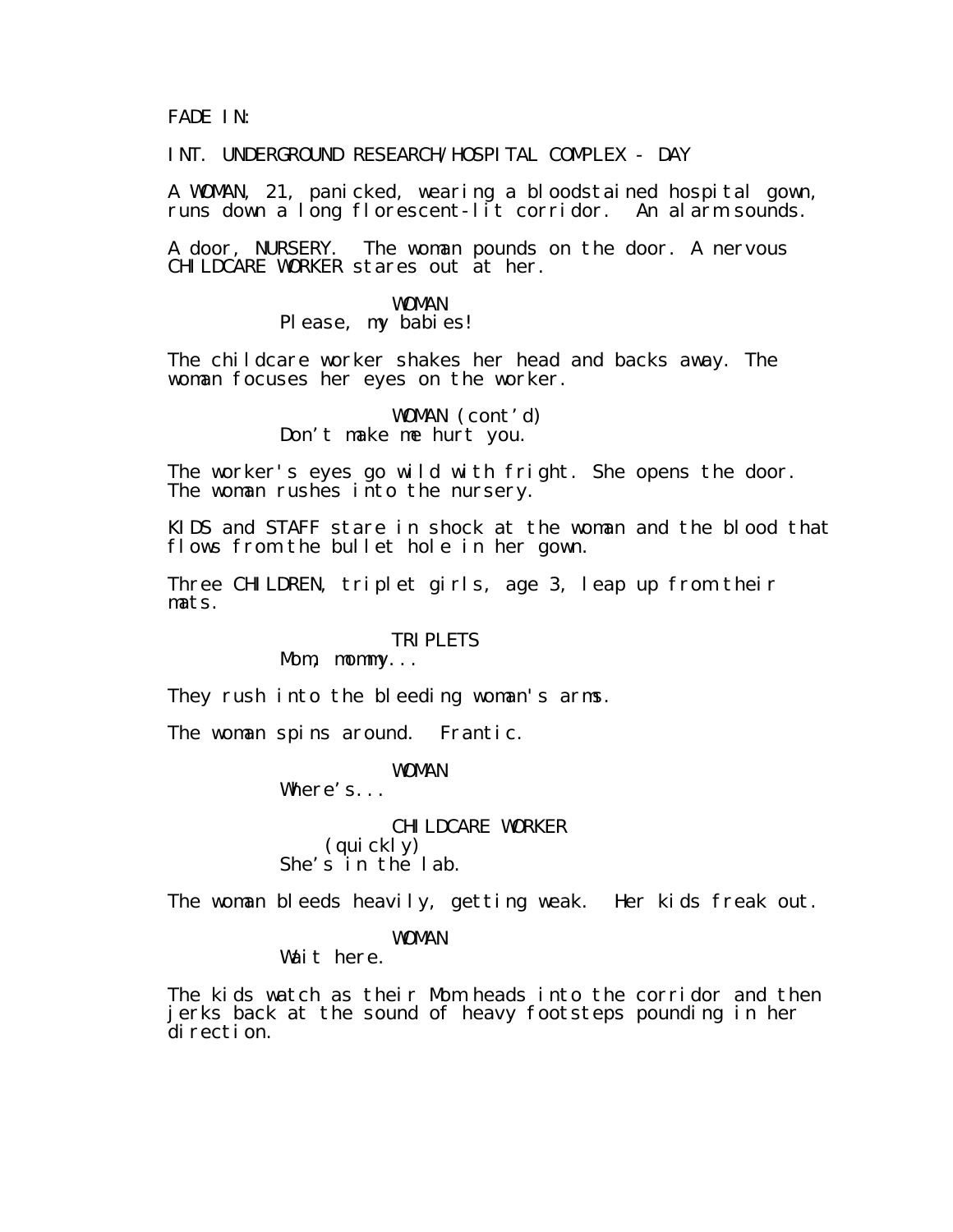She takes a deep breath to compose herself, steps into the corridor and stares towards whomever is pursuing. Her brow furrows, an intense burst of concentration.

SCREAMS erupt from down the hall.

A hail of bullets rip into the wall and floor around her forcing her back into the day-care center. She is desperate, wanting to rush into the hall but sensing it's certain death.

She sees a back door leading to an open field. She grabs her three kids and dashes through the door.

EXT. VAST LAWN SURROUNDING RESEARCH/HOSPITAL COMPLEX - DAY

The bleeding woman runs across the field, hustling her three scared children ahead of her.

The entire facility is surrounded by an imposing steel fence.

A lone car drives towards a guarded exit.

The driver, PAULETTE TAYLOR, 27, sees the commotion on the field, stops her car and gets out. The ID pinned to her blouse identifies her as a Lab Technician.

A SHOT rings out, kicking up dust near the woman and kids.

The woman spots Paulette and angles towards her.

WOMAN Paulette, take my kids...They're going to hurt them.

She pushes the kids towards Paulette.

WOMAN (cont'd) I have to go back for...

A BULLET rips through the back of the gown slamming her to the ground. The kids scream. Paulette backs away in fear.

Across the field GENERAL COSOL and several armed GUARDS pursue. General Cosol carries a smoking rifle.

The woman isn't dead. She pushes herself to her knees and shoves her hysterical kids towards Paulette.

The woman stares at Paulette. Paulette recognizes the expression and stumbles back as if expecting a blow.

**PAULETTE** 

No, don't.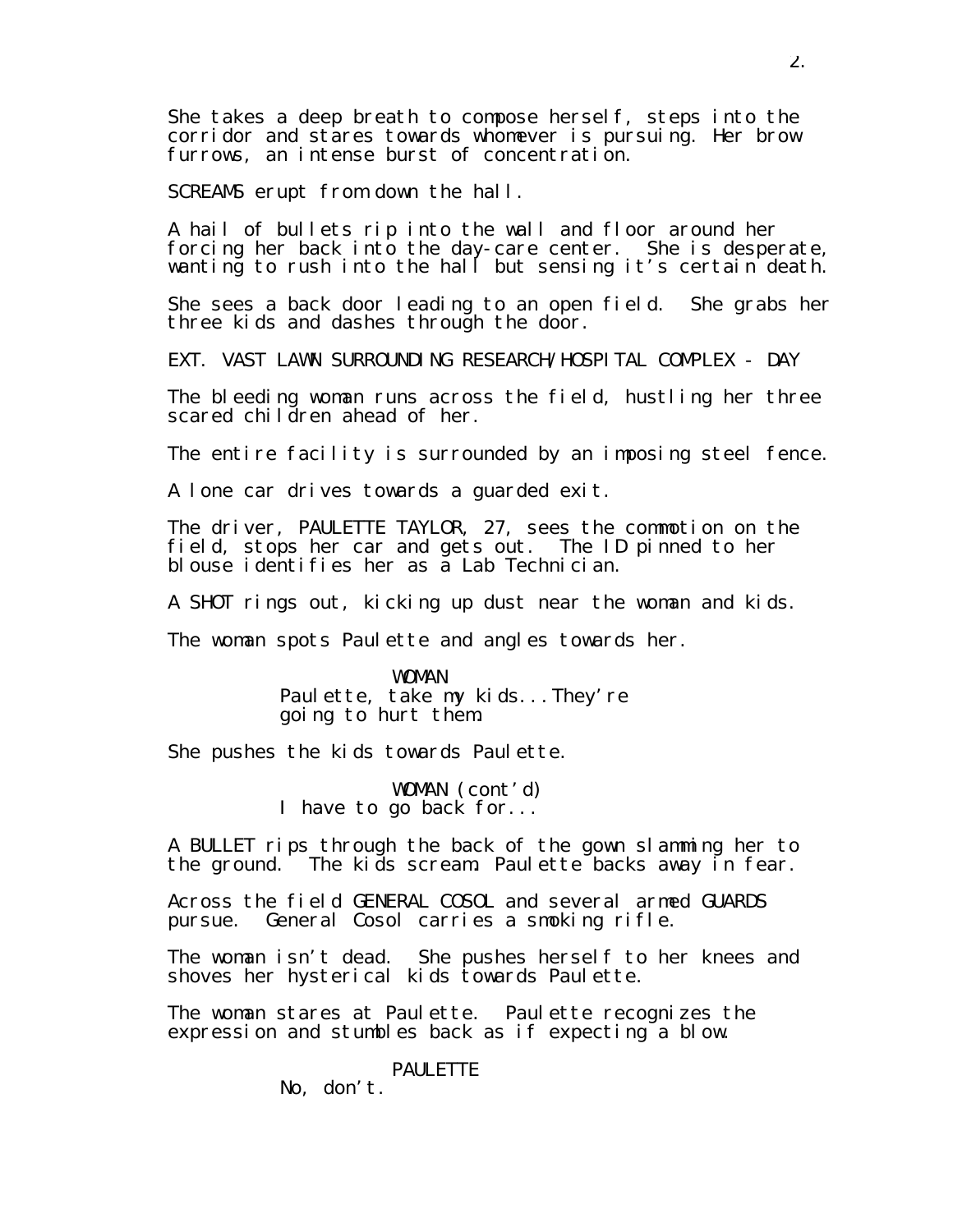The woman is near death and can hardly speak.

WOMAN You have a little girl, don't you?

Paulette is suddenly overwhelmed by vivid images and sounds of her own DAUGHTER, age 7, bright, curly red hair, facial features exactly like her mother.

Rapid vignettes -

- Paulette and her daughter play in their apartment pool;
- Paulette and her daughter cook dinner together, making a mess and enjoying themselves;
- Paulette, proud and teary-eyed, as her daughter sings in a school play.

Strangely, Paulette experiences all of this through her daughter's POV.

#### WOMAN (cont'd) Give my kids that life.

The woman's words cut through Paulette's imagery like a kni fe.

Cosol fires again and a BULLET obliterates the base of the woman's skull splattering the nearest child with blood.

The child is frozen, transfixed by the devastation wrought on her mother. Blood rolls down the child's face like red tears.

Paulette grabs the children and tosses them into her car.

INT. PAULETTE'S CAR - MOVING - DAY

Paulette speeds towards the gate and the sentry booth.

The GUARD comes out, sees the pursuing soldiers and points his gun at her. She screeches to a halt; fearful, trapped.

Cosol rushes up to the car and reaches through the open window to grab the kids. They back away in panic.

He grabs one of the girls and pulls her towards him. The child screams even louder. The girl with the blood on her face sits pressed against the opposite door.

She stares at Cosol pulling her sister.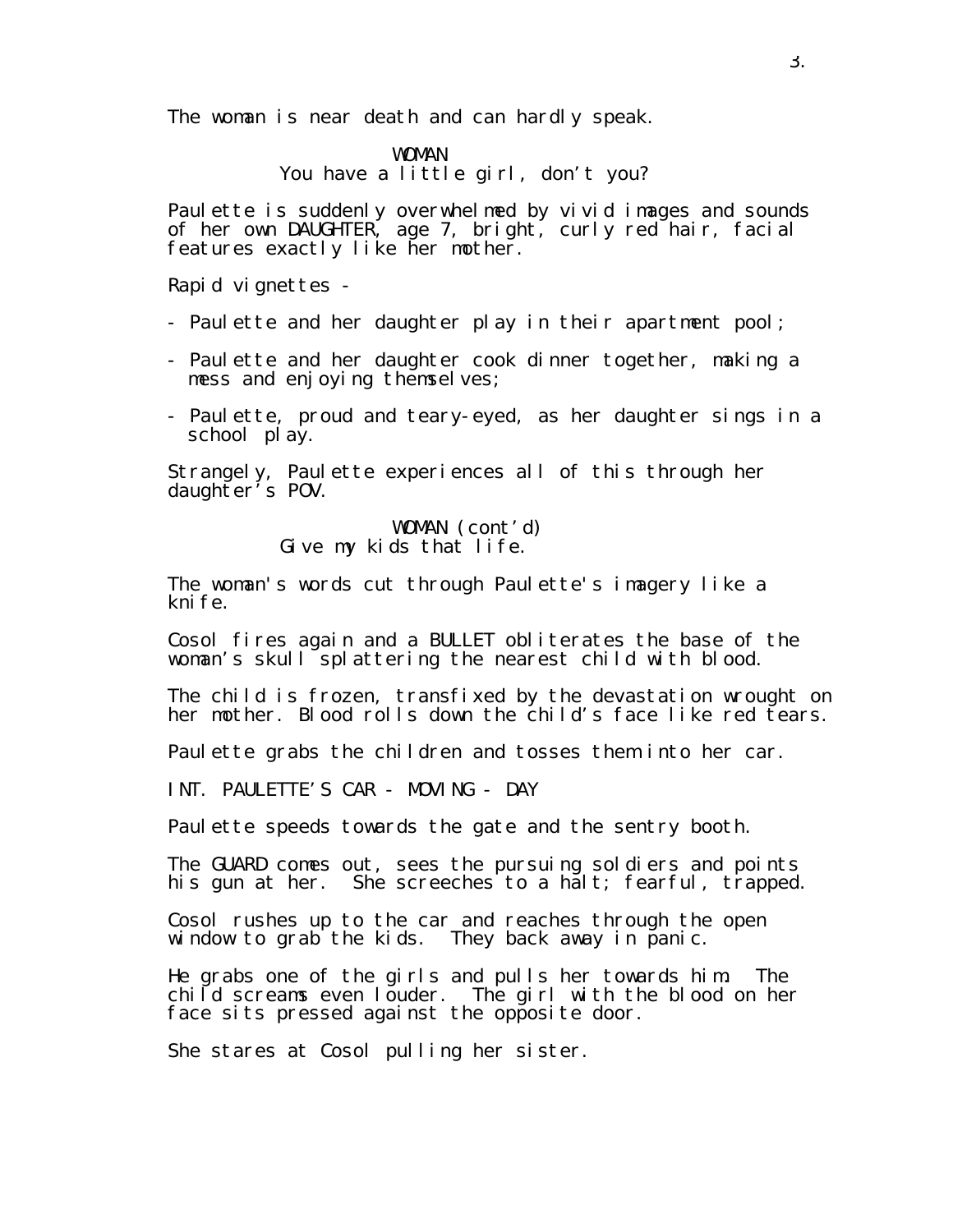Suddenly her crying face screws up as if something deeply emotional is trying to break out of her body.

Cosol is slammed back by a vivid image. An overwhelming experience. Now he is the one on his knees in the grassy field wearing the bloody gown.

He is the bleeding woman.

He sees himself fire the shot at her; he's both the shooter and the victim.

His head snaps forward and he crashes to the ground as if a bullet has slammed into his skull.

The guard is momentarily stunned. Paulette hits the gas, speeds around him and through the gate.

Cosol shakes off the terrifying imagery and watches Paulette's car speed off into the distance.

EXT. HART ELEMENTARY SCHOOL - DAY

Paulette's car skids to a halt in front of the school.

She wipes the sweat from her face, calms herself and goes into the school.

A few moments later she rushes out of the school dragging her confused daughter.

> DAUGHTER Mommy, what's the matter?

Paulette is too frightened to talk. She tosses her daughter into the car. Her daughter is shocked to see three crying, kids in the back seat. She doesn't know how to react.

She turns around and buckles her seat-belt.

EXT. HIGHWAY RAMP - DAY

Paulette's car speeds up the highway on-ramp.

INT. CAR - CONTINUOUS

DAUGHTER This isn't the way home. Where are we going?

**PAULETTE** I don't know, honey. I don't know.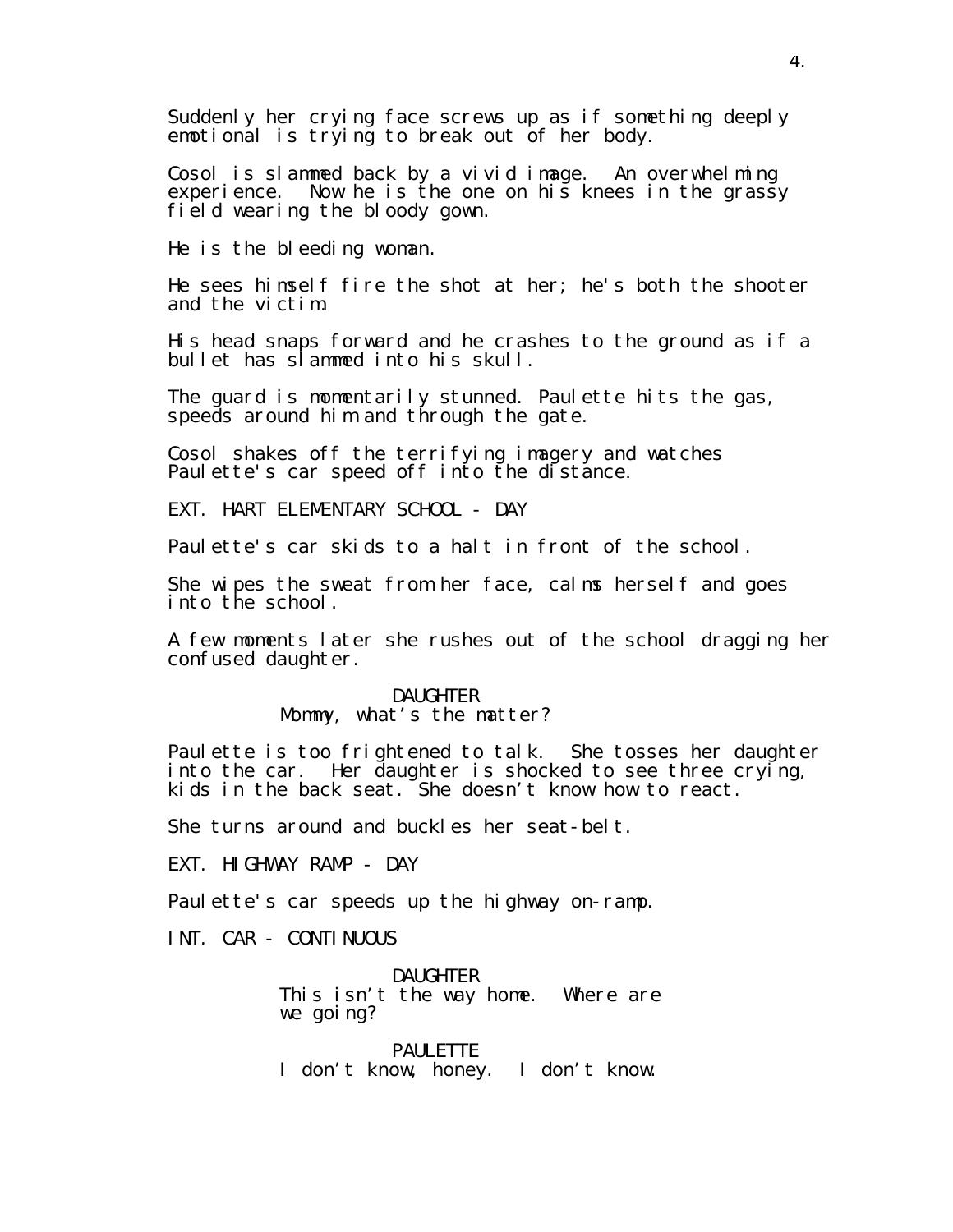Her daughter pulls her report card from her book bag. She stares at her own smiling photo glued to the front of the card as if trying to ground herself in reality.

#### DAUGHTER Mommy, I got an 'A' in Reading.

The car whips down the highway and vanishes from sight.

SUPERIMPOSE - Boston, Massachusetts - 18 Years Later

EXT. GRIMY BOSTON SIDE STREET - DAY

Residential. Two story working class homes and duplexes. Streets lined with old cars and stuffed garbage cans.

A loud, smoke-spewing garbage truck rumbles down the street.

Two equally filthy GARBAGE MEN follow behind, hoisting fetid garbage cans and dumping them into the truck.

A cigarette dangles from the lips of KIRA, 21, cheerleader looks, garbage man strength; tattoos.

Kira works steadily, mechanically, focused; as if her labors stave off thoughts she'd rather not deal with. She looks like she hasn't had a good night's sleep in a decade.

She and her partner, JENKINS, 42, huge Irish guy, don't talk but there is a certain choreography between them as they hoist and toss garbage cans.

A panicked cat dashes out of a yard and between Kira's legs. A huge ROTTWEILER charges after it. Jenkins freaks and grabs a small baseball bat wedged beneath the compactor control rack for just such an occasion.

With incredible speed and fury the dog rushes towards Kira. She looks at it. Suddenly, the dog hits the ground, growling and fighting furiously as if in a losing battle with a bigger dog.

Kira looks away; the huge dog climbs unsteadily to its feet and slinks off to its yard.

> **JENKINS** Dogs don't faze you much, huh?

KIRA Nope, dogs don't.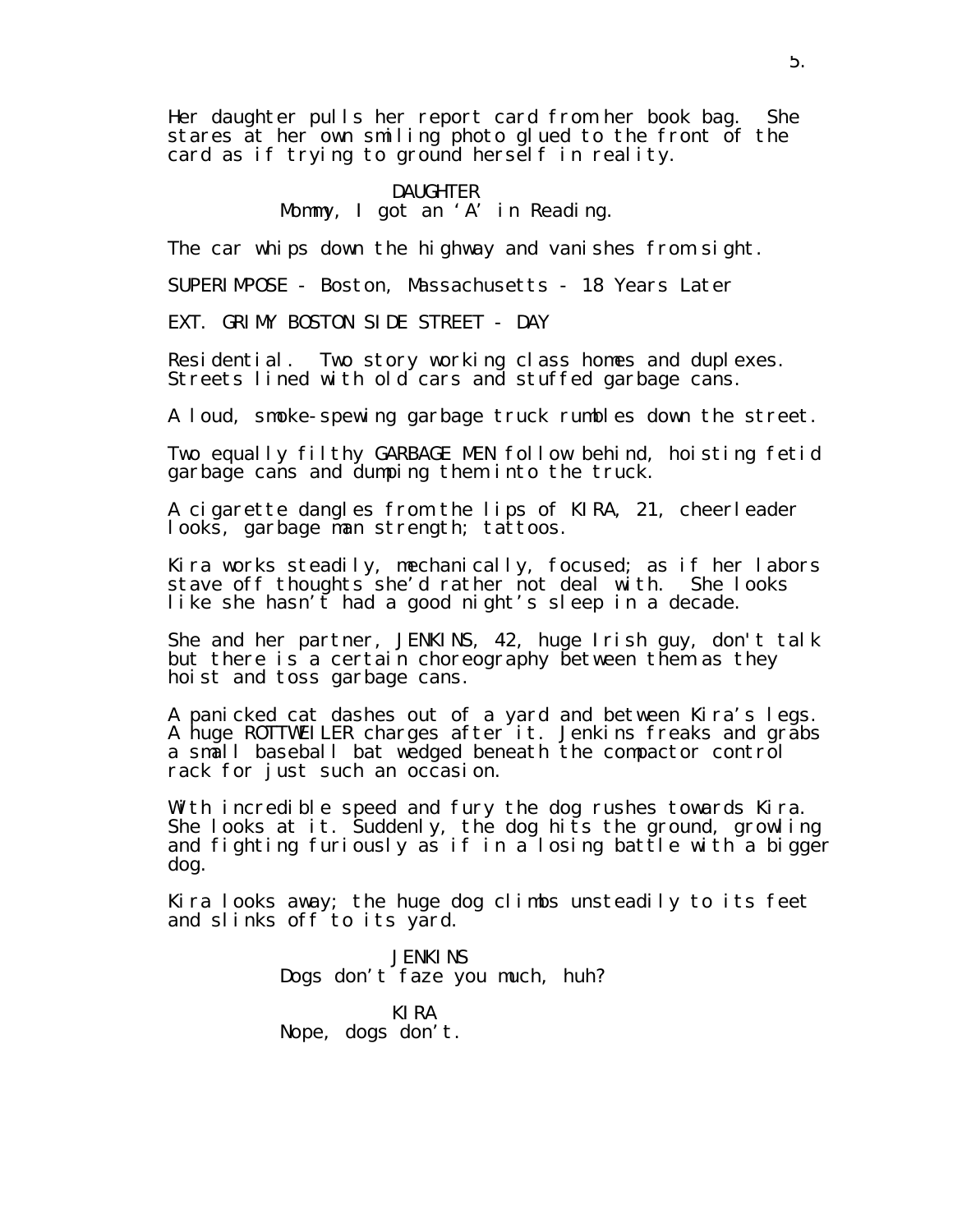INT. WASTE MANAGEMENT GARAGE BAY - DAY

Jenkins hoses down the garbage truck. Kira scrubs her face and hands at a sink against the wall.

The MANAGER comes out of his office with a large envelope.

MANAGER (shouting) Payrol I!

EMPLOYEES line up to get paid.

The manager hands a WORKER a check. Kira, next in line, steps up. The manager sighs and pulls a wad of cash from the envelope and starts counting bills in her hand.

MANAGER (cont'd)

You know...

KIRA Yeah, you say the same thing every week.

MANAGER I pay you off the record you get no benefits when you retire. (beat) When you going to tell me who you real I y are?

Jenkins is behind her in line.

**JENKINS** You are what you do. She's a garbage man, so give the lady her money and keep this line moving.

MANAGER You an illegal alien?

Kira's cellphone RINGS. She pulls it and leaves the line.

KIRA Yeah, Amy, what's up?

A look of concern crosses her face.

KIRA (cont'd) Are you okay?

Kira gets pissed.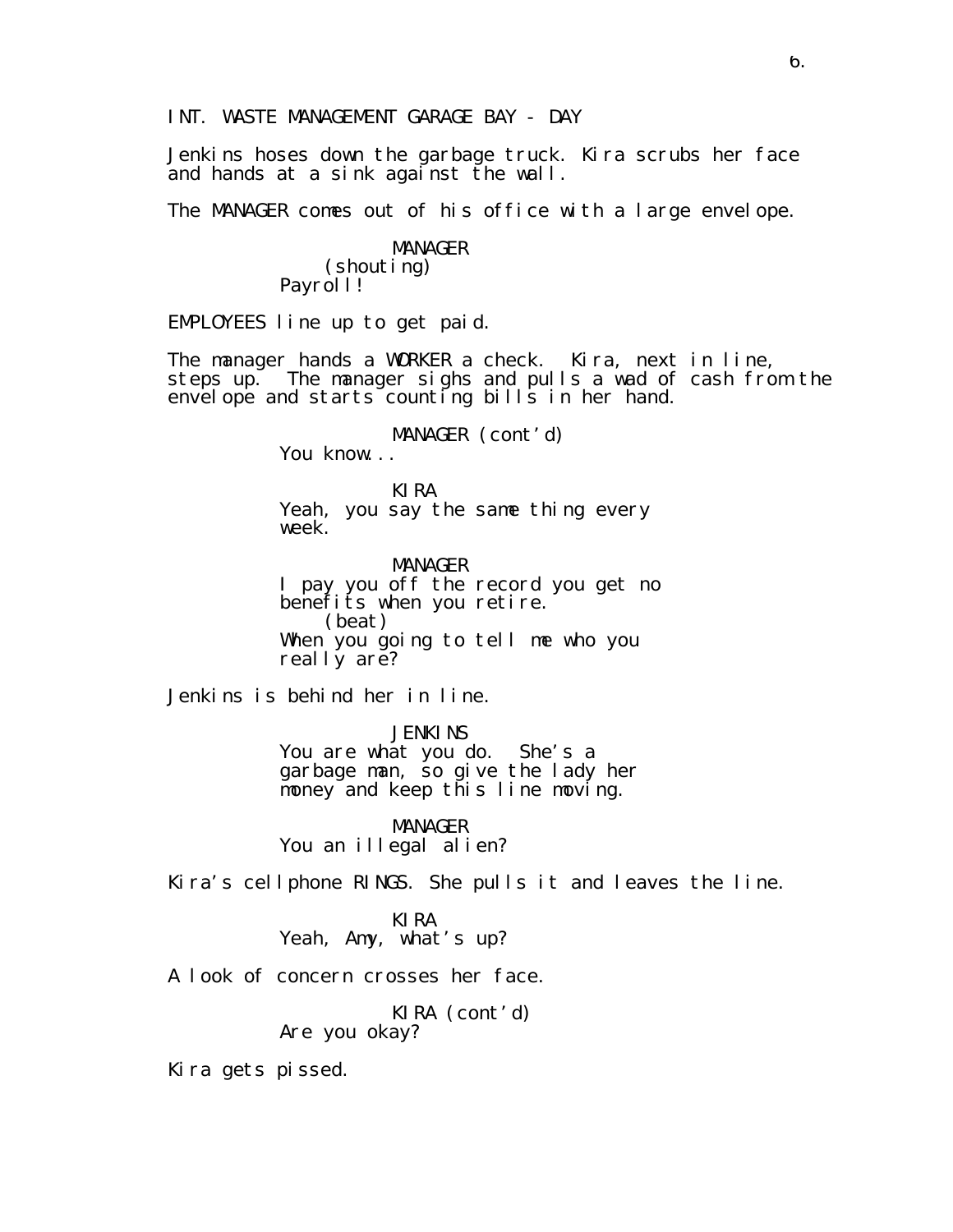KIRA (cont'd) Damn it, I told you he was no freaking good.

INT. HOSPITAL ROOM - DAY

Amy, 25, sits propped up in a hospital bed. Her face is swollen and bruised, arms scratched and discolored.

She puffs nervously on a cigarette. Her fiery red hair is just as long and curly as it was when she was a child.

The door opens and she quickly drops the cigarette into a cup of water. Kira walks in.

> AMY Shit, Ki, I thought you were the nurse; killed my last cigarette.

Kira surveys Amy's condition. She can tell she's high.

KIRA What happened?

Amy hesitates, tries to salvage her wet cigarette. Too late.

AMY I was holding for Matt. Two Zs of Meth...and I sold it. I was short on cash, so, you know... (shakes her head) Probably would have killed me if the landlady hadn't showed up.

KIRA He's your boyfriend, for Christ's sake.

AMY He's my dealer mostly.

KIRA Were the police involved?

AMY

Bring the police into my shit?

Amy laughs, a quick nervous cackle.

AMY (cont'd) Mom would be all over me.

Amy's eyes tear up.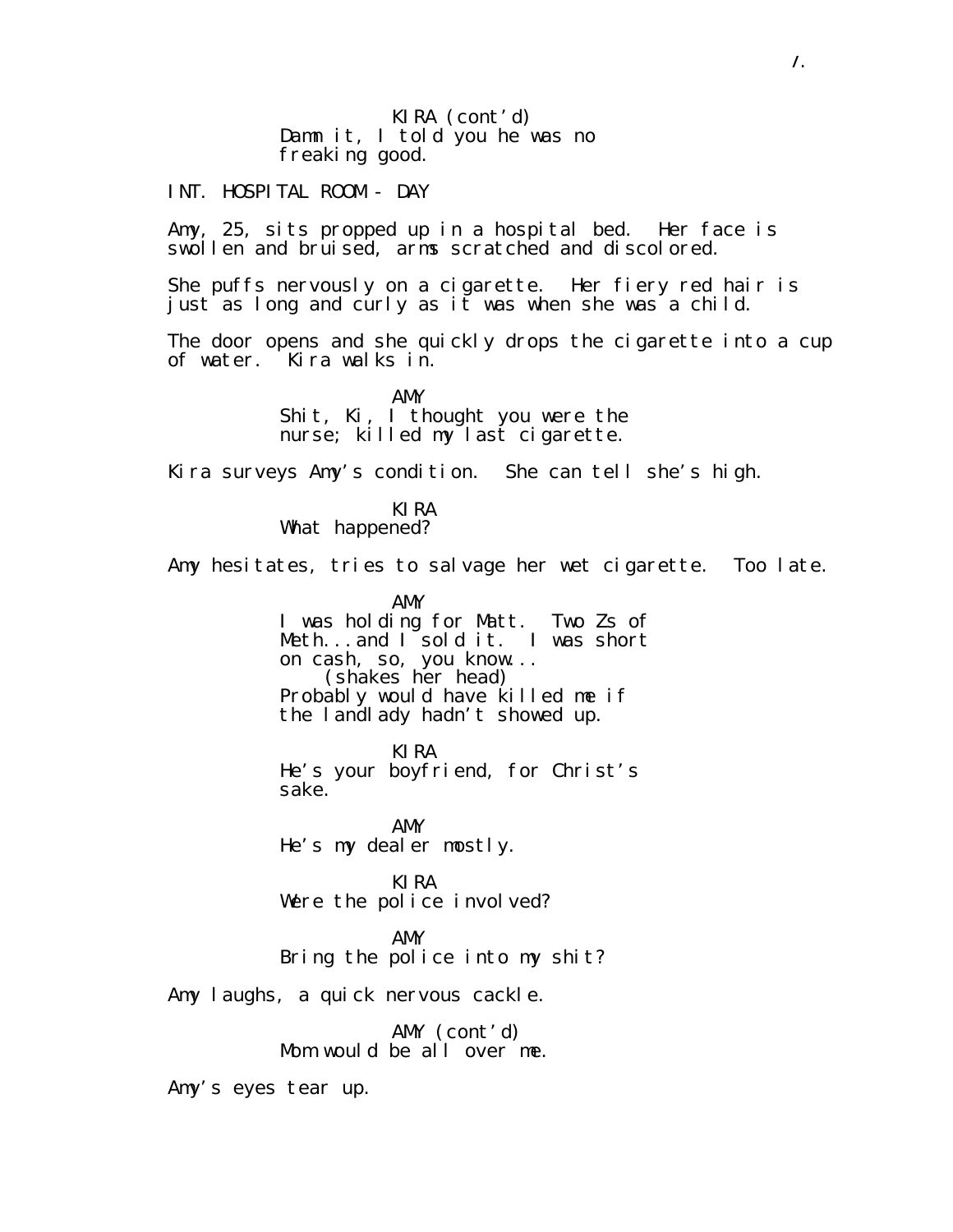AMY (cont'd) I want to go see her...she's in Philadelphia, right?

KIRA Mom's buried in Raleigh.

Amy stares at her, confused.

AMY North Carolina? (tears well up) What kind of stupid shit is that? Don't even remember where my own Mom is buried. (beat) How long she been gone?

KIRA

Two years.

AMY Man, I miss her.

Amy sits back, wistful for a life she never had.

ON THE TELEVISION SCREEN

FOUR BORDER agents are shown handcuffed and hooded, kneeling on a concrete floor.

> REPORTER Mexican and U.S. authorities work feverishly to find the four abducted border agents. There is concern among the G-8 Nations gathering in San Diego that this heralds a broader relationship between international terrorist organizations and South American drug cartels.

Amy switches channels to The View.

INT. AMY'S APARTMENT - NIGHT

Small run-down apartment. Scavenged furniture.

A partially packed suitcase lies open on the bed. On top of the clothing, a picture of Amy's mother, Paulette, along with Amy, 12, and the triplets, 8. They're in a park of somewhere.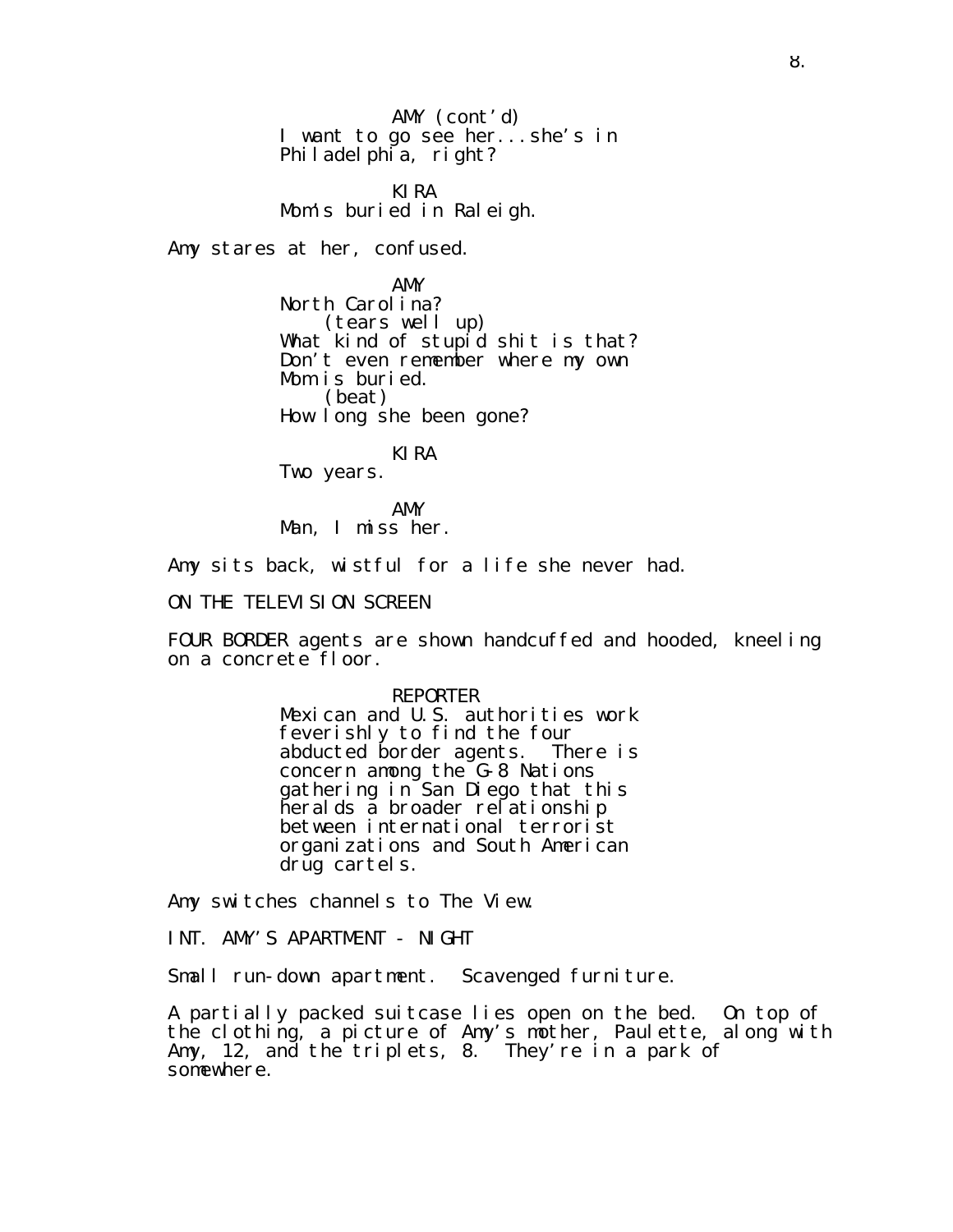INT. AMY'S APARTMENT - BATHROOM - NIGHT

Amy gingerly strips off her clothes as the tub fills with steaming hot water. Her body is streaked with bruises.

She turns off the faucet and slides into the soothing water.

She reacts to the sound of her apartment door crashing open as someone smashes through it.

She scrambles out of the tub as MATT, 29, kicks open the bathroom door.

#### AMY (screaming) Mattl

He's on her in a flash, driving her back into the tub with such force he topples in on top of her.

Somehow she squirms free and tries to climb out of the tub. She has one leg out when he grabs her by the hair and jerks her back into the tub. He straddles her, pushing her head under the water.

With a fear-induced burst of strength she pushes her head out of the water. He grabs her around the neck and pile drives her back into the tub, slamming her head onto the bottom.

Her arms thrash about trying to pull free, but to no avail. They go slack and splash down into the water.

EXT. ROXBURY STREET - STOREFRONT CHURCH - NIGHT

Predominantly Black and immigrant section of Boston.

Bodegas, barbershops, cheap food joints, and check cashing services share the block with a failed liquor store now converted to a small Pentecostal like church.

Beneath the cheap cross nailed above the entrance you can still see the faded logo advertising Barcadi Rum.

INT. STOREFRONT CHURCH - NIGHT

A wide-eyed, nervous five year old BOY sits by himself surrounded by rows of empty pews.

A wooden partition blocks off the front of the church.

From behind the partition, the sounds of a woman moaning softly and weeping in repentant agony can be heard.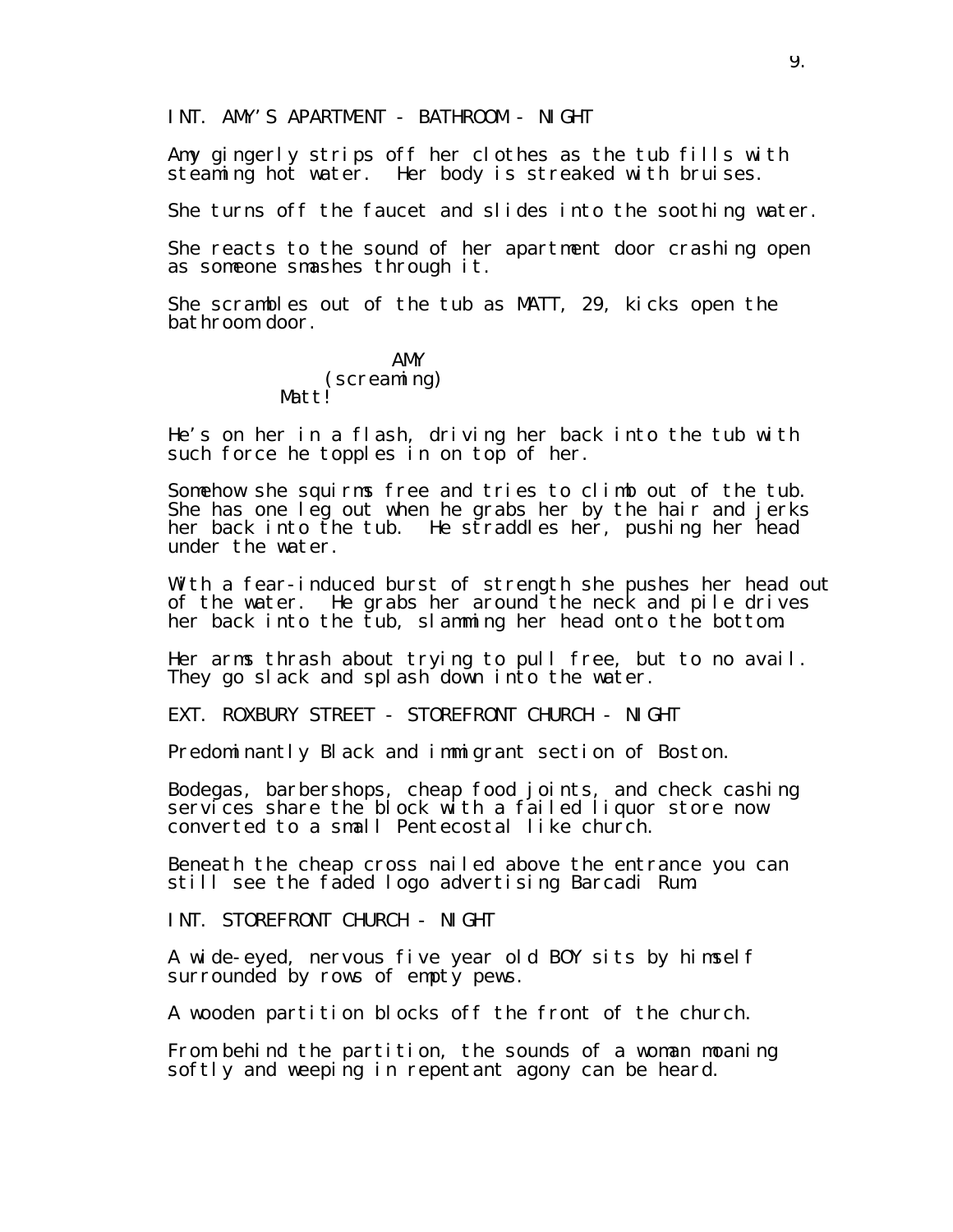Kira enters from the street. She hears the moans in the back and takes a seat on the opposite side of the room away from the boy.

Kira is sad, but she looks at the little boy and smiles.

BEHIND THE PARTITION

A 24 year old WOMAN lies on a bench, eyes tightly closed. KATHY, 21, sits in a chair beside the woman holding her hands. Kathy is Kira's identical sister.

Tears run down the woman's face.

KATHY It's not something you want to do.

The woman jerks with pain and we INTERCUT between the church and the woman's tiny apartment and we see what she sees behind her clenched eyes.

INT. WOMAN'S APARTMENT - NIGHT

The woman, drugged out of her mind, slaps the five year old boy hard across the face. The boy retreats in terror but she stays on him.

With each blow to the boy, the woman on the bench winces and jerks as if she herself is receiving the blows.

> KATHY You feel his pain.

The woman nods.

KATHY (cont'd) He's just a child. As he hurts...you hurt. Now feel the good things you've done.

INT. HOSPITAL - DAY

Suddenly the woman is in a hospital bed experiencing the warm love as her newborn baby is handed to her. From her POV she's the infant being passed into the loving arms of the mother.

> **KATHY** Give this to your boy, the love, not the pain.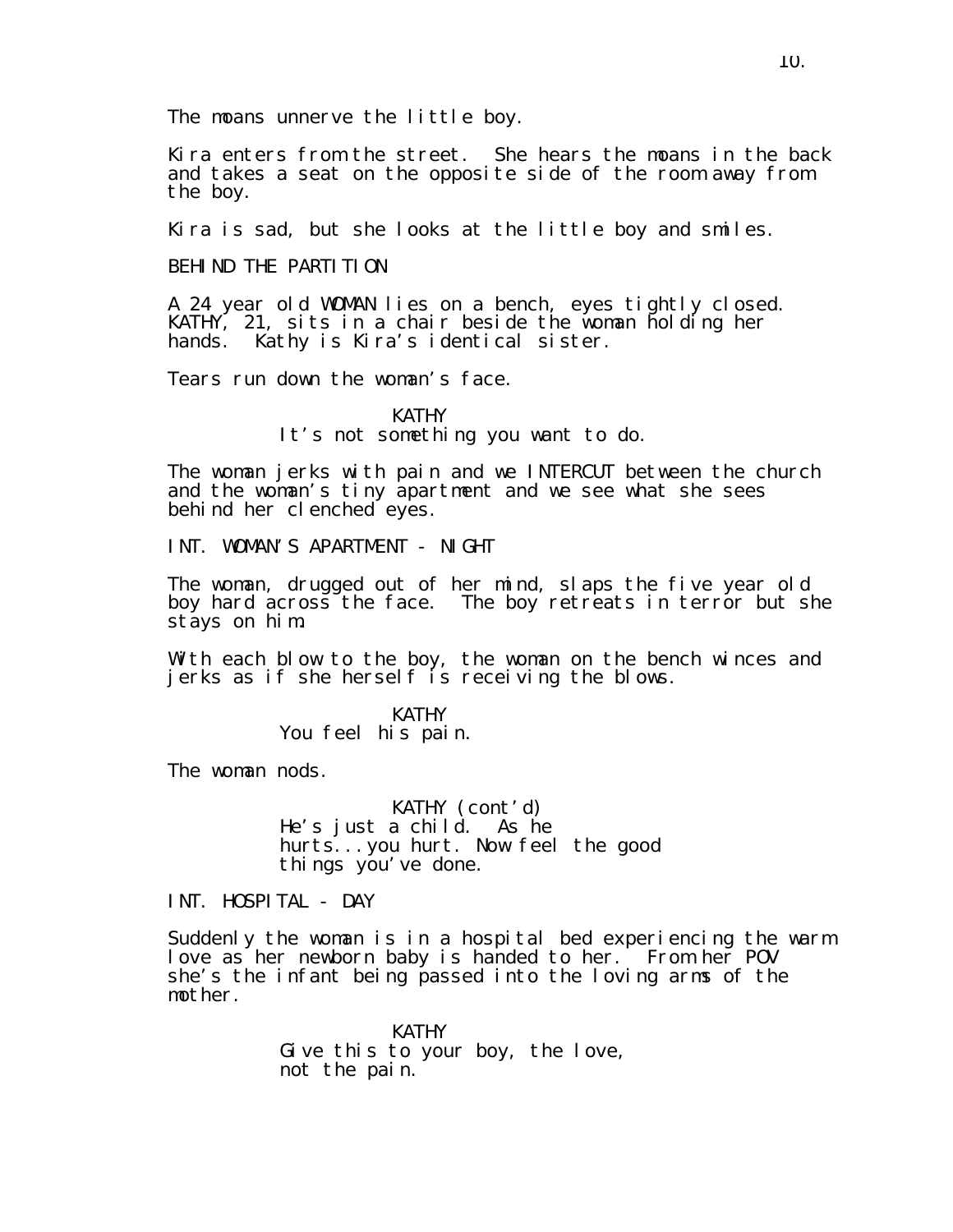The woman covers her face and weeps in shame and pain. She stands and moves to hug Kathy but stops herself. She is a bit afraid of her.

#### WOMAN It won't happen again. I promise.

#### KATHY

## Promise him.

The woman reaches into her purse and counts out \$20 in mixed bills and hands them to Kathy.

The woman goes around the partition and scoops up the boy. He lets out a small shriek of fear but calms down as she smothers him in hugs and kisses.

> WOMAN I'm so sorry, Jimmy. I'm so sorry.

The woman hurries out, paying no attention to Kira. Kathy comes around the corner and smiles at Kira.

> KATHY Hey, Kira, what's up?

Kira's anguished face says it all.

INT. BOSTON MORGUE - BODY STORAGE ROOM - DAY

Kira and Kathy stare down at Amy's swollen and discolored body stretched out on the examining table.

#### KIRA

That's her.

The CORONER replaces the sheet over Amy's body.

As the Coroner escorts Kira out of the room, his ASSISTANT uses a digital ink pad to take Amy's fingerprints. He uploads the prints into a computer and enters them into the National Criminal and Victims Database.

EXT. CORONER'S OFFICE - DAY

Kira and Kathy stand on the corner. Kira pulls her cell phone and dials a number.

EXT. STREET - DAY

A typical street in any blighted industrialized city.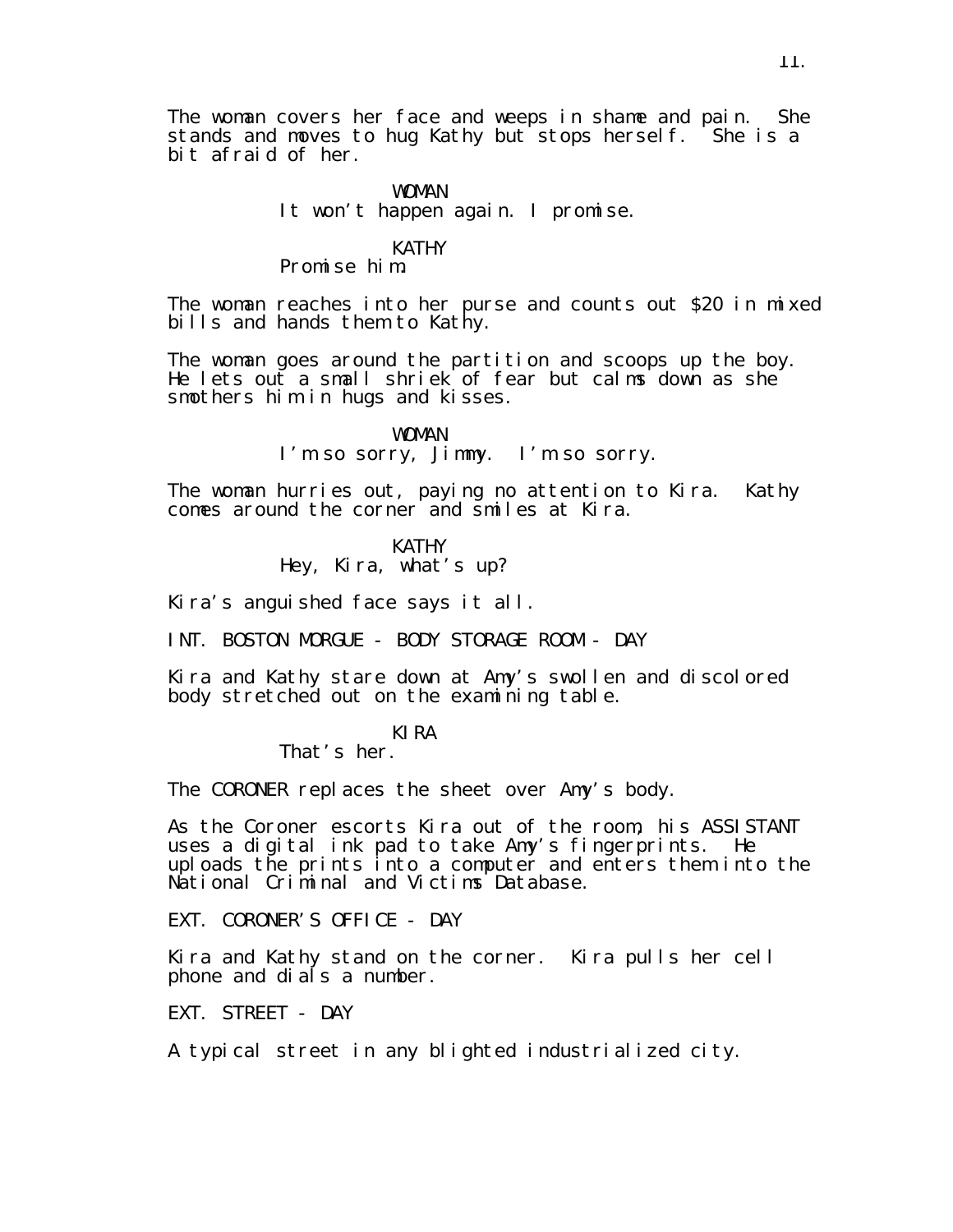A leather-clad WOMAN walks down the street. Her cellphone rings. She looks at the number but doesn't answer. She lets it go to voice mail and listens.

Kira's voice can be heard.

#### KIRA (FILTER) Hey, it's me, Kira. Listen, I've got some bad news. Amy is dead. She got involved with the wrong people; drugs and shit.

The woman stops and listens, but still doesn't answer.

KIRA (FILTER)(cont'd) I'm not even sure where you are, but if you're around, we're going to have the funeral Sunday, two o'clock, Donnelly Funeral Home.

Kira stops, debating her next words.

KIRA (FILTER)(cont'd) You should make it...Amy would want that.

INT. SMALL MOM-AND-POP STORE - DAY

The OLD MAN behind the counter hurriedly counts out a few twenties from the days receipts. He folds the stack and hands them to the leather-clad woman.

The woman pockets the money and turns for the door. This is KAREN, 21, the third of the identical sisters. With her leather jacket, chopped hair and 'don't fuck with me' attitude, the best word to describe her is, THUG.

INT. NEIGHBORHOOD CD/DVD STORE - DAY

Karen walks into the store. A group of wise-ass TEENS are off in the corner digging through a bunch of CDs.

Karen stops and stares at the teens. They recognize her. Quickly they pull CDs from their pockets and put them back.

They trip over each other rushing out of the store.

Karen approaches the CLERK, a bespectacled man in his 50's. She turns and looks through the window at the teens who quickly put distance between themselves and her.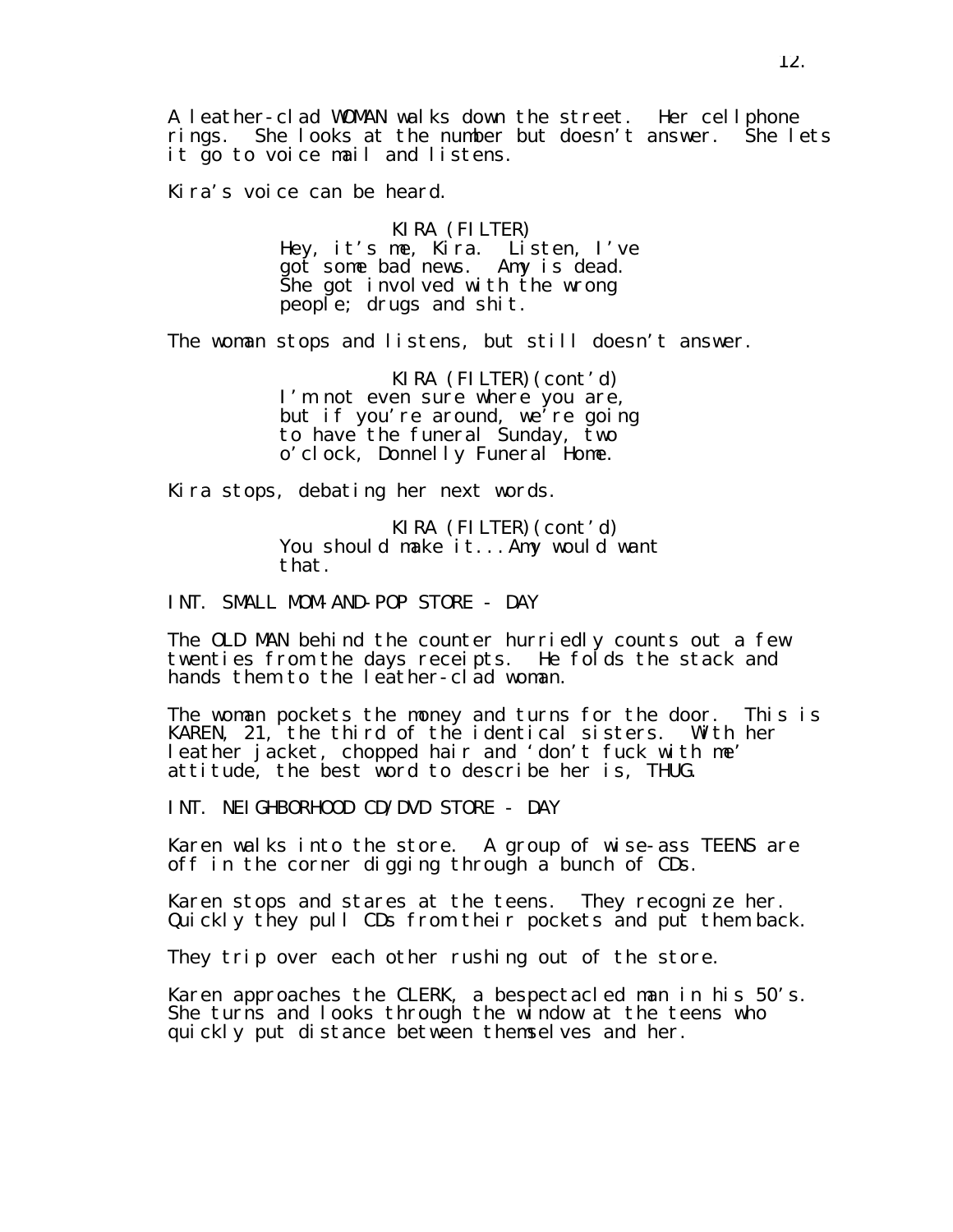#### KAREN (to clerk) I'll come around more often.

The man nods, and counts out a hand-full of \$20's for her.

INT./EXT. ANCIENT MERCEDES BENZ DIESEL - DAY

Karen signals and pulls her car from the curb. A big-ass, white pick-up truck cuts her off, swerving in front of her to pull into a parking space. She beeps her horn and glares.

She takes a couple of deep breaths, calms herself and lets it go. She pulls to the light next to the pick-up truck.

The COUPLE in the truck looks at her and laughs. The GOOD-OLE-BOY driver mouths, "You got a problem?"

Now she does.

Karen throws her car into park and steps out. Before they can react she jerks open the passenger door of the truck.

The FEMALE passenger starts to say something but Karen slams her back against the seat with her left arm.

## KAREN Hold still, Bitch.

Karen leans into the truck and stares at the startled driver. He looks like he's about to put a boot into her face.

#### KAREN (cont'd)

Hey, man, how come you don't come around and have sex with me anymore?

She focuses sharply on the man.

Suddenly the man is thrust back into a...

CHEAP MOTEL ROOM

A PROSTITUTE sits astride him, fucking him for all she's worth, which given the cheap room, can't be more than \$20.

PICK-UP TRUCK

The man's head flops back and he starts moaning and groaning.

KAREN (cont'd) Yeah, now you remember me, don't you?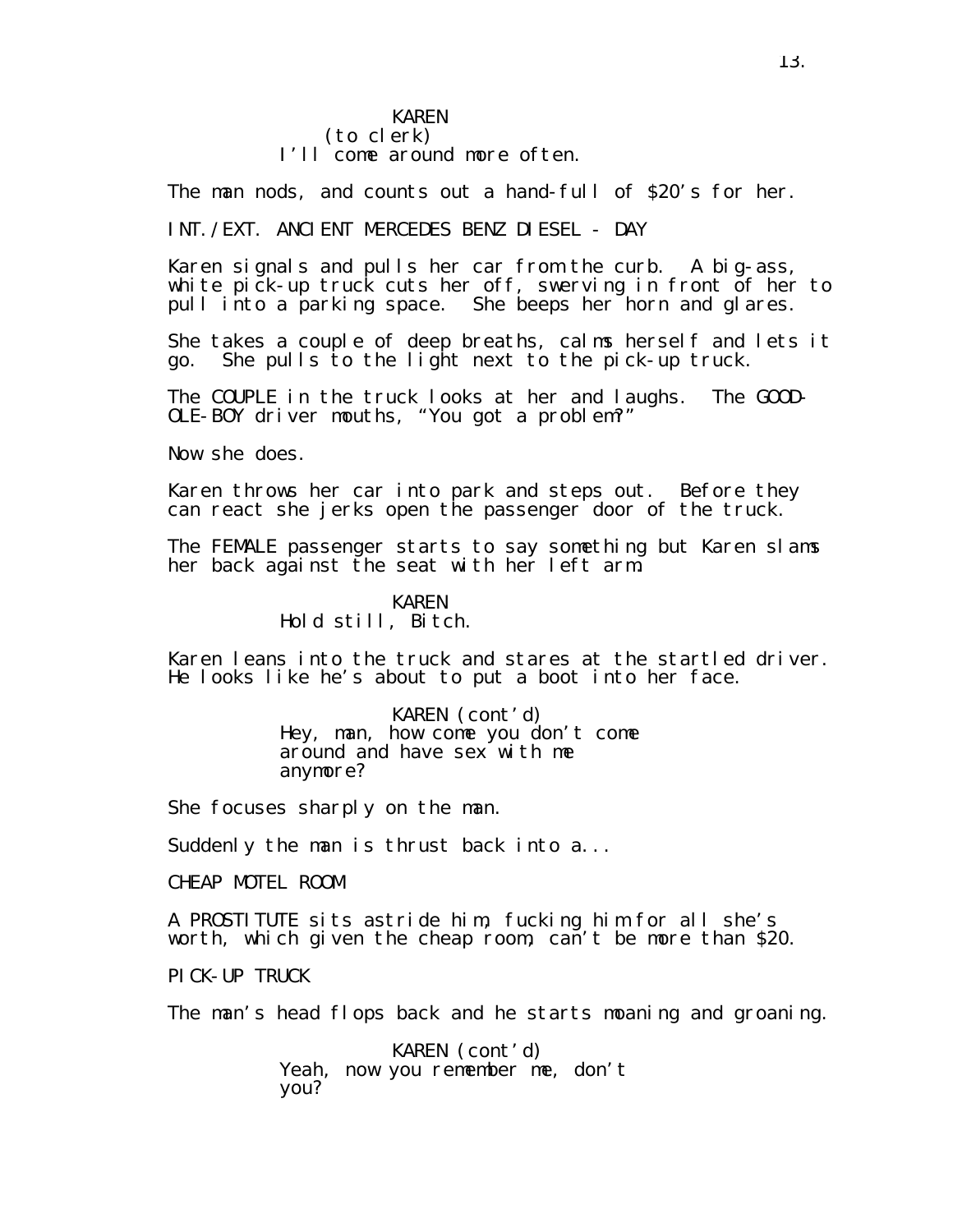The woman next to him has forgotten all about Karen and stares in horror at the man.

Karen focuses again and the man starts cursing and grinding his hips in sweaty sexual ecstasy.

> MAN That's it baby, that's it.

Karen looks at the woman, smiles and slams the door shut.

Inside the truck, the woman reaches into the glove compartment and pulls a gun. She turns to the man who has regained enough presence of mind to grab her arm.

#### WOMAN You son-of-a-bitch.

They wrestle for control of the gun. Karen climbs back into her own car.

As Karen drives around corner, she sees the man leap from the truck and sprint down the street. The woman climbs out and runs after him, gun in hand.

EXT. NUEVO LEON, MEXICO - ABANDONED GRAVEL PLANT - NIGHT

A sedan cruises along the bumpy road leading to a large windowless corrugated building tucked in the shadows.

EXT. CORRUGATED BUILDING - NIGHT

A patch of light escapes as a garage door rolls up allowing the sedan to enter. The door closes and the entire area is plunged back into darkness.

INT. CORRUGATED BUILDING - NIGHT

A Cocaine processing center.

OTILIO MENDEZ, 49, exits the sedan and is greeted by a dangerous looking crew of free range TEXANS, MEXICANS and SOUTH AMERICANS.

Armed GUARDS are everywhere.

Metal tables laden with of kilos of wrapped Cocaine run the length of the building.

At one end of the room WORKERS busily pack Cocaine into hidden compartments of stripped down cars and trucks.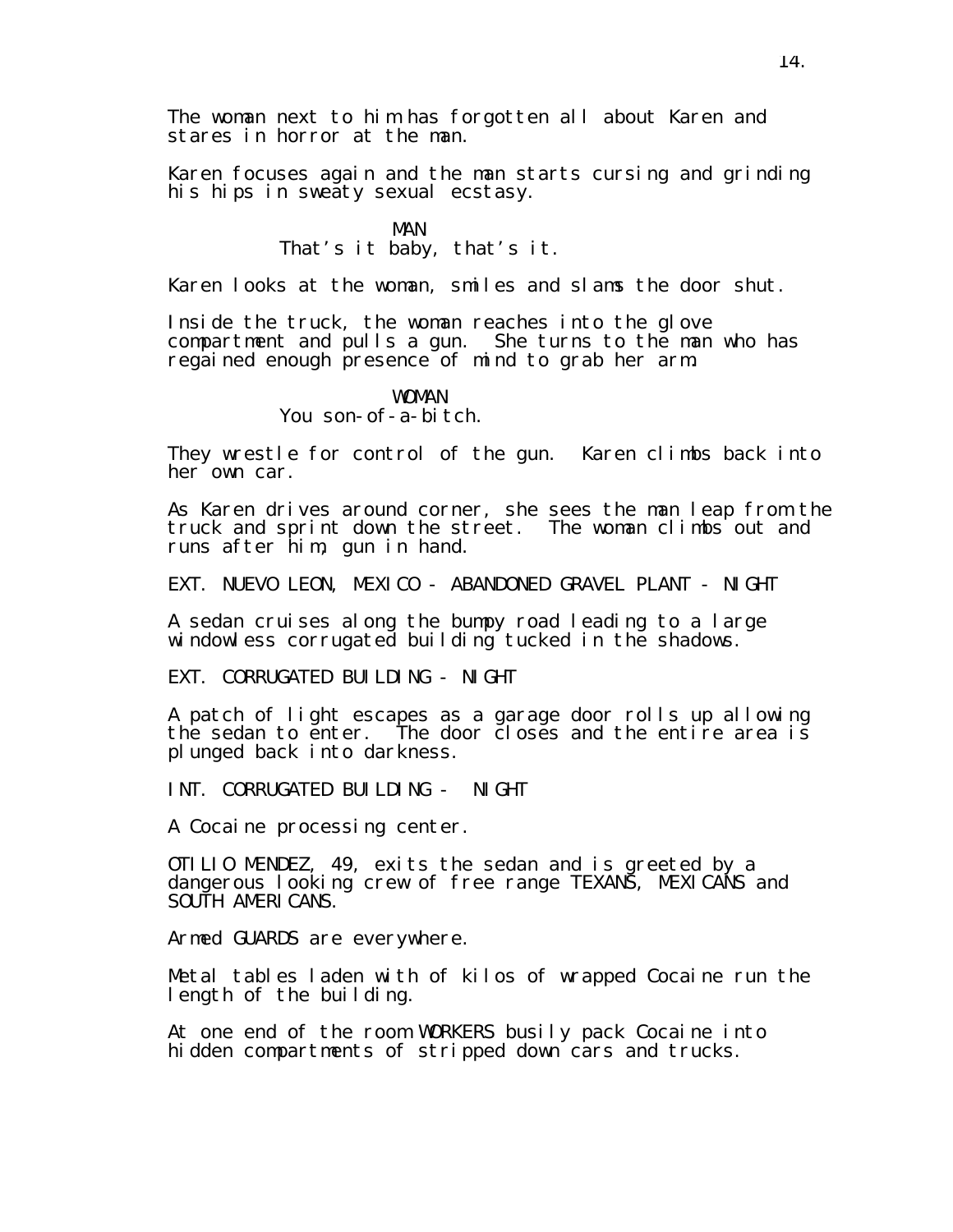At another end of the room a machine packs Cocaine into small plastic trays and seals them in packaging identifying it as a popular diet food item.

Otilio inspects the work. He's pleased.

He takes off his jacket and shoulder-holstered gun and tosses them on the seat of the sedan. He climbs into a utility van and rearranges several packets of Cocaine so they fit more neatly into a false ceiling in the van.

#### OTILIO

Like that.

INT. BACK OFFICE - CONTINUOUS

Otilio enters the office in the back of the building and unfolds a map of Texas with key border crossings circled.

EXT. ROAD TO GRAVEL PLANT - NIGHT

A black van creeps along the same bumpy road, lights out.

It stops behind a mound of sand about 100 yards from the building. SOMEONE gets out and walks towards the building.

EXT. CORRUGATED BUILDING - NIGHT

Two armed GUARDS hear footsteps approaching in the darkness. It takes a moment for them to see the figure approaching. A WOMAN.

The guards raise their guns.

INT. CORRUGATED BUILDING - CONTINUOUS

Everyone looks up as the side door slides open and the woman enters. They are stunned by her presence. We are stunned by her appearance. She is the spitting image of Kira, Kathy and Karen, only leaner, more feral.

The men grab their weapons.

BACK OFFICE

Otilio reacts to the sound of something clattering to the floor in the main room.

> OTILIO (shouting in Spanish) Careful, you idiots. That stuff is \$35,000 a kilo.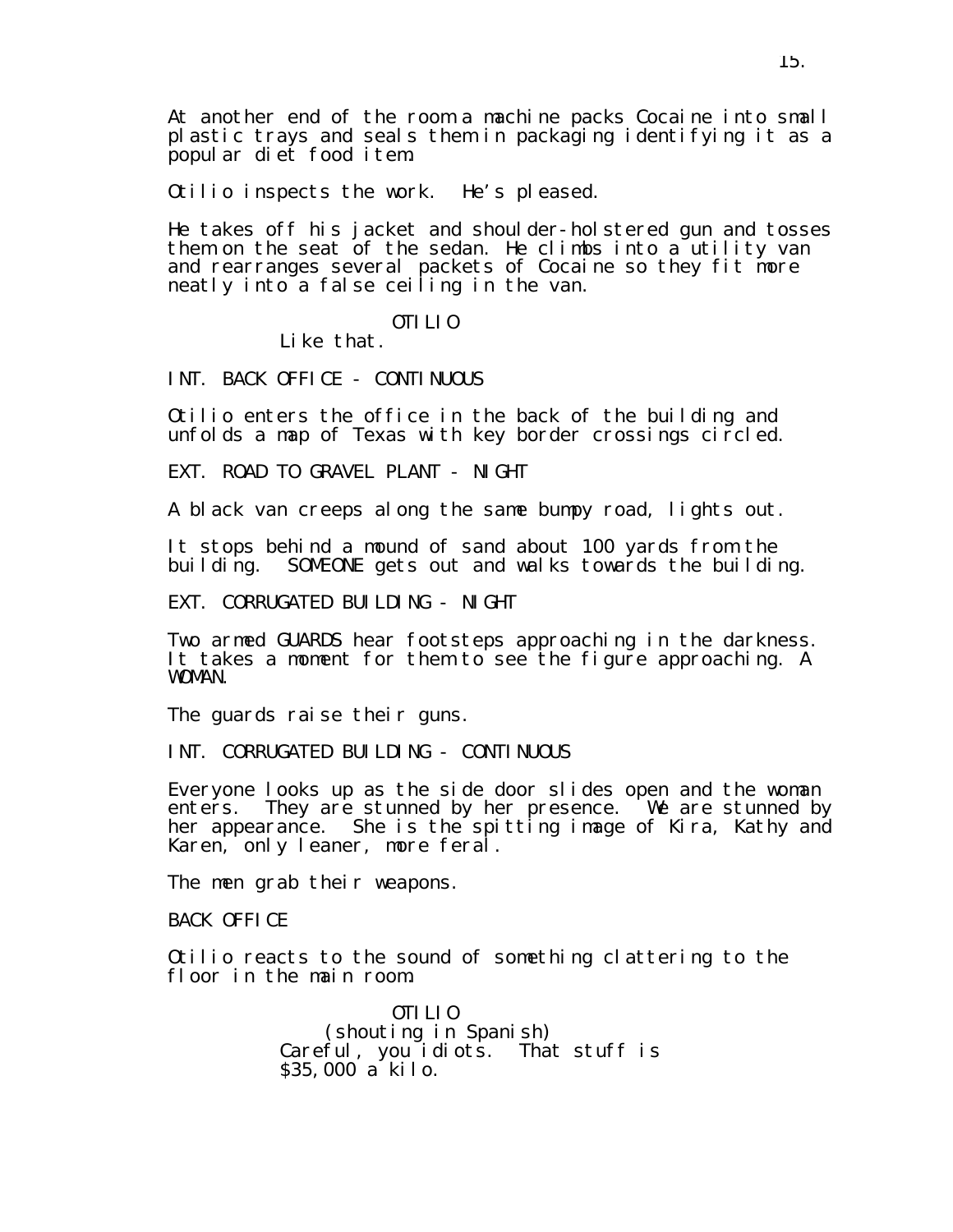Silence.

He returns to his work but the 'silence' draws his attention.

OTILIO (cont'd) What's going on out there?

Still nothing.

He stands and starts around his desk when the door opens and the woman steps in. She stares at him and smiles.

> WOMAN A flea and a fly in a flue Were imprisoned, so what could they do? Said the fly:"Let us flee!" "Let us fly!" Said the flea. So they flew through a flaw in the flue. (beat) But they left poor Otilio behind.

Otilio reaches for his gun. Not there, in the van.

He pulls a Balisong, better known as a butterfly knife, and comes around the desk towards the woman.

> WOMAN (cont'd) Otilio Mendez, how you've grown; from a Sinaloa Cartel hired killer to running your own region.

Otilio squints at her, wondering who the hell she is. He moves towards her. She focuses, as if staring into his head.

> WOMAN (cont'd) Your work is impressive.

Otilio is stopped by a vivid flashback.

EXT. DESERT - NIGHT

Otilio and two MEN stand over a bound and bloody man kneeling in the desert. Otilio holds a knife in his hand. He grabs the kneeling man by the hair.

INTERCUT THE DESERT AND THE BACK OFFICE

Otilio is back in the office facing the strange woman. He shakes off what appears to have been a very vivid, yet momentary, flashback.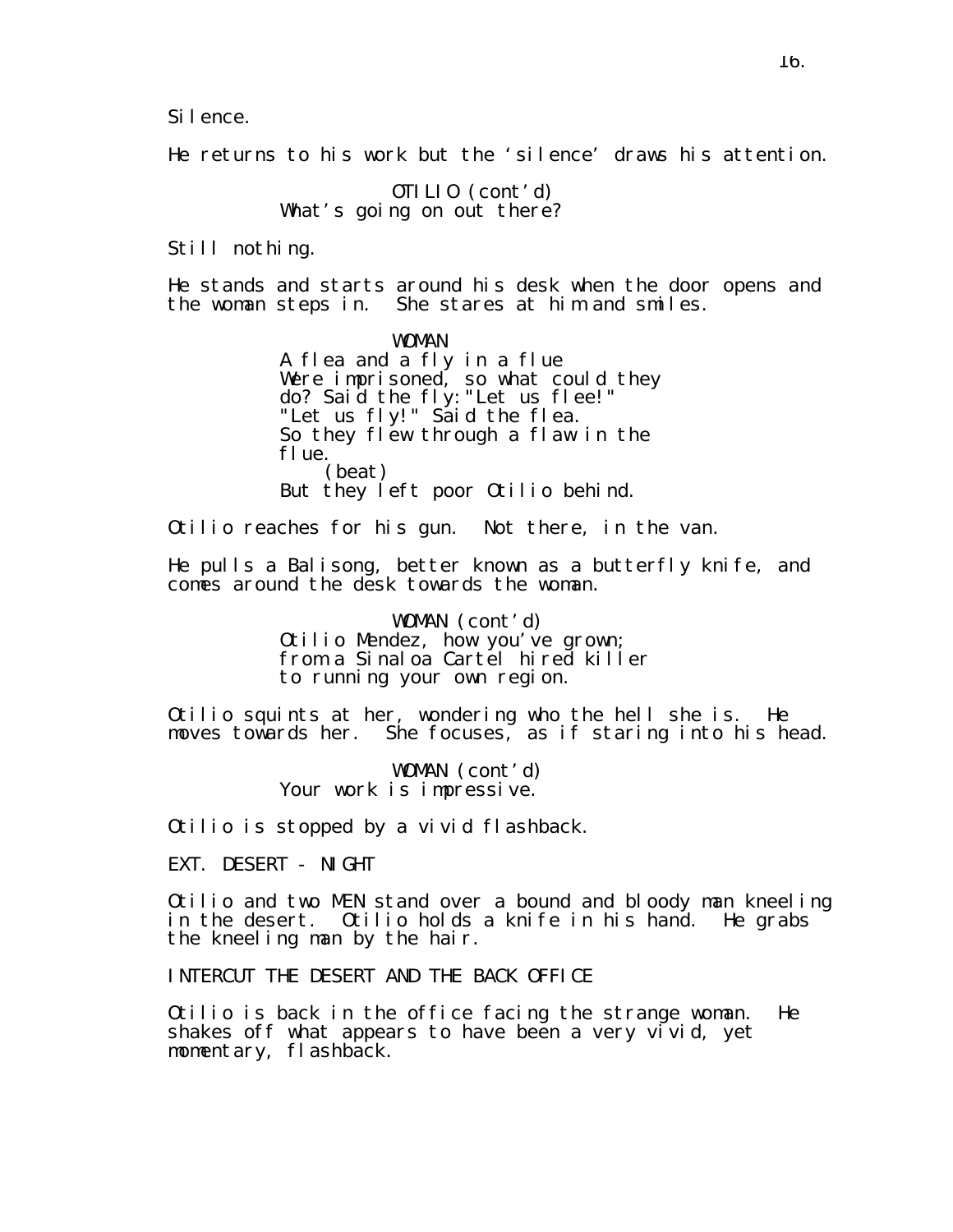#### WOMAN (CONT'D) You slit his throat.

Again, Otilio is thrown back into the desert. He places the knife against the kneeling man's throat.

Now he's back in the office, frozen, confused. He knows that somehow this woman is doing this to him.

> WOMAN (cont'd) Do you know how that feels?

He leaps at her with the knife.

He seems to stop in mid-air, now back in the Desert. As his hand slashes down it is Otilio who is on his knees in the desert, bound, breathing hard.

Blood spews everywhere.

BACK OFFICE

Otilio collapses in agony, clutching his throat, gurgling. But there is no blood. The woman takes a deep cleansing breath, cuffs Otilio and pulls him to his feet.

INT. CORRUGATED BUILDING - NIGHT

The woman walks through the main room pushing the dazed Otilio ahead of her. The room is littered with the dead or dying bodies of Otilio's guards and workers.

She shoves Otilio to the ground, where he lays moaning. She hits a button on the wall and the garage door rolls up.

The black van rolls into the building.

A MAN steps out of the van. It's COSOL, 18 years older but still fit and hard.

> **COSOL** Elizabeth, are you all right?

#### ELIZABETH

I will be.

Cosol stares at Otilio and the extensive drug packaging room.

He inspects one of the stripped trucks, it's walls lined with drugs.

**COSOL** 

Impressive.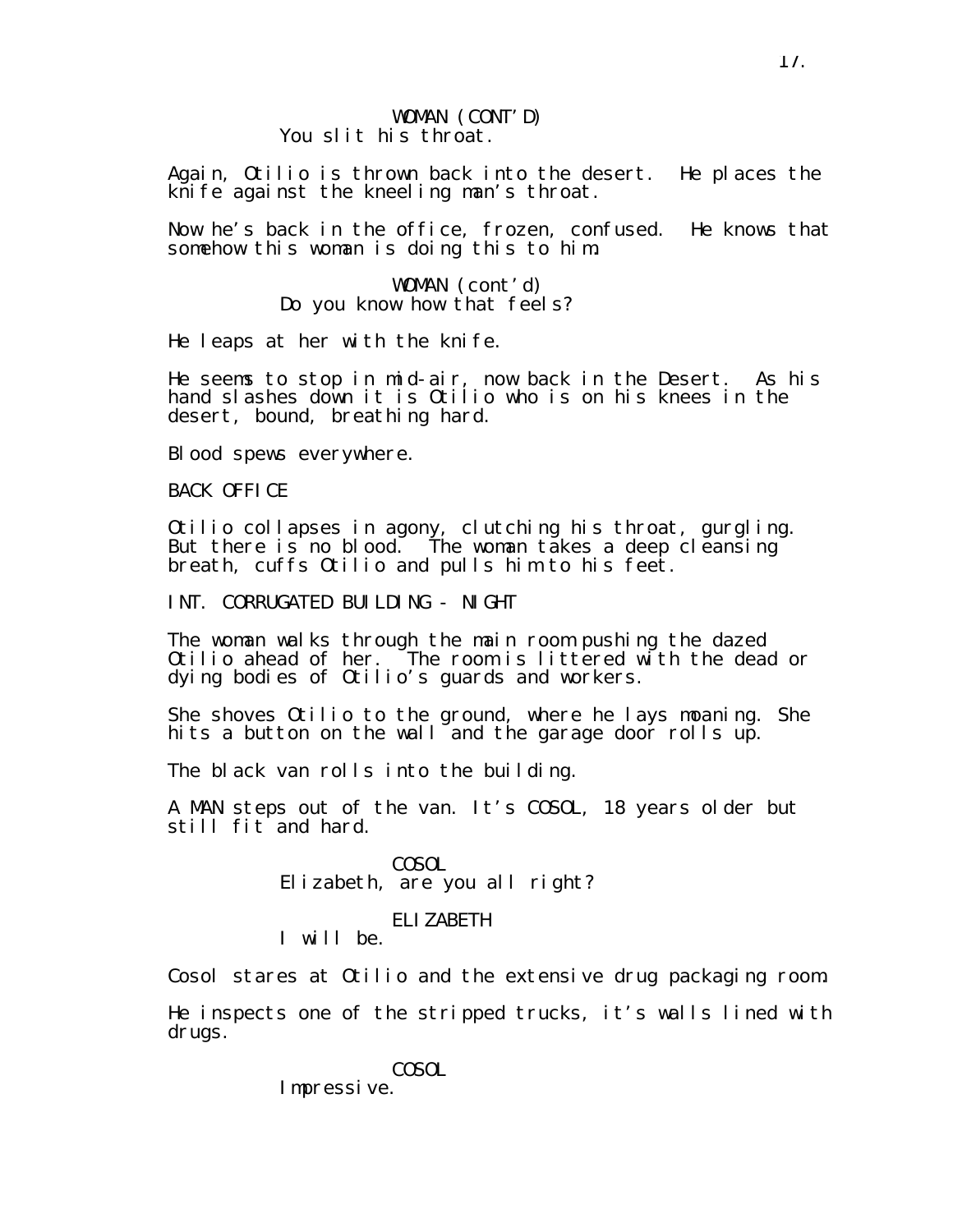A bulging floor panel of the truck catches his eye. He rips up the panel and nods knowingly at his discovery.

He reaches into the compartment and pulls out a fully made SUICIDE VEST.

COSOL (cont'd)

Bi ngo!

He pulls two more suicide vests from the well of the truck.

He smiles as he uncuffs Otilio and pulls him to his feet.

He hands Otilio one of the vests.

COSOL (cont'd)

Put it on.

Otilio flashes a look of fear and then cunning. Elizabeth steps into his line of sight and smiles. The fear returns.

> COSOL (cont'd) I will say it only one more time. Put it on.

Otilio puts on the vest. Cosol cuffs Otilio's hands together in front of him.

> OTILIO I am just a drug dealer. I was paid to deliver these.

COSOL Who paid you and who were you delivering them to?

Otilio laughs.

#### OTILIO

If I knew all of that I would be dead. One man hired me, another man paid me, another man delivered them to me and my job is deliver them to a place not a person. Then another man will pick them up.

COSOL

What place?

OTILIO

San Diego. I put them in a car and park it in a parking lot. Then I mail the receipt to another man.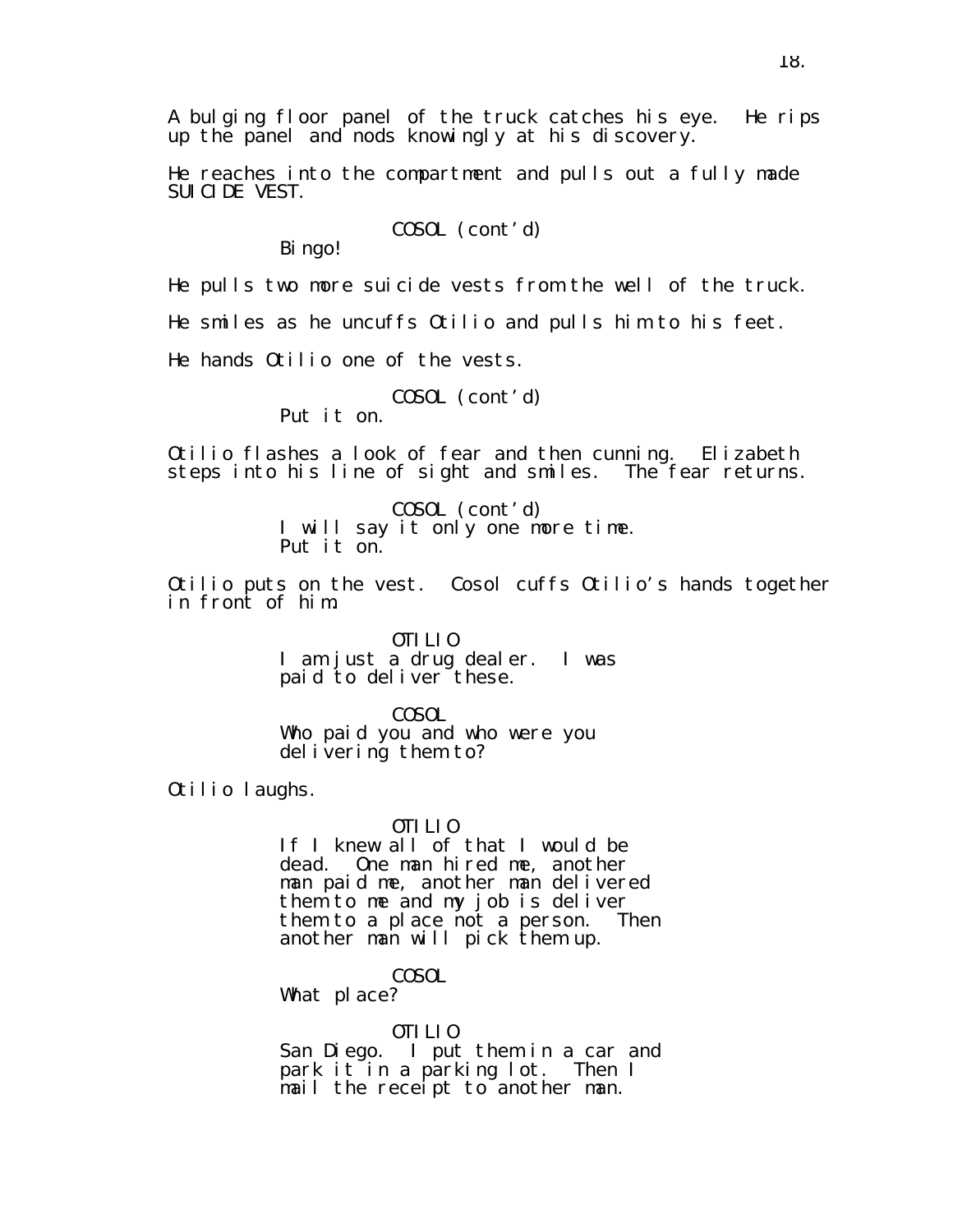At the mention of San Diego Cosol and Elizabeth exchange looks.

## **COSOL** (to Elizabeth) Let's go.

Elizabeth opens the side door of Cosol's van and climbs in.

It's packed with hundreds of pounds of high explosives. She sets the timer for 15 minutes.

EXT. DESERT BEHIND CORRUGATED BUILDING - CONTINUOUS

Cosol and Elizabeth roughly escort Otilio a hundred yards into the dark desert behind the corrugated building. He still wears the suicide vest. Cosol carries the other two.

A helicopter lands not too far from them.

Otilio is thinking as quickly as he can. He knows what being escorted into the desert means.

Cosol reaches into Otilio's pocked, removes his cell phone and pockets it.

## OTILIO Do you have a price?

#### COSOL

Yes.

Otilio is surprised. He is even more surprised when Cosol uncuffs him and removes the suicide vest.

> COSOL (cont'd) No one does anything in this part of Mexico without your blessings. Four U.S. Border Patrol agents have been kidnapped. I want them released in two days.

## OTILIO

That was just a bunch of Coyotes who took them. They need new ways to make money since it got harder to cross your border. Pay the ransom and your agents will be let go.

COSOL You miss my point.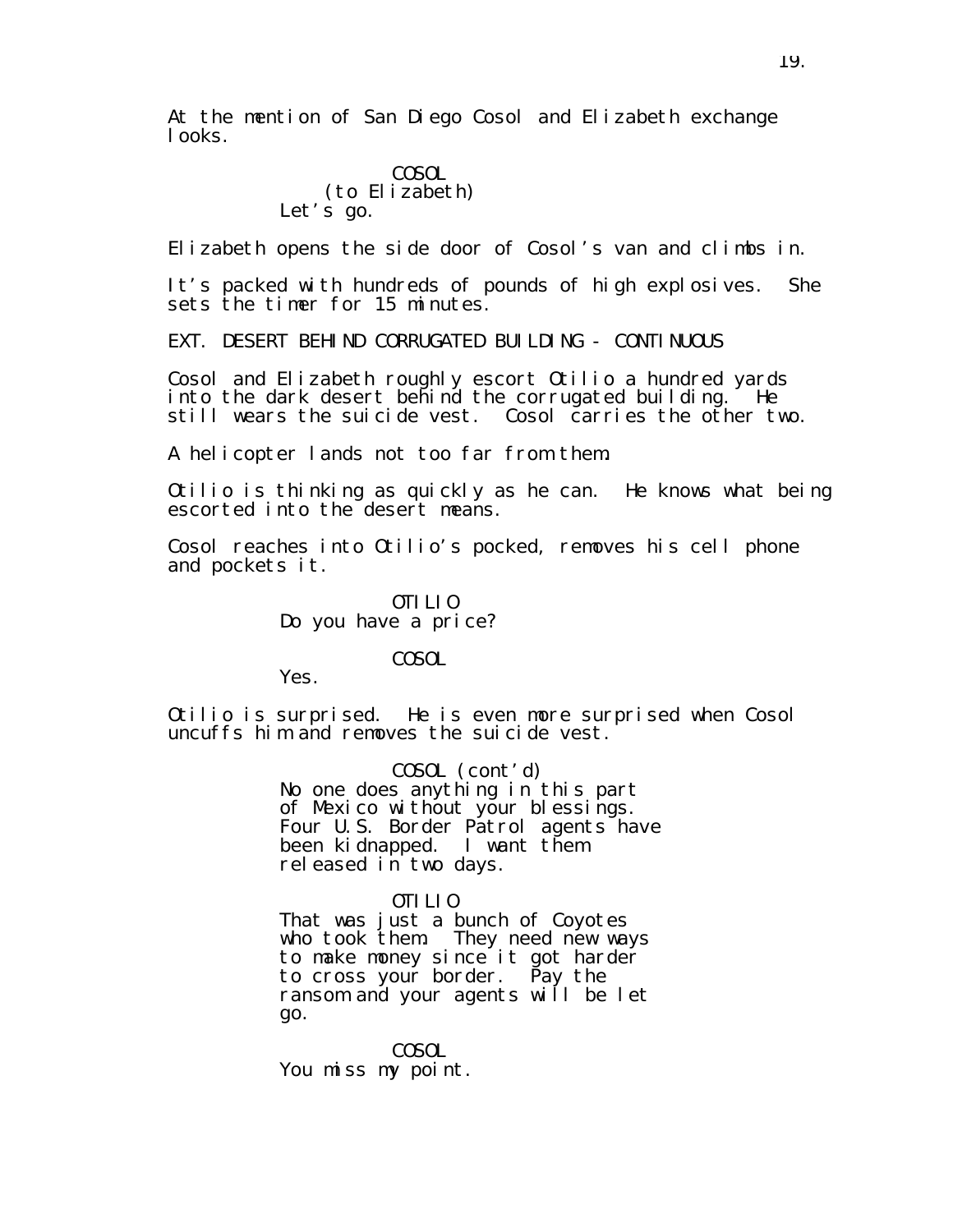He nods to Elizabeth.

She focuses and Otilio screams and drops to the ground in agony, clutching at his throat. But it's all in his mind.

Elizabeth stops and Otilio lies there choking.

Cosol hands her one suicide vest and hefts the other two onto his shoulders.

> COSOL (cont'd) (to Otilio) Once she's been in your head she can reach you again...from any distance. (beat) If the agents are not free in two days she will kill you.

Cosol and Elizabeth head for the helicopter.

COSOL (cont'd) (shouting over shoulder) From any distance.

INT. HELICOPTER - FLYING - NIGHT

Cosol and Elizabeth look down at the corrugated building as it rapidly fades below them.

COSOL

Again.

DESERT FLOOR

Otilio climbs unsteadily to his feet watching the helicopter rise high above him.

Without warning, he jerks and falls to the ground. He screams; blood-curdling, full of agony. He thrashes about, kicking up dust and debris into the air.

Suddenly, the night sky is ripped open by a flash of light as the corrugated building erupts in a massive explosion.

INT. HELICOPTER - CONTINUOUS

Cosol and Elizabeth look down on the mushroom cloud of smoke and flames obliterating the building.

> ELIZABETH The G-8 Conference is in San Diego.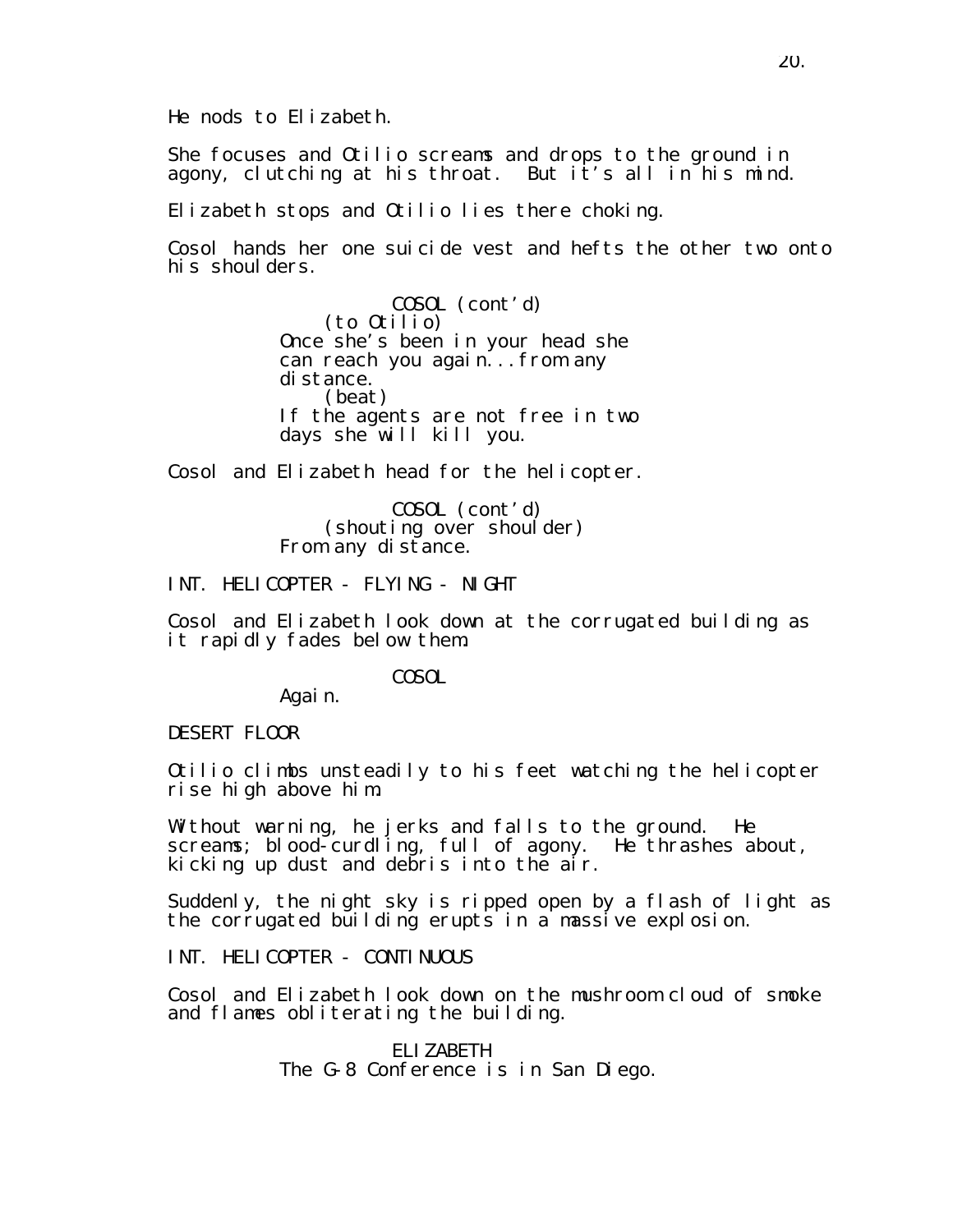Cosol is deep in thought.

COSOL Yes, yes it is.

Shock waves buffet the helicopter. Elizabeth leans her head back, closes her eyes and rests.

EXT. CEMETERY - DAY

Dark sky, cold rain, thunder rumbling in the distance; the dreariest day for a funeral ever.

Kira and Kathy stand alone watching two WORKERS crank Amy's wet casket into the concrete crypt.

> **KATHY** Doesn't seem fair, Mom and Amy gone.

KIRA It's not.

The rain pounds harder. They toss soggy flowers on the grave.

**KATHY** What do we do now?

KIRA I don't know.

They walk towards Kira's car. Kira looks around the cemetery, looking for someone. She's angry. Kathy notices.

> KATHY Maybe she didn't get the message.

KIRA She got the damn message.

Kira stops and turns to her.

KIRA (cont'd) How the hell do you not show up for your own sister's funeral.

NIGHTMARE SEQUENCE

Someone is having a horrible dream. We don't know who it is or where it is but it's a dark dream full of murderous images and sound:

- A man contorts and writhes, fully engulfed in flames.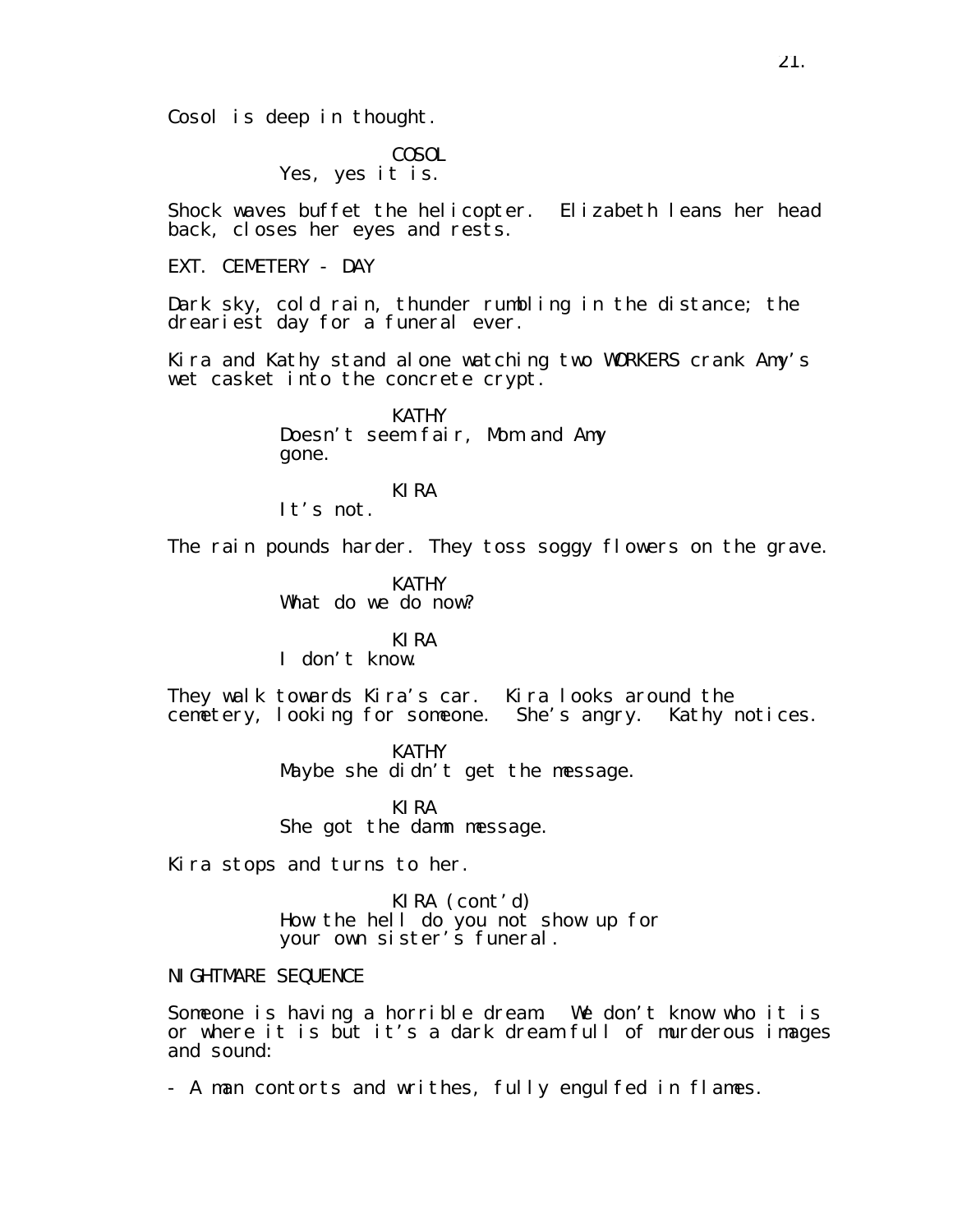- Someone crashes through a high-rise window and plummets.

- Knives slash, bullets tear flesh.

In the midst of the screaming and tormented voices...the thin wail of a young girl.

INT. APARTMENT BEDROOM - NIGHT

Karen jerks awake in a cold sweat. She lies there, breathing hard, staring at the ceiling.

INT. KIRA'S CAR - NIGHT

Kira pulls a gun from her jacket and shoves it under the driver's seat. Kathy watches, disapproving.

> **KATHY** You're not going to use that.

Kira doesn't respond.

INT. CHURCH - KATHY'S APARTMENT - NIGHT

Kathy sits at her small table and dials a number.

EXT. DREARY PARK - NIGHT

Street lights glow in the background. Karen crunches along a gravel path. Her cellphone rings.

Karen listens to the message as it's being left.

KATHY (FILTER) Hey, Karen, it's me. You weren't at the funeral... Maybe you didn't get the message.

Karen pulls out a cigarette and lights up.

KATHY (FILTER) (cont'd) Look, the guy who killed Amy has a ton of alibis. Kira's freaked. I'm afraid she might do something crazy. I hope you get this message. Give me a call.

Karen flicks the phone shut and keeps on walking.

INT. COURT ROOM - DAY

Matt and his lawyer stand, listening to the judge.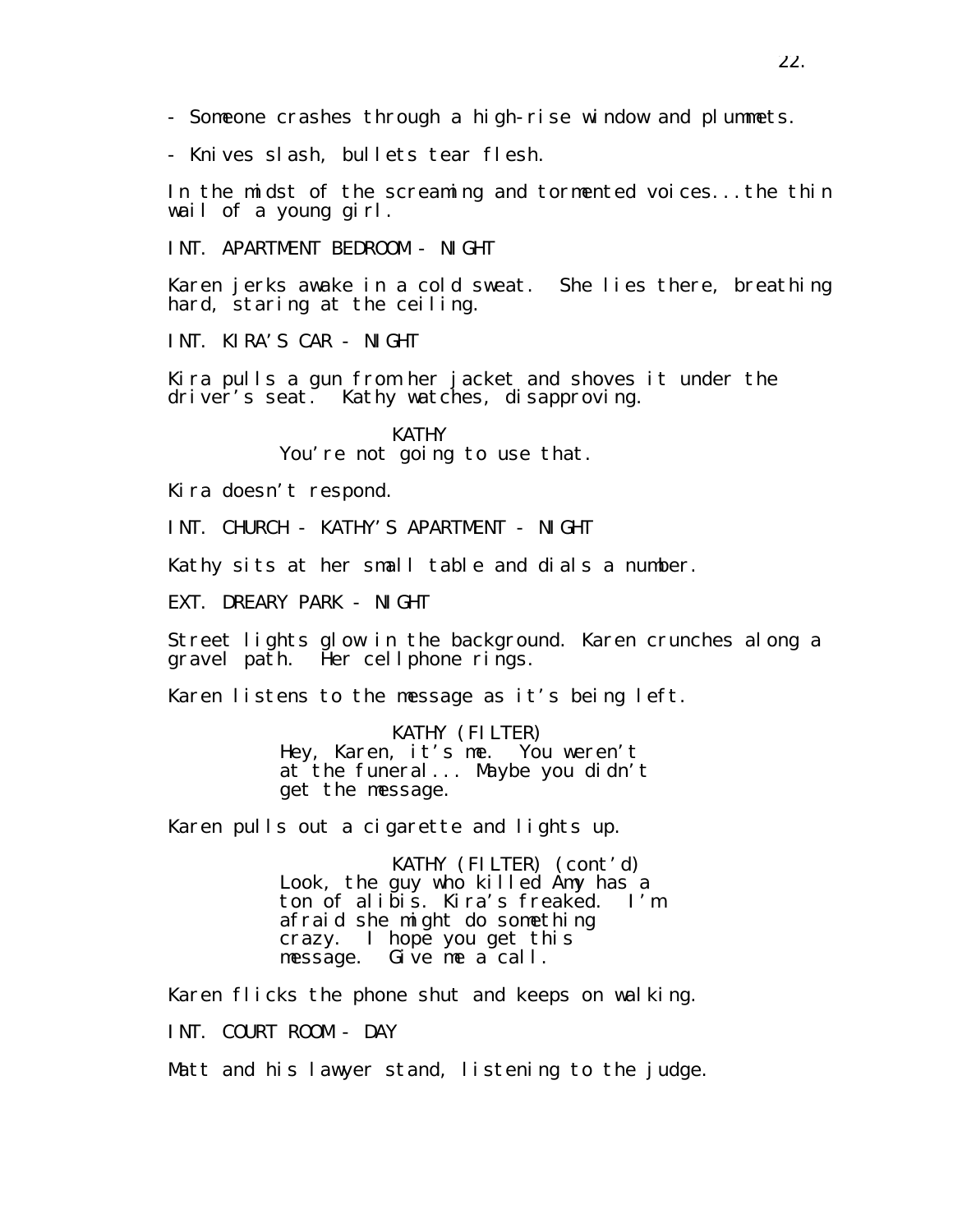**JUDGE** 

...while circumstance may say one thing, they are countered here by too many witnesses to the contrary.

Kira and Kathy sit in the audience and listen attentively.

JUDGE (cont'd) This case is dismissed.

Matt whoops. His lawyer silences him. Kira rushes out.

EXT. COURTHOUSE STEPS - DAY

Matt spots Kira on the steps and turns away from her.

MATTHEW (to his lawyer) Let's go celebrate.

They cross the street to a bar.

Kira follows Matt and his lawyer into the bar, one hand pressed tightly against her jacket. Kathy follows her.

KATHY

This is insane.

INT. BAR - DAY

The place is crowded with mid-day workers, including policemen and lawyers on break from court across the street.

Kira spots Matt at the bar. She walks towards him.

Kira has second thoughts until she sees Matt and his lawyer share a joke and burst out laughing. This is too much.

She sticks her hand into her jacket and grabs the gun. Kathy's hand clamps down over her hand, preventing her from pulling the gun.

> KATHY Don't do this. You'll end up in jail and he's still free. We'll find a way to get him.

Someone brushes past Kira and walks towards Matt.

Suddenly Matt reacts as if struck by a powerful vision. We're jarred back to...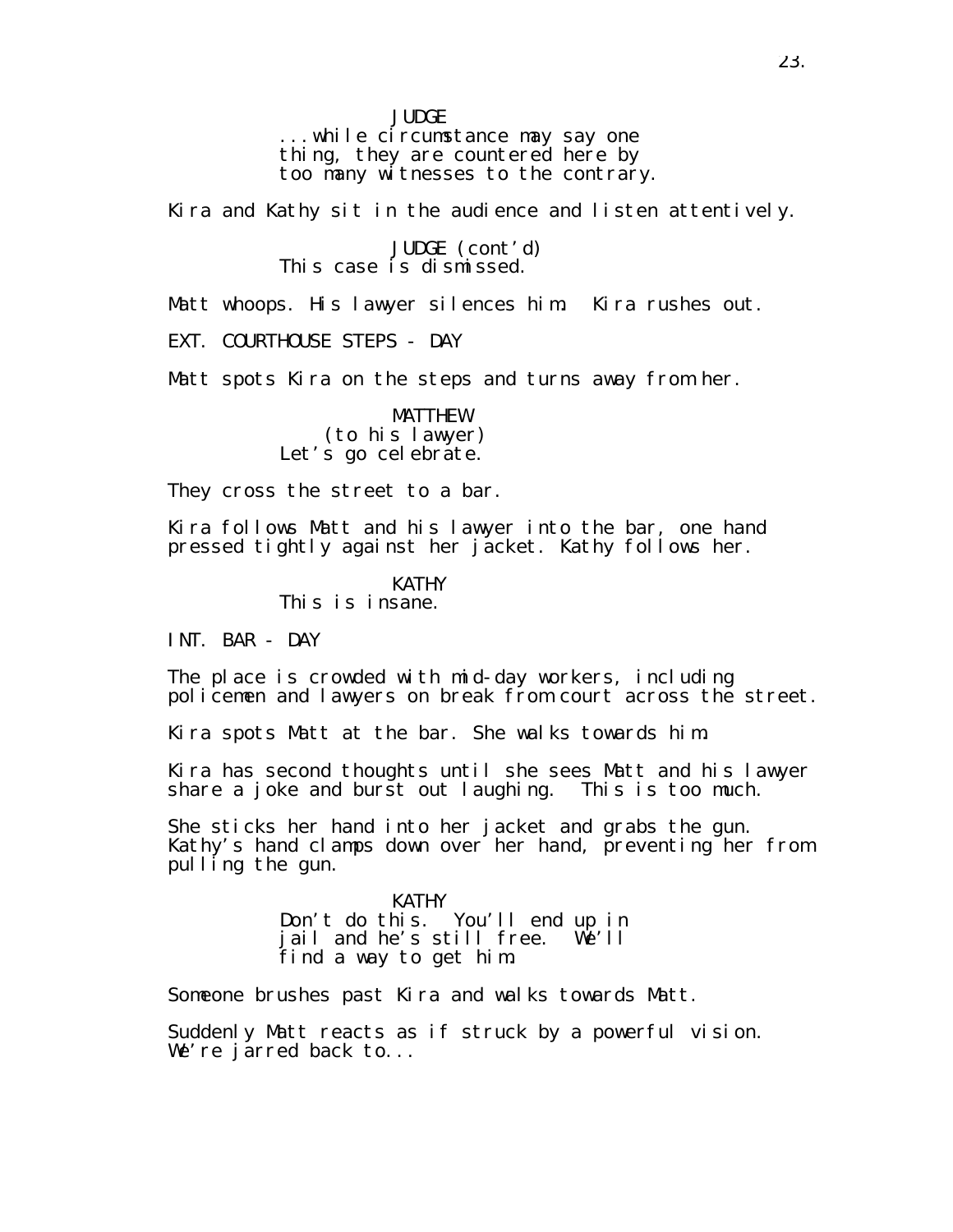INT. AMY'S BATHROOM - NIGHT

Matt wrestles Amy beneath the water in the bathtub. She struggles violently. It's brutal, vicious.

Suddenly, it's Matt whose face is being held under the water. He's the one now struggling to breathe.

He's experiencing Amy's death, looking up through her eyes watching him drown himself.

INT. BAR - NIGHT

Matt collapses to the floor gagging and coughing as if jerked underwater without warning.

His lawyer huddles over him.

#### LAWYER

You okay?

Matt starts to sit up, coughing, not sure what just happened to him. He looks up at the woman who is standing a few feet from him, the woman who brushed past Kira.

It's KAREN.

#### KAREN You killed my sister.

A statement, not a question.

Matt suddenly goes into convulsions, coughing and gagging. Thrashing about as if he's drowning, contorting in pain and terror.

Two policemen walk over to Matt and stare down at him. Clearly Matt is drowning, in his mind if not in the bar.

The sensation of violently drowning stops. Matt looks around, half dead from fright and suffocation, lying in a pool of his own urine.

He coughs violently, trembling in fear. He looks up at the policemen.

> MATT I'm sorry. I didn't understand. I shouldn't have done that to her. I shouldn't have killed Amy.

The policemen are stunned by the confession.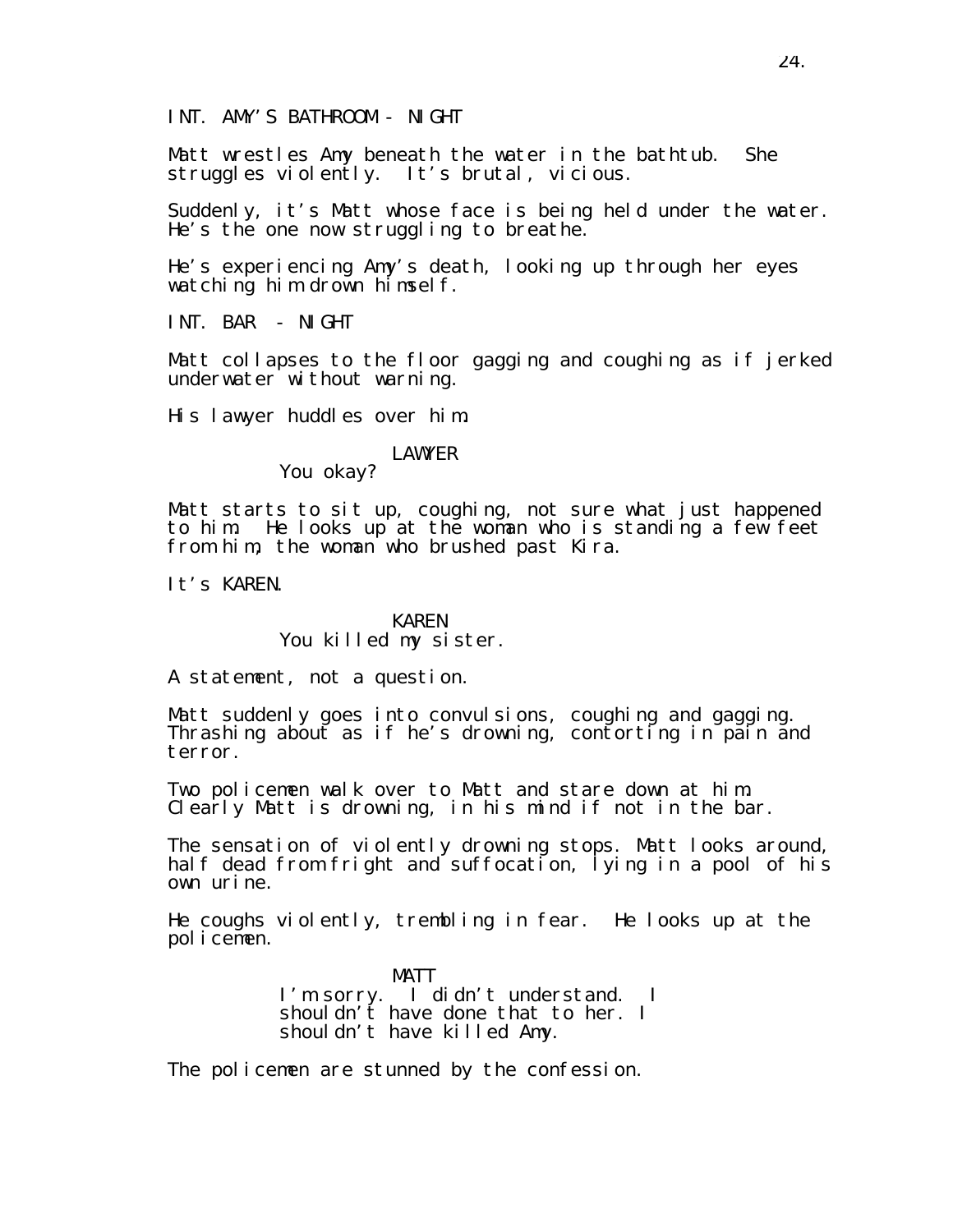Karen turns and pushes her way through the crowd. She gives Kira a sardonic smile.

#### KAREN

Hey, sis.

Kathy is excited to see Karen. They embrace and walk off arms around each other's shoulder.

> KATHY I was worried you wouldn't make it.

The policemen cuff Matt and pull him to his feet.

INT. CAR - MOVING - DAY

Kira drives quietly while Kathy sits beside her. Karen lounges in the back seat a sarcastic smile on her face.

Kira is sullen. Karen could care less.

KAREN I got tired of waiting for you to shoot him.

KIRA I would have taken care of it.

Karen leans forward, her face inches from Kira's head. She looks at Kira's tatoos.

> KAREN You're all inked up like you got weight. Somebody kills your sister, you're supposed to jack them up, not jerk off with some toy ass gun.

Before Kira can react, Karen reaches over and jerks the gun from Kira's jacket.

> KAREN (cont'd) I bet you don't even know how to use this thing.

Karen looks at the gun and laughs.

KAREN (cont'd) This little piece of shit.

Something registers with Karen. She hefts the gun and then pops the clip. No bullets.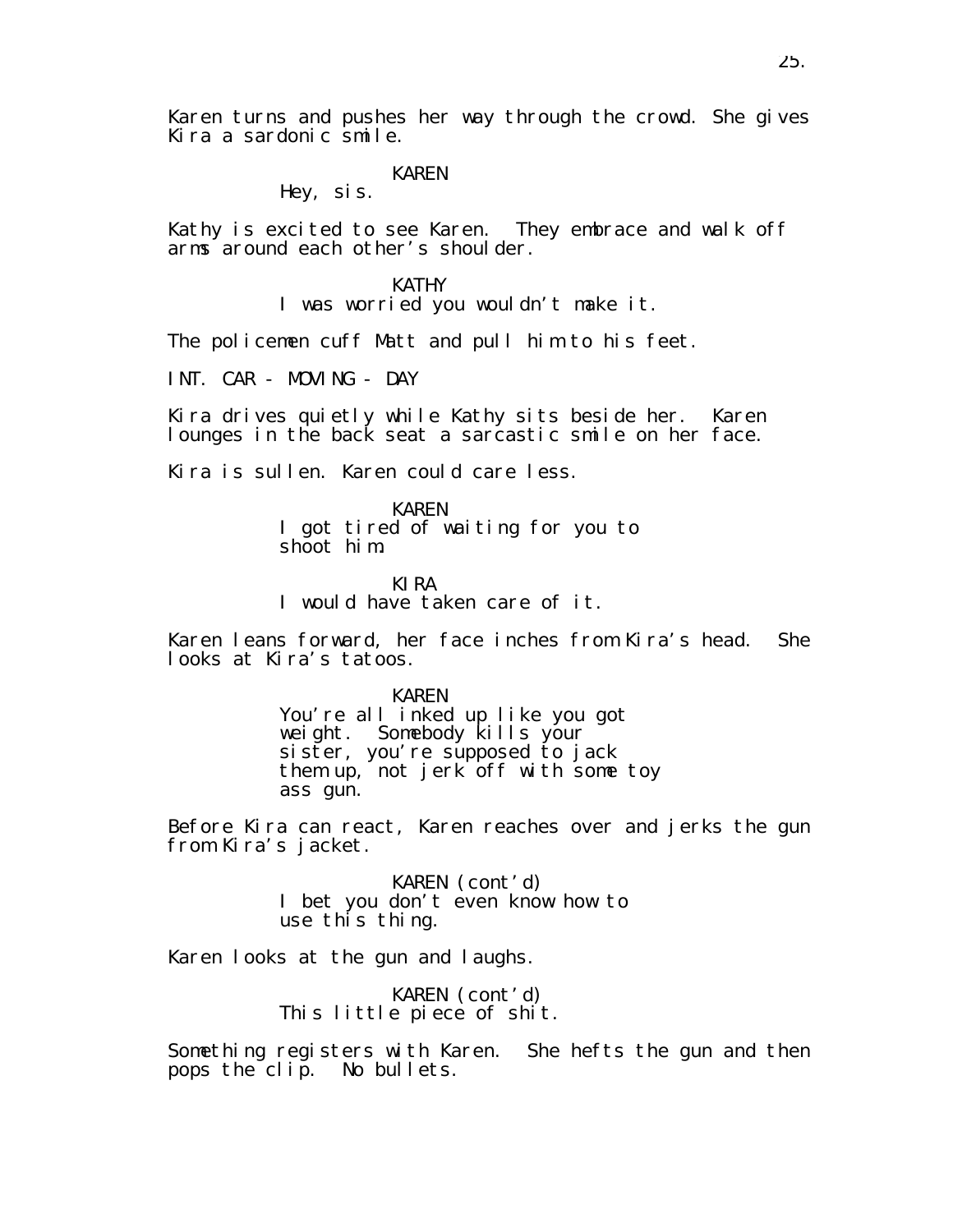Karen looks at it for a minute and shakes her head.

KAREN (cont'd) Empty. I should have known. You pussy.

KIRA I keep the bullets in my pocket.

Karen sits back, smug. Then it hits her.

#### KAREN

#### You guys used me?

Kathy takes exception to the accusation. She turns to Kira who keeps her eyes on the road.

> **KATHY** You knew I'd call her didn't you?

Kira doesn't answer.

Karen smacks Kira hard across the back of the head causing the car to swerve.

> KAREN You never intended to shoot him, did you? You called me here to do your dirty work? You bitch!

She smacks Kira again and Kira swerves the car to the curb to avoid an accident. Kira spins around swinging. Kathy leaps in between the two of them.

> KIRA She was your sister, too.

Karen is breathing hard, anger and disappointment so intermixed she can't separate them. She sits back, fuming.

#### KAREN

Yeah, call Karen. Let her eat the shit for you.

She shoves Kira's head forward. Kira takes it, knowing she deserves it. She throws the car into gear and drives off.

They drive in silence, each fuming in their own way. Karen's eyes reflect both anger and sadness.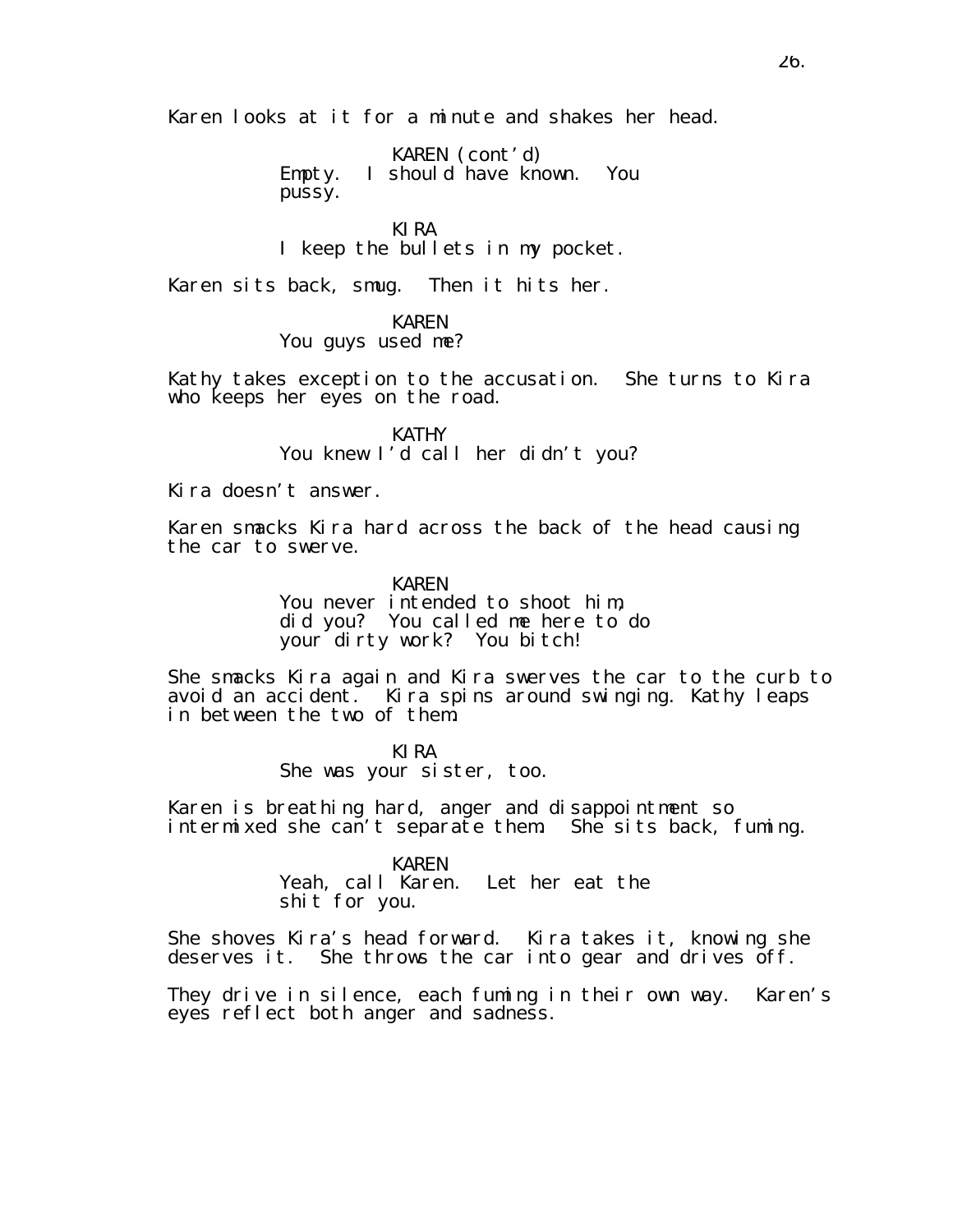KAREN (cont'd) (to Kira) You look like you gained some weight. KATHY (smiling) She did. KIRA That's bullshit. KAREN

You pregnant?

INT. BATHROOM - NIGHT - (DREAM SEQUENCE)

Someone is being drowned in the tub of water; struggling furiously, bubbles escape the mouth and break the surface.

From the victim's POV we see Matt, eyes bulging, as he squeezes the throat and holds the face under water.

The body jerks and goes stiff, dead eyes. It's Karen.

INT. BEDROOM - NIGHT

Karen jerks awake, stifling a scream. Drenched in sweat. She grabs a cigarette.

#### KAREN

Shit.

She gets out of bed and pulls a leather pouch from her travel bag. She sits on the bed and unrolls it: A syringe, rubber tubing, a spoon, cotton balls and a dark plastic vial of heroin.

She uses her lighter to dissolve the heroin in the spoon. She draws it into the syringe, using the cotton ball to filter out the impurities.

She wraps the tube around her arm. A vein bulges. She is about to inject the drugs when the door opens.

Kira walks in.

KIRA You okay, I thought I...

Kira sees the drug fixings and Karen about to inject. They stare at each other, waiting for the other to speak.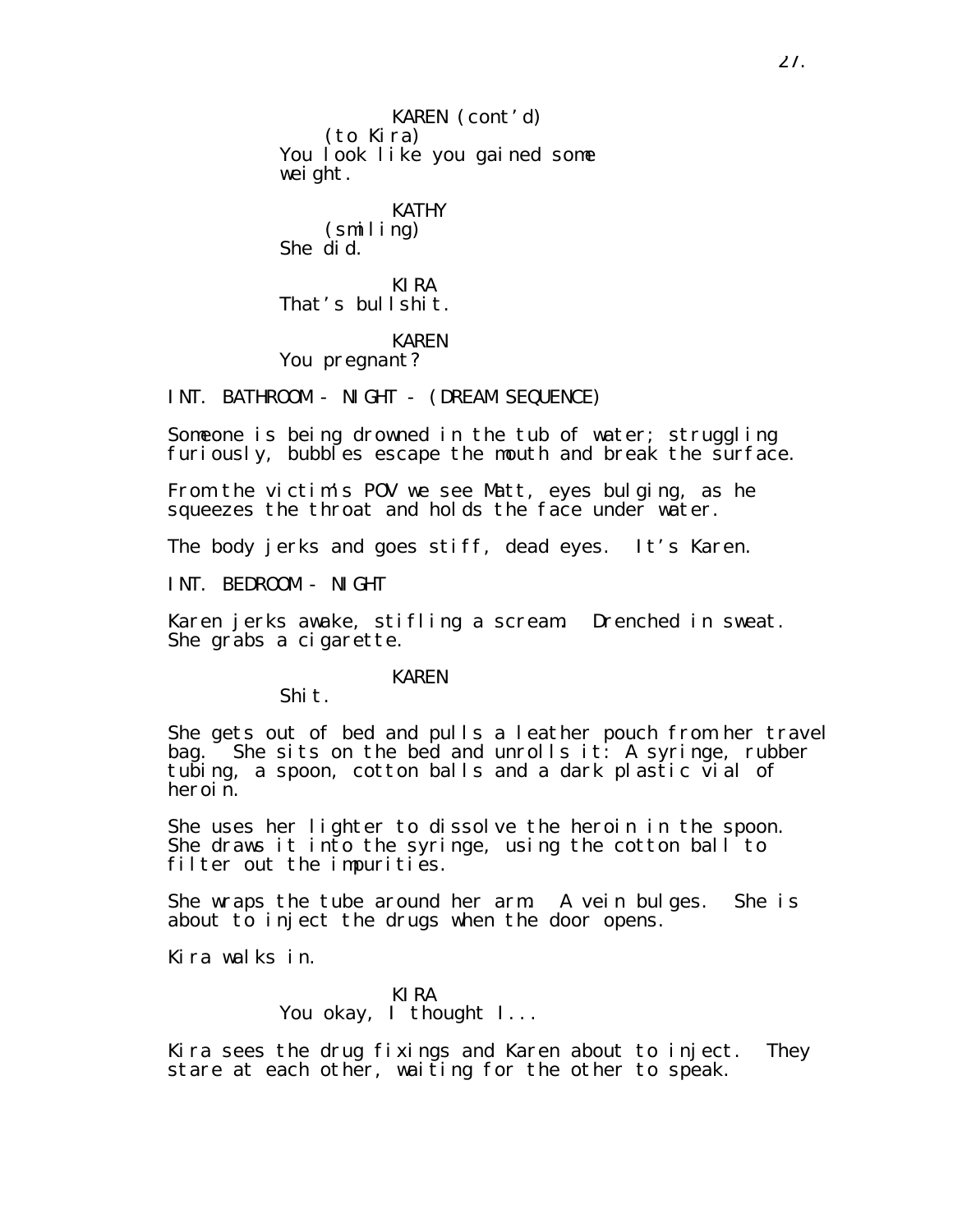# KIRA

# Yeah, right.

She walks out the door. Karen turns her back to the door, pauses for a second and then injects the heroin.

#### KAREN

(softly) Screw you, bitch?

She could be talking to Kira, she could be talking to the drugs. Maybe she's talking to herself.

Kira steps back into the room and stares at Karen's back. Karen senses her presence but doesn't turn around.

Kira climbs onto the bed behind Karen. She wraps her arms around Karen's shoulders and rests her head gently against Karen's back.

Karen sets the needle aside, takes a deep, sad breath and places her hand against Kira's hand. Their fingers intertwine.

> KAREN (cont'd) I'm sorry I missed the funeral.

A tear rolls down Karen's face and drop onto their fingers.

KIRA

I know.

INT. AMY'S APARTMENT - NIGHT

The LANDLADY opens the door and lets Kira and her sisters in.

LANDLADY What you don't take I'll donate to Goodwi<sup>ll</sup>.

The Landlady leaves. Karen sorts through the remaining items hanging in Amy's closet. Kathy flips through the few items in the suitcase.

Kira stands at the door of the bathroom looking at the now empty bathtub and the water-damaged floor.

> KAREN (O.S.) There's not much here. Might as well give it all to Goodwill.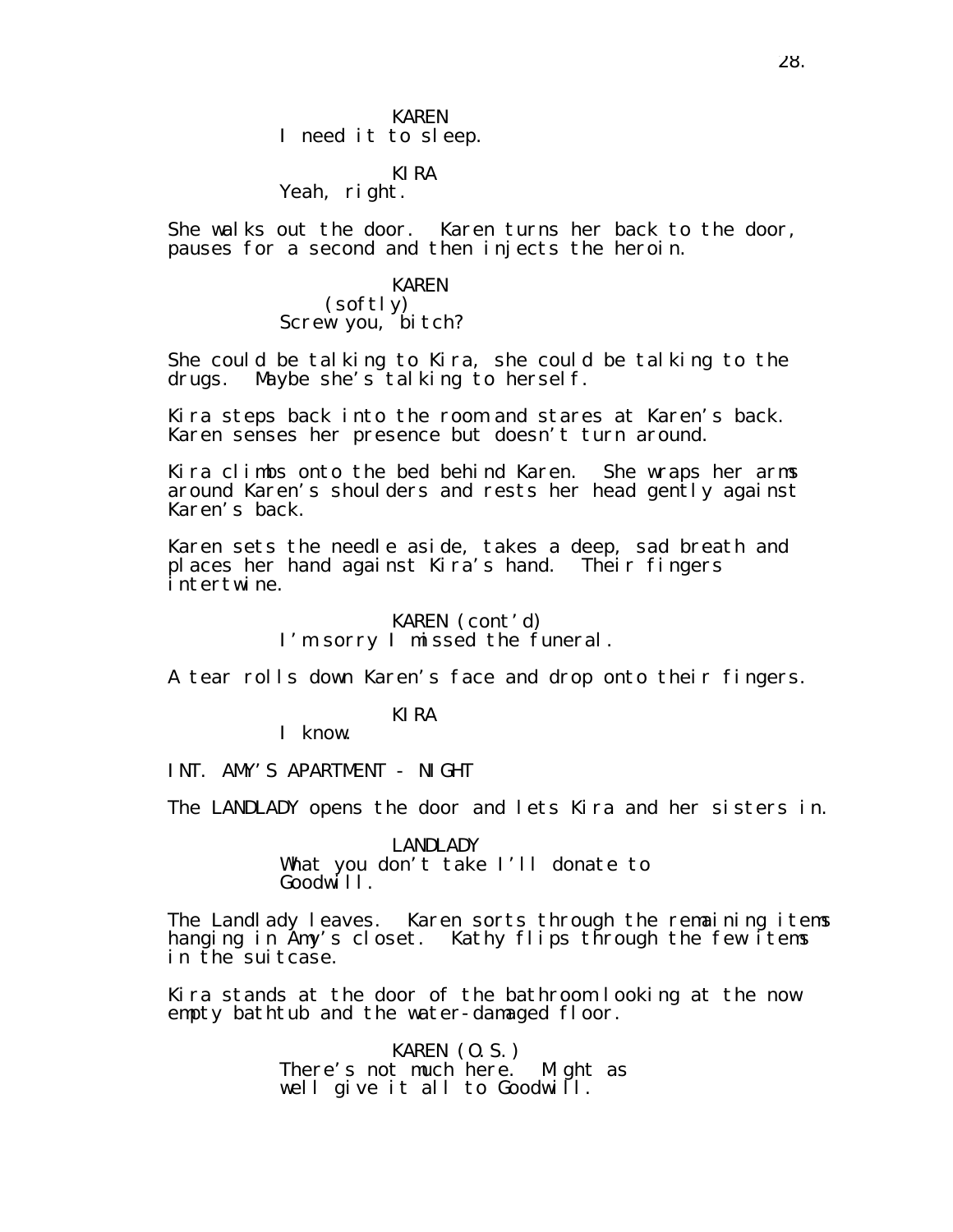Kathy comes across the picture of Paulette and the four kids.

KATHY

Look at this.

They gather around the picture.

KIRA I haven't see this one before.

KATHY Where was it taken?

KAREN South Cumberland State Park in Tennessee.

KATHY Good memory.

KAREN Yeah, I remember Tennessee.

Kathy takes the picture and stares at Paulette. Kira rummages through the nightstand next to Amy's bed. It's full of cheap novels, motel soap and hair products.

> KATHY Do you think anyone was really after us?

> > KIRA

What?

KATHY Mom, I mean that's all she ever talked about. She never told us anything about her past, just that we had to keep moving.

KIRA She was Paranoid Schizophrenic.

KAREN That's bullshit, she wasn't crazy.

KIRA Always moving, home schooled, never allowed to make friends... (beat) That's old news, doesn't matter now.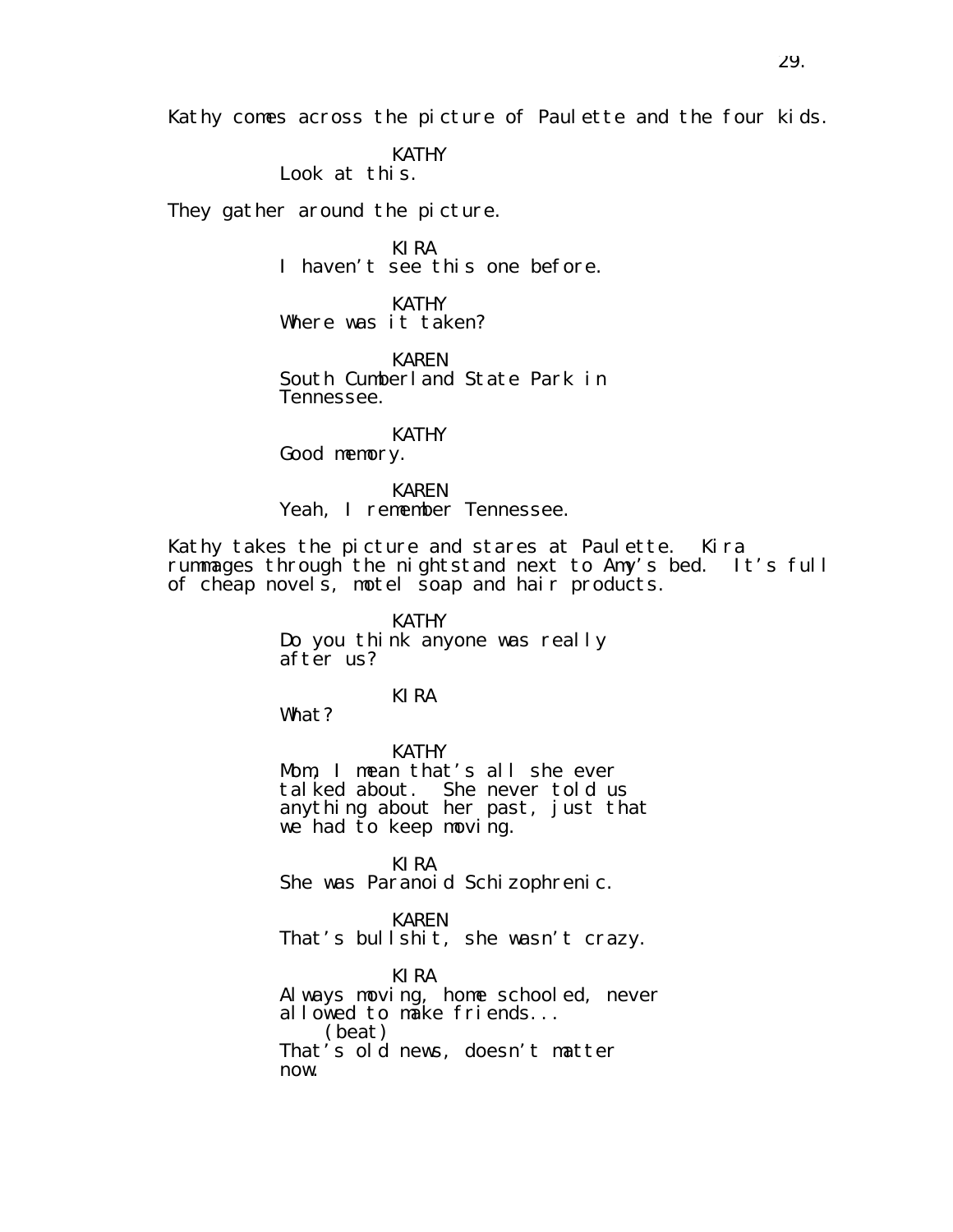Karen takes the picture from Kathy and stares at Paulette.

KAREN She did what she had to; she kept us safe.

KIRA All that running killed her.

Kira pulls a faded piece of paper from Amy's nightstand and carefully unfolds it.

She clasps a hand to her mouth, stifling an exclamation. Kathy and Karen go over and look at the paper.

> KATHY What is it?

KIRA It's Amy's report card.

Karen sees the faded photo of Amy with her bright red hair.

Kira points to the name on the card.

KIRA (cont'd) It says Vanessa, Vanessa Taylor.

Kathy turns the report card over. On the back it lists "Parent's Name and Address.

They are all stunned into silence when they see the signature, Paulette Taylor, written on the "parent" line. Kira takes the report card and stares at the signature.

> KIRA (cont'd) That's Mom's handwriting.

Karen takes a deep breath; on the verge of hyperventilating.

#### KAREN

I got to go.

She turns and walks out the door. Kira and Kathy stare at each other in amazement and then follow her out.

EXT. BOSTON STREET - NIGHT

Kathy and Kira walk along the street huddled against a cold that's not really in the air.

They watch Karen who walks a few steps ahead of them, not wanting to be with them but not wanting to be without them.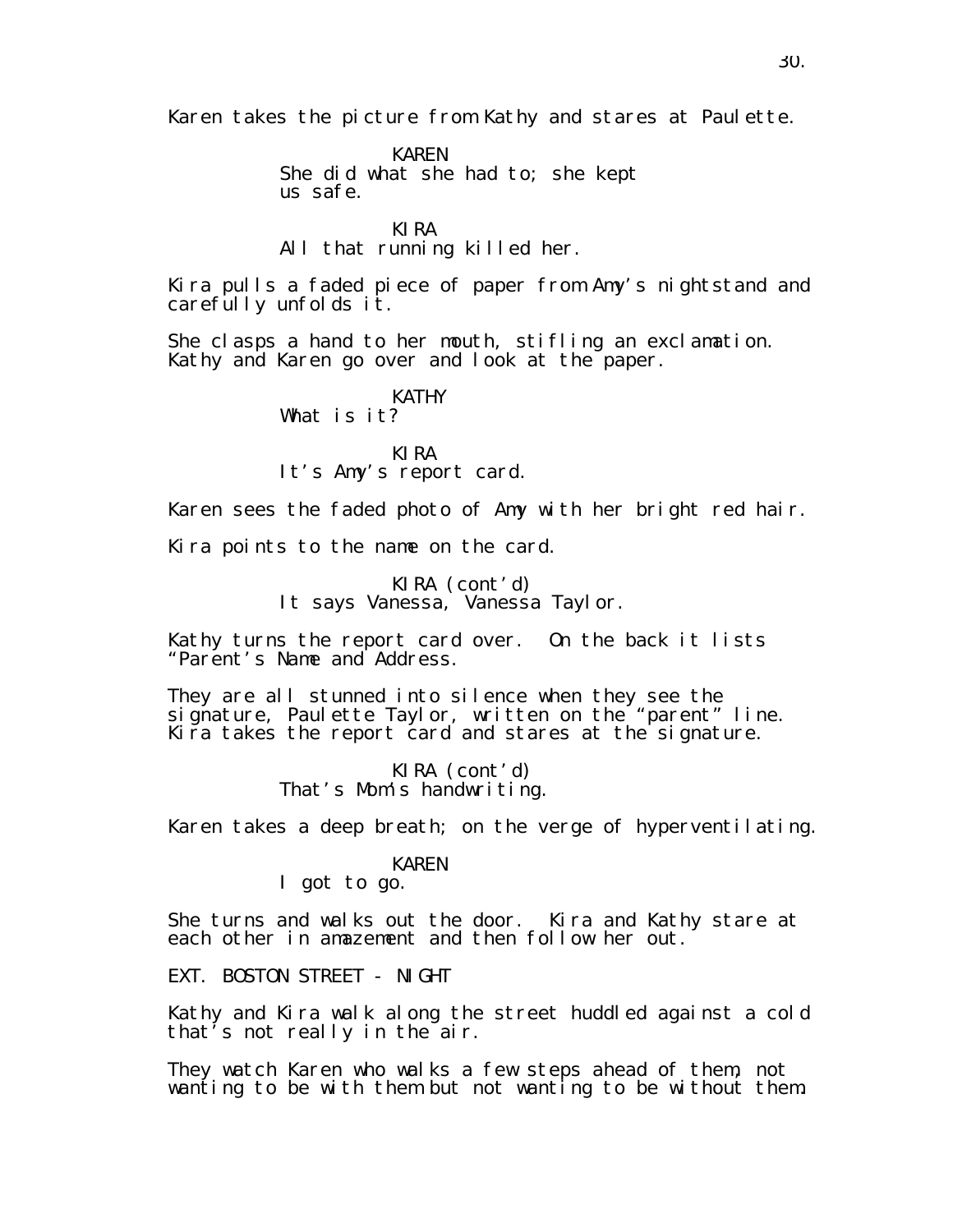#### KIRA (to Kira) What do you think this means?

Karen spins on her angrily.

KAREN

It doesn't mean shit. Mom is still Mom and Amy is Amy, I don't give a crap what that report card says.

KIRA

Don't be stupid. This means something. Mom, Amy... Taylor? That isn't our name.

Karen and Kira exchange glares.

KIRA (cont′d)<br>were right. Maybe Mom Maybe you were right. wasn't crazy and someone was after us. Maybe she ran away from her husband or something.

KAREN Does it really matter at this point?

KIRA Yes it matters.

## KAREN

Why?

Kira looks at Kathy for help, not understanding why this isn't self-evident to Karen. Karen turns and keeps walking.

> KIRA Don't you want to know the truth?

Karen turns back to her.

#### KAREN

The truth? Mom raised us; she loved us...that's the only truth I need to know. If she never told us about her past then it was for a good reason and I'm going to respect that.

Kathy, ever the mediator.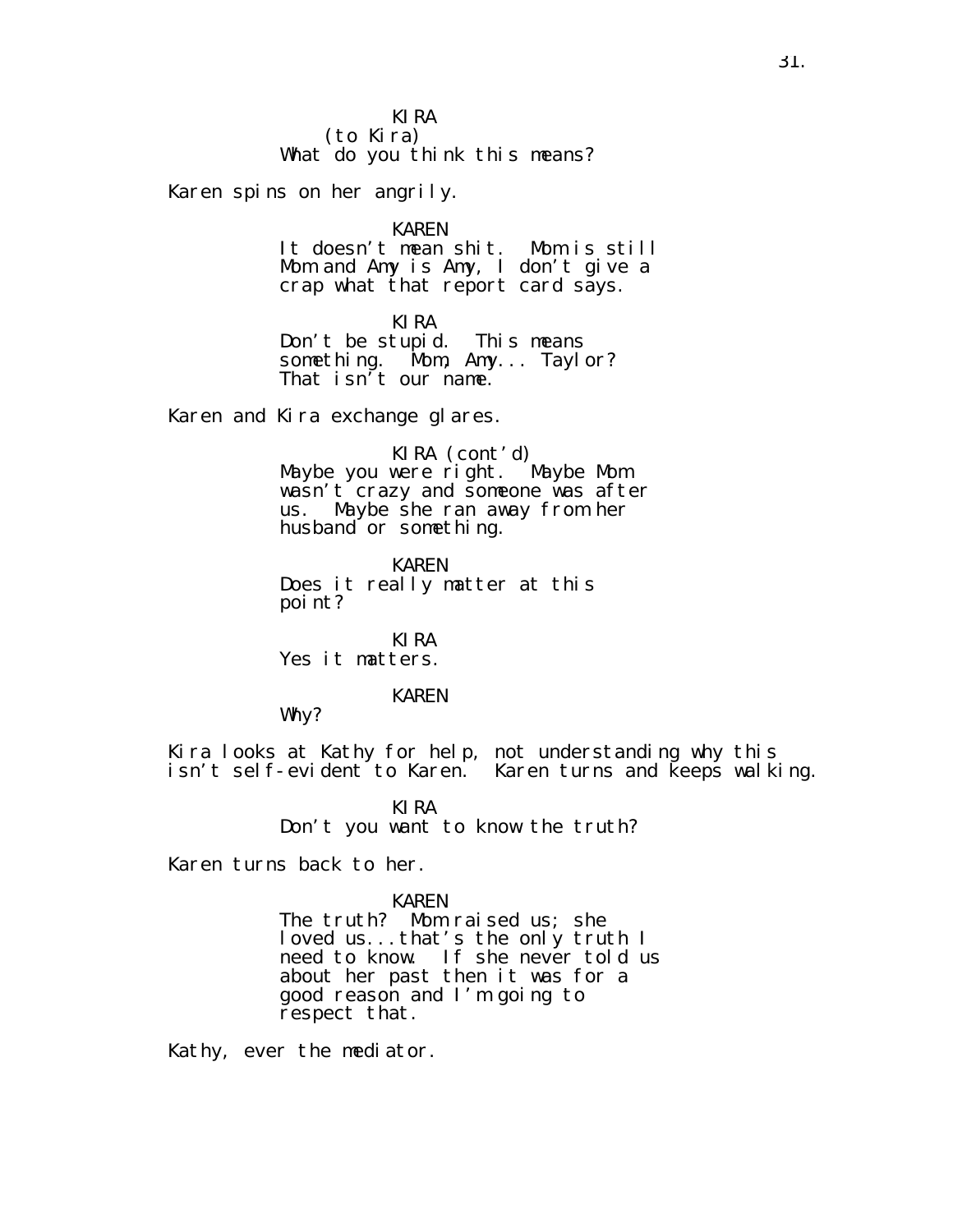(looks at report card) This was 18 years ago. Nothing we can do about it now.

#### KAREN

# I'm cold, let's get out of here.

She turns and continues walking. Kathy trails behind. Kira remains rooted in her spot.

Kira looks across the street.

#### KIRA

Yo, hold up.

Kathy and Karen stop and turn back to her. Kira crosses the street and enters a store - INTERNET CAFE

INT. INTERNET CAFE - NIGHT

Kathy and Karen watch over her shoulder as Kira logs onto the Internet. She has Amy's report card on the table next to the keyboard.

Kira calls up GOOGLE and types in Paulette Taylor.

A series of listings with the name Paulette Taylor pop up.

Most of the names refer to various individuals or businesses. However, more than one listing has the name Paulette Taylor with a link to the FBI Wanted List.

Kira clicks on the link and the FBI Wanted List appears with a subheading of Special Crimes. The name Paulette Taylor with a link stares back at them.

Kira takes a deep breath and looks at her sisters before hitting the link.

Kathy nearly gags when "Paulette's" photo appears. She's younger, but there is no mistake that this is Mom.

#### KIRA

Oh, Man.

Kira reads the crime summary below the photo.

KIRA (cont'd) Wanted for the kidnapping of three toddlers. If you have information, please contact...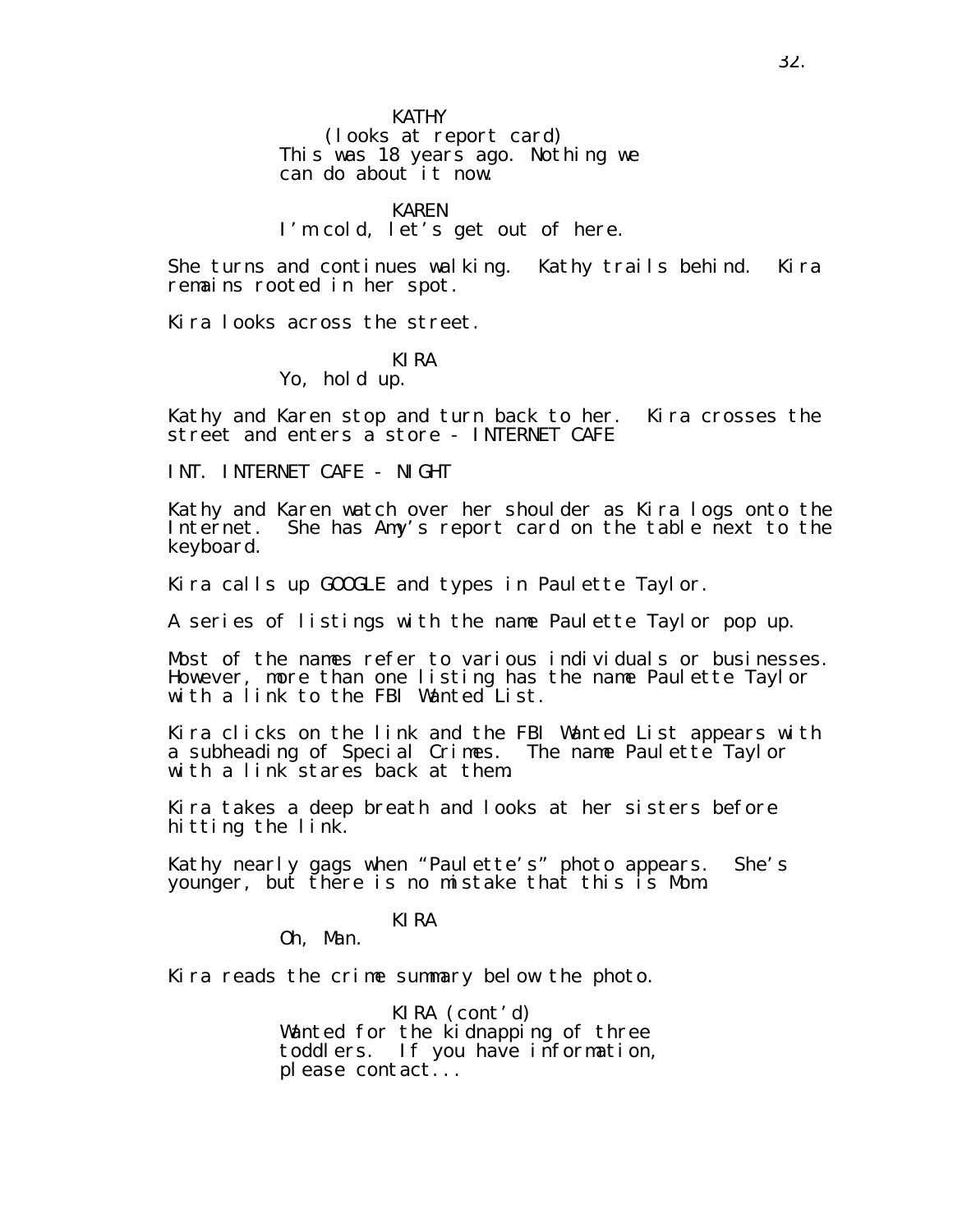They all stare at the picture, too stunned to talk. Finally, Kathy croaks out the question on their minds.

> KATHY Should we call the number?

> > KAREN

No!

KIRA What if we were kidnapped?

KAREN Mom wouldn't do that.

KATHY She said she adopted us.

KIRA This says different.

KAREN (to Kira)

What is your problem?

Kira turns back to the computer and calls up GOOGLE again.

KAREN (cont'd) What are you doing?

KIRA I want to check out Amy.

She types in 'Vanessa Taylor', the name on Amy's report card, and hits "Search."

As expected, there is a long list of Vanessa Taylors.

KATHY

Type in the name of the school.

Kira modifies her search and hits "Enter."

Only one entry is listed. The name Vanessa Taylor, the name of the Elementary School and a link to NCMEC.

KAREN

What the hell is NCMEC?

Kira hits the link and the website for the National Center for Missing and Exploited Children pops up.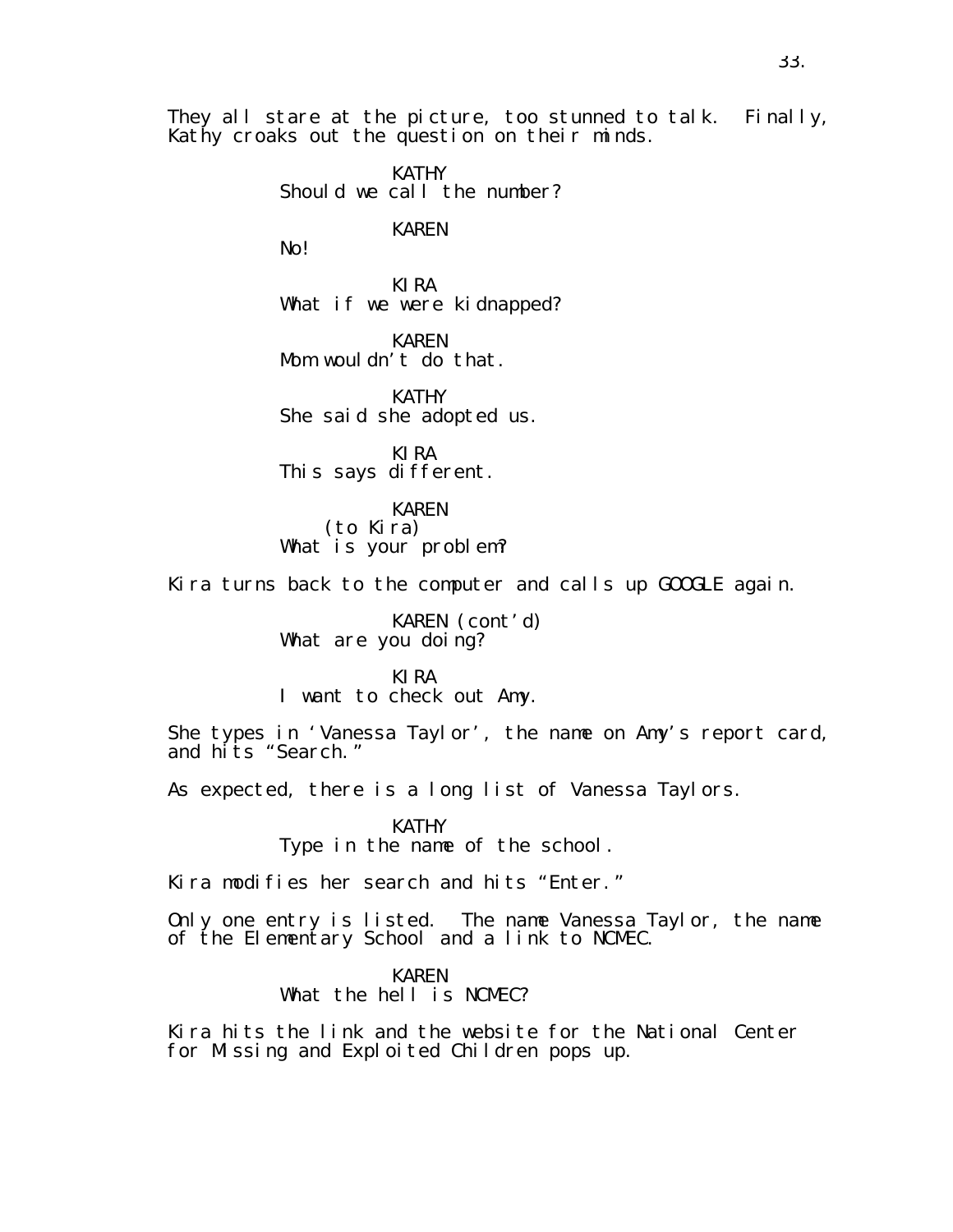There is a section on the website where you can search by names. Kira types in Vanessa Taylor.

An elementary school picture of Amy pops up, age 7.

Kathy points at the date Amy went missing.

## KATHY

That's 18 years ago.

There is another picture, but most of it is off screen. Kira uses the cursor to slide the image into view. The heading below the picture says AGE PROGRESSED 18 YEARS.

It's an artist's rendering of what Amy would look like now. It's very good, although the red hair has been cut short, the artist assuming that the adult Vanessa/Amy would have cut her long curly hair by now.

No one says a word.

Kira types furiously in the NCMEC search line.

KATHY (cont'd) What are you doing?

KIRA Searching for any children missing at the same time as Amy.

Kira types in the information and hesitates a moment before hitting "Enter."

The search engine quickly posts the photo of three identical toddlers, three years old.

The words below the picture transfixes them: Abducted by Paulette Taylor. One million dollar reward for information leading to their recovery.

All three of them are frightened, nearly in tears as Kira slides the screen over to the Age Progressed photo.

They SCREAM and leap back from the monitor. Karen dashes out the door and buries her face in her hands.

## KAREN

Oh, shit!

CLERK You guys need to chill or leave.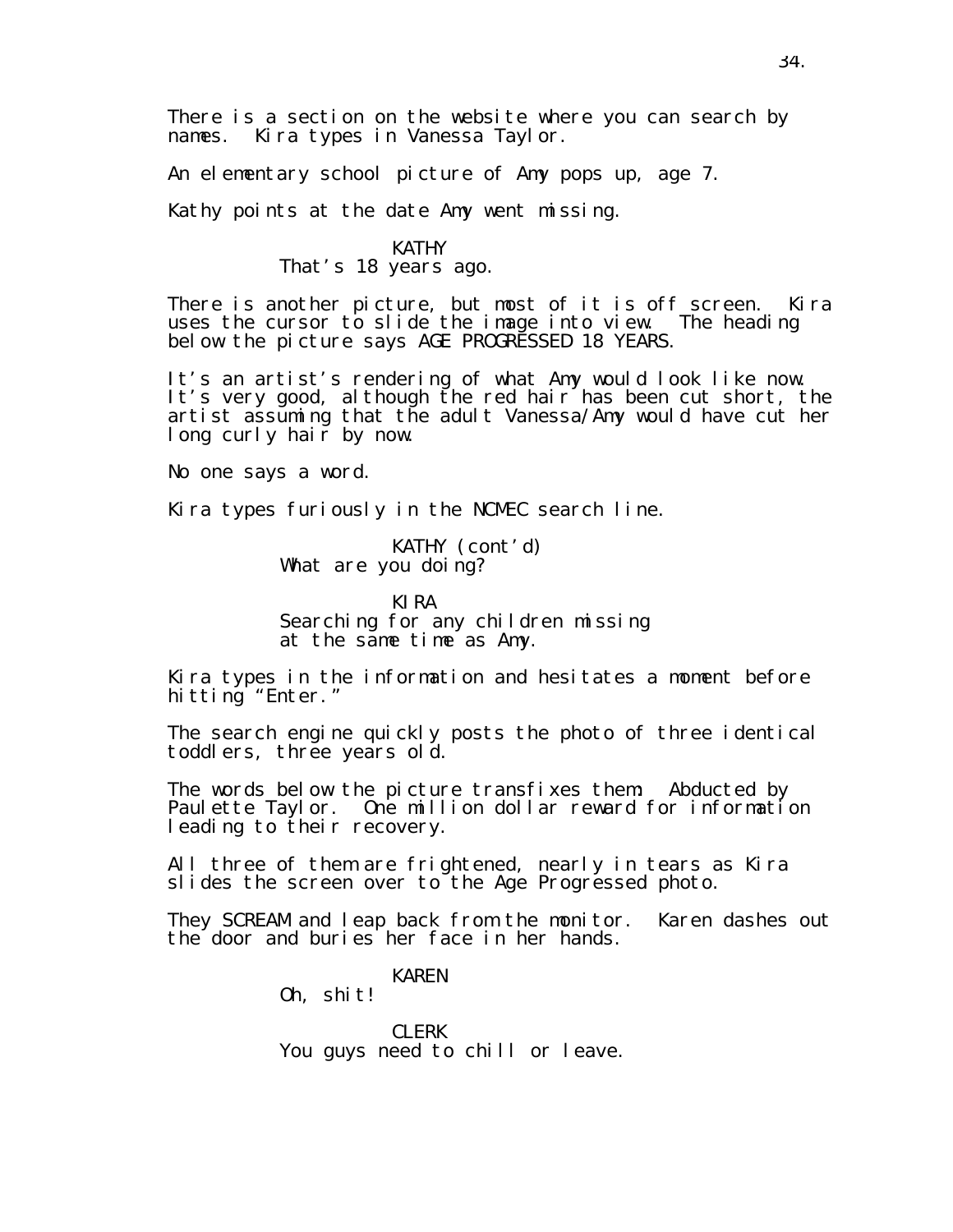Kira and Kathy stare at the photo. It's like looking in a mirror. There, age progressed, is a rendering that looks exactly like they do. Exactly!

Kathy leans in. She is having a hard time breathing.

KATHY Is that a drawing or a photo?

KIRA It has to be a drawing, where would they get a photo of us?

KATHY

I don't know, man. I don't know.

Kira sits back down and picks up the telephone.

CLERK That's fifty cents a minute charged to your account.

Kira dials the number listed below the picture of the triplets.

She puts the phone to her ears and listens to it ring.

KAREN (O.S.) What the hell are you doing?

KIRA

Trying to find out what's going on.

A VOICE answers on the other end of the line.

VOICE (telephone filter) National Center for Missing and Exploited Children, may I help you?

Karen grabs Kira, rips her from the chair and flings her aside. Karen slams the phone back into it's cradle.

Kira spins around and slams her fist into Karen's face. Karen staggers back but doesn't fall.

Now Kira is the one who seems crazed.

KIRA You stupid bitch. I want to know.

They go at each other. Kathy breaks them apart.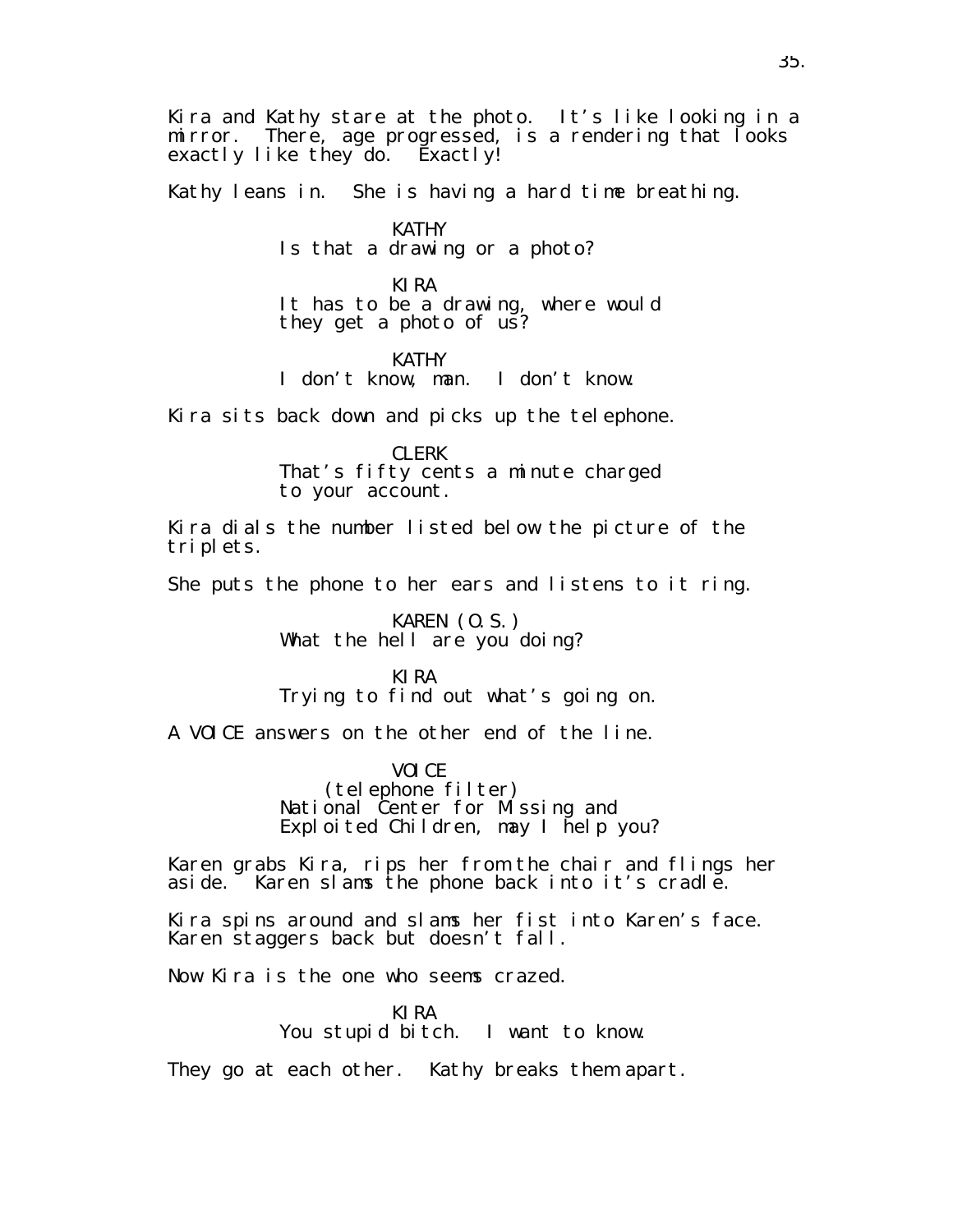If they find us, they'll hurt us. That's what Mom said.

The Clerk is there.

CLERK

Alright, if you ladies don't act right I'm going to throw your asses out of here and call the cops.

KIRA

(to Karen) I'm going to make that call.

The Clerk gives them a stern look and returns to his counter. The girls stare at each other, breathing hard.

> KAREN Kira, don't...please.

KIRA I don't understand you. Why not?

The phone starts to RING. They all stare at it.

Karen closes her eyes and takes a deep breath. She opens them and looks at her two sister.

Kira turns and reaches for the phone.

KAREN Because they caught us once.

This stops everyone, even the Clerk is listening.

KATHY What did you say?

KAREN They caught us. The caught us in Tennessee. (beat) But we got away.

The telephone RINGS incessantly. The room is so quiet it seems louder, almost demanding.

Karen backs out the door. Kira and Kathy stare at each other and then back at the telephone. Kathy follows Karen.

Kira turns to the terminal and prints out several pages from the NCMEC site along with pictures of Paulette, Amy and them.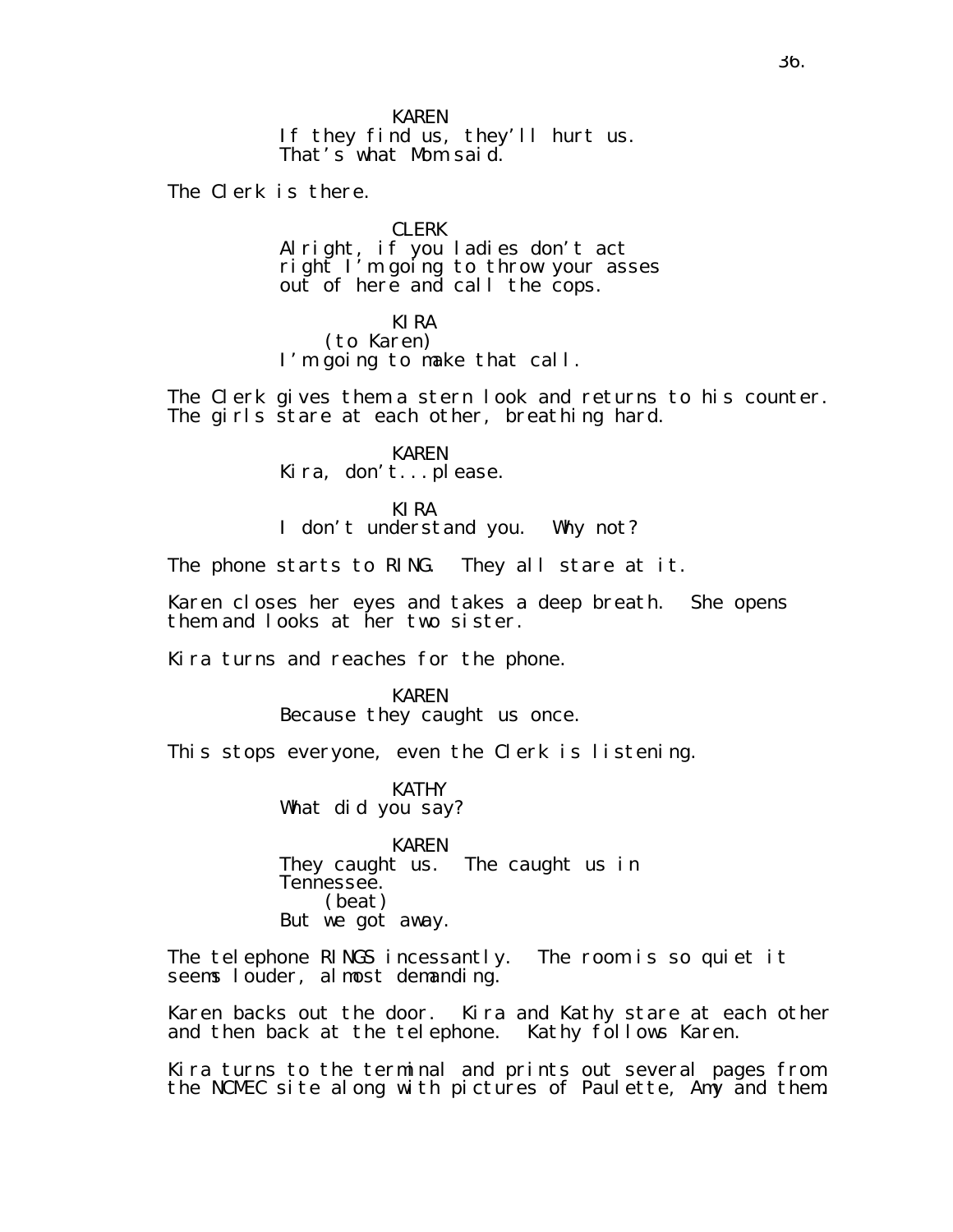She then runs out after hers sisters.

EXT. INTERNET CAFE - CONTINUOUS

Kira and Kathy follow about 10 yards behind Karen.

Karen stops and looks down the street. She ducks into a side alley.

Ahead, Kira and Kathy see the police cruiser that spooked Karen. It cruises slowly in their direction. Something odd about it.

Then it hits them. No headlights, no flashing lights, nothing, just moving like a quiet shark out of the night towards the Internet Cafe.

They quickly duck into the alley with Karen.

EXT. ALLEY - CONTINUOUS

They join Karen pressed against the wall. They watch as the police cruiser rolls by, eerily quiet. They don't move.

Suddenly, another cruiser eases by, equally dark, equally quiet. Then another. And another.

The girls turn and swiftly make their way down the alley.

EXT. KATHY'S CHURCH - NIGHT

Kathy leads as they make their way out of a dark side street and cross to the front of the church.

Down the street a Bag Lady rummages through the garbage bins.

INT. KATHY'S CHURCH - NIGHT

The sisters enter. Karen throws herself down on a pew against the back wall. Kathy locks the door and joins Kira standing over Karen.

> KIRA (to Karen) What do you know?

KAREN Mom didn't want me to tell anybody.

KATHY You said they caught us. Who's 'they', Karen?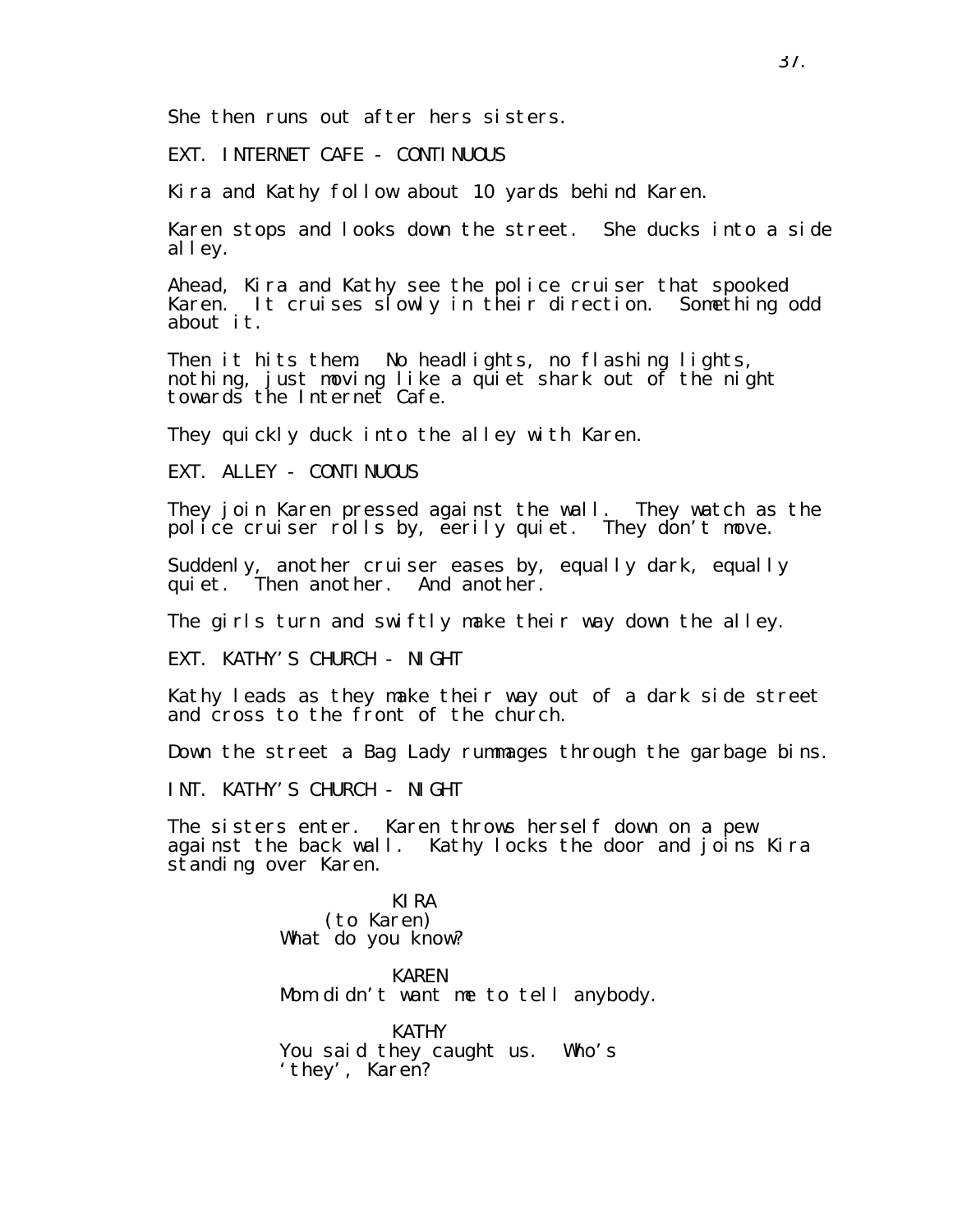Karen squeezes her eyes shut. She slowly holds out her hands.

# KAREN

# I'll show you.

They each take one of her hands. Karen opens her eyes and focuses.

EXT. TENNESSEE - SMALL PARK IN RUNDOWN NEIGHBORHOOD - DAY

Paulette and the four girls; Kira, her sisters, 8, and Amy, 12, set a rickety card table for a birthday celebration.

A small cake sits in the middle of the table with the words "Happy Birthday Amy" inscribed in pink frosting.

Paulette pulls a bottle of soda from the cooler and searches for the paper cups.

> PAUL FTTF I left the cups in the house.

### KAREN

I'll get them.

Paulette protectively scans the area and checks the street for traffic. No traffic, nothing unusual, safe.

# PAULETTE

## Okay, Karen, but hurry.

Karen dashes across the narrow street separating the park from a row of cheap apartment building.

As she climbs the back stairs to the second floor, on the other side of the house a caravan of black SUVs knife along the road leading to the apartment building.

INT. APARTMENT - KITCHEN - DAY

Karen rustles around in a small pantry and finds a plastic bag of Styrofoam cups.

As she comes into the kitchen the front door of the apartment is kicked in and 10 MEN dressed in black National Security Agency (NSA) uniforms burst in.

Each man carries a Submachine gun with an attached silencer.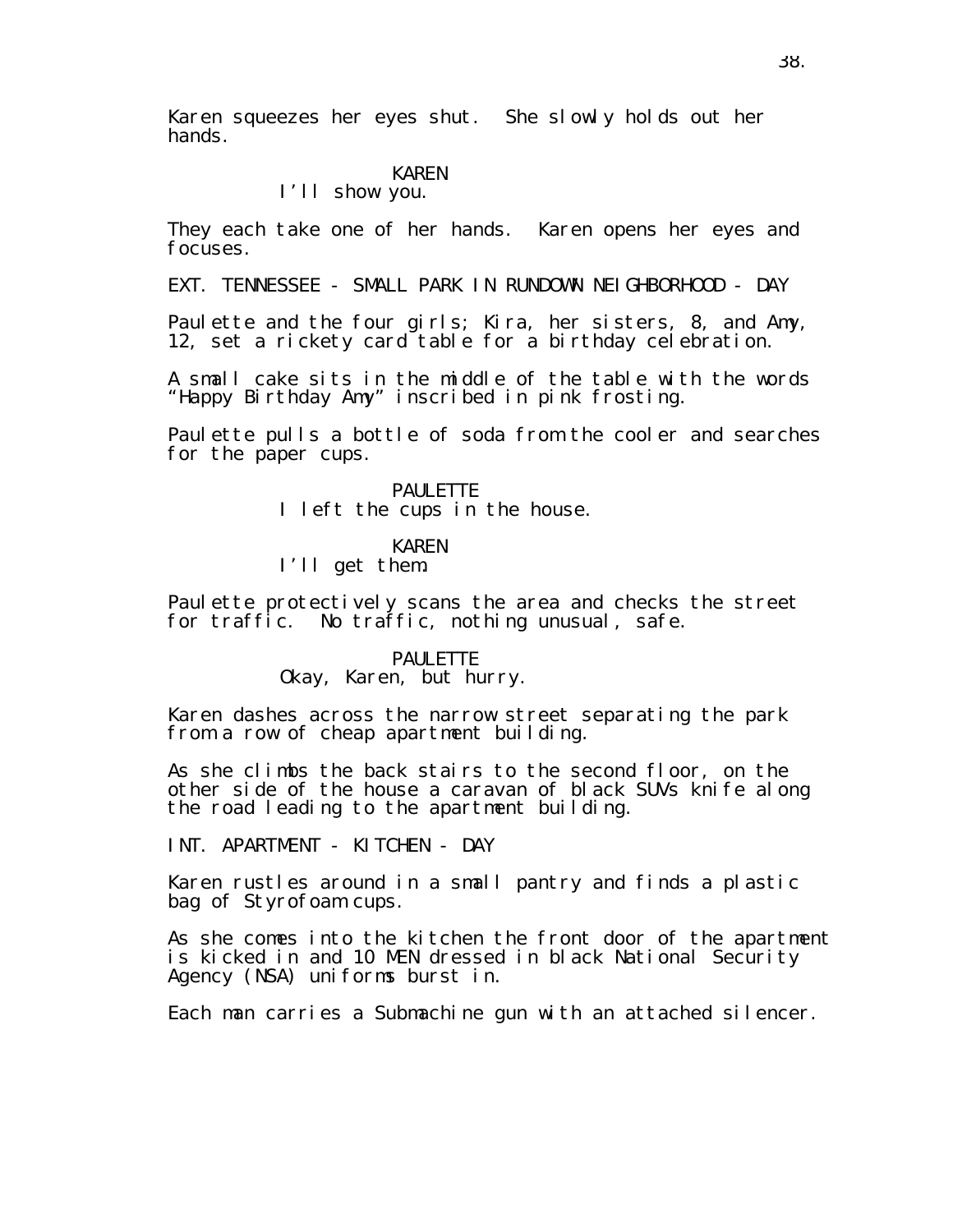## EXT. PARK - CONTINUOUS

Something catches Paulette's attention and she looks towards the apartment building.

Muzzle flashes can be seen through the window accompanied by the muffled sounds of gunfire. Kira, Kathy and Amy are playing in the park and don't see this.

Random holes appear in the walls of the apartment as bullets punch through the outer walls.

> PAUL FTTF (shouting to girls) Stay here.

Paulette dashes across the street towards the apartment. As she climbs the stairs she pulls a Heckler 21-round automatic pistol from under her blouse.

INT. APARTMENT - CONTINUOUS

All of the men but ONE are on the floor, dead or in various stages of dying. The man standing is stunned, scared.

He looks at Karen sitting against the wall, hands to her head, her voice a high-pitched wail. He doesn't know what will happen next, but he doesn't want to die.

He raise his gun to shoot her.

POW! POW! POW! Two bullets slam into his chest and a third into the side of his neck. He spins around and goes down.

Paulette rushes in, gun smoking, and makes her way to Karen. She gasps as she sees the men strewn about the floor.

One man thrashes on the floor in frenzied agony as if he's burning to death.

We've seen this scene before. It's the nightmare sequence. Now we know whose nightmare it is.

### PAUL FTTF

Oh, my poor dear. Not like this, not like this. You're too young.

She scoops Karen to her feet and takes a last look at the dead men. Something in Paulette's eyes indicate that this isn't as big a surprise to her as it should be.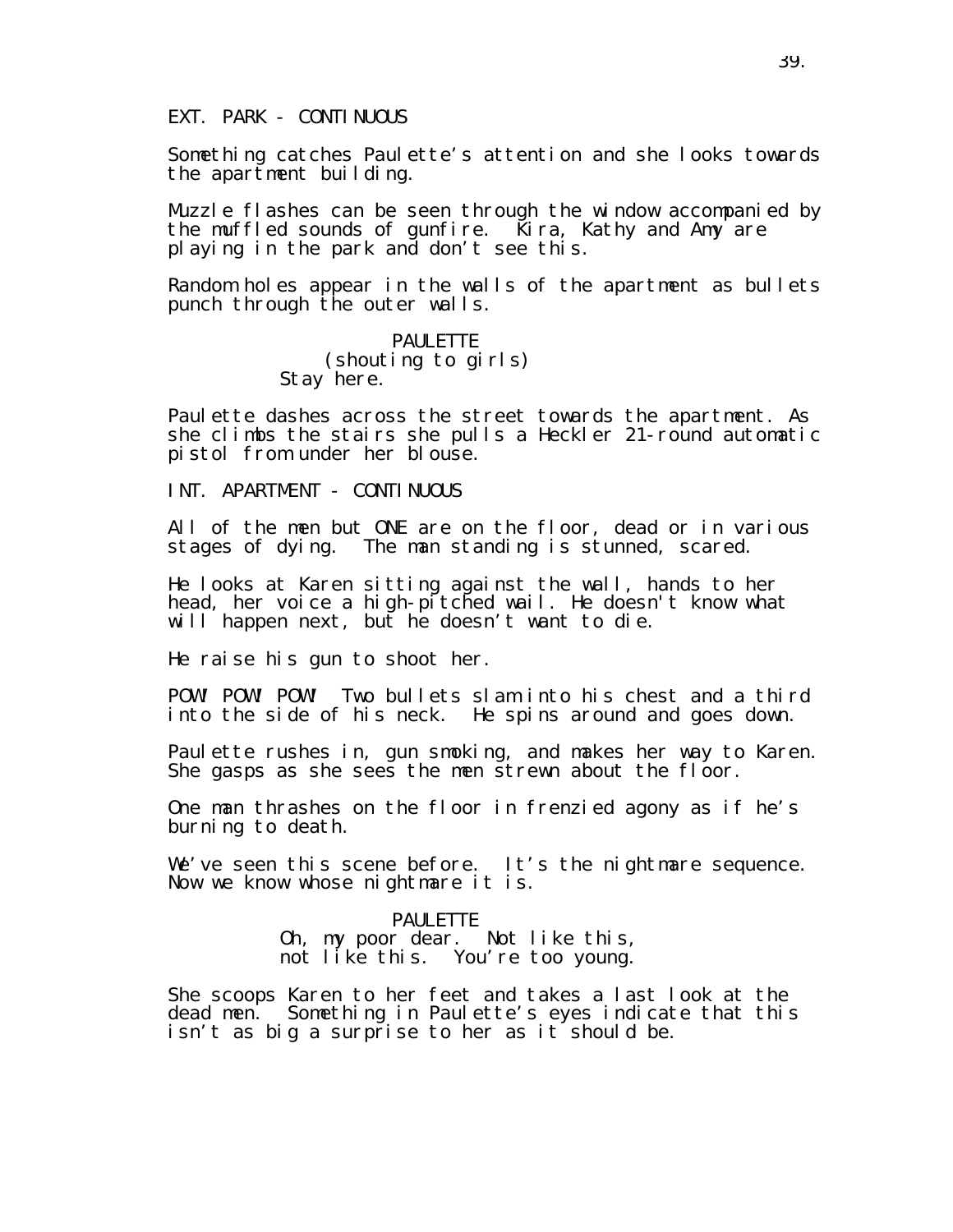EXT. APARTMENT - DAY

Paulette hustles Karen into the car, a Buick Skylark modified for speed. Paulette slams the car into reverse and roars backwards towards the park across the street.

She spins the steering wheel and jerks the parking break sending the car into a squealing reverse spin.

She roars across the park grass, slamming through her own card table and birthday cake. She tears up tons of turf as she grinds to a halt next to the dumbfounded girls and throws open the passenger door.

## PAULETTE Get in the car! Get in the car!

Kira and Kathy, in full-blown panic dive, into the car. Amy stares in horror at her destroyed birthday cake.

AMY

MOM!!

### **PAULETTE** Amy! Get in the car. NOW!

Amy runs to the car and leaps in, tears streaming down her face. The door is barely closed and Paulette has the car roaring across the park.

INT. CAR - CONTINUOUS

Paulette takes a quick glance in the rearview mirror and sees other NSA men circling around the apartment building.

The triplets cry. Amy's face is screwed up in anger. She knows why they're running. She looks at Kira and her sisters, her face full of childhood rage.

AMY

I hate you, I hate you, I hate you.

Paulette powers out of the park and onto a highway ramp in such a straight line one wonders if her apartment hadn't been selected for such a convenience.

EXT. HIGHWAY - CONTINUOUS

The Skylark roars by at an incredible 125 miles per hour.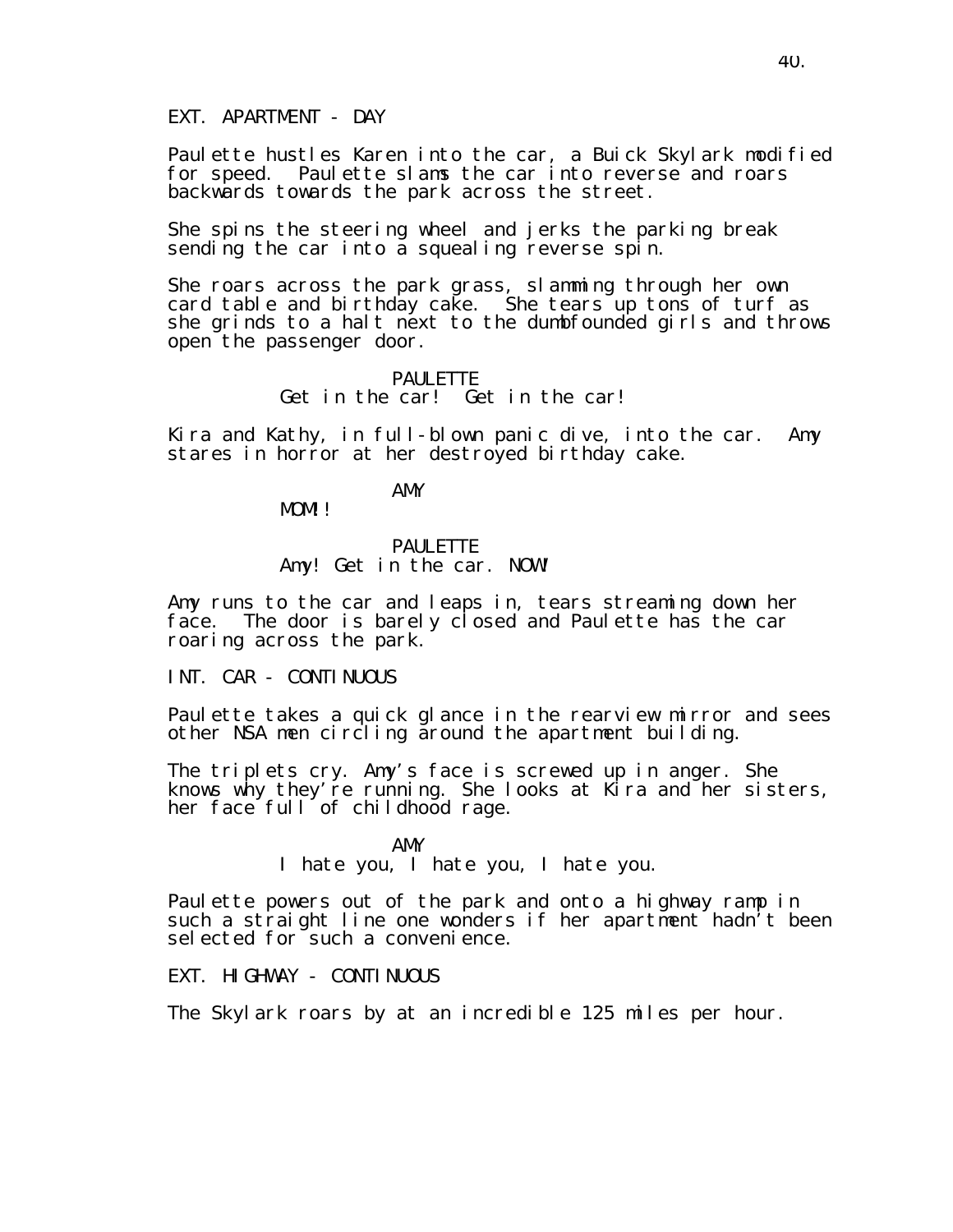INT. DARK BEDROOM - NIGHT

Someone thrashes under the covers; trapped in a nightmare. A scream of fright.

Young Karen bursts from under the sheets, sweaty, eyes wild with fright.

Paulette is there, swooping in to hold her tight, rocking her.

> PAULETTE There, there, relax honey. You're safe, it's okay.

Karen whimpers in her arms, eyes still full of torment.

KAREN Will the nightmares ever stop?

Paulette is sad.

PAULETTE No, sweetheart, they won't. You have to learn how to deal with them. (beat) That's why your mother wanted you girls out. She didn't want this.

Paulette pulls a small pouch from her purse.

PAULETTE (cont'd) (softly) Please forgive me. I don't know what else to do.

She unfurls the pouch. It contains a needle and heroin fixing. She quickly prepares a dose.

Karen doesn't resist when Paulette takes her arm and wraps a tube around her bicep. She doesn't flinch when Paulette injects her.

## KIRA (V.O.) That's when it started?

INT. END FLASHBACK - KATHY'S CHURCH - NIGHT

Karen sits there, breath heavy, ragged, as if it happened just moments ago instead of 13 years ago.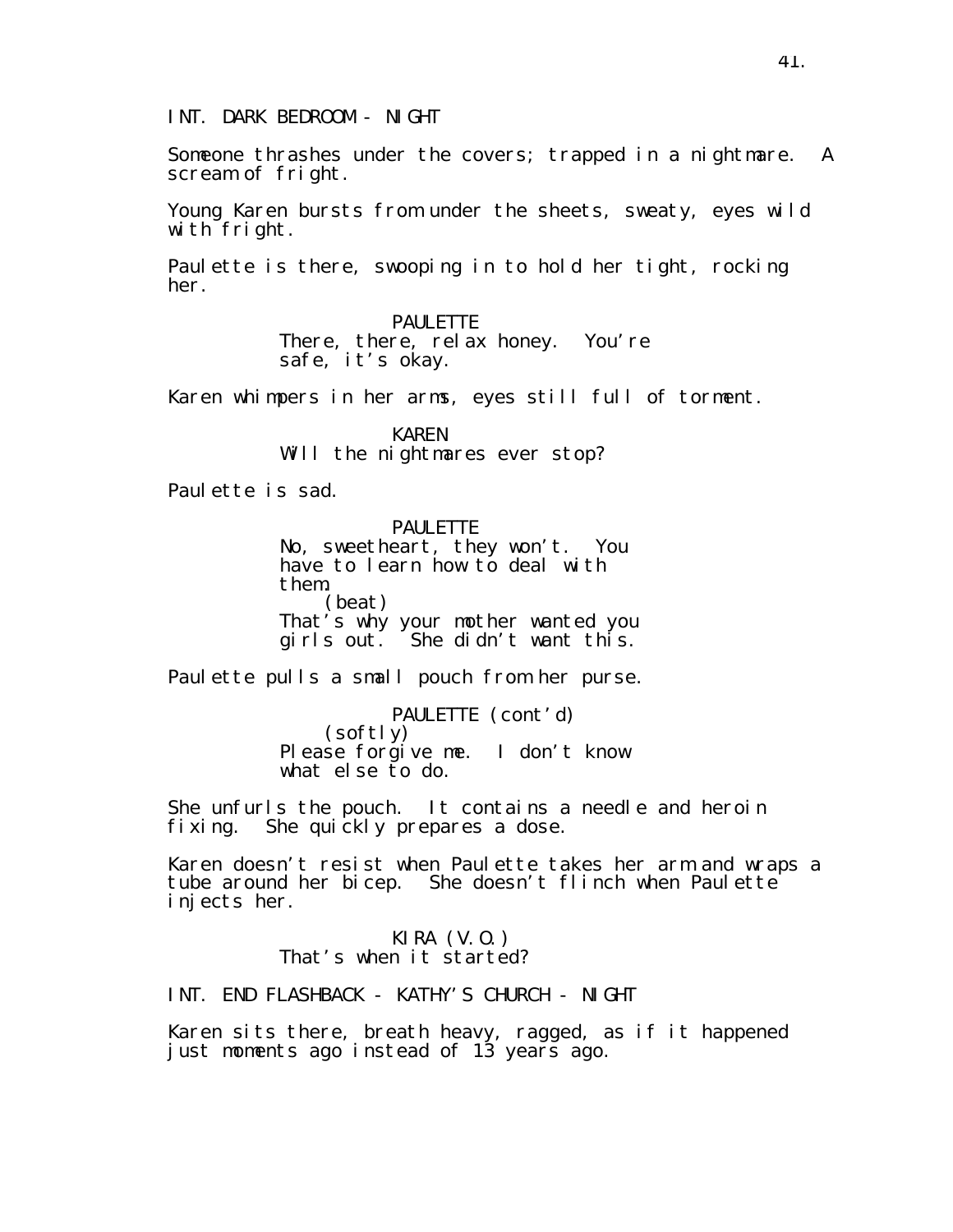KAREN

Yeah.

Kira and Kathy sit in stunned silence.

KIRA You killed those people. How?

Tears flow from Karen's eyes. She shakes her head.

KAREN I don't know. I just did.

Karen sniffs back her runny nose.

KAREN (cont'd) It's always in my head, over and over.

Kira and Kathy embrace her.

KIRA I'm sorry for being such an asshole to you. (beat) No wonder you're so messed up.

Karen laughs, finally unburdened.

KIRA (cont'd) You should have told us.

### KAREN

I killed those people. I was some kind of freak. Mom said, 'You're the big girl, now.' I had to keep it a secret. She didn't want you to know. She didn't want you to worry. She knew you thought she was crazy. She thought it was better that way.

Kira paces, thinking.

KIRA

Whoever was looking for us, now they know we're alive and well in Boston.

KAREN I've always wanted to check out Chi cago.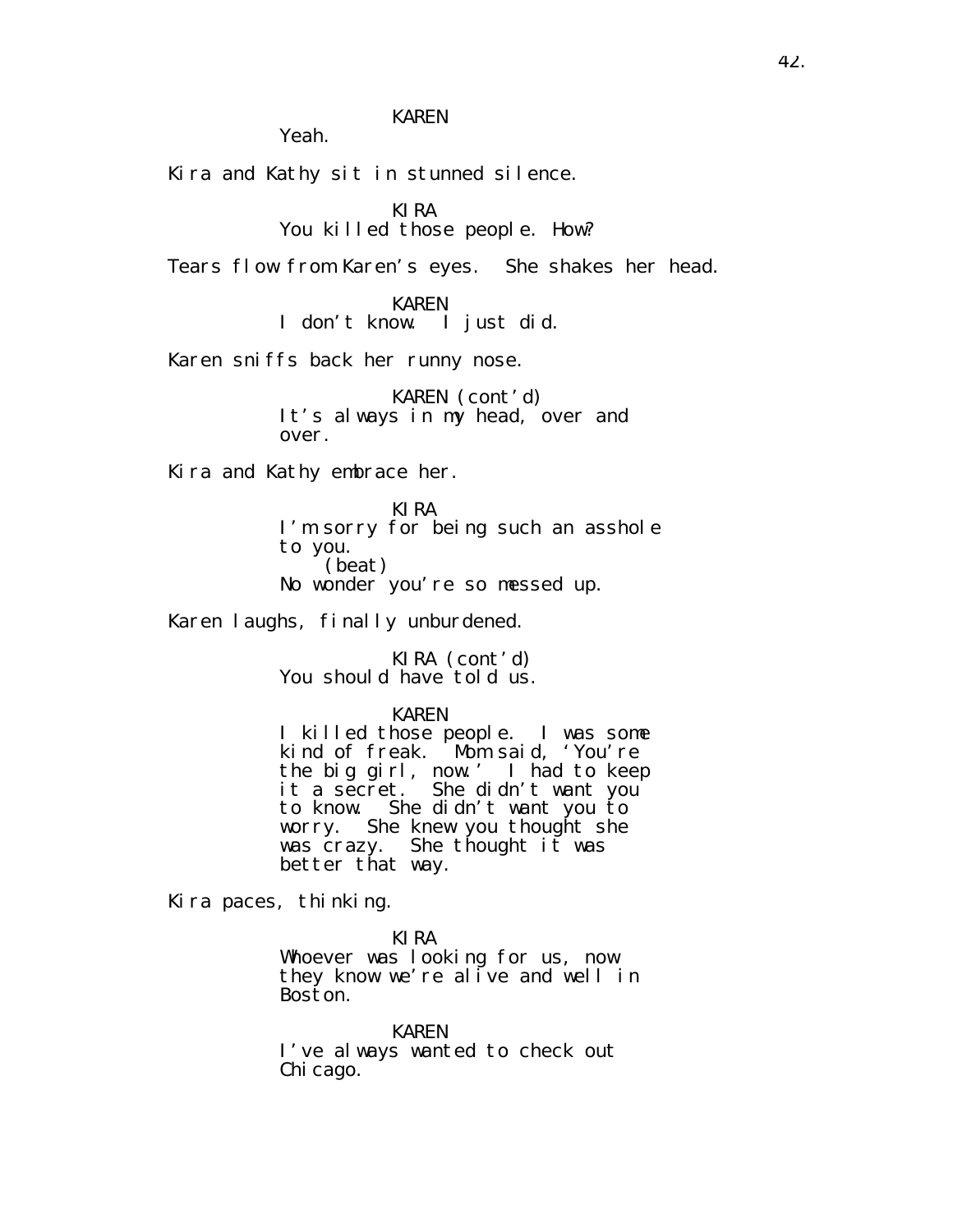KIRA

No, I'm serious. You don't send armed soldiers after a lady and four kids. This is more than a ki dnappi ng.

KATHY It's because of what we can do?

KIRA We were babies, how would anyone know what we could do?

KAREN After Tennessee...they know. You think they're just going to walk in here now and say, "Hello, where have you been?"

KIRA We need to know. We can't keep running forever.

EXT. FUNKY RUNDOWN SHOPPING MALL - DAY

An eclectic mix of shops and services. Next to the 'Cash Your Check' store is 'J. K. Private Investigation Services.'

INT. J. K. PRIVATE INVESTIGATION SERVICES - DAY

A pair of manicured hands, with pinkie ring, sort through the NCMEC material that Kira printed out at the Internet Cafe.

They belong to JOE KRAMER, 46, transplanted Texan, who sits behind his desk examining the material.

Kira sits across from him. She looks at the dark poster pinned to the wall behind Joe. It's shows an older man shrouded in darkness kissing a pretty young thing.

The caption reads: Let's Break His Cheating Heart.

### KRAMER

(Texas drawl) Let me see if I got this right. You might have been kidnapped 18 years ago, you don't know who your parents are and someone is chasing you... but you're afraid to go to the police?

Kira nods.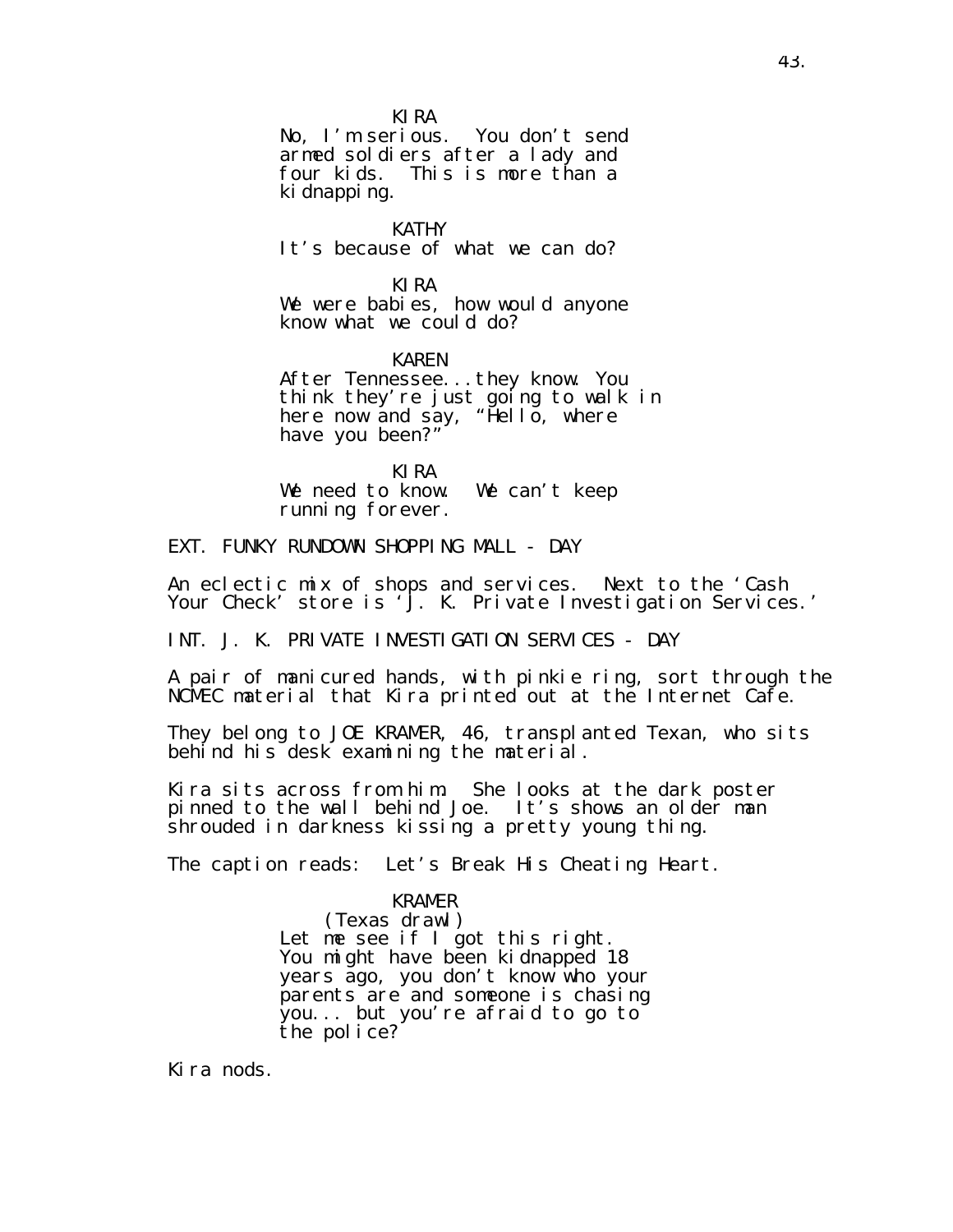KRAMER (cont'd) Bit unusual, seeing how it's been so many years. But there's got to be records, I'm sure. Let me look into it.

He looks down at the age progressed picture of the sisters and then looks at Kira. He tries awful hard to keep the leer out of his eyes.

> KRAMER (cont'd) I'll call you when I have something.

### KIRA

Thanks.

He taps the desk with two fingers.

KRAMER

Up front, like we discussed. Cash.

Kira slides him an envelope. He takes it and nods.

Kira gets up and walks out. Kramer drops the pretense and stares at her body as she walks away.

EXT. SKYS OVER THE UNITED STATES - DAY

An Airbus 380, the world's largest passenger jet, cruises high above the desert landscape below.

INT. AIRBUS 380 - FLYING - DAY

Cosol sits in a well appointed alcove of the jet's interior. He's on a secure telephone line.

> COSOL It doesn't make sense, Tom. Why would they even consider shutting us down now? I have a plane load of terrorists and a lot more information to extract.

Cosol listens, exasperated.

COSOL (cont'd) They were planning a strike on the G-8, for God's sake. They shut me down, there's no telling what might happen.

(MORE)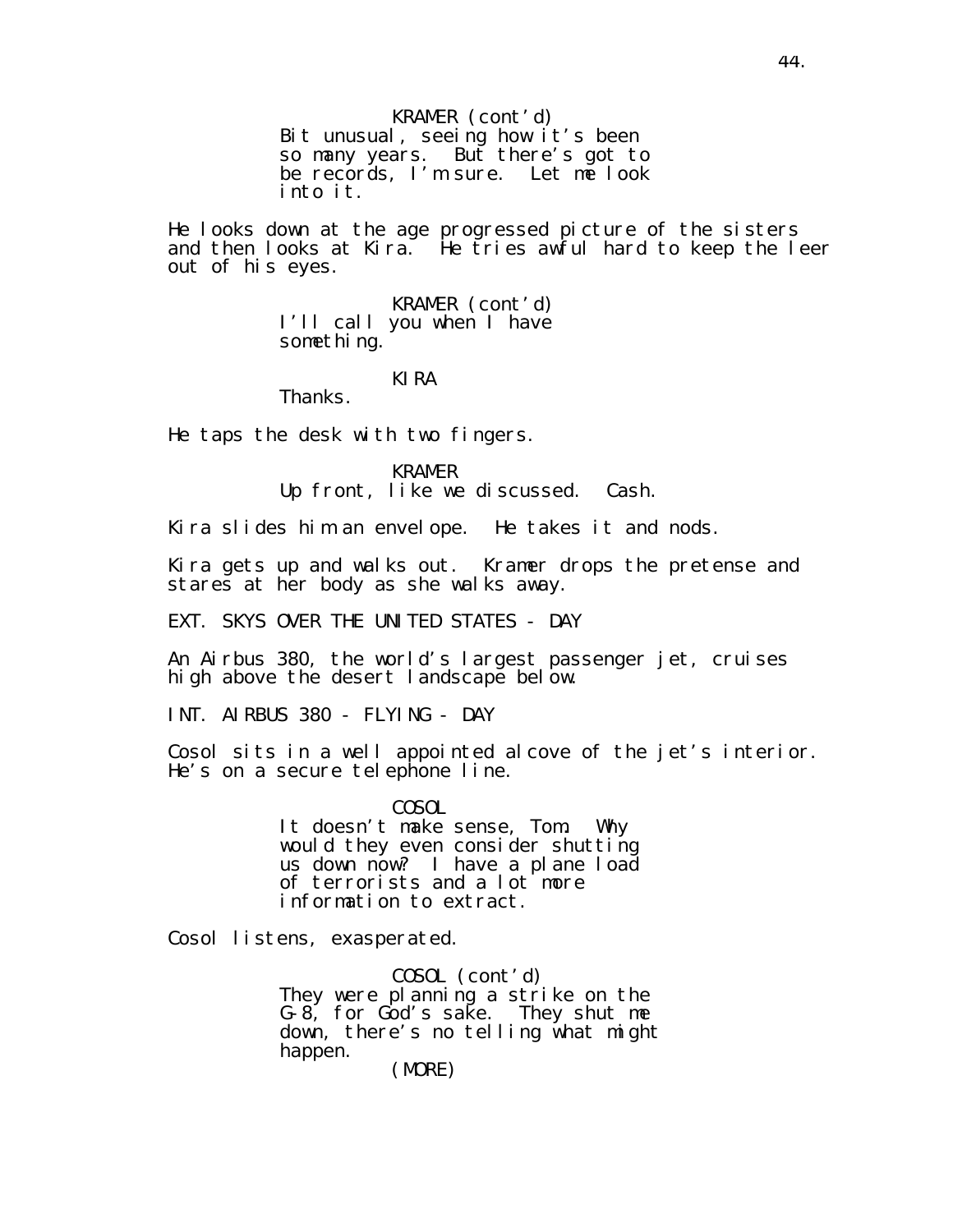These Drug cartels and Middle Eastern terrorists are a marriage made in hell and we sit here like idiots. (beat) Alright, do what you can, Tom. Yeah, thanks. COSOL (cont'd)

Cosol's EXECUTIVE ASSISTANT approaches. He hands Cosol an envelope marked CONFIDENTIAL.

> ASSISTANT The FBI said you need to see this right away.

The Assistant waits as Cosol opens the envelope and pulls out a series of documents.

The first is a photo of Paulette, then a photo of Amy when she was a six and her fingerprints taken as part of the school lunch program; followed by a picture of her taken after she was murdered and fingerprints taken by the Coroner.

Behind that is a picture taken of Amy after she was murdered and a faxed copy of the fingerprints taken from Amy by the Coroner's Assistant.

Cosol flips through the material and finds a series of printed Internet news articles about Amy's murder. His eyes dance over the articles, seeing headlines reading, Girl Murdered, Killer Arrested After Bizarre Confession.

> COSOL They've located them?

ASSISTANT Apparently, sir. Boston, Massachusetts.

COSOL I'm assuming they are not in custody yet.

ASSISTANT No, sir. According to the dispatch we received...

COSOL Good. Tell them to wait for our arrival.

ASSISTANT

45.

Sir.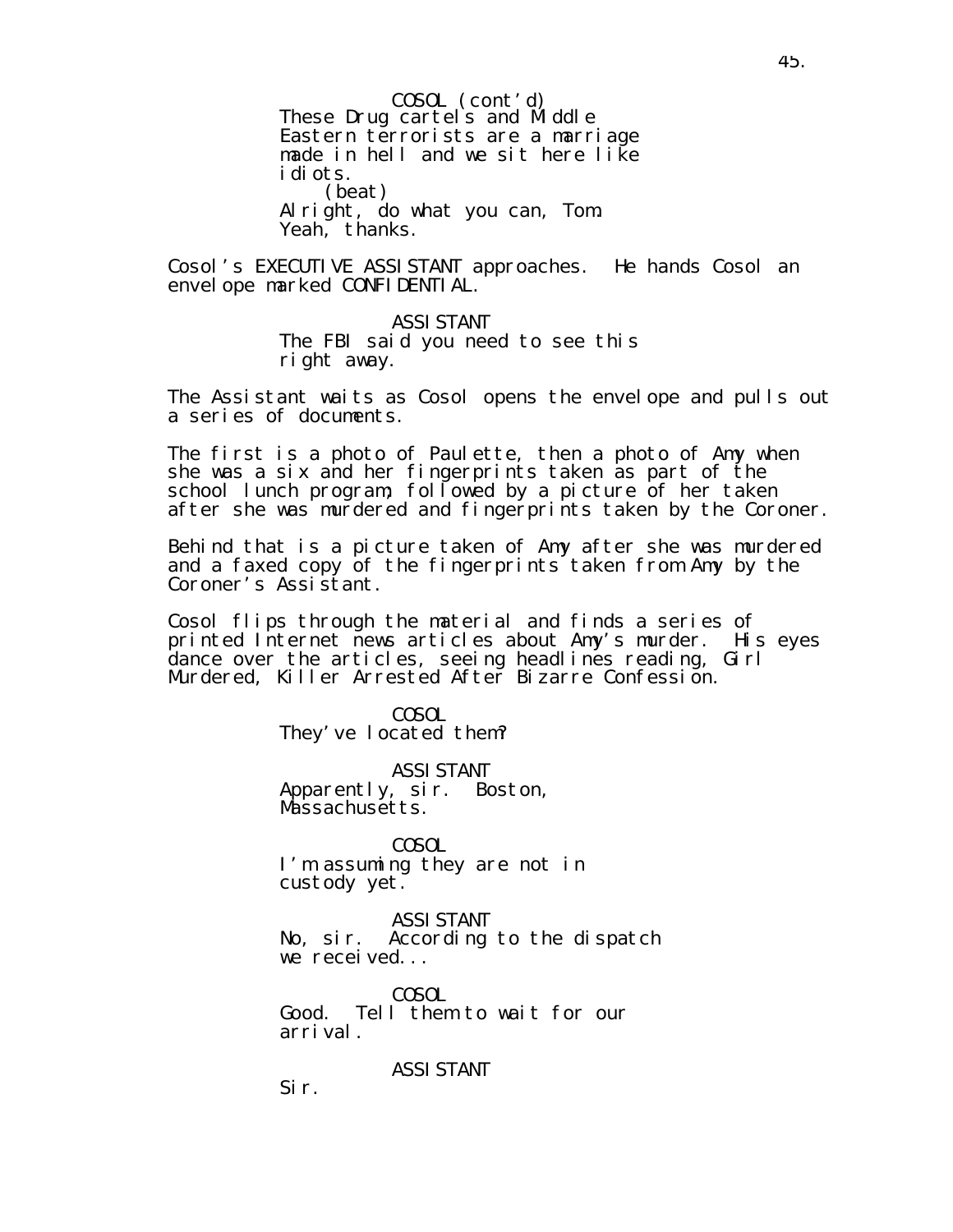Cosol looks up at him.

ASSISTANT (cont'd) According to the dispatch, local authorities are moving on them... (looks at watch again) ...now. They should be in custody soon.

COSOL I doubt it. How many Dirty Dozen do we have on this flight?

ASSISTANT (disparaging) Two, sir.

COSOL You don't like them?

ASSISTANT No sir, I don't. Nobody does.

COSOL Set a course for Boston.

As the Assistant leaves, he passes Elizabeth on her way in. Cosol is preoccupied with the material and doesn't look up.

He also doesn't notice that he has tensed up; Elizabeth does.

ELIZABETH (O.S.) Are you okay?

He looks at her and smiles.

COSOL Yes...and no. Sit down.

Elizabeth takes a seat across from him. He looks at her. She is tired, haggard.

> COSOL (cont'd) I've been working you too hard haven't 1?

ELIZABETH I'll be okay.

He looks at the material in his hand and takes a deep breath, trying to decide how to proceed.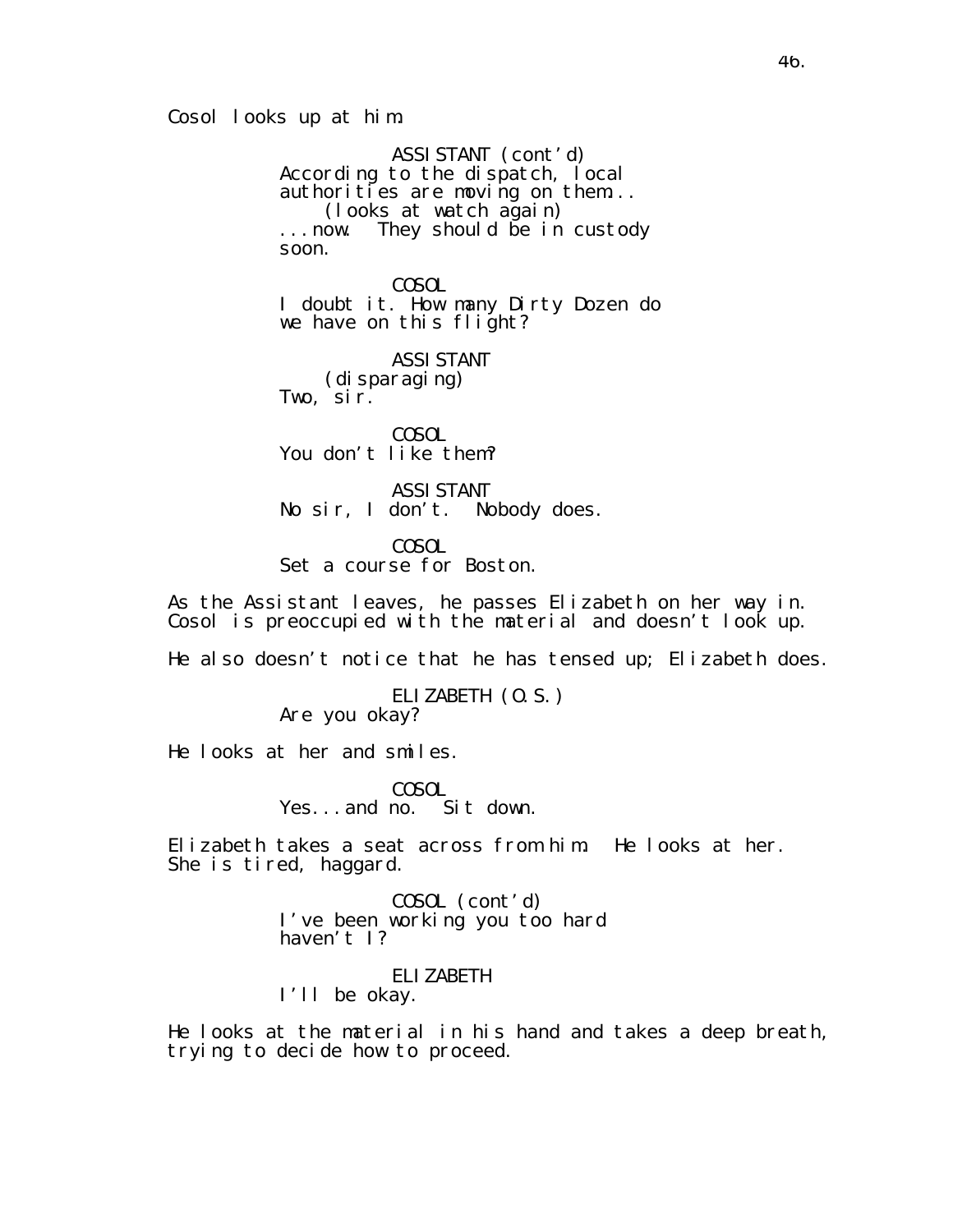COSOL Help may be on the way. We have an excellent lead as to the whereabouts of your sisters.

She is stunned and doesn't know how she should feel. A quick smile crosses her face, then worry.

> ELIZABETH I thought we had given up trying to find them.

COSOL No, like you they are too valuable to give up on.

ELIZABETH They won't know me by now.

COSOL They will, given time they will.

Elizabeth stands, her mind running.

ELIZABETH When are we going?

COSOL We're on our way now.

She sees the look of concern on his face.

ELIZABETH What's the matter?

COSOL

They've been gone for 18 years. They' ve been raised by a woman who most likely fabricated all manner of story to justify why she took<br>them. More than likely, they dor More than  $l$  ikely, they don't even know they were kidnapped. They probably think of the woman who took them as their real mother.

ELIZABETH I'll make her tell the truth.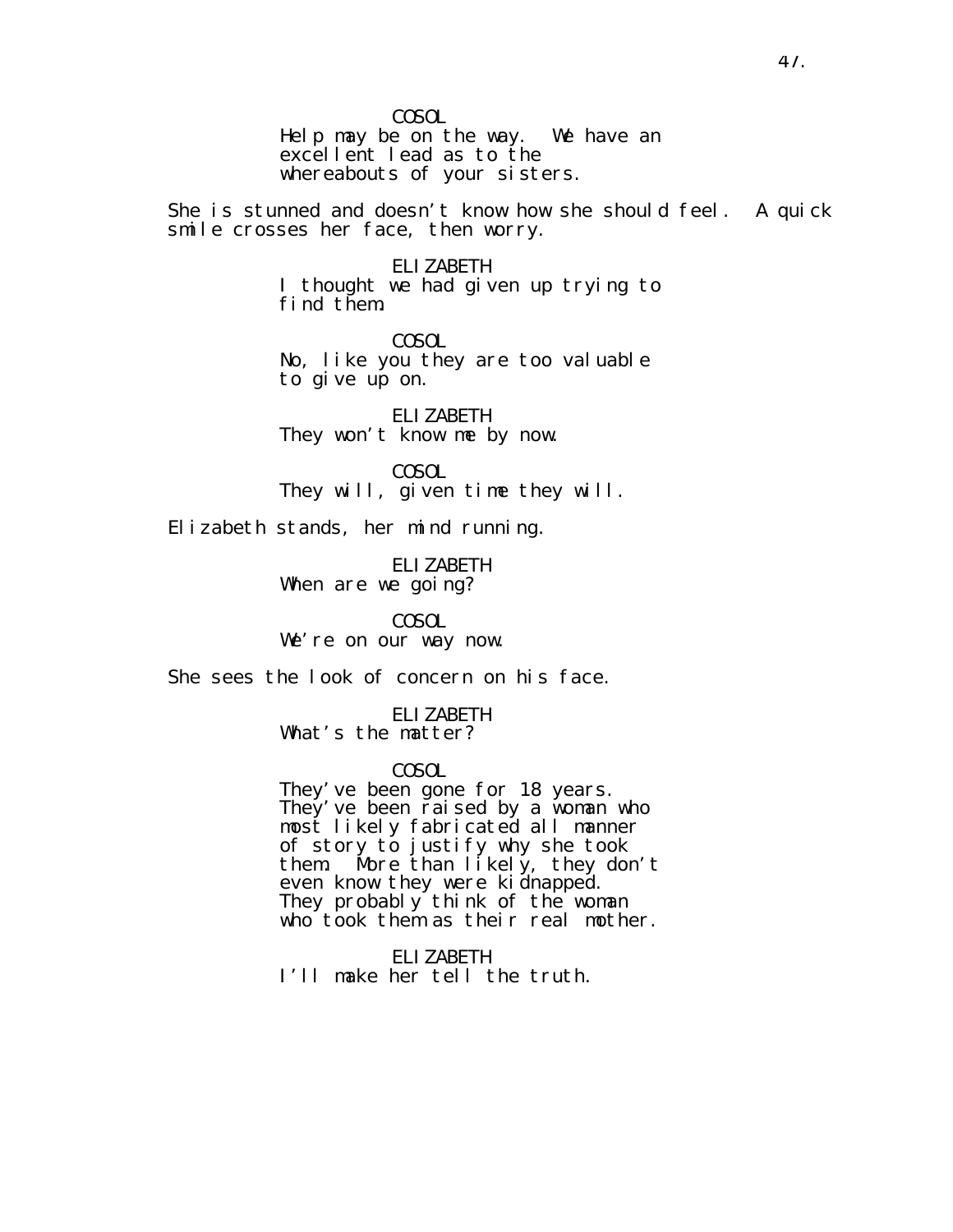COSOL

That may be part of the problem. Anything we do to the woman who took them may not be looked on favorably by your sisters. It might be seen as a hostile action.

ELIZABETH You think they can do what I do?

COSOL We know they can do what you do.

He stands and takes her by the shoulders.

COSOL (cont'd) I don't want you to be part of bringing them in. Your relationship with them shouldn't start off that way. Let us bring them in, debrief them. Then you can meet them.

ELIZABETH Alright, that makes sense.

INT. AIRBUS - ELIZABETH'S SLEEPING QUARTERS - DAY

Elizabeth pulls a duffle back from beneath her bed and takes out a tattered photo album. Inside are numerous photos of her and Cosol visiting different parts of the world.

Elizabeth flips to the back of the album. There is a picture of her mother sitting on a floor, with her arms wrapped lovingly around four rambunctious toddlers.

Elizabeth smiles as she looks at the picture.

ELIZABETH We found them, Mom. We found them.

Elizabeth picks up a vial of pills, RISPERDAL, pops three of them and dry swallows.

She climbs into bed and stares at the ceiling, the picture clutched to her chest.

It's clear she doesn't see sleep as a welcome companion but rather a predator who will soon catch up with her.

It doesn't take long. In moments she's as unconscious as you can get and still be deemed alive.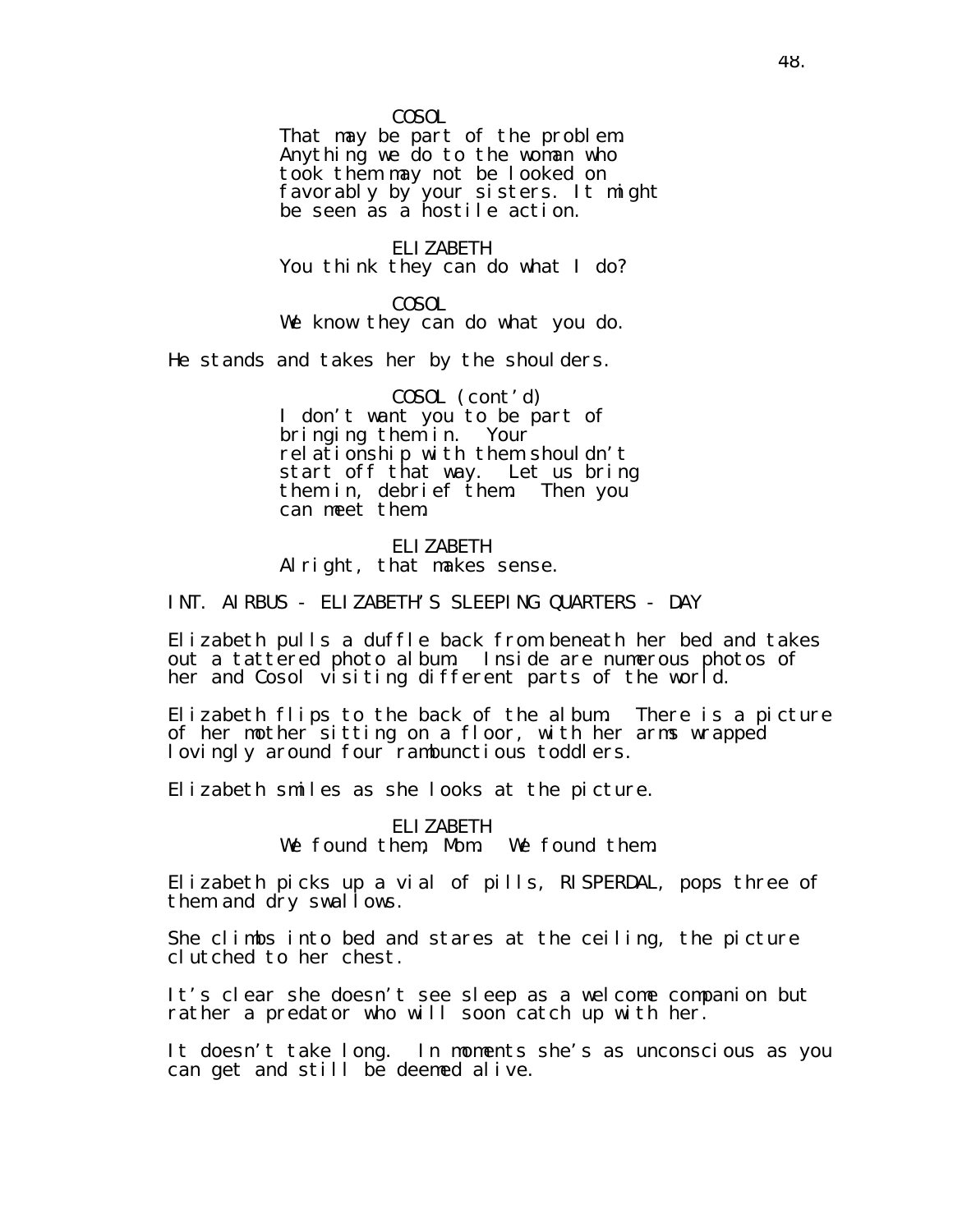INT. COSOL'S OFFICE - CONTINUOUS

A cellphone rings. It's the one Cosol took from Otilio.

INTERCUT

EXT. REMOTE VILLAGE STREET - SOMEWHERE IN MEXICO - DAY

Otilio is on the phone.

OTILIO Turn on your television.

Cosol grabs a remote and turns on the TV.

A live news report shows the four U.S. Border Agents being lead to safety my Mexican SOLDIERS.

### REPORTER

...to a tip, found the guards locked in a basement in the town of Sonora. Initial reports indicate that the abductors were all found dead at the scene.

Cosol turns off the television.

COSOL (into telephone) Thank you.

OTILIO So our business is done.

COSOL Yes, finished.

OTILIO If I see you or that bitch again I will...

Cosol hangs up the phone.

EXT. STREET IN FRONT OF CHURCH - NIGHT

Karen stands under a street lamp, smoking, surveying the Boston skyline.

She tosses the cigarette, closes her eyes and concentrates.

INT. PRISON REC ROOM - NIGHT

Matt plays poker and bullshits with other INMATES.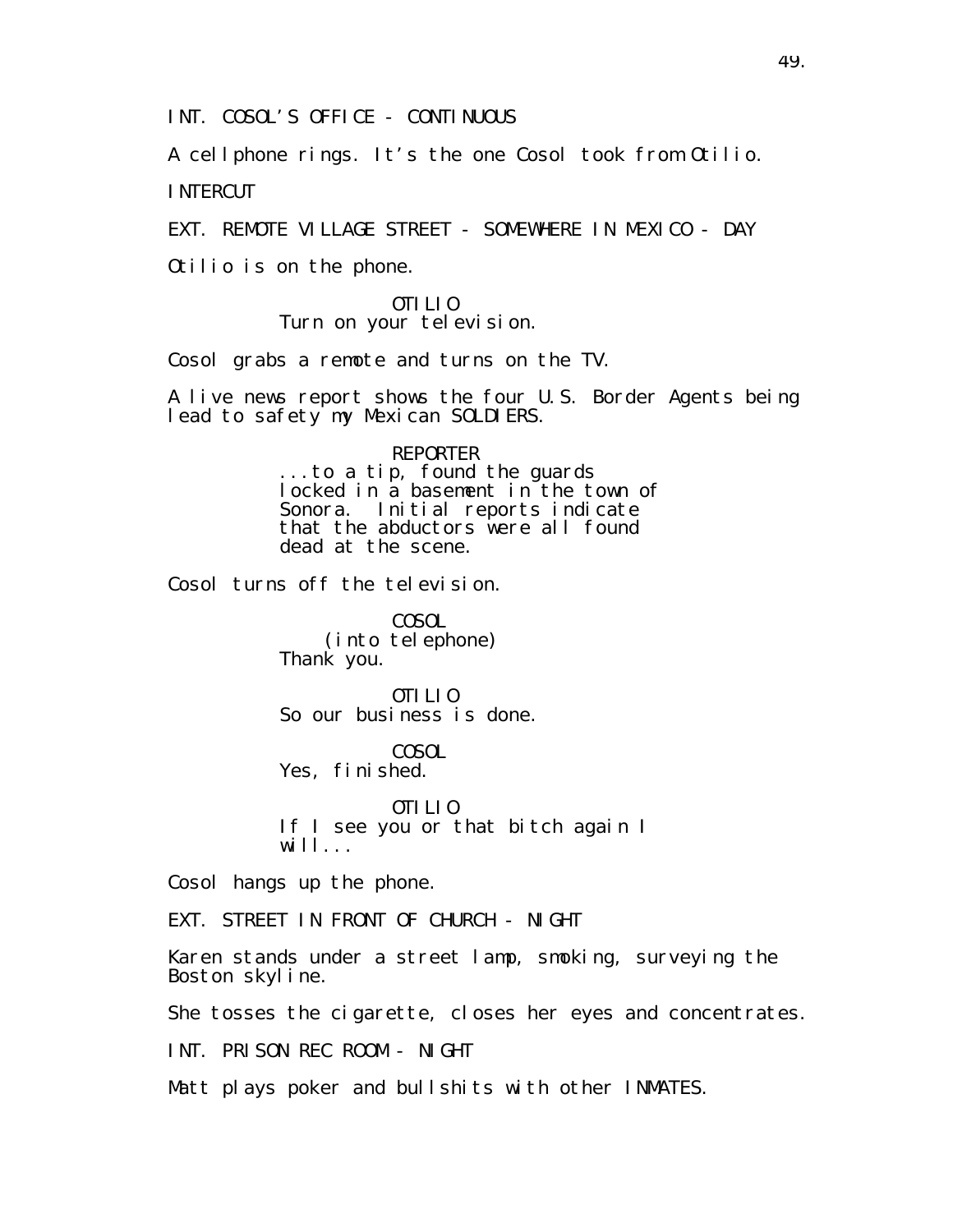Karen intensifies her focus.

Suddenly, Matt gasps and goes into spasms. He's once again experiencing his murder of Amy from Amy's point of view.

Cards go flying as Matt thrashes about and hits the floor. He is near death, gasping and gurgling.

The inmates jump back; too freaky; don't want to catch it.

EXT. STREET IN FRONT OF CHURCH - CONTINUOUS

Karen staggers a little and rubs her temple. This took effort. She is startled back to the current moment when she realizes someone is watching her.

It's the Bag Lady in the wheel chair.

BAG LADY I know what you're doing. It's the Devil's work.

She points to the church.

BAG LADY (cont'd) I know what goes on in there, too. And it's wrong. It's wrong.

Karen walks towards the Bag Lady. The woman tries to scream but can only muster a wheezing squeal. Karen walks past her, brushing her hand lightly across the woman's shoulder.

The Bag Lady jerks rigid, engulfed in a new reality.

EXT. CONCRETE LOT BEHIND ABANDONED BUILDING - NIGHT

It's dark, the only light coming from a dying street lamp.

Two WOMEN are engaged in a brutal and bloody fight.

The Bag Lady, 10 years younger, wields a butcher knife. The other woman screams.

INT. STREET IN FRONT OF CHURCH - NIGHT

The Bag Lady jerks as if experiencing the knife wounds hersel  $\check{f}$ . She breathes hard, then bursts into tears.

> BAG LADY I'm sorry, Baby. I didn't mean to kill you.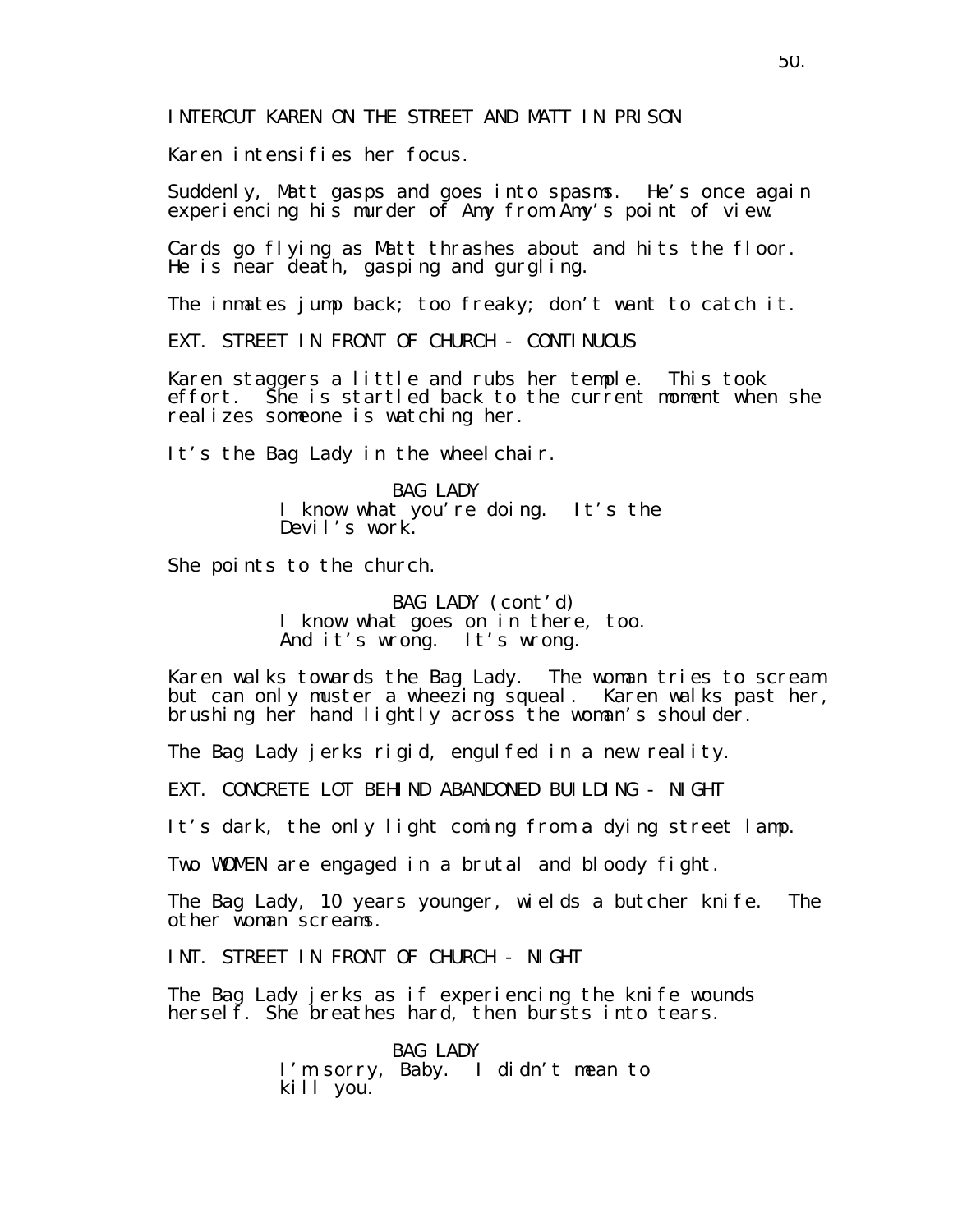Karen crosses the street and stands in the dark. Only the red glow of another cigarette reveals her presence; watching the Bag Lady weep silently to herself.

EXT. STREET - DAY

A block before Joe Kramer's office. Kira's car pulls to the curb. The sisters get out.

> KIRA If he gets sketchy on me, come running.

## KAREN

(taps her forehead) You run into trouble use your head.

INT. JOE KRAMER'S OFFICE - DAY

Kira enters. Joe leaps up and greets her warmly.

KRAMER

Nice to see you again. I appreciate your getting here so quickly.

EXT. STREET - CONTINUOUS

Karen and Kathy duck down as police cruisers wail past them.

KAREN

Shit.

INT. JOE KRAMER'S OFFICE - CONTINUOUS

KIRA What have you found out?

He looks over her shoulder. Fear grips her. She looks through the window as several cruisers roar into the lot.

Joe grabs her in a bear hug from behind.

KRAMER Hold still little lady.

Kira struggles to break free but he is too strong for her.

KIRA What are you doing?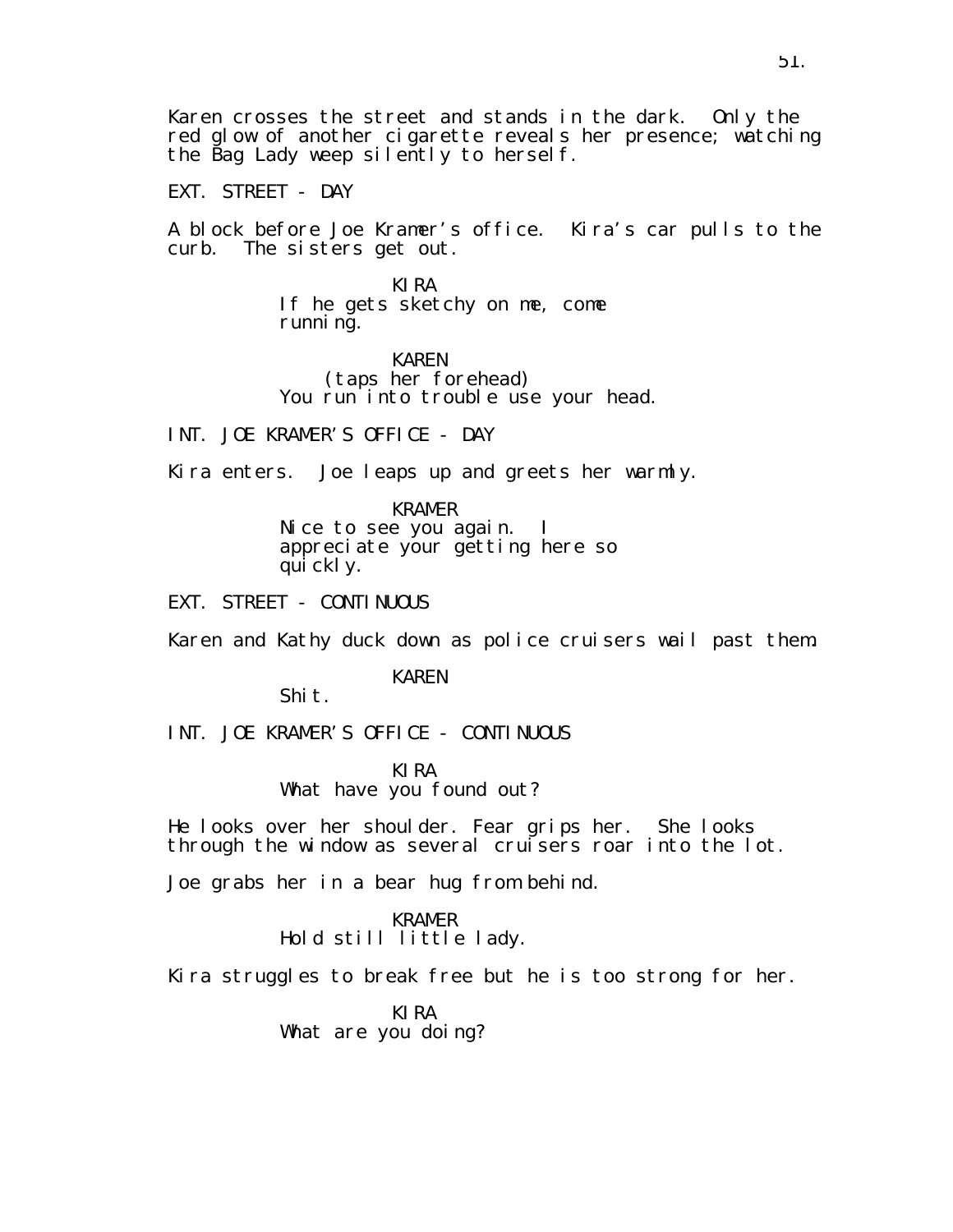Million dollar reward is a lot of money, honey.

She slams her head back, shattering his nose. He let's go and staggers back.

Kira turns to the door. Too late, armed POLICEMEN flood through.

As she turns to run Kramer slams his fist into her face, dropping her.

He holds his bloody nose, watching as the police pull Kira to her feet and cuff her hands behind her back.

EXT. STREET - CONTINUOUS

Karen and Kira huddle down behind a bus stop watching as Kira is led from the store.

> KAREN Why did she let them cuff her? Why didn't she stop them?

KATHY She can't stop them. She can't do what you do.

KAREN That's bullshit. She doesn't want to do it.

Karen starts walking towards the mob of police cars.

KATHY Where are you going?

KAREN To get my sister.

Kira is shoved into a police cruiser, which to Karen's surprise begins moving in her direction.

The remaining police are in the lot discussing what to do next now that their seizure went down without a hitch.

One of the OFFICERS looks down the street and sees the car transporting Kira nudged up against a telephone pole. The driver lies moaning on the ground as Karen rummages through his pockets for the handcuff keys.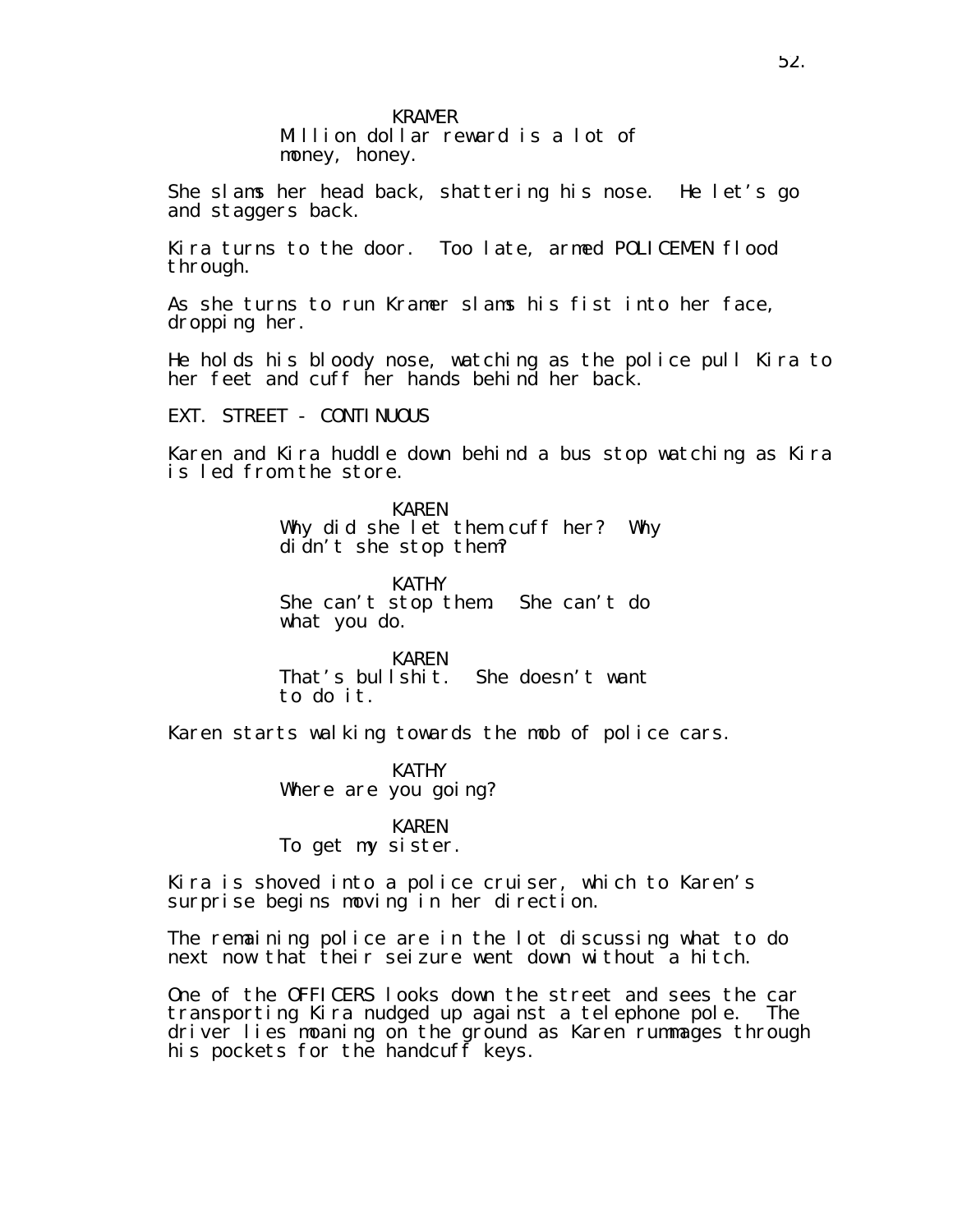### OFFICER (to other cops) Hey.

They all turn just in time to see Karen uncuffs Kira and the two of them rush off down the street.

## OFFICER (cont'd)

HEY!!

The police officers scramble into their vehicles and give chase. They are so focused on chasing Karen and Kira they roar right past Kathy.

INT. JOE KRAMER'S OFFICE

Joe comes out of the bathroom pressing a wad of balled up paper towels to his still bleeding nose.

> KATHY (O.S.) Why did you do that?

He drops the paper towel and looks at her.

KRAMER Whoa, they missed one.

KATHY

We paid you, we had a deal. Did you actually do anything?

KRAMER

Of course I did. I went to the police, first place all Private Detectives go. They have all the information.

KATHY You called us, said you had some information. You set us up.

KRAMER

Well, hey, little lady, that's just too bad. Least you'll find out who's been looking for you all this time. Whoever it is, they pay real well.

KATHY You made a mistake.

He makes a fist.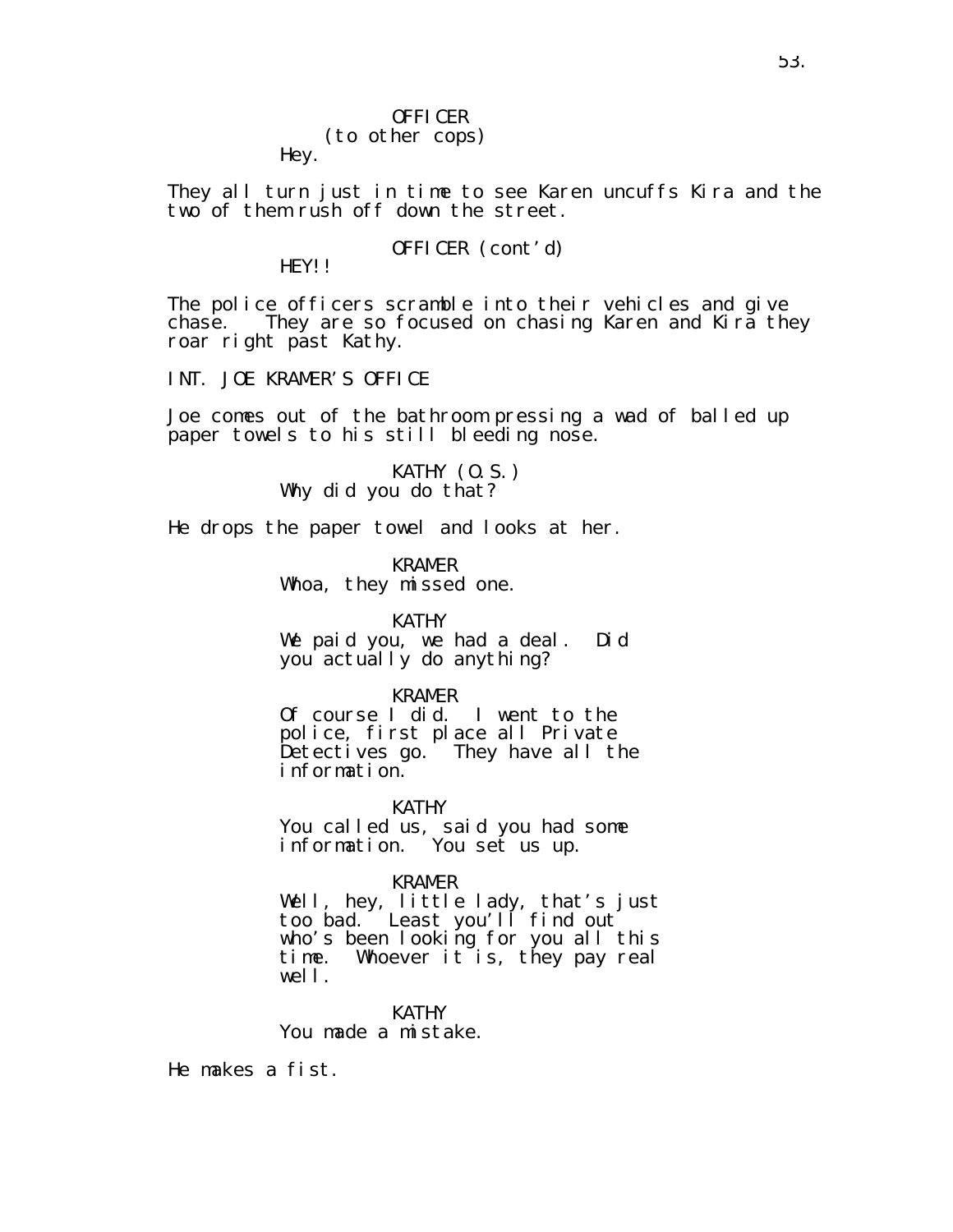I took your sister down pretty easy, I can do the same to you.

EXT. JOE KRAMER'S OFFICE - DAY

Kathy walks out of the office and closes the door behind her. She looks around and heads down a side street.

Behind her, muffled by the closed door, Joe Kramer screams.

INT. POLICE HEADQUARTERS - DAY

Cosol stands in a room full of police officers. He's more resigned than angry, as if he expected this outcome. He stares at the chagrined POLICE CHIEF.

> COSOL Let's hope you haven't spooked them into running again.

He shakes his head in disgust.

COSOL (cont'd) How's your Private Investigator?

CHI FF Psychiatrist say he'll be fine soon. Kind of messed up in the head. Said that girl was real pissed off that he broke their deal.

Cosol smiles.

COSOL A sense of justice. (beat) I like that.

INT. SOMERS PRISON - INTERROGATION ROOM - DAY

Two GUARDS escort the handcuffed Matt into an interrogation room. They cuff him to a restraining bolt and leave. He looks around, nervous.

The door opens and Elizabeth walks in. Matt freaks and leaps away from the table but is stopped short by the chain.

> MATT Hey! Get me out of here. Guards!

Cosol walks in.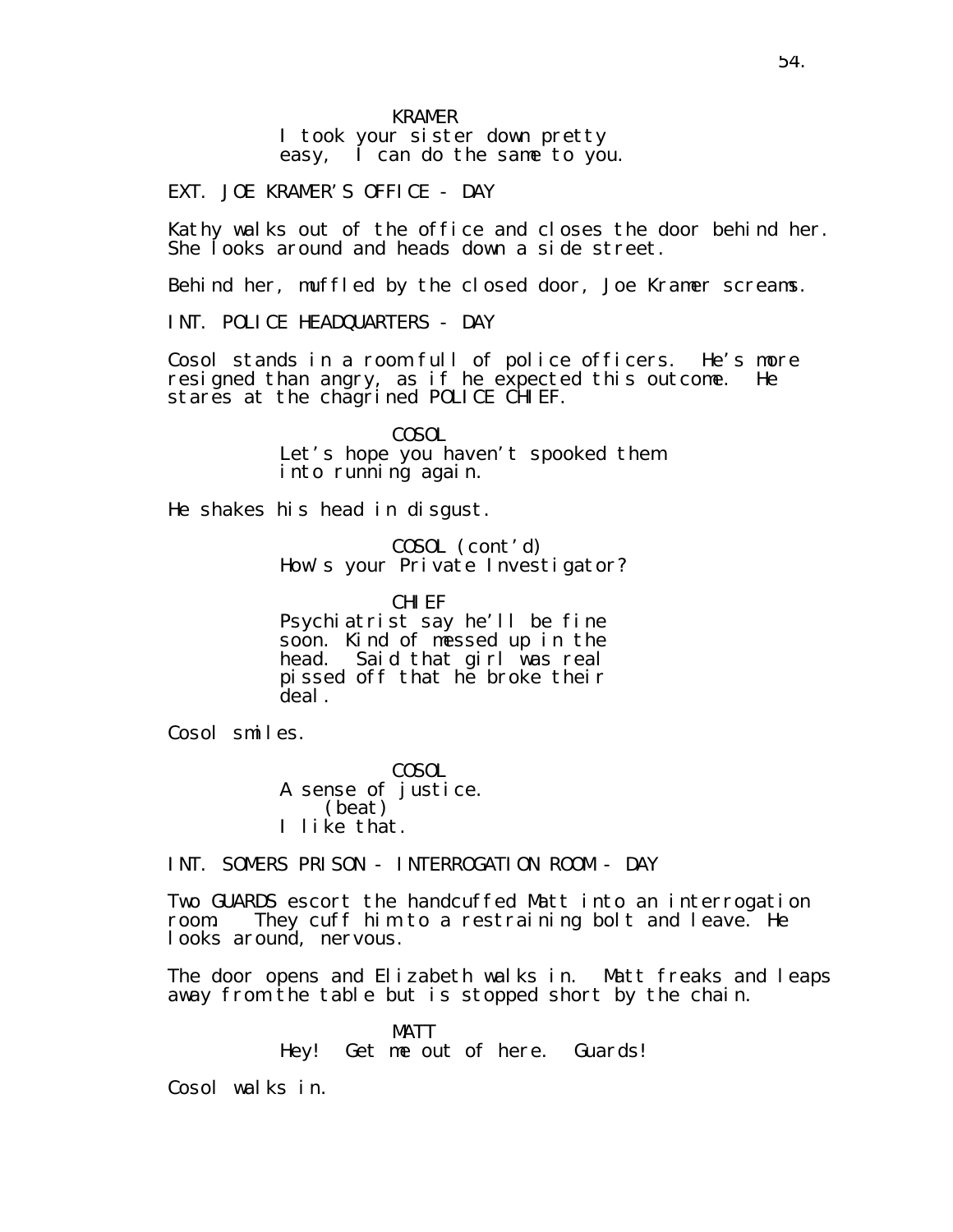COSOL

Well, that answers one of my questions. You can relax, you've never met her before.

Matt sweats nervously. He stares at Elizabeth.

MATT

So, what are you, like, twins?

COSOL

Quadruplets, actually. Where can I find the other three?

MATT

I don't know. I saw them once or twice when I was dating Amy. But I have no idea where they live.

COSOL If you're lying to me I can guarantee that you will die in prison...and not of old age.

MATT Who the hell do you think you are?

Cosol doesn't answer, he just stares at Matt. Unnerving.

MATT (CONT'D) (cont'd) Alright, listen, I swear to God, man, if I could help you I would.

Cosol leans back in his chair, thinking. He leans forward.

COSOL Okay, I believe you.

He smiles to himself.

COSOL (cont'd) I can have you released immediately, but I need you to do me a favor.

INT. NIGHTCLUB - NIGHT

Matt stands smack in the middle of a loud CROWD of guys at the bar. He hoists what is probably his sixth beer and yells at one of his buddies.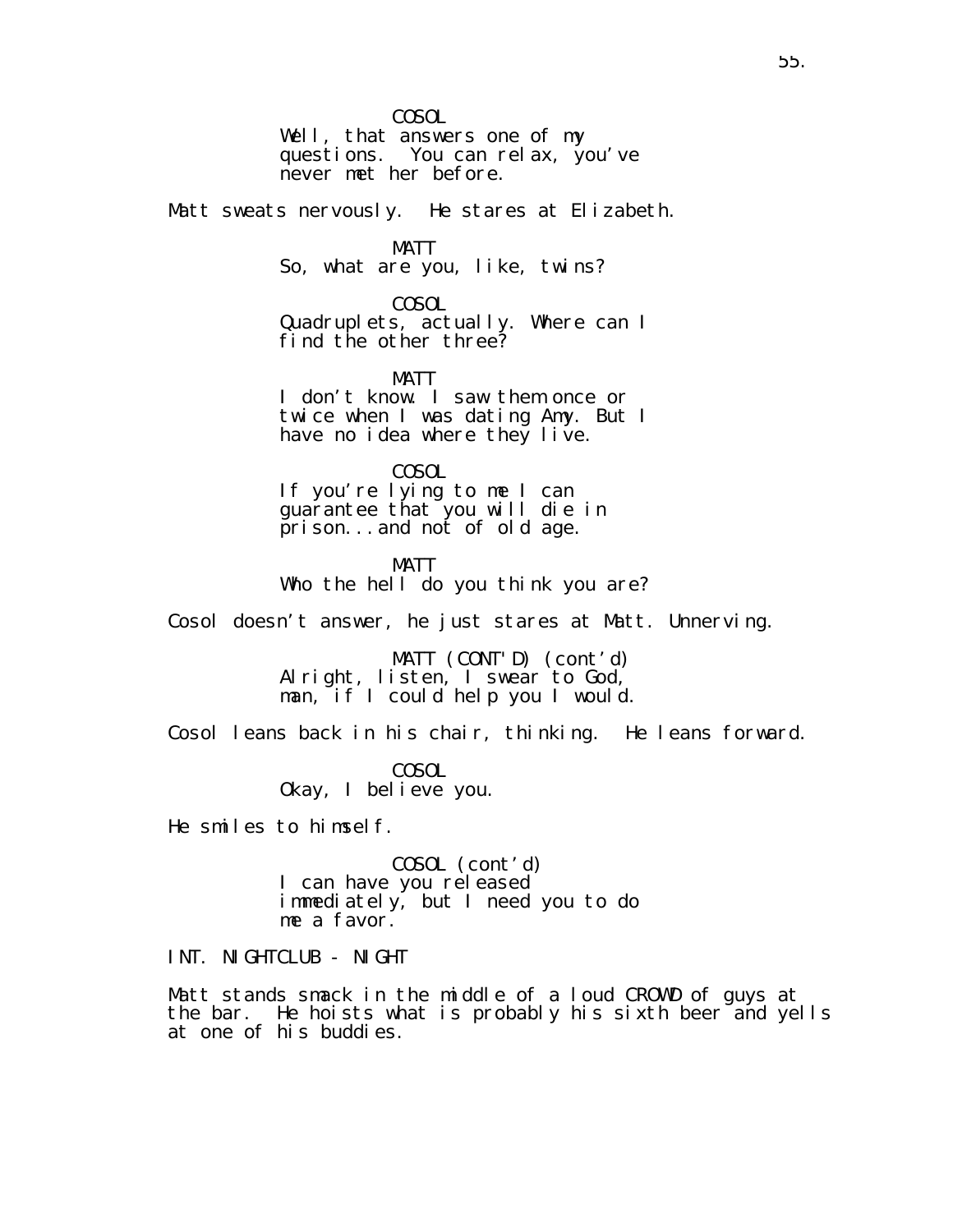MATT

Yeah, you thought I was busted, didn't you, man? So what happened? What happened? I'm back on the streets, baby. Can't keep a mademan down.

Jenkins, Kira's co-worker on the garbage truck, shares drinks with some FRIENDS at the bar. He frowns as he watches Matt.

INT. CHRUCH APARTMENT - NIGHT

Karen packs her travel bag while Kathy watches. A BEEPER sounds. It scares them for a moment.

Kira pulls the beeper from her jacket.

KIRA It's Jenkins.

She hits the walkie-talkie button.

KIRA (cont'd) Yeah? No way!? Where?

Karen and Kathy turn to her. Kira snaps the pager shut.

KIRA (cont′d)<br>Matt′s out. They let hi They let him go. Jenkins just saw him at The Phobic on Tremont. Big as life, acting like he's untouchable.

Karen tosses aside her bag and begins to focus.

KIRA (cont'd)<br>Stop. Wait.

KAREN I'm going to fry his ass, make him wish he was back in jail.

KIRA We can use him.

KAREN It's a set-up and you know it. We go after him, they nail us. We have to keep moving. I'll just zap his ass first.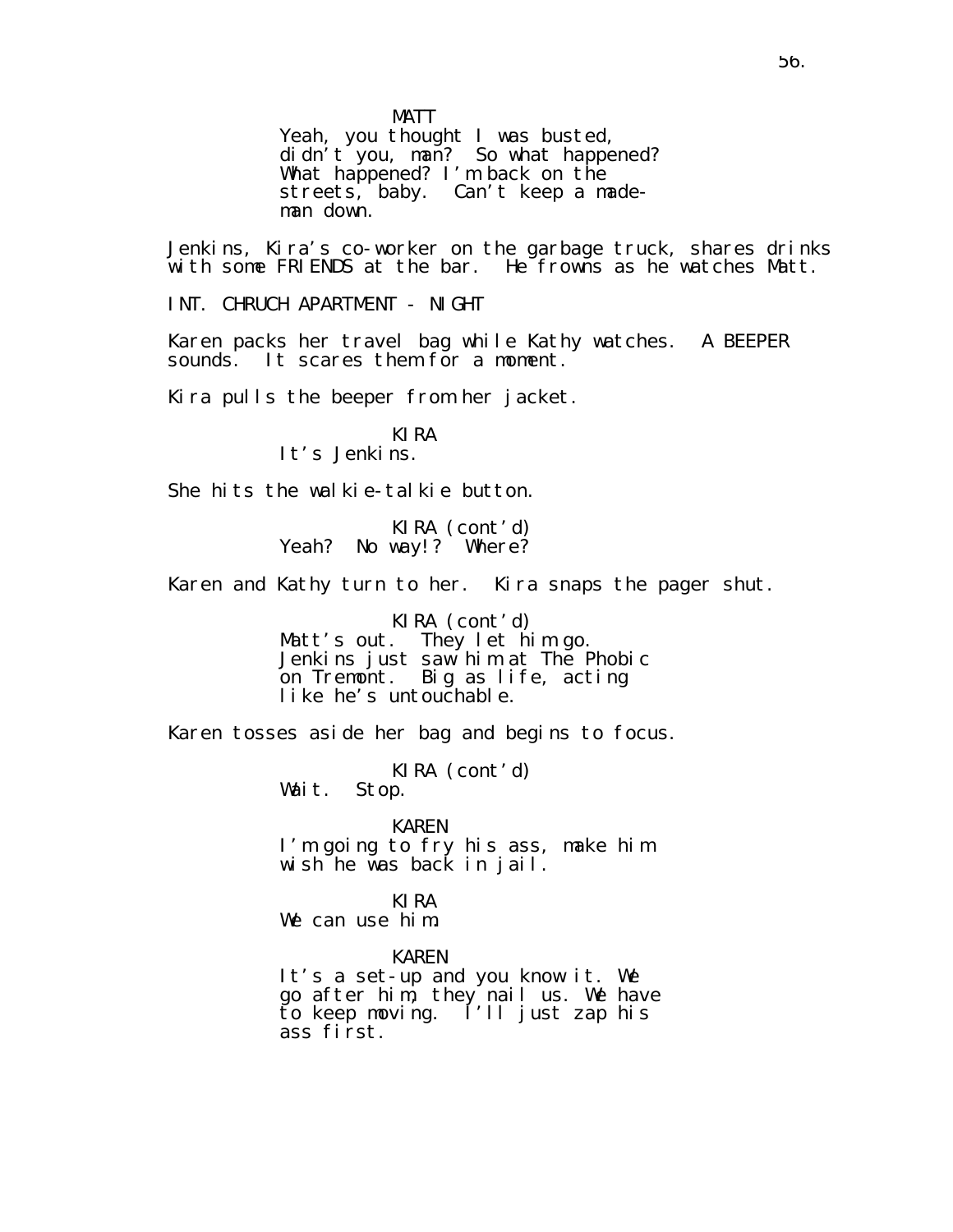KIRA Of course it's a set up and we should be thankful for it.

Karen looks at her like she's crazy.

KIRA (cont'd) We have to find the people who are behind all of this. We let them think they've lured us in then we snatch one of them.

KAREN Last plan you had didn't work out so well.

KIRA Yeah, well, what good is having super powers if you don't have someone to rescue. I give your life meaning.

Karen snorts derisively.

EXT. THE PHOBIC NIGHTCLUB - DAY

Matt and his drunken buddies stagger from the club, singing.

Kira steps out of the shadows.

# KIRA

Hey, Matt.

Matt sees her and freezes. His buddies keep walking.

Matt looks around nervously, obviously looking for help. Seeing no one, he slowly backs away.

Kira moves towards him. He turns and sprints away. Suddenly he arches in pain and grabs his head.

Karen steps out of the shadows facing him.

KAREN Hurts like a bitch doesn't it?

She smiles and he collapses to the ground.

She squats next to him.

KAREN (cont'd) You killed my sister and now you're wal king around free. Why's that?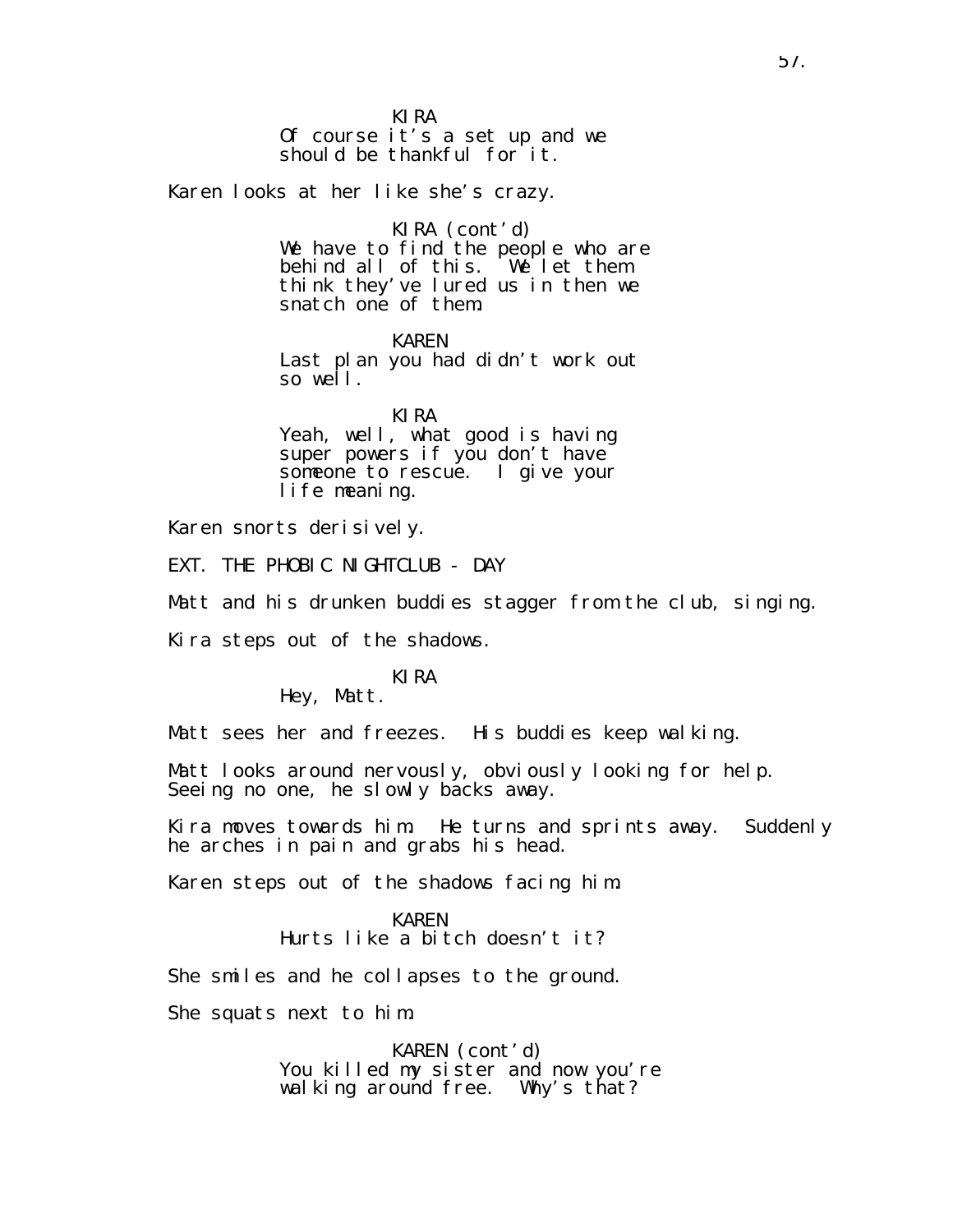Matt rolls to his stomach and pushes himself to his knees.

MATT Dude says give you a message. He just wants to talk to you. Said you have questions, he has answers. (looking around) Asshole's supposed to be here about now.

KIRA (O.S.)

Karen!

Karen doesn't turn to her. Kira grabs her shoulder, spins her around and points.

> KIRA (cont'd) They' re here.

They see men dressed in black on a nearby rooftop watching them. One of them is on a walkie-talkie.

Karen's face is set, ready for a showdown.

Two large SUVs rumble out of the darkness towards them.

They stop several yards away and two MEN step out. The biggest one, Hefty Man, looks ominous.

Karen's confidence waivers slightly. She looks at Kathy for support. Kathy nods, 'I'm with you.'

The men start walking towards them.

KIRA (cont'd) (whispers) Take them.

Karen focuses. The men pause as if momentarily distracted, but they keep coming.

Kathy joins Karen. They both focus. Again, a slight pause, but the men seem unaffected and keep coming at them.

> KAREN It's not working.

### KIRA Let's go. Now!

They move quickly towards Kira's car parked nearby. The men sprint towards them.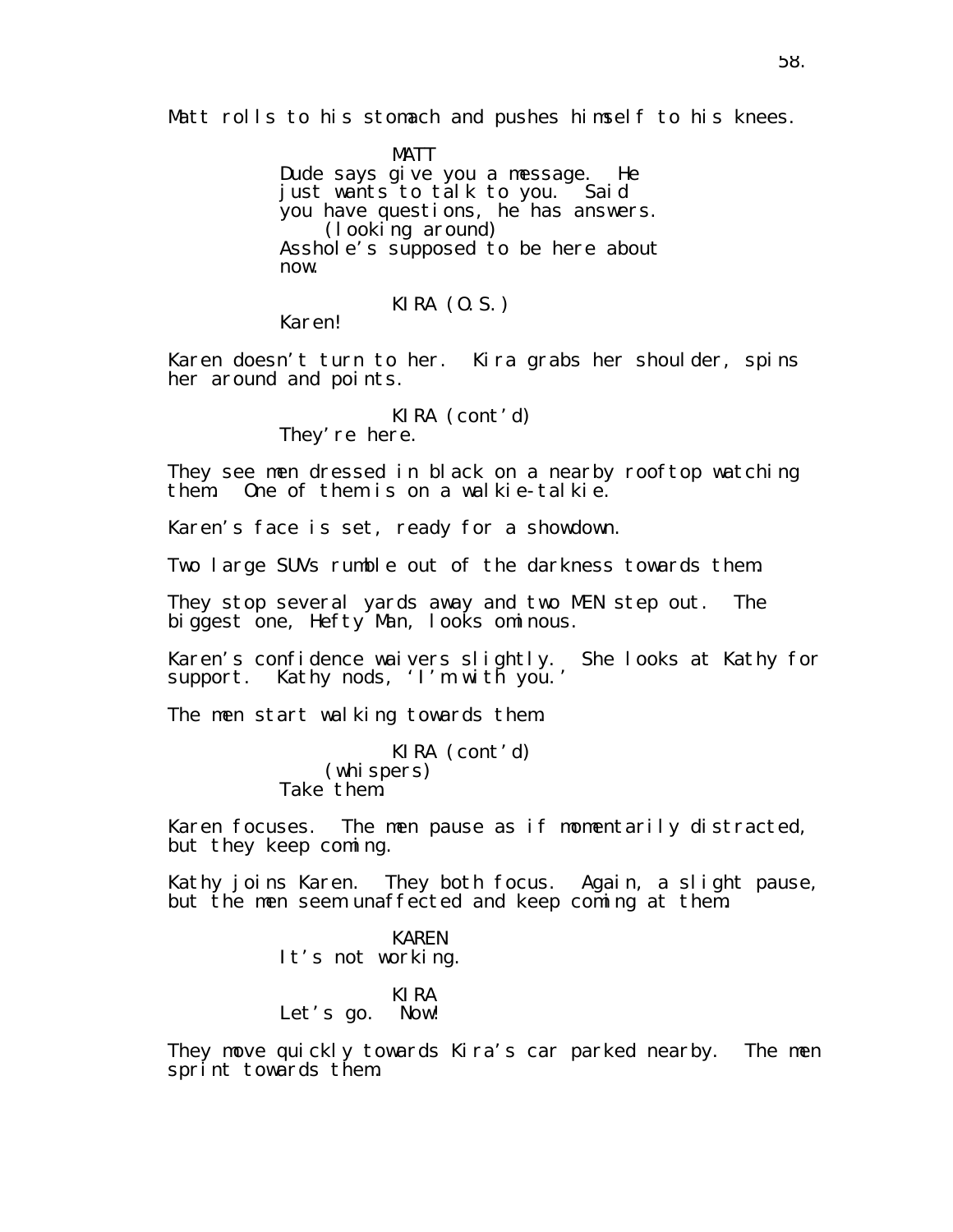The sisters jump into the car and take off.

INT./EXT KIRA'S CAR - MOVING - NIGHT

Kira looks in her rearview mirror and sees the SUVs barrelling after them.

# KIRA

Shit.

Kira hammers the accelerator, ignoring traffic lights. Behind her the SUVs do the same.

### BOULEVARD

Kira's car speeds down the crowded boulevard. Up ahead two POLICE CRUISERS block the intersection.

She swerves too sharply into a right turn. Carrying too much speed the car leaps the curb and slams into a fire hydrant. The powerful blast of water lifts the car and slams it sideways into a wall, just missing fleeing pedestrians.

They climb out of the vehicle and look around. Police cruisers and the SUVs are headed their way.

KIRA

There.

EXT. ALLEY - CONTINUOUS

They sprint down the alley, Kira in the lead.

The alley dead ends at a 10 foot high wall. Kira climbs a dumpster, leaps and grabs a fire escape ladder.

She scrambles up the ladder and onto the wall. Kathy follows.

Karen turns to see Hefty Man closing in. She focuses.

The man blinks as though momentarily distracted, but it doesn't slow him down.

He grabs Karen and slams her against the wall. He outweighs her by about 60 pounds, it's all muscle.

He smiles sadistically.

HEFTY MAN Were you trying to hurt me?

He laughs and slams his fist into her gut.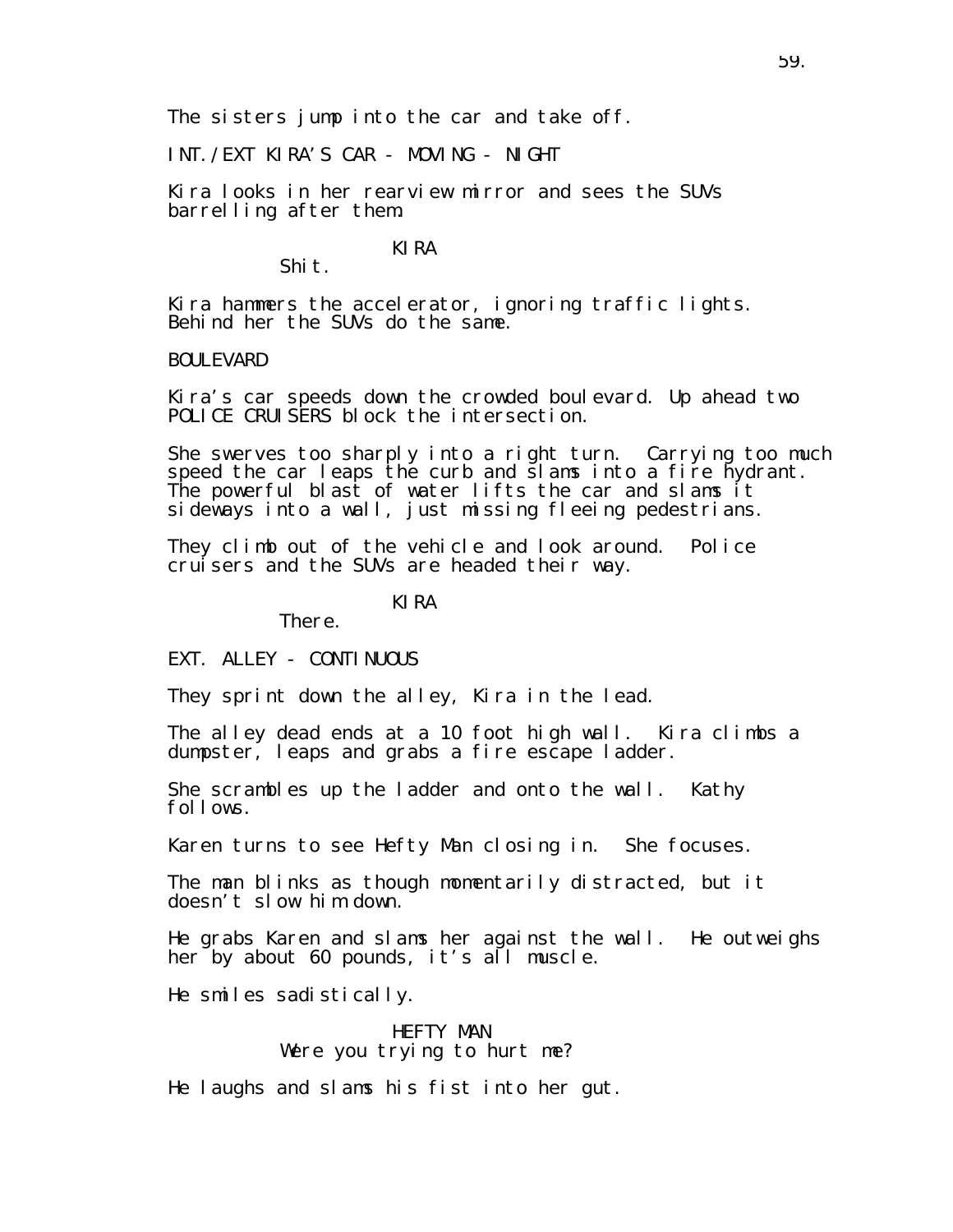## HEFTY MAN (cont'd) Now that's real pain, huh?

Karen drives her fist into the man's groin, doubling him over but not dropping him.

He slams his fist into her jaw knocking her to the ground. He bends over, wincing a bit, catching his breath.

> HEFTY MAN (cont'd) Man, you shouldn't have done that.

Karen leaps to her feet and runs for the dumpster. The man is on her in a second. He spins her around and punches her again. She delivers two hard fists to his face, but it only pisses him off.

> HEFTY MAN (cont'd) I'm supposed to bring you in. Now I'm going to mess you up first.

Kira and Kathy drop down from above, landing their combined weight on top of the man.

He goes down. Kira stomps his head to the ground for good measure.

They pull Karen to her feet and all three of them scramble onto the dumpster and up the ladder.

EXT. OVERGROWN YARD - CONTINUOUS

They leap from the wall into a weed infested yard. They sprint to a fire-gutted warehouse.

Flashlights pick them up. Pursuers rush towards them.

INT. FIRE-GUTTED WAREHOUSE - CONTINUOUS

They dash up the stairs and across a warped floor.

Kira looks back and sees several men rushing up the stairs. She pales when she sees them reach into their coats and pull what looks like large guns.

Kathy leaps across a gap separating one wing of the warehouse from the next. Kira makes the leap followed by Karen.

POP-ZISSS. Karen goes down like a rock, two projectiles from a Taser imbedded in her back.

Kathy turns back to help her. Kira pulls the bullet clip from her pocket and frantically tries to load her gun.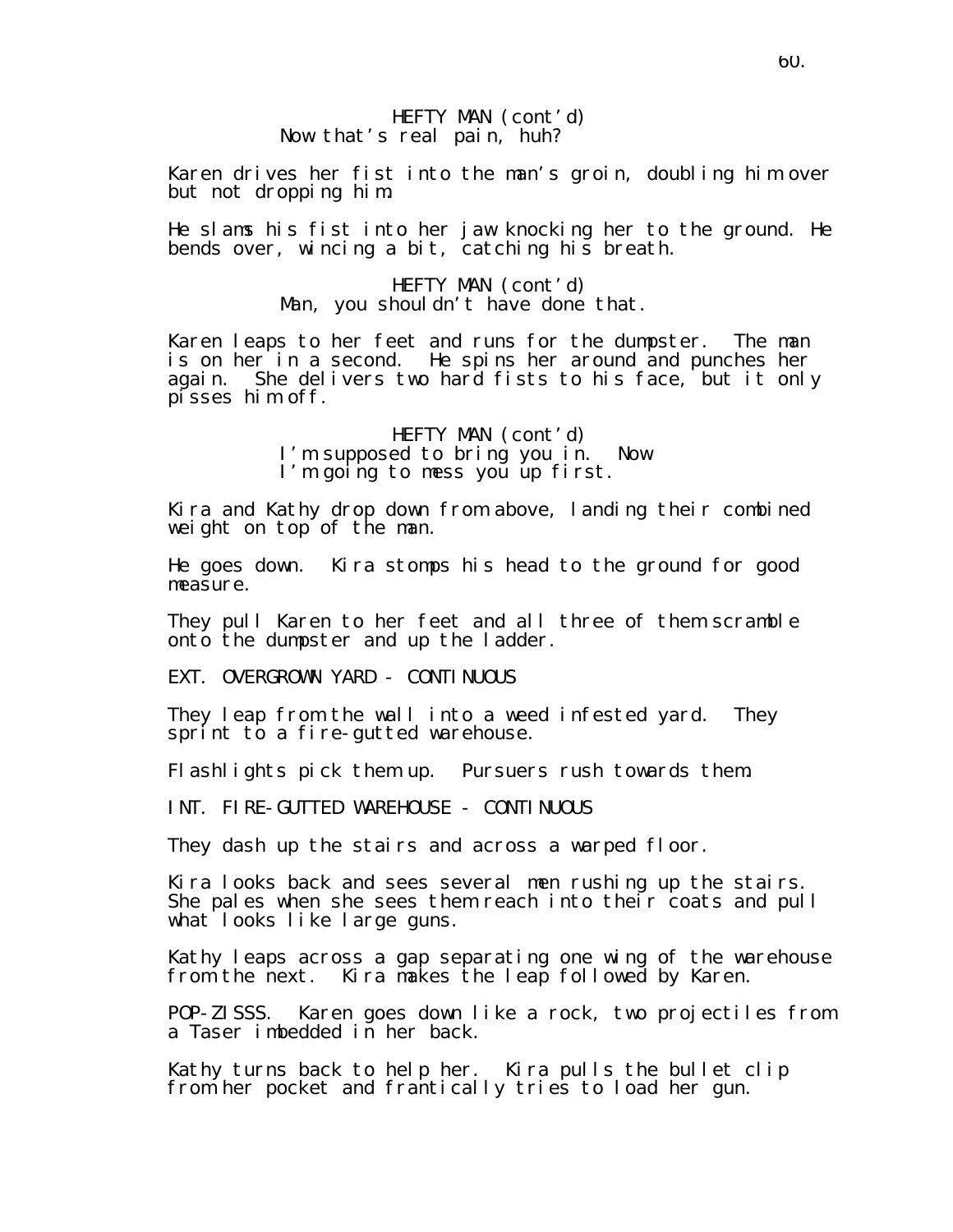POP-ZISSS. Kathy is down in a convulsive heap next to Karen.

Kira sees her sisters go down and panics. The clip slips from her fingers but she catches it and slams it home when...

POP-ZISSS! Electrodes imbed in her chest. She clenches in agony and collapses.

The last thing she sees is her two sisters clenched in muscular paralysis.

> HEFTY MAN (O.S.) Hit 'em again. I want these bi tches out.

Kira hears the sound of multiple Tasers going off before she fades into convul sive blackness.

EXT. STREET IN FRONT OF WAREHOUSE - NIGHT

Cosol watches as Kira and her sister's unconscious bodies are loaded into a van.

Elizabeth steps out of a nearby SUV and goes over to him, a look of concern on her face.

> COSOL They've been sedated, they're okay.

MATT (O.S.) (shouting) What about me?

Matt sticks his head out of an FBI sedan.

**COSOL** You're going back to jail

## MATT

What?

COSOL You murdered a woman.

MATT You let me go so I could help you.

COSOL Now I'm putting you back.

Cosol turns and walks towards his SUV.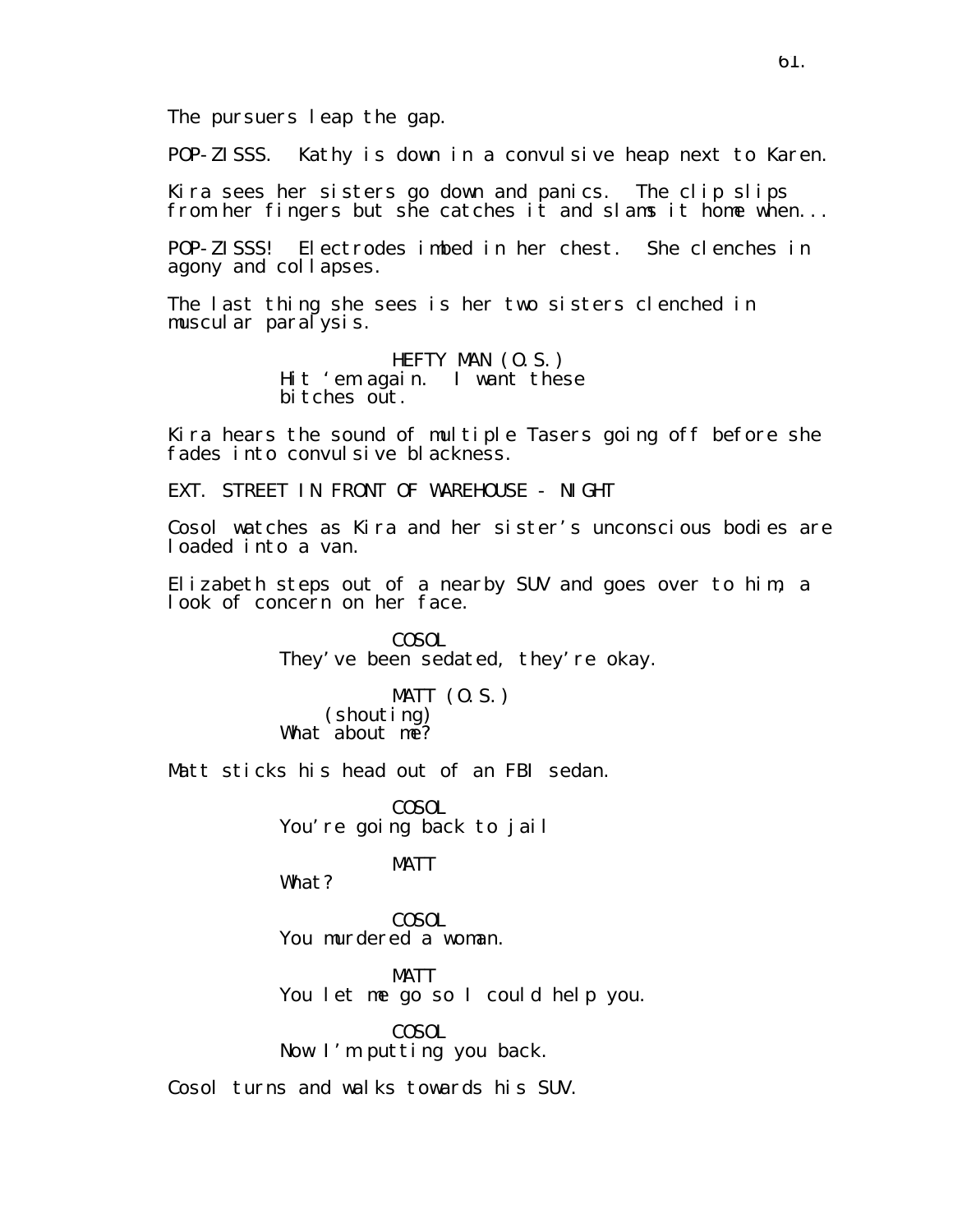Matt grabs Kira's gun and aims at Cosol's back.

MATT You I yi ng asshol e.

Elizabeth's brow furrows and Matt's body spasms and goes rigid, his body frozen in mid-motion as his brain is being overloaded. He drops to the ground with a thud.

Elizabeth steps over his dead body and catches up to Cosol.

ELIZABETH You wanted him dead, didn't you?

COSOL

Yes. (beat)

Thank you.

INT. AIRBUS DETENTION ROOM - DAY

Kira lies unconscious on a mat is a large room. Karen and Kathy lie on adjacent mats, also unconscious.

In the stillness of the room, the ebb and flow of their combined breathing has an almost rhythmic quality to it.

EXT. CORRIDOR OUTSIDE DETENTION CELL - DAY

A long corridor is flanked on one side by windows looking out over a cloudless sky at 40,000 feet.

The other side, a solid wall, marked by a series of doors leading into detention cells.

Elizabeth stands alone in the corridor, leaning against the wall adjacent to the cell in which her sisters lie.

She watches them on a small monitor built into the wall.

She pushes the intercom button and presses her ear to the speaker, listening to their breathing. She closes her eyes; unconsciously, her breathing pattern matches theirs.

She hears a GROAN of awakening. She clicks off the monitor and hurries down the corridor and vanishes around a corner.

EXT. TARMAC - REAGAN NATIONAL AIRPORT, WASHINGTON, D.C. - DAY

A military vehicle approaches Cosol's 380 Jumbo Jet. Cosol walks down the ramp to meet it.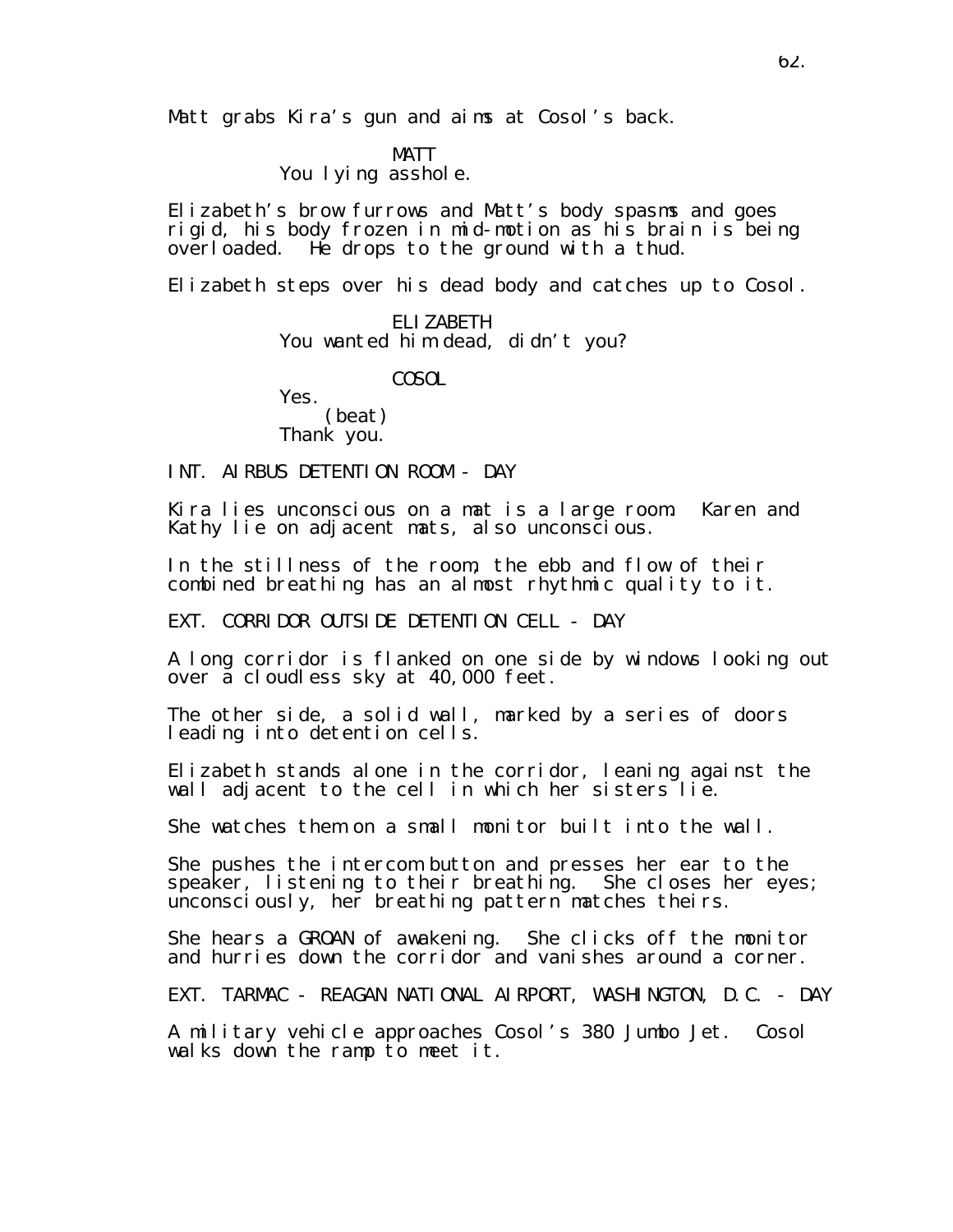The vehicle stops and TOM LENDERS, 47, climbs out followed by his wife, JANET, 45, and his son, MICHAEL, 10.

Cosol smiles broadly as he greets them.

COSOL Tom, good to see you. About time we worked the same detail again.

LENDERS Yeah, time keeps moving. You remember my wife, Janet, and my boy, Michael.

Cosol hugs Janet.

COSOL Hey, Janet, good to see you again. (to Michael) Whoa, Michael, looks like you've put on, what, five inches since I last saw you?

Michael smiles and shakes his hand.

A MILITARY ATTACHE carries luggage up the ramp. Janet and Michael follow.

Cosol gives Tom a "so what can you tell me" look. Tom doesn't reract to it.

> LENDERS Bullshit assignment for a couple of old warriors like us, huh?

Cosol doesn't respond. He's waiting for an answer.

LENDERS (cont'd) Why did you volunteer to baby sit the G-8?

COSOL

I knew you were assigned, thought I'd give you a lift to San Diego, catch up on old times. Wouldn't be bad if something did happen, though. Get everybody's attention.

LENDERS (laughs) That would put you back in the saddle.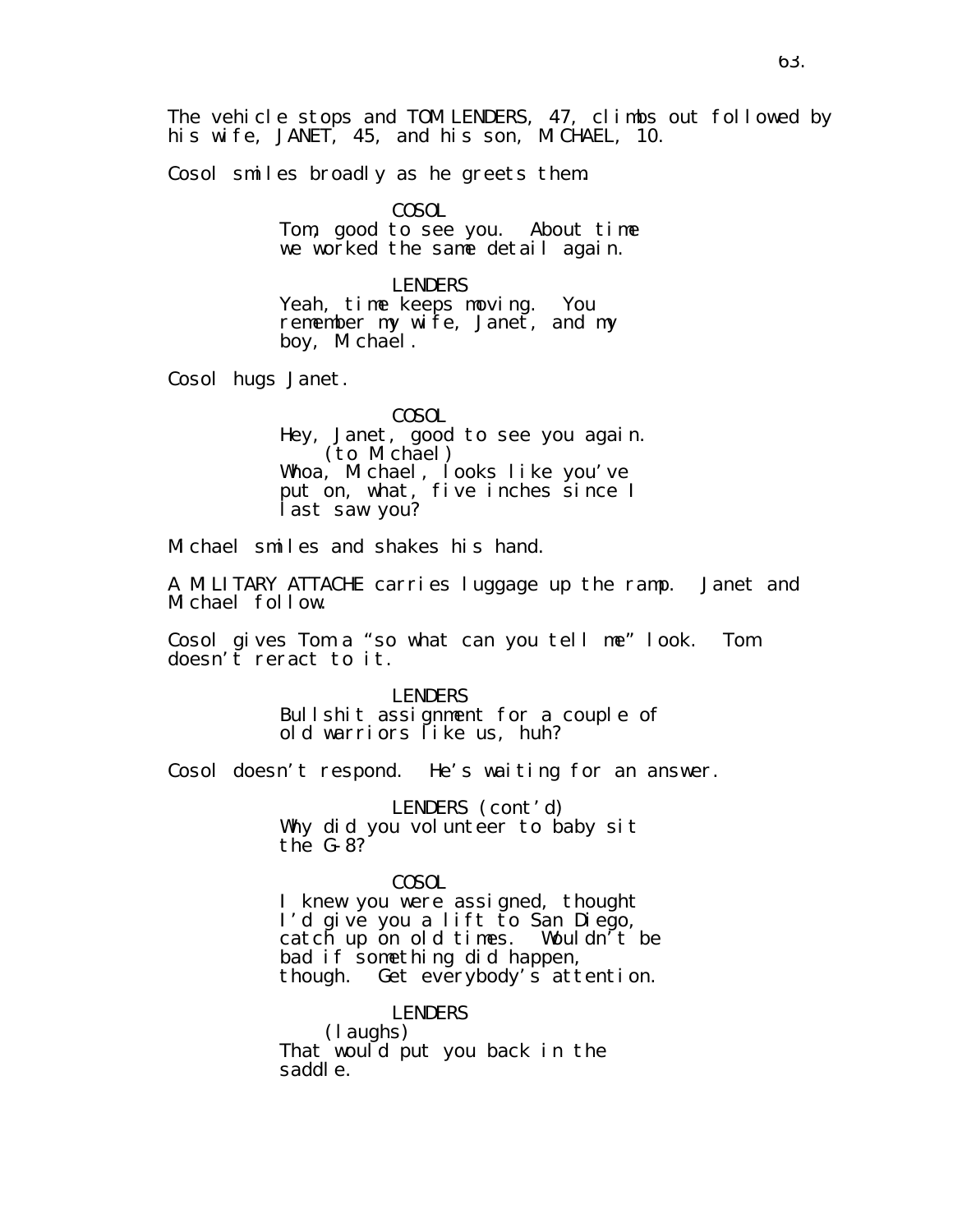Lenders stares up at the plane. He shakes his head.

LENDERS (cont'd) I'm surprised they haven't already plucked your feathers. They think it's Guantanamo Bay all over again.

## COSOL

But it worked then and it's working now. If it wasn't for us those Border Agents would be dead by now.

LENDERS I know. They don't understand you have to fight fire with fire.

COSOL I've got added capability, they can't shut me down now.

LENDERS They' re going to. (beat) I did all I could.

COSOL

Did you?

Lenders stares at him.

COSOL (cont'd) I'm sorry, Bob. I didn't mean that. I know you did.

He claps him on the shoulders; they head towards the stairs.

LENDERS She loaded?

COSOL

Yeah; 45 on board; mostly Pakistani and some Ethiopians. But don't worry, First Class is on the top deck. You'll never see prisoners.

Lenders heads up the stairs. Cosol is deep in thought.

He looks at Lenders back, a look of resolve. He follows Lenders slowly up the stairs.

INT. DETENTION ROOM - DAY

Kira wakes slowly; notes the surveillance camera.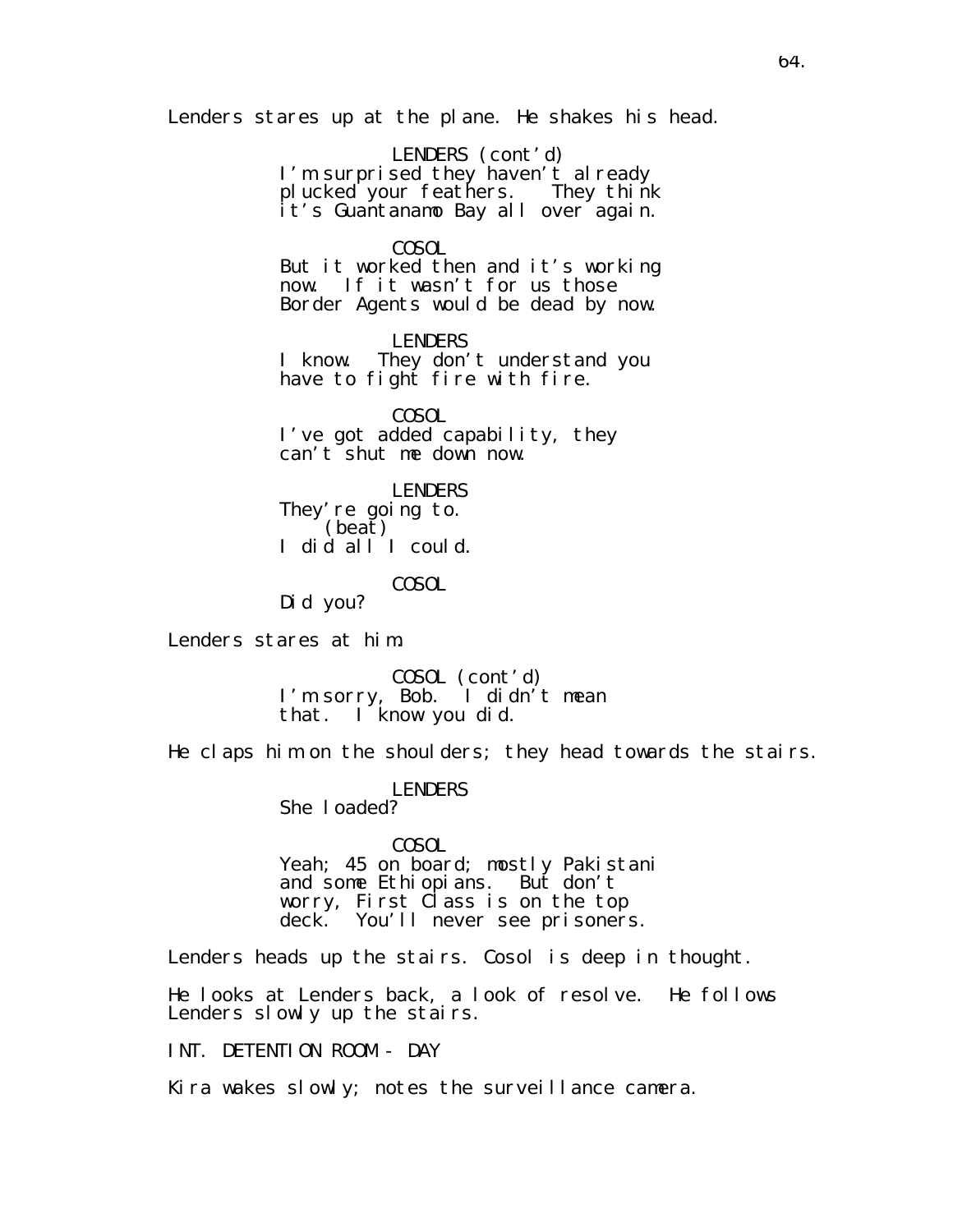The muffled roar and distant vibrations tells her she's on an ai rpl ane.

Light seeps in around the closed shade.

She shakes her sisters.

## KIRA Wake up, you guys okay?

Her sisters roll over and stretch, but are not quite at the point of coming out of their drug induced sleep.

Kira staggers to her feet and tries the door. Locked. She lifts the shade. The bright light reflecting off the clouds is blinding.

She shields her eyes and watches as the huge plane glides in for a landing.

EXT. AIRBUS - FLYING - NIGHT

The giant plane glides in over the Pacific Ocean heading for a landing at the Camp Pendelton Marine Corp Air Station. The city of San Diego can be seen in the distance.

EXT. CAMP PENDELTON AIRSTRIP - NIGHT

The Airbus sits off by itself on a guarded runway.

INT. AIRBUS - LENDER'S OFFICE - NIGHT

Lenders sits at a desk reading security papers related to the G-8 Conference.

Cosol enters and sits across from him.

COSOL Bob, I need you to make a sacrifice on behalf of your country.

LENDERS (smiling) Nothing new there.

COSOL Thanks, I knew you'd understand.

Cosol stands and walks out. Lenders leaps up to follow.

LENDERS Wait, what are you talking about?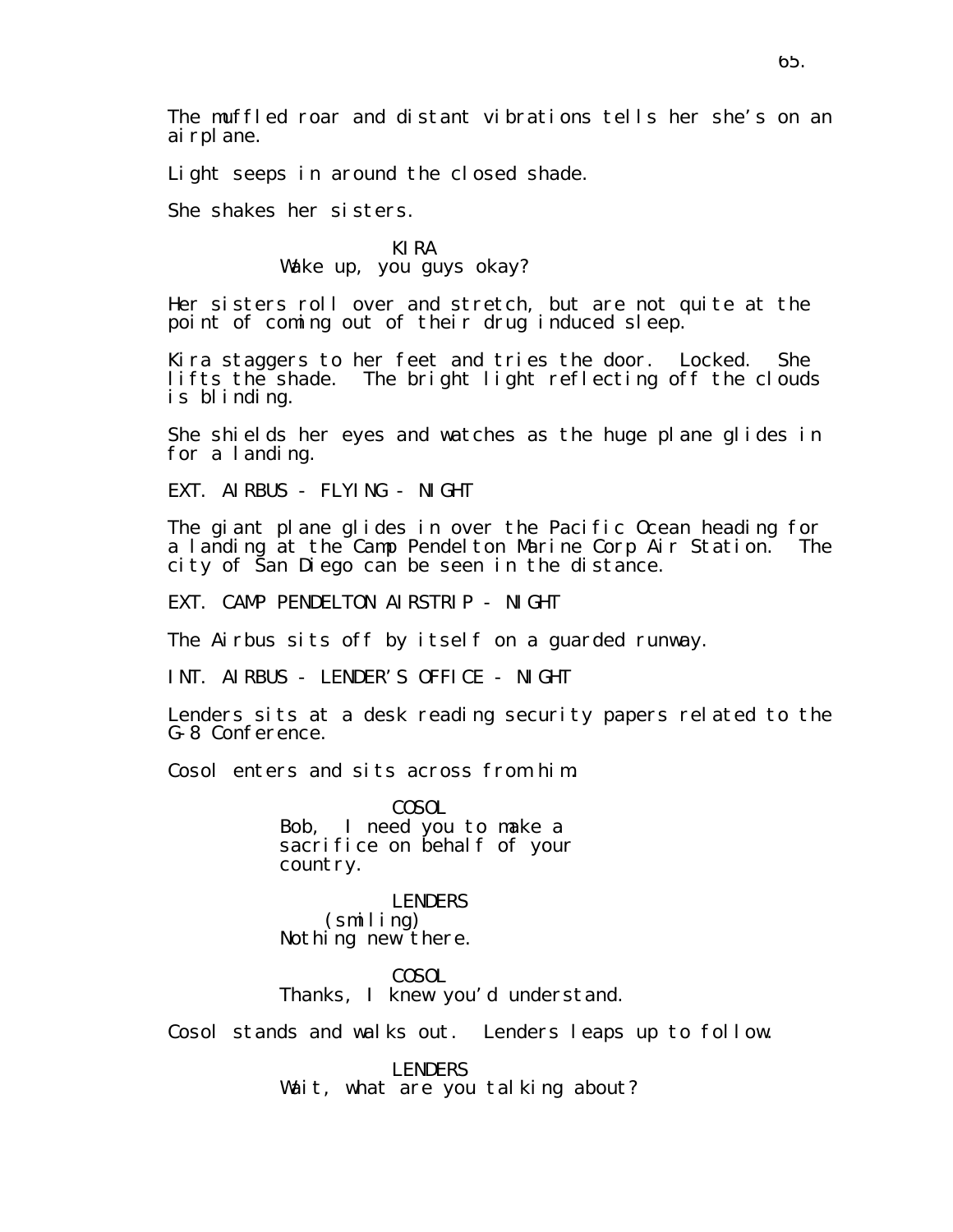Elizabeth blocks his way.

LENDERS (cont'd) Excuse me, who are you?

Elizabeth steps into the room...and focuses.

EXT. PLANE - DAY

A boarding gate rolls up to the plane's lower level. A bus with blackened windows pulls to the bottom of the ramp.

INT. DETENTION ROOM - DAY

Kira watches through the window as several hooded PRISONERS escorted by MPs are led up the ramp and into the plane.

> KAREN (O.S.) Where are we?

Kira turns to find Karen pushing herself to a sitting position. Kathy, too, is awake, she flexes her legs to get the circulation going.

> KIRA Somewhere Southwest. Military base of some kind.

The door pops open. Hefty Man is there, accompanied by his equally imposing COLLEAGUE.

> HEFTY MAN This way, ladies.

They look at him warily, but know they have little choice.

INT. AIRBUS CONFERENCE ROOM - DAY

The two guards escort them into the room. Cosol sits at the conference table. He gestures for them to sit. Hefty Man and his partner leave and close the door behind them.

The sisters watch Cosol. He stares at them, fascinated.

KIRA Why have you kidnapped us?

COSOL Kidnapped you? No, I've rescued you. But before I answer I need to make two things very clear. First, I apologize for the way you were brought here. (MORE)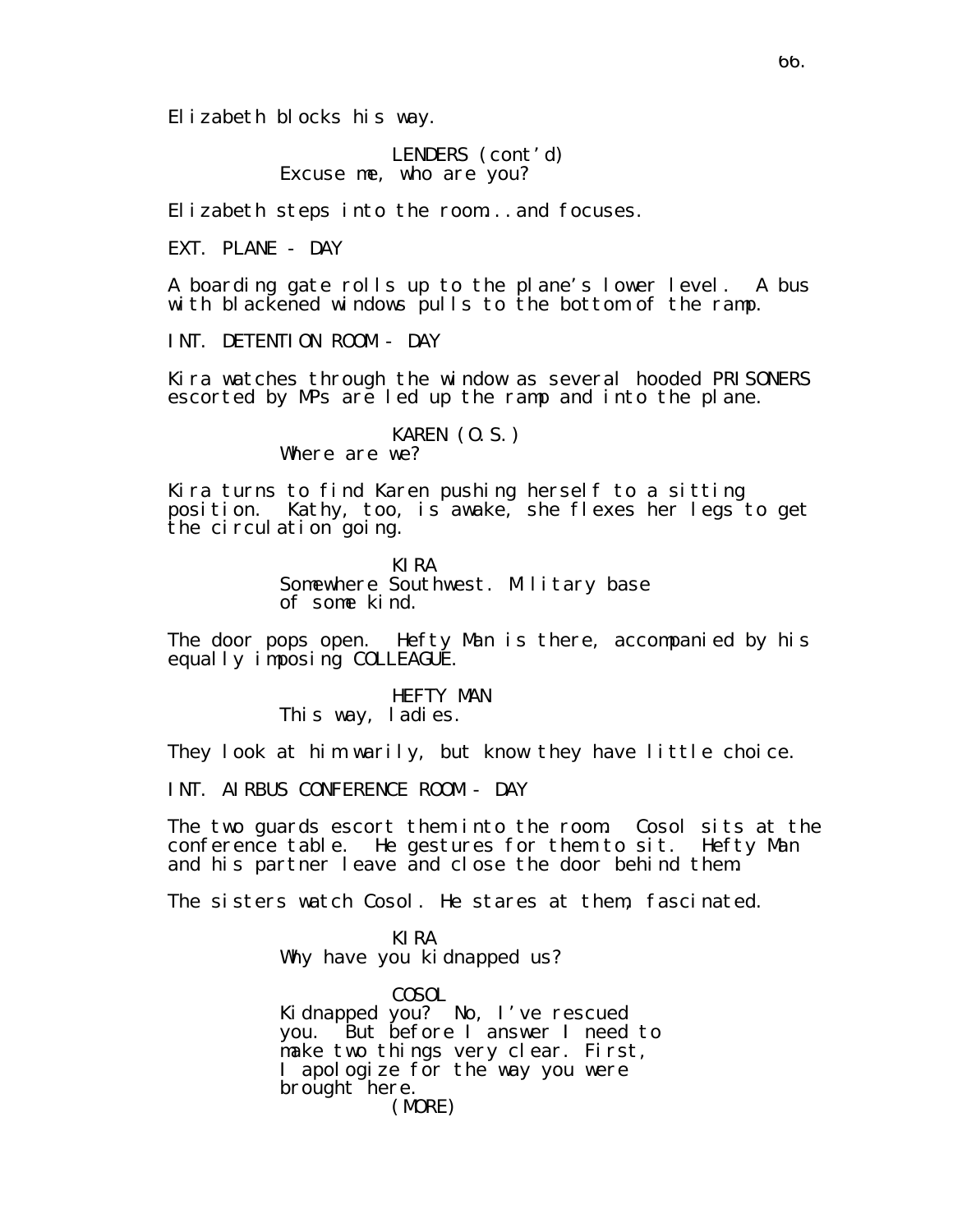I think we all would agree you wouldn't have come voluntarily and I couldn't afford to lose you again. Second, as you al ready know, the gentlemen outside that door are immune to your powers. If you try to use them, they have orders to kill the three of you. (smiles) Just a precaution to keep our conversation on an equal footing. COSOL (cont'd)

KIRA So you're not immune like them?

Karen focuses.

Cosol jerks back, his face contorting in pain. He gags silently, unable to make a sound. Kira is on him in a second; keeping him from falling from his chair. She pulls a revolver from his jacket.

Karen stops using her powers and jerks Cosol to his feet.

KAREN One word out of you and I'll fry your brain.

COSOL You can't get off the plane.

KAREN

I think those two and you I are the only ones we need to worry about. Now shut up.

COSOL I see I approached this all wrong.

KAREN

What part of 'shut up' don't you understand?

Kira jerks open the door and points the gun at Hefty Man and his partner.

### KIRA

Get in here.

Kira and Kathy frisk the two men, removing guns and Tasers. They cuff them to the chairs.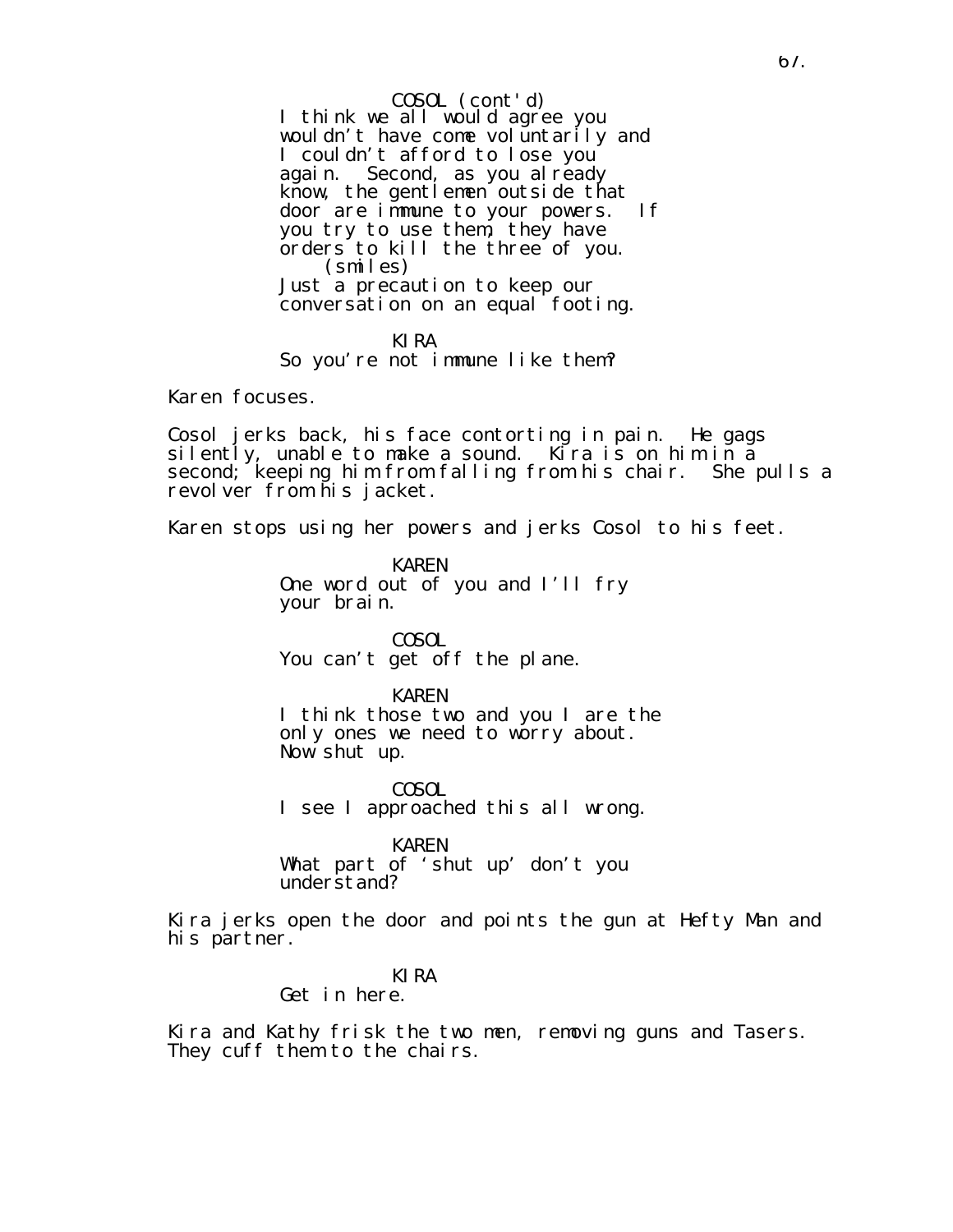Karen grabs a Taser and fires it at Hefty Man. He arches in pain and tumbles over in his chair.

## KAREN Yeah, it's like that.

She looks at the other man who sits there, stoic. She picks up the other Taser.

> KAREN (cont'd) (nodding) Uh-huh.

She zaps him with the Taser.

She turns to Cosol, smiles and tosses the Taser aside.

KAREN (cont'd) You and I are going to have a conversation.

COSOL I know. I know what you can do. (beat) I know because I made you.

This gets their attention.

Karen takes a seat on the other side of the room.

### KAREN Keep tal king.

COSOL What do you want to know?

KIRA

Everything. Who are you, why have you been chasing us all our lives and why did you kill our mother?

COSOL Who told you I killed your mother?

KIRA Nancy said the people chasing us killed our mother. That would be you. Why?

COSOL Who is Nancy?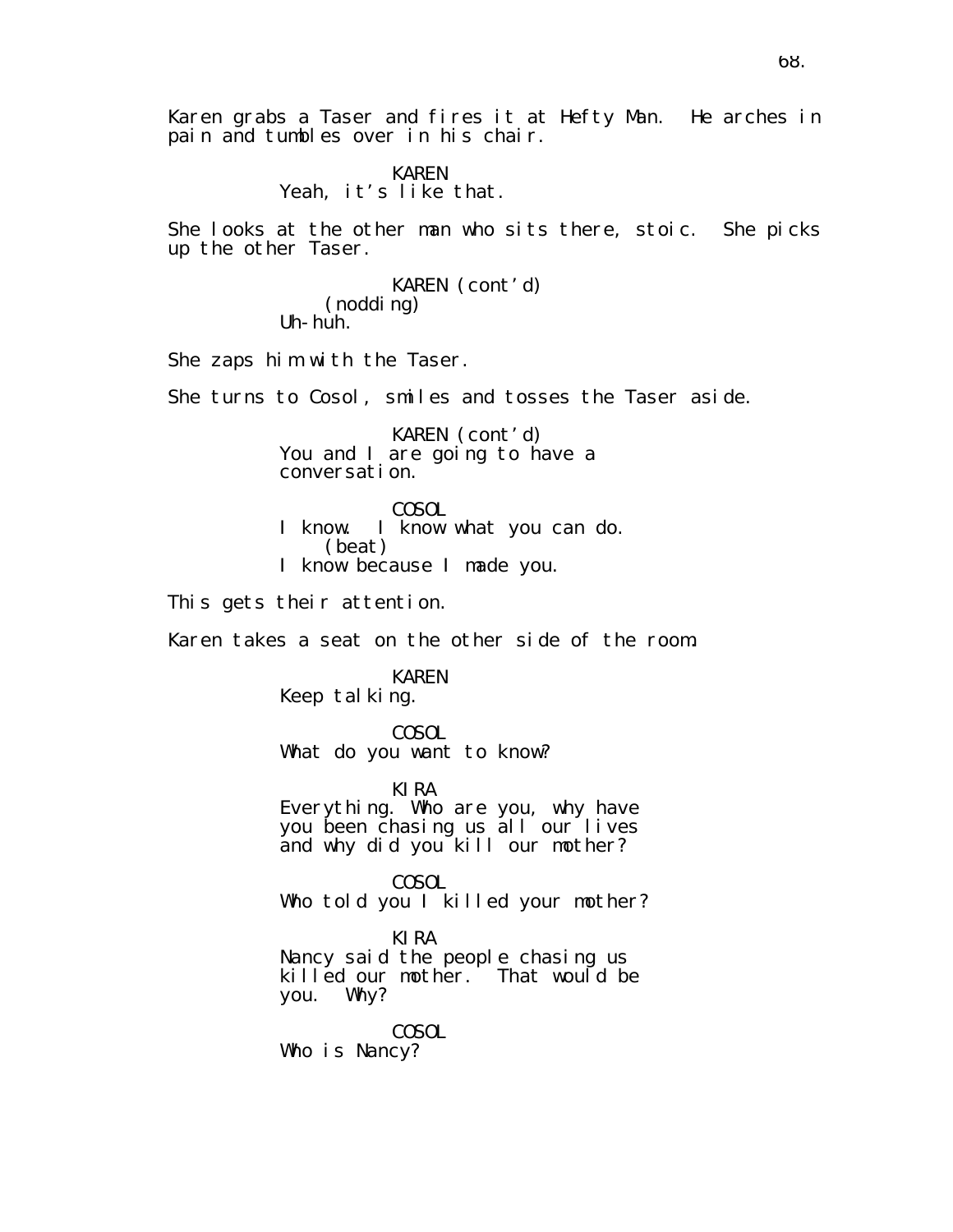KIRA

The woman who raised us.

COSOL Paulette, the woman who kidnapped you. Where is she by the way?

# KIRA

Dead.

Cosol grimaces.

COSOL

Alright. Yes, we killed your mother, but it was an accident. Paulette, Nancy as you call her, kidnapped you. We tried to stop her. Your mother got caught in the crossfire.

KIRA

Why would Nancy kidnap us?

COSOL

Your powers make you very valuable on the open market, especially to other governments. That's why we used lethal force to rescue you. We failed and your mother died.

KIRA

You're lying. Nancy had us since we were babies. She never made any effort to get rich off of us or to give us to some foreign government.

**KATHY** If anything, taking care of us killed her.

He stares at them, eyes shifting from sympathy to hardness.

### COSOL

Understand this; your mother had an exceptional genetic gift, passed down only from mother to daughter. But what made her truly unique was the fact that she was even alive. The genetic makeup that gives you your powers is a recessive trait. Ninety-nine percent of infants born with it die within the first year.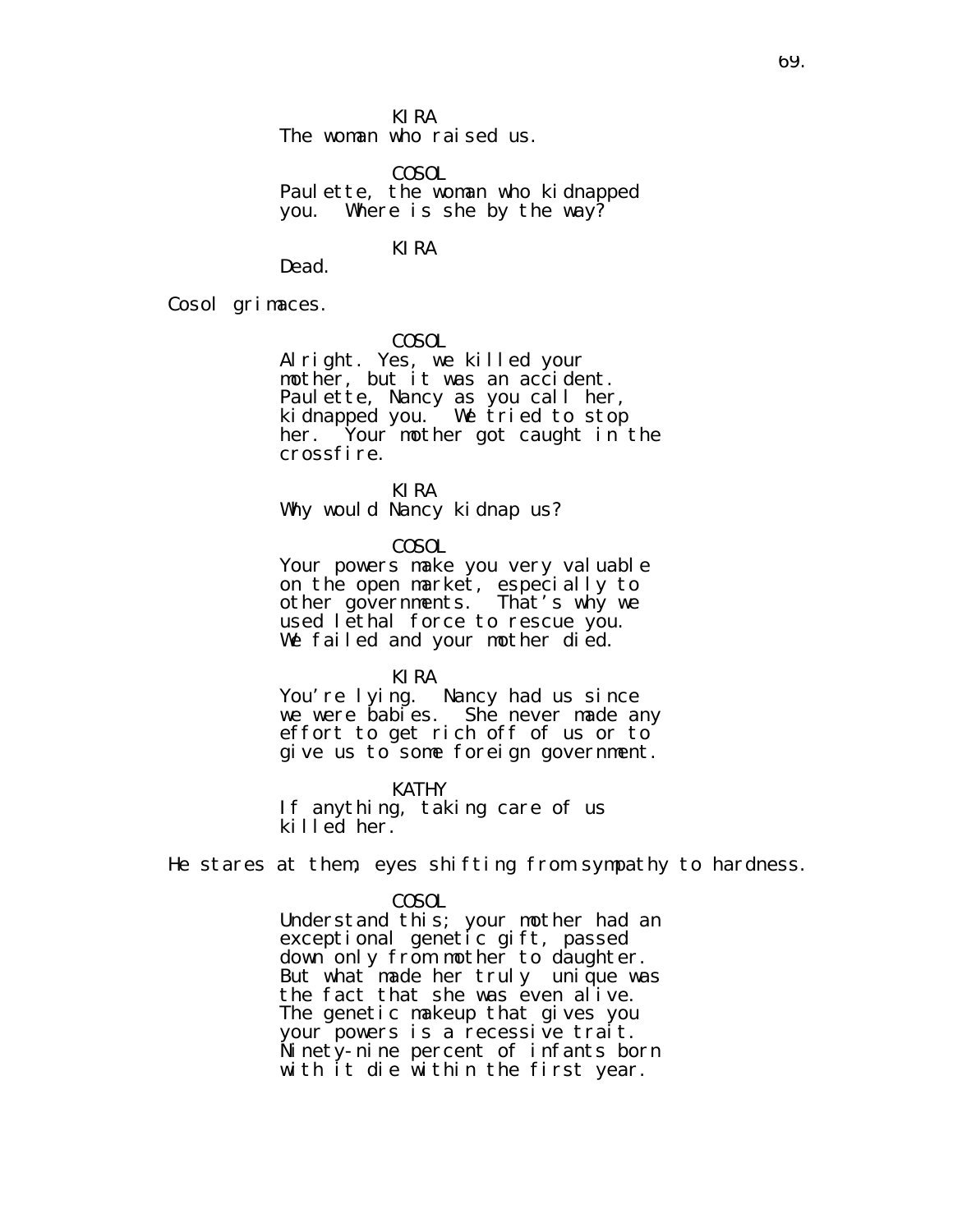He leans forward to make his next point.

COSOL (cont'd) I initiated the in-vitro fertilization process that created you. I devel oped the gene modification therapy that allowed you to live. You're mother conceived you but she couldn't give you life. I did that. You were my creation.

He leans back.

COSOL (cont'd) You were the next generation. In you your mother's gift was compounded, perfected. That's why I wanted you back. You were mine.

KIRA

But why?

## COSOL

Weapons.

He looks at them trying to read their expressions.

COSOL (cont'd) We can destroy anyone, anything, at any time if we have the right information. That's the capability you bring to the table. You can extract information from anyone.

Cosol stares at Karen. Sees the hardness in her eyes.

COSOL (cont'd) You were the one in Tennessee, weren't you?

Karen's jaw tightens. Cosol sighs, full of regret.

COSOL (cont'd) You gave us the clue; how to deal with you should we ever meet again.

All three of them perk up at this.

COSOL (cont'd) The men who came for you that day, you killed them all...except one.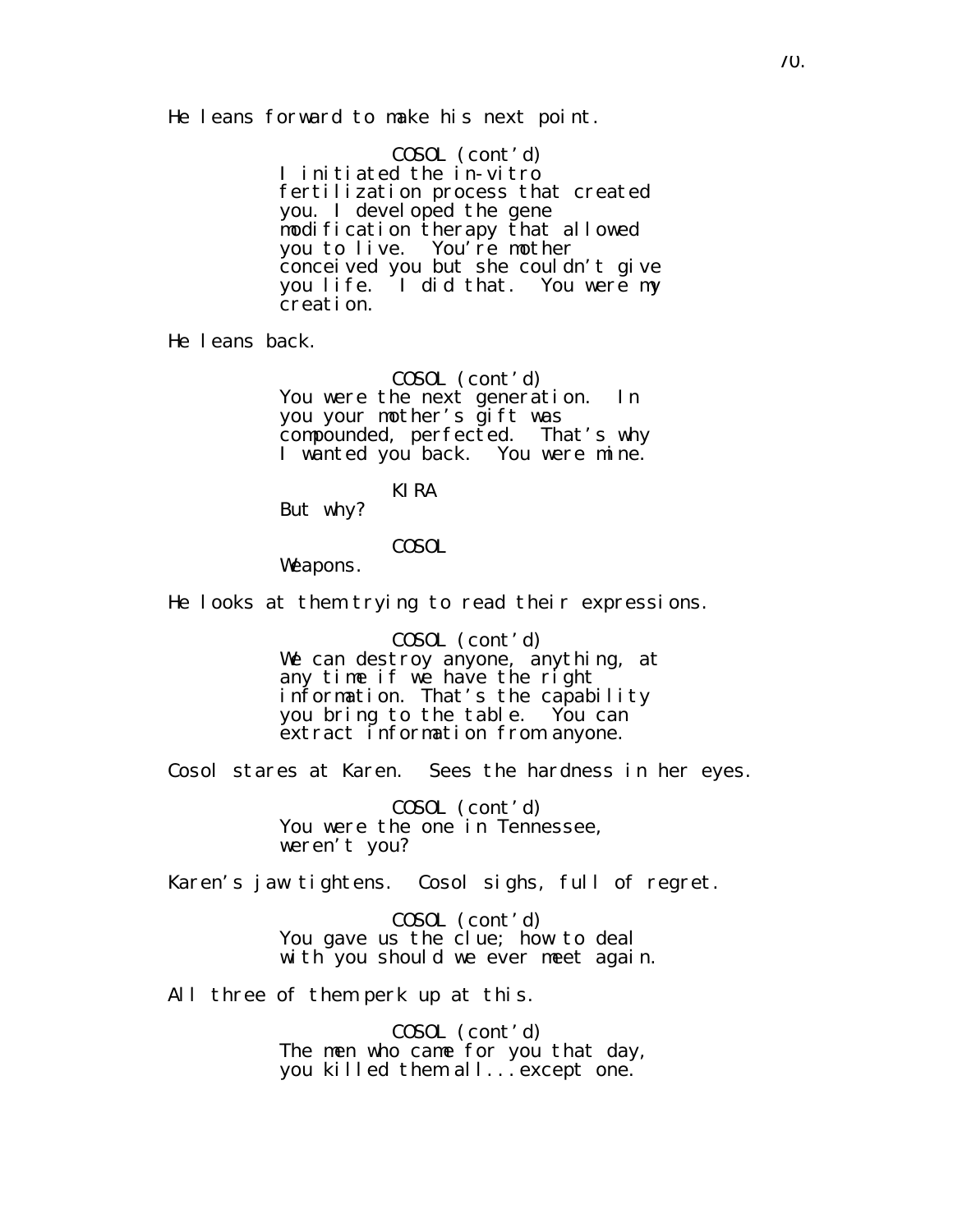Slain NSA men lie strewn about the floor. Paulette and Karen are long gone as Cosol and his MEN enter the room.

One of the men on the ground stirs. He's the one shot by Paulette. Two bullets were stopped by his bullet proof vest. The wound to his neck is critical but not mortal.

INT. AIRBUS CONFERENCE ROOM - DAY

COSOL

The man you didn't kill with your powers was mad actually. Well, psychopathic, to be precise. (nods to Hefty Man) Like him. Your powers work by stimulating a person's empathetic feelings to such a high degree they feel like they're experiencing what they've done to others. Psychopaths can't empathize like normal people. They feel no remorse at anything they do.

He leans forward.

COSOL (cont'd)

As a matter of courtesy, can you tell me what you've been up to since I last saw you? You were just babies then.

KIRA Running. What else was there to

Karen ponders.

do?

KAREN

(to her sisters) Our mother's dead. Nancy and Amy are dead and I don't think we want any part of this guy. I think it's time we got out of here. If he follows I can stop him.

Cosol tenses, knowing what she means.

COSOL Wait, I have a surprise for you.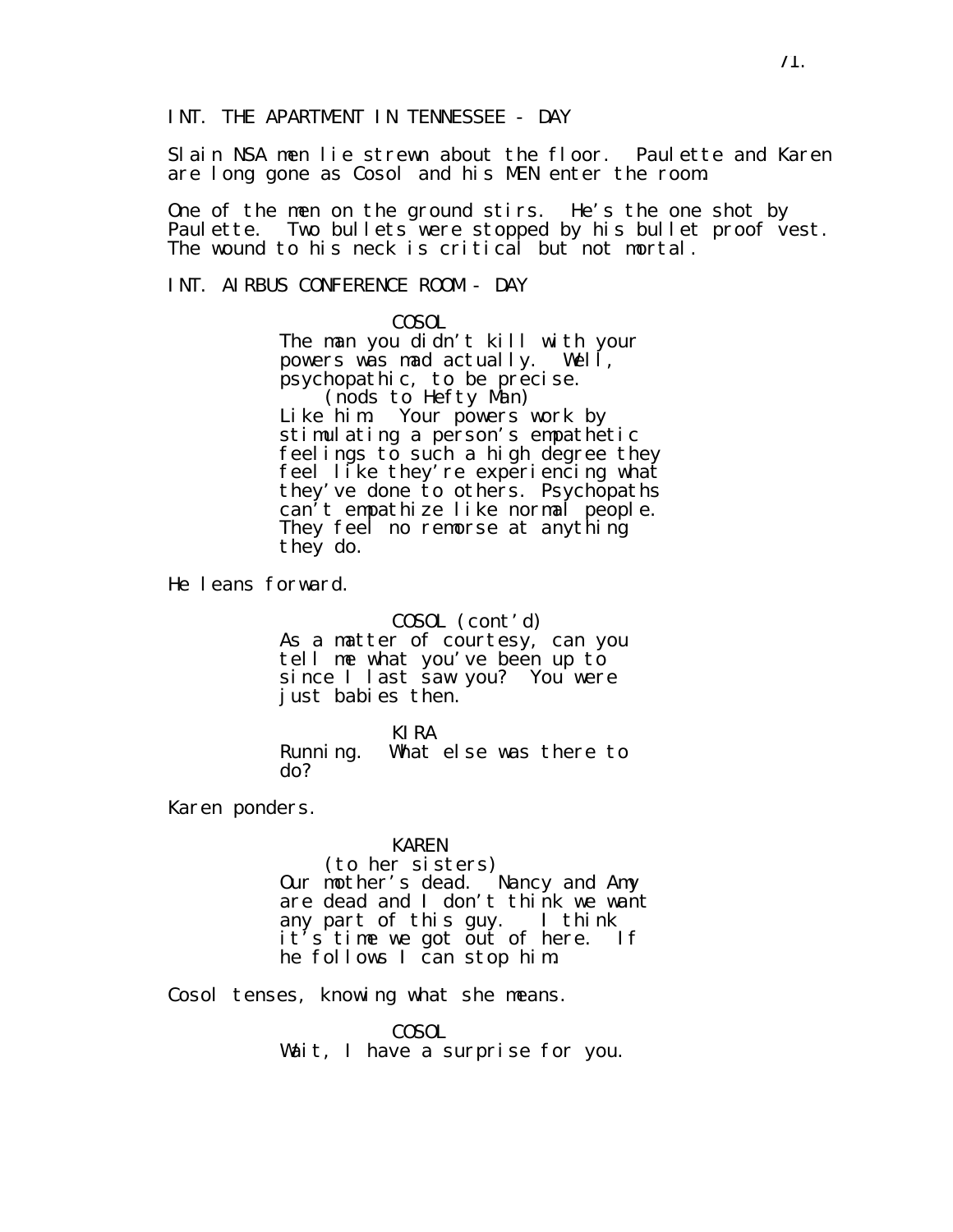KIRA

What?

COSOL (starting to stand) Let me show you.

KAREN He's full of shit. Let's go.

She shoots him with the Taser. He cries out in agony and collapses to the floor.

> ELIZABETH (O.S.) (shocked) What are you doing?

Kira spins around, gun drawn. They all see Elizabeth and are stunned into silence. Elizabeth is equally stunned to be standing before them.

Elizabeth looks at Cosol and back to her sisters.

ELIZABETH (cont'd) (distressed) What are you doing? Stop. We're supposed to be working together.

KATHY Who are you?

Elizabeth is hurt.

ELIZABETH I'm Elizabeth, your sister. Don't you remember me?

She holds out the picture of their Mom and them.

ELIZABETH (cont'd)

This is us.

COSOL (to Elizabeth) Don't let them get away.

KATHY I remember. There were four of us.

ELIZABETH (smiling) Yes, you were stolen. Now we're back together.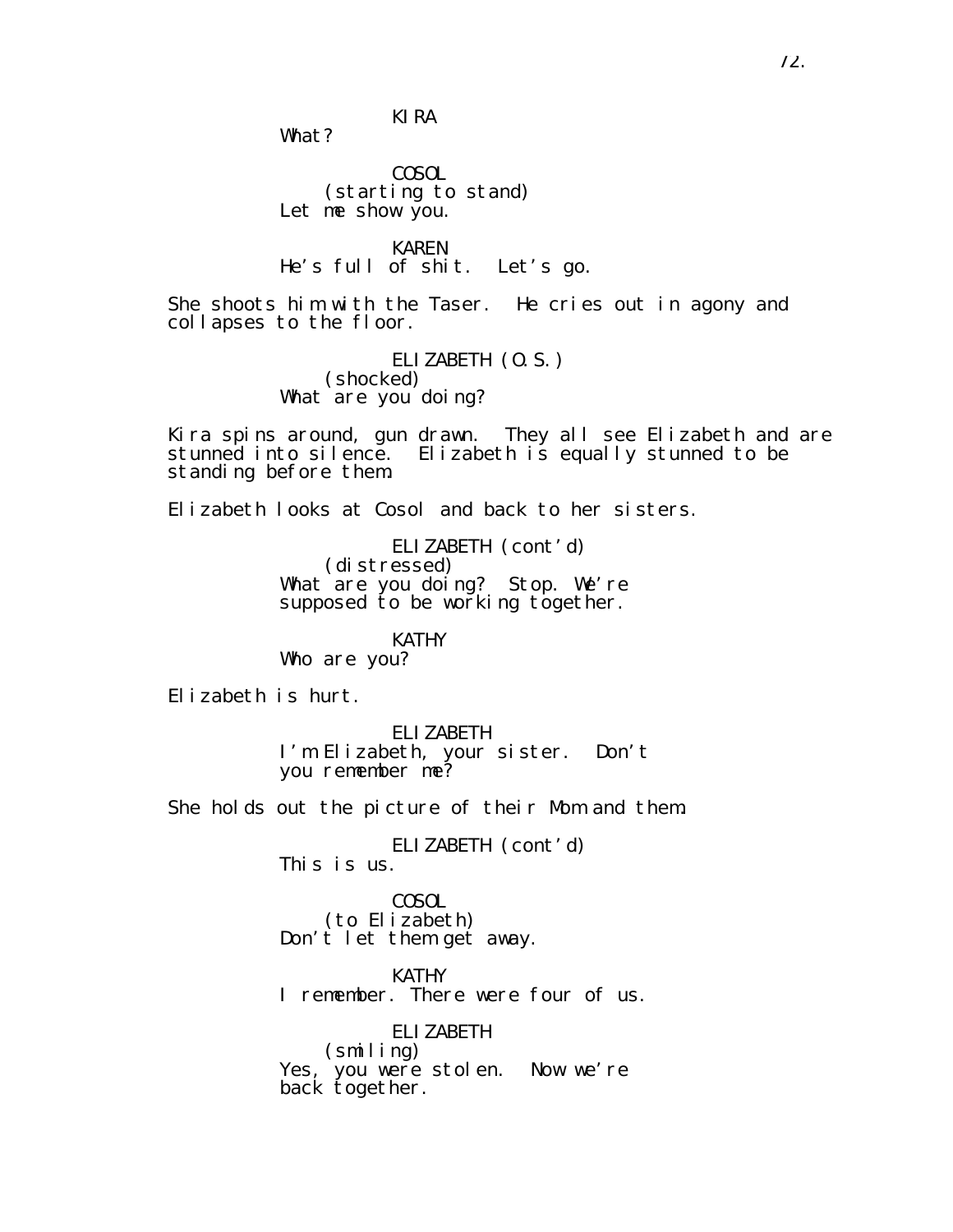KIRA (under her breath) Elizabeth?

The name sparks no memory.

Elizabeth looks at Cosol and then back at them.

ELIZABETH He's on our side. Put the gun down.

Cosol starts to stand up.

KAREN We need to get out of here.

Elizabeth looks at each of them, eyes pleading. This is not how it was supposed to be.

Kira backs away slowly, gun still pointed. Elizabeth looks at Cosol, who is still in pain.

> COSOL (to Elizabeth) You have to stop them.

Elizabeth is torn. Kira has joined up with Karen and Kathy, they're almost at the door.

> ELIZABETH (to Kira) Drop the gun...Please. Don't make me hurt you.

As she speaks, the family picture flutters from her hand to the ground. Her face  $fi\overline{11}s$  with sadness.

Karen, steps in front of Kira.

KAREN (to Elizabeth) If anybody is going to get hurt it's going to be...

The most hideous SCREAM ever erupts from Karen's mouth as her entire body goes rigid.

Rapid images of people being stabbed, burned, shot, blown up, run over, tortured, and electrocuted crash through Karen's brain. Then snatches of Tennessee; her nightmares; her mind and body ripped in excruciating agony.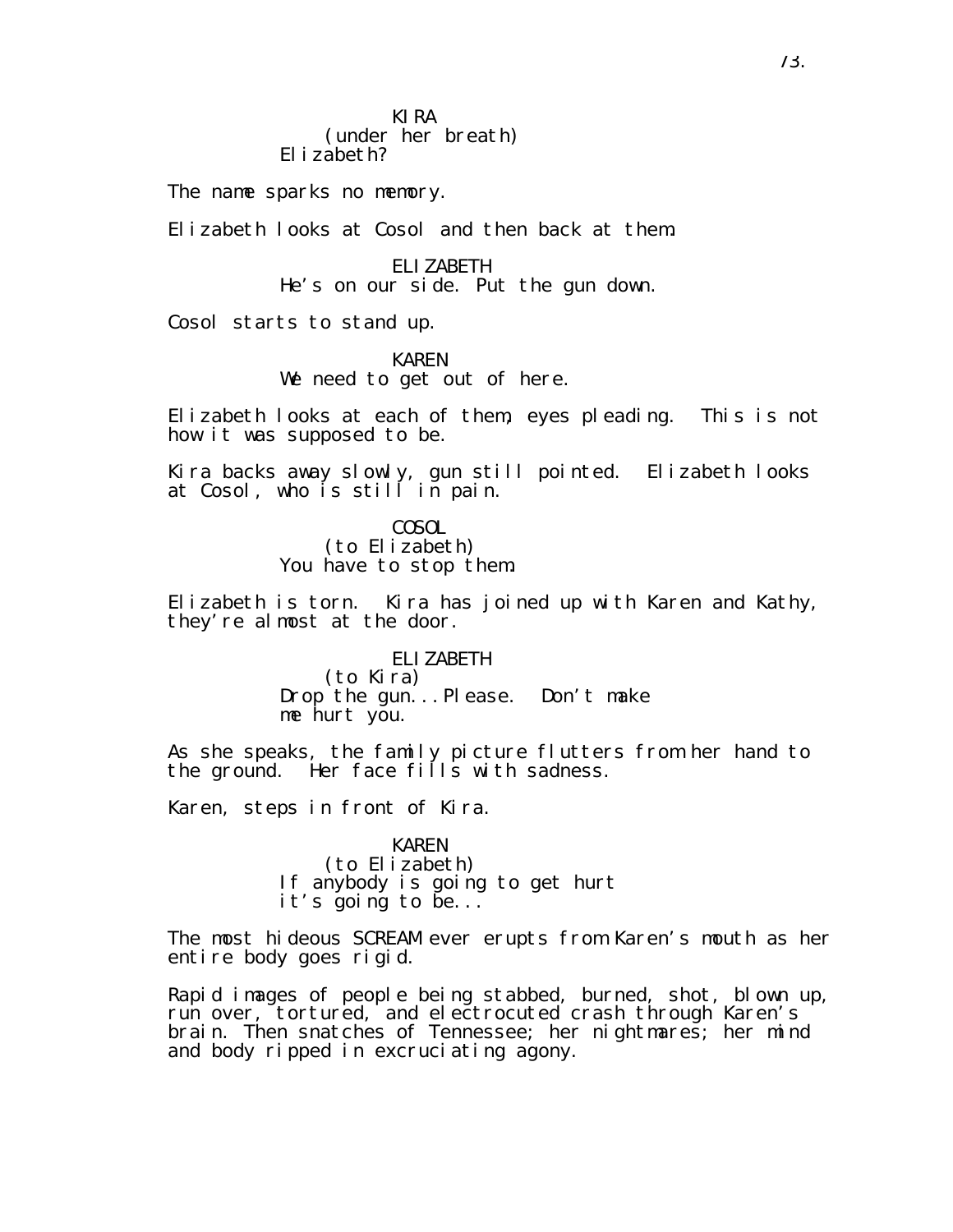Kira pulls the trigger but before her finger can complete the movement she is on the floor screaming and writhing.

In her mind men and women scream in pain, tortured by things they did or things put into their heads by Elizabeth. When they scream Kira screams, sharing the same experience.

Next to her on the floor, Kathy, too, screams in agony.

Elizabeth stands, focusing, tears running down her face.

Guards rush in and Elizabeth stops. She stares in horror at her sisters quaking on the floor.

COSOL

Elizabeth.

Anger and regret cross her face. She runs from the room.

INT. DETENTION ROOM - DAY

Kira opens her eyes and finds herself staring at Karen who sits against the wall looking like someone with a hangover.

She rolls over and sees Kathy laying nearby.

**KATHY** I guess she is our sister.

KAREN I'm still going to put a baseball bat to her head first chance I get.

Kira sits up and looks at Karen.

KIRA What the hell did she do?

KAREN I don't know. I felt shit I never did to anybody.

KIRA Some of that stuff, man, you'd have to be inhuman to do that.

The door opens and Elizabeth walks in. She closes the door, walks to the far wall and slides to the floor, knees drawn to her chin; eyes darting between them.

They stare at her. Karen looks at the door.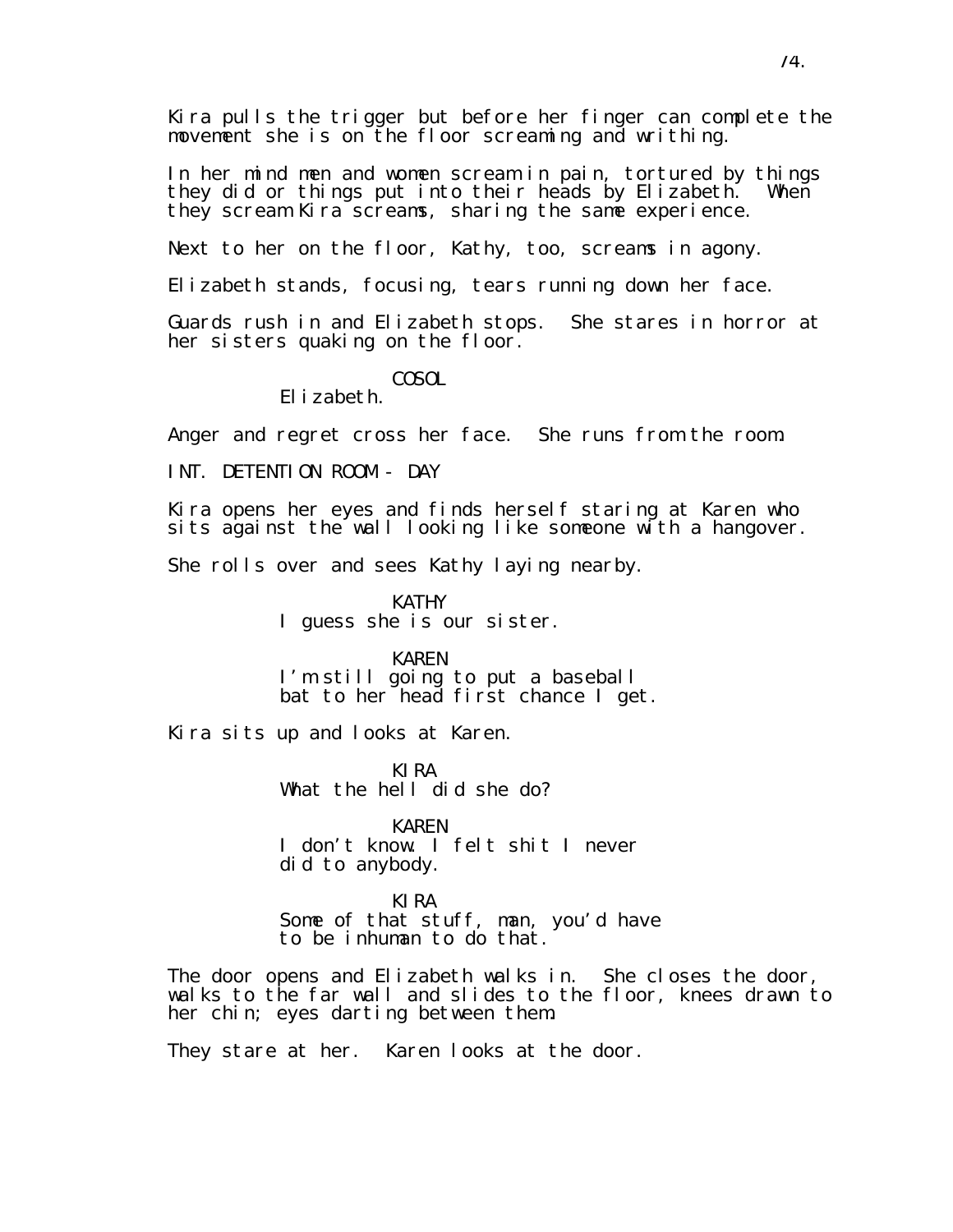ELIZABETH Yes, they're out there. (beat) Not that they're necessary.

KAREN

Oh, you're one cocky bitch.

Elizabeth smiles. She speaks softly, not looking up.

ELIZABETH There was a young lady named Bright Whose speed was much faster than light; She set out one day, In a relative way And returned on the previous night. (beat) I feel like her sometimes.

They stare at her, not understanding what the hell she's tal king about.

KIRA

So, you're just insane?

ELIZABETH

Probably; but I'm not inhuman. I didn't do all those things; but I dealt with the people who did.

KAREN You were out there listening?

ELIZABETH

Yes.

(beat) When you go into people's heads, some of the stuff they did stays with you...and you can use it on others. (beat)

It's a skill, it can be cultivated with practice.

KIRA Why would you want to cultivate a skill like that? To torture people?

Elizabeth turns on her, angry, seething.

KATHY

Chill out.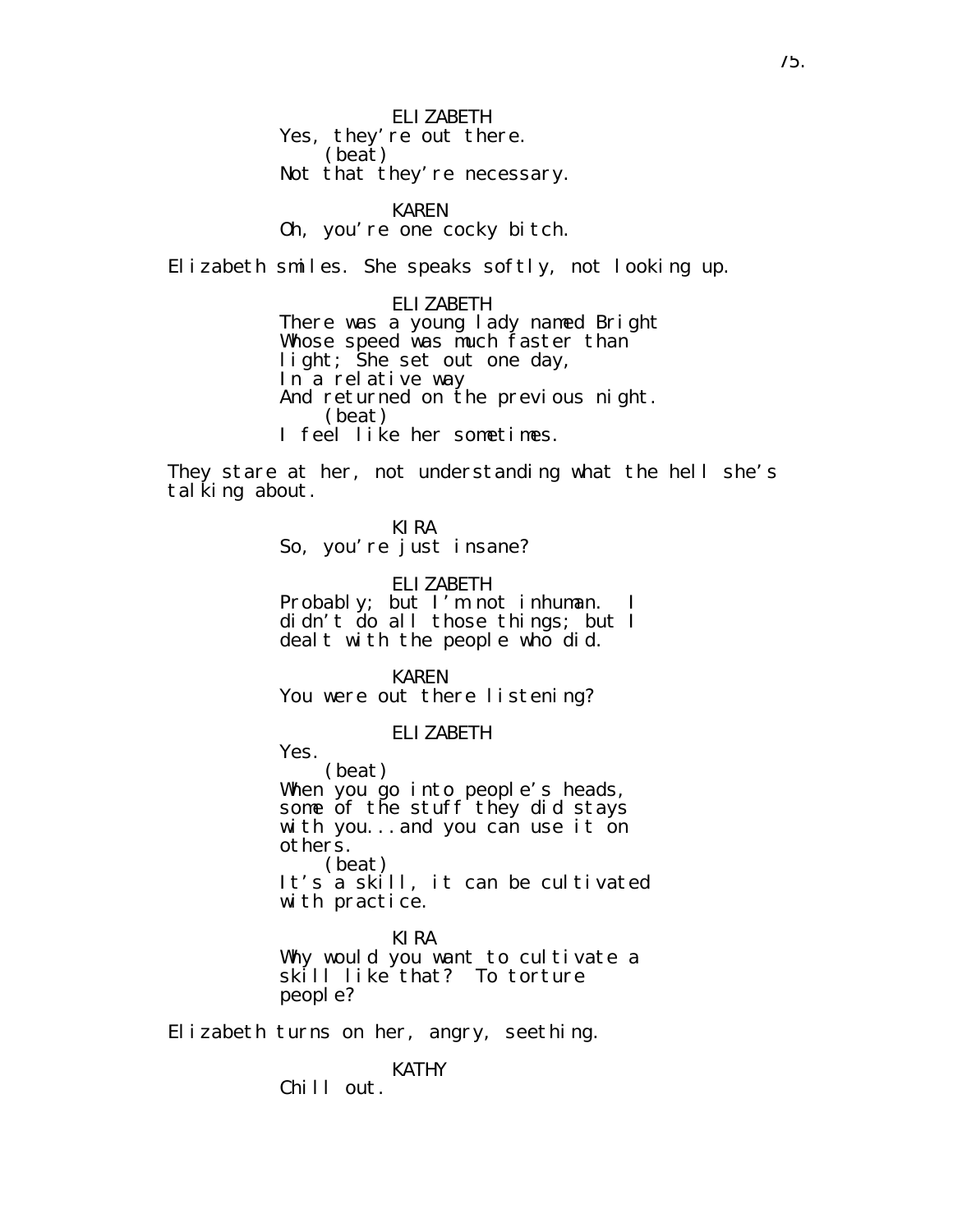Elizabeth doesn't hear her as a rage builds inside. The sisters see this and get worried.

Karen focuses on Elizabeth.

Elizabeth makes a small sound, as if caught off guard. Her body tenses, sweat breaks out on her brow.

She turns slowly to Karen.

ELIZABETH Stop it, or I will hurt you again.

Karen stops and Elizabeth's body relaxes, her anger at Kira's words subsiding.

They're surprised Karen's powers had little effect on Elizabeth.

> KATHY You don't feel pain? Are you a Psychopath?

Elizabeth pulls herself to her feet.

ELIZABETH No, I'm not a Psychopath. When you live in the world that I do you learn to control your mind.

Elizabeth heads to the door.

ELIZABETH (cont'd) Psychopaths don't care. I do. If I didn't, you'd be dead now.

She reaches for the door handle.

KAREN How do you handle the nightmares?

Elizabeth smiles ruefully.

ELIZABETH

I haven't had a dream in 15 years, maybe longer. I don't allow mysel f.

She stands there, hand on the door handle, torn between staying and going.

Kira signals to her.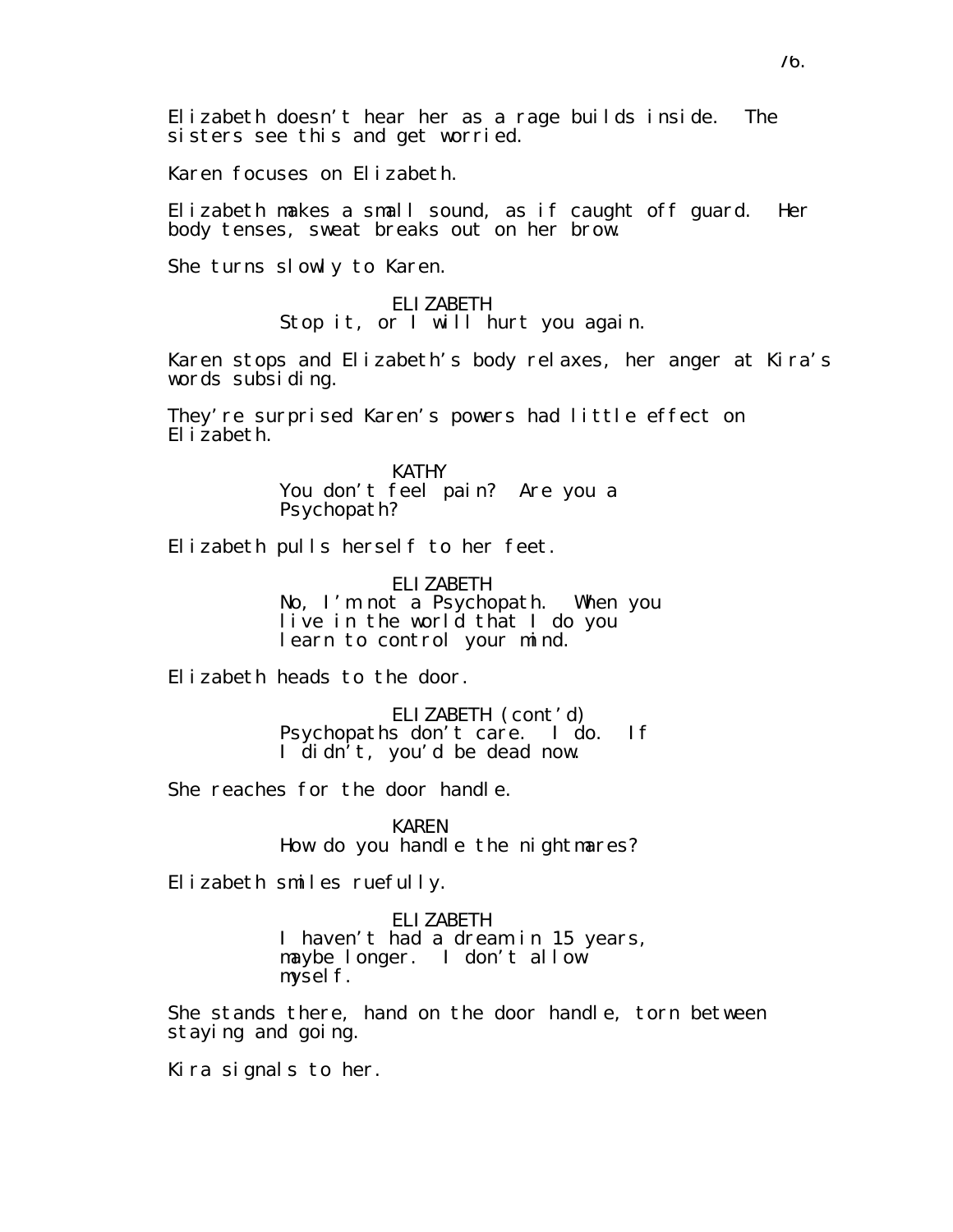KIRA

Sit back down, we're sisters.

Elizabeth reaches into her pocket and pulls the picture of them and their Mom. As she sits she slides it over to Kathy.

> ELIZABETH You didn't get a chance to look at this last night. It's our mother.

Kathy stares at it and passes it to Kira.

ELIZABETH (cont'd) (to Kira) You're the strong one.

KIRA What do you mean?

Elizabeth taps her own head.

ELIZABETH In here. I couldn't pull anything from your mind. No one has ever been able to keep me out before.

KIRA But you still stopped me.

ELIZABETH Yeah, but everything you experienced came from me.

KIRA Just lucky, I guess.

### ELIZABETH

Maybe.

Kira stares down at the picture, at her real mother.

KIRA If we got kidnapped why didn't you?

ELIZABETH I was in the lab, being tested.

KIRA He lied about Nancy taking us for money. She looked after us. The truth is in his head. Did you ever look?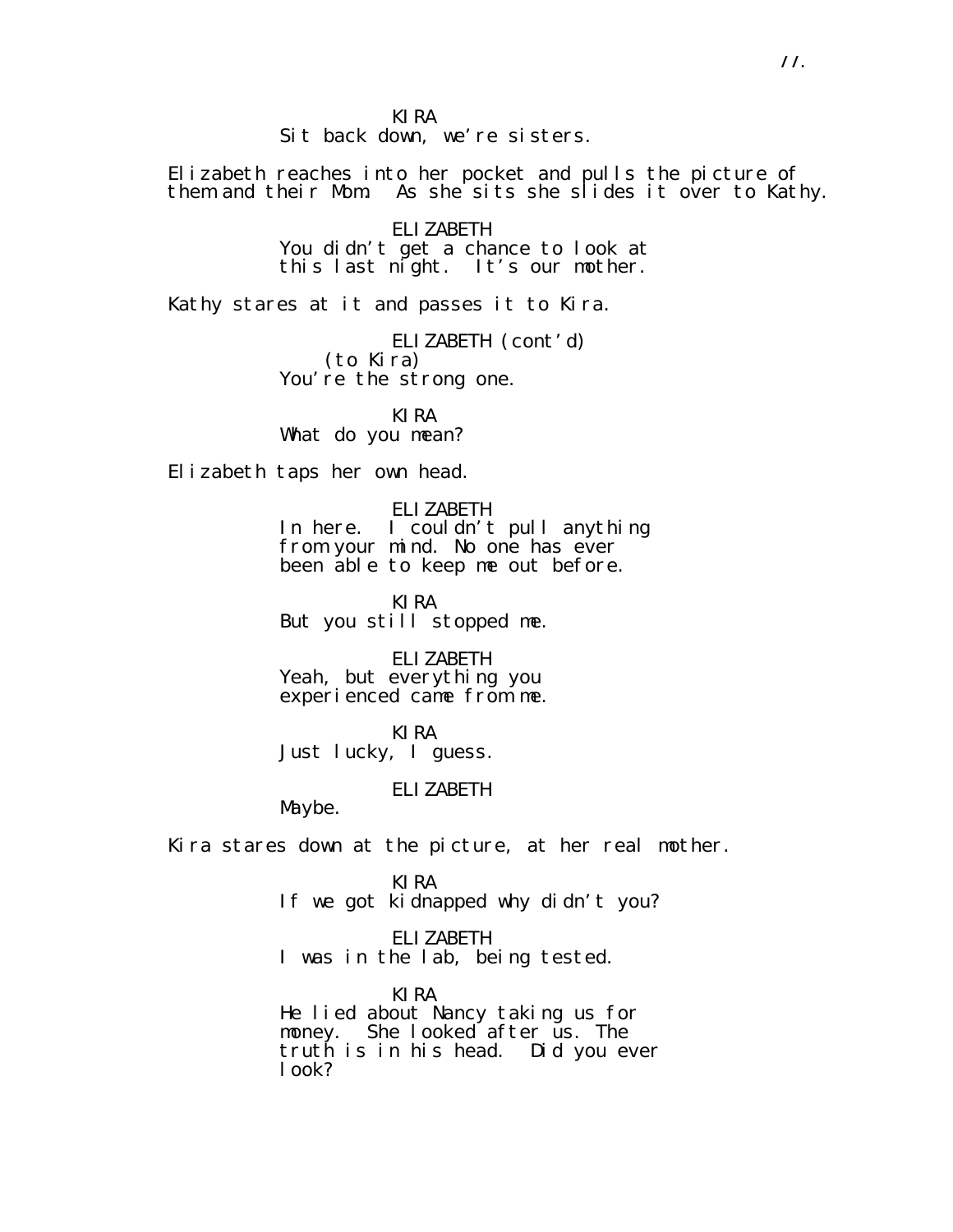ELIZABETH You ever force your way into the head of the woman who raised you? The truth was there also.

They all know it's not something you'd do to a parent.

#### KATHY So where are we?

ELIZABETH

San Diego.

### KIRA

Why?

#### ELIZABETH

The G-8 conference. We're working with the counterintelligence team to minimize threats to the world leaders in attendance.

#### KAREN

Great. So let's assume that we don't care and want to be out of here. How do we do that?

ELIZABETH

Trust me, please. Even if you don't trust him.

#### KAREN

Why should we trust you? You sided with him. You want trust, you side with your family.

ELIZABETH

I did side with you. (stands) I need to tell him you'll at least listen. No more attacks on each other. Okay?

They don't answer.

ELIZABETH (cont'd) He wants you to stay. I want you to stay. There's so much we need to catch up on.

KAREN

Okay.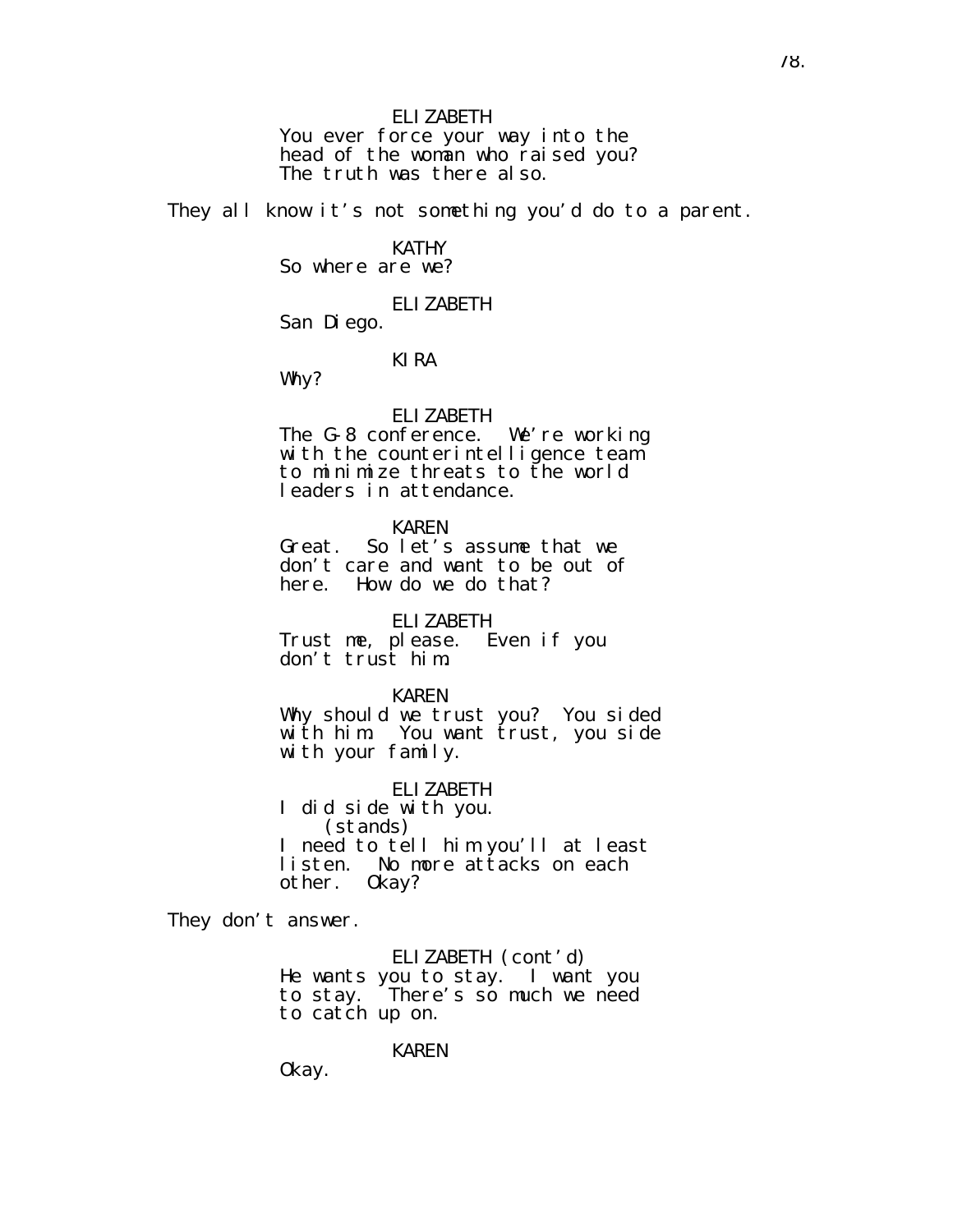ELIZABETH We've commandeered the BOQ. We can get off this plane for a few days. You can wander around as you like. But please behave, our local psychopaths are on edge now and would like any excuse to hurt you. (beat) And don't try to leave or use your powers. I don't want to...

She leaves the sentence unfinished and walks out. After Elizabeth is gone Kira turns to Karen.

KIRA

Okay?

KAREN She's in pain.

KIRA

What?

KAREN Pain. When I tried to get into her head, that's all I felt, pain. A wall of pure pain.

KIRA She's always in pain?

Karen nods her head.

KATHY That's not right. We have to help her.

KAREN I doubt she wants our help.

KIRA That's not the point. Let's see what's going on here.

INT. AIRBUS - DETENTION LEVEL - DAY

Cosol escorts Kira, Kathy and Karen down a corridor lined with prison cells, made of bullet-proof acrylic. Each cell hosts a single man wearing orange prison garb.

Cosol points to some of the men as they pass.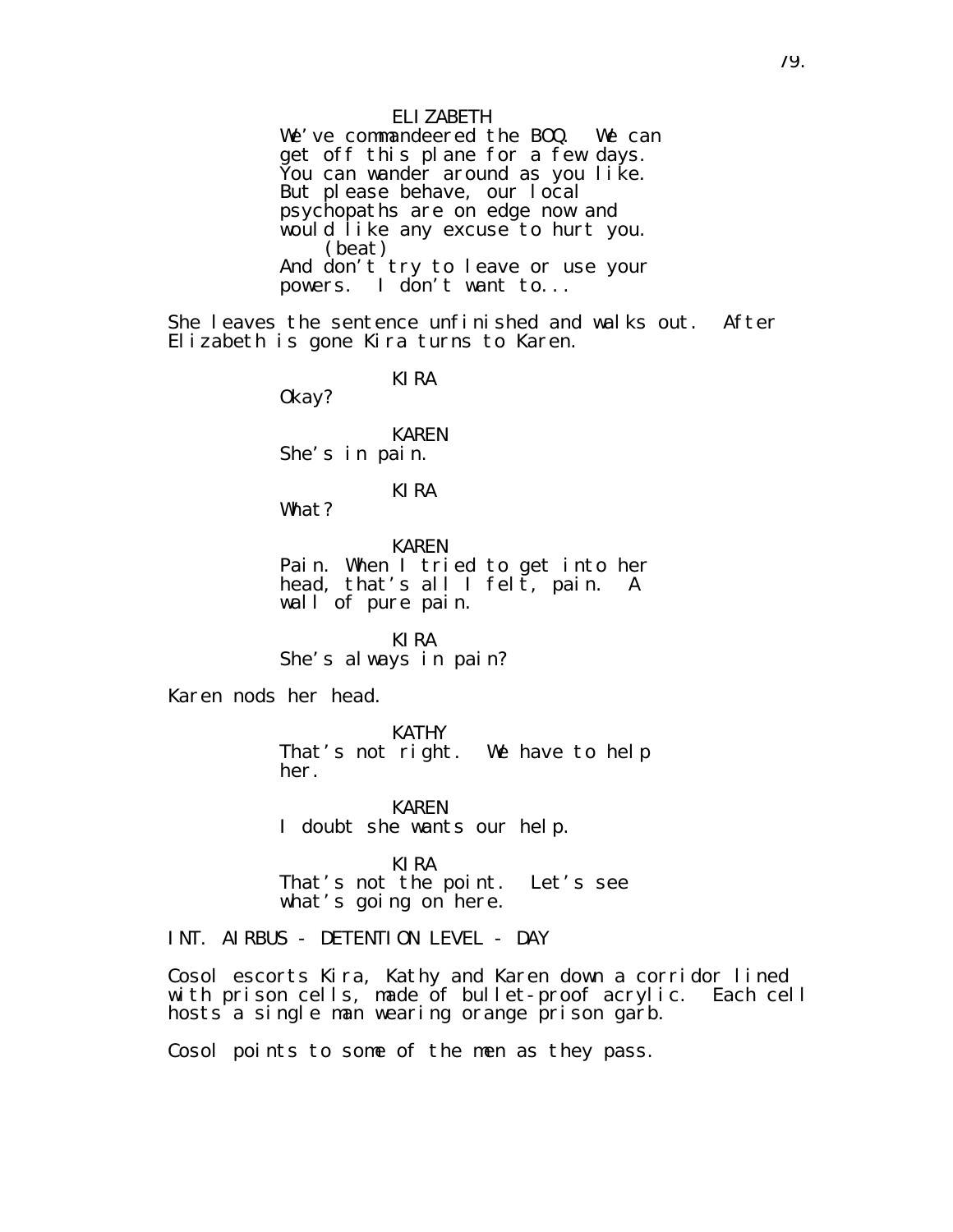COSOL Abu Hussein. Recruited and trained suicide bombers.

Another cell holds an American.

COSOL (cont'd) Bill Cox. Ex-U.S. Marine, Ex-CIA. Explosives expert. Traded out his own country for money and drugs.

Cosol gestures along the entire length of the detention wing. There are at least 25 cells.

> COSOL (cont'd) There are two more detention levels like this on the plane. We fly in international airspace. It avoids the kind of scrutiny that was so unfortunate at Guantanamo Bay.

A door opens and three GUARDS step out dragging an unconscious, convulsing PRISONER.

GUARD

Make a hole!

Cosol pushes the sisters tight against the wall as the guards drag the prisoner past.

Kathy looks into the room that the prisoner came from. It's basically a little shop of horrors. There's a waterboarding rack in one corner, a restraint chair with attached electrodes and an array of medical instruments on a rack.

Cosol reaches around her and closes the door.

KATHY What if our answer is no?

COSOL

The man who killed your step sister, what's her name, Amy? Did he confess because he felt a bout of remorse or did you or your sisters torture him into confessing?

He stares hard into her eyes.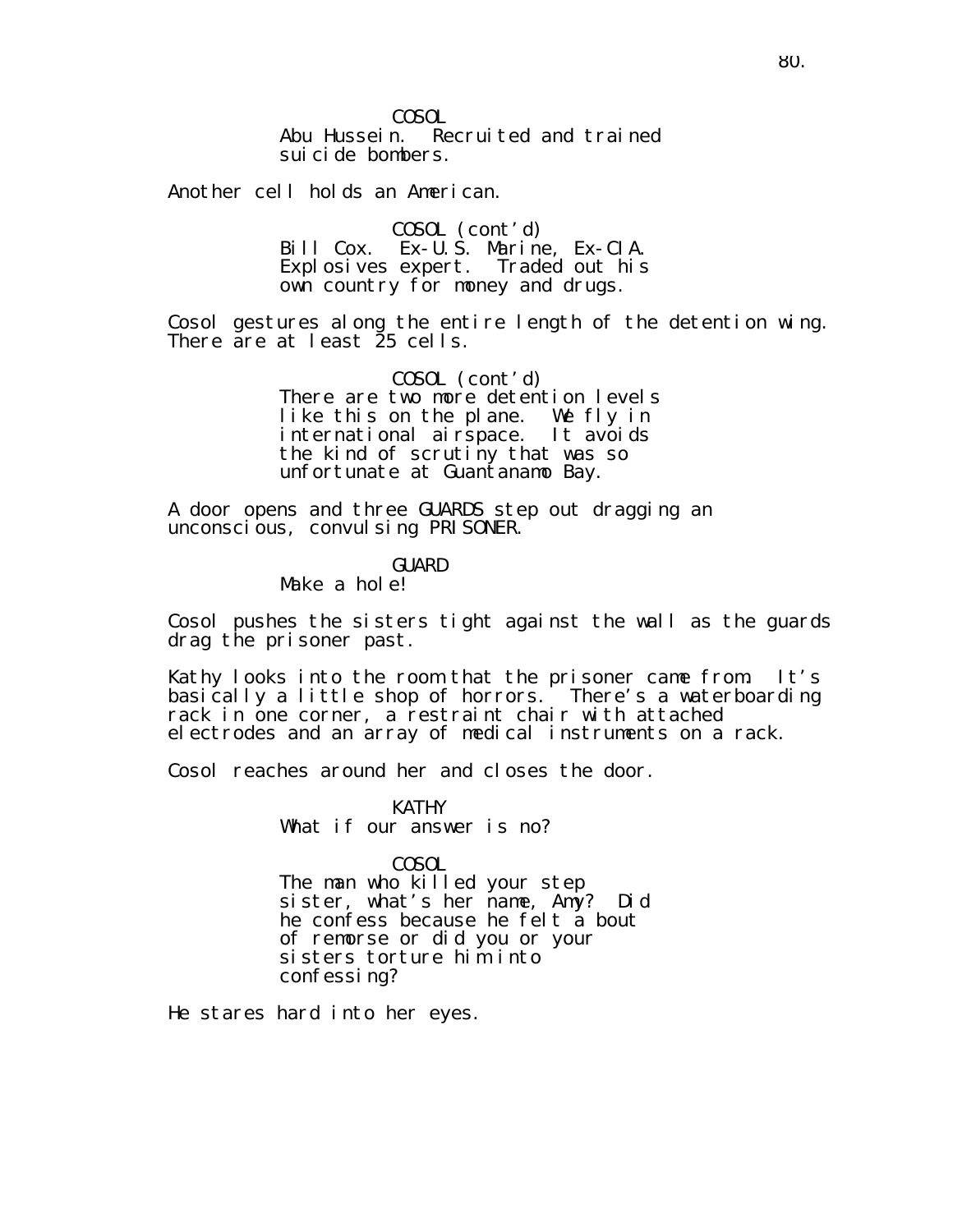COSOL (cont'd) We all want justice in our own way and will do whatever it takes to get it, and that includes you. Judge my enemy before you judge me.

INT. BACHELORS OFFICERS QUARTERS (BOQ) - ELIZABETH'S ROOM - DAY

Elizabeth sits on her bed, legs crossed, meditating. For the first time she seems truly relaxed.

There is a THUD against her door. Her eyes open. Another THUD as something bounces against her door. Annoyed, she gets up and opens the door.

Karen stands there holding the basketball she was bouncing off Elizabeth's door.

> KAREN My sisters are talking a lot of smack. I need some help kicking their asses.

EXT. BASKETBALL COURT OUTSIDE BOQ - DAY

Kira and Kathy play a game of two-on-two basketball against Karen and Elizabeth.

Kira and Kathy are like a well oiled machine; driving and passing around Karen and Elizabeth. Karen is pretty good herself, but it's clear Elizabeth hasn't played much basketball.

Kira steals the ball from Elizabeth and drives in for an easy lay-up.

> KAREN (to Elizabeth) Knock that girl to the ground next time, this ain't about family, it's about winning.

Elizabeth smiles at the reference to family.

Karen intercepts a pass from Kira to Kathy. She throws a beautiful pass to Elizabeth who is open.

Elizabeth catches the ball, tries to dribble, loses it, picks it up and runs several steps without dribbling and lays the ball in for a lay-up.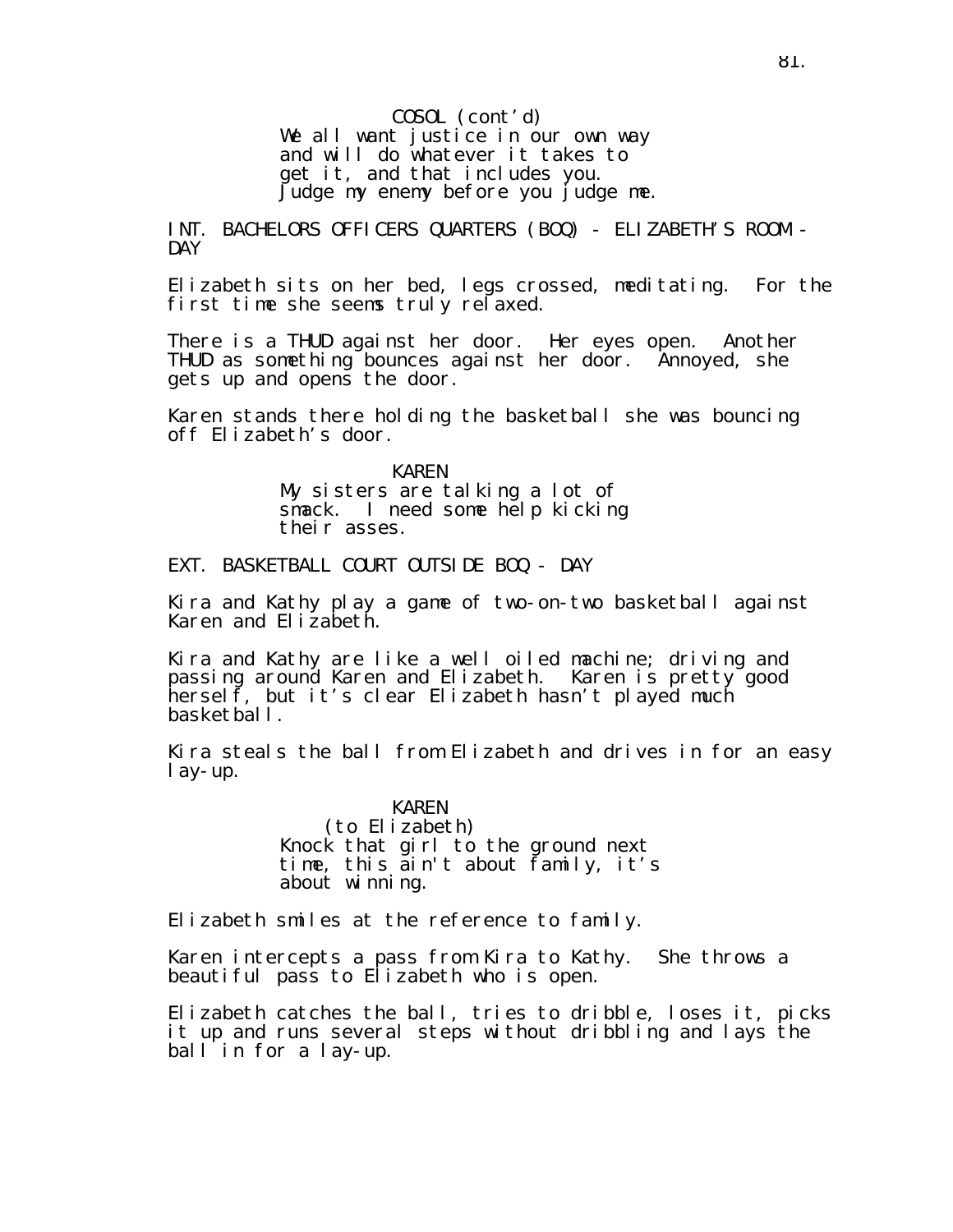KIRA/KATHY Double dribble, Travelling.

KAREN

Score!

KIRA Give me a break!

Elizabeth takes the ball out of bounds and tosses it to Karen. Karen is still arguing with her sisters. The ball bounces back to Elizabeth.

> KAREN (to Kira) She's new to the game.

Elizabeth does a couple of head fakes and a Michael Jordanlike stutter step as if someone is guarding her, despite the fact that she is all alone. She spins, without dribbling, and runs to the basket for another lay-up.

> ELIZABETH 'She scores.'

She turns to see her three sisters staring at her.

ELIZABETH (cont'd) I got four points. What's the score?

KATHY Eighteen to eight, we're up.

Karen looks at Kira.

KIRA Okay, you can count them.

Karen and Elizabeth high five each other.

INT. COSOL'S OFFICE - DAY

Through his office window Cosol watches Elizabeth playing basketball with her sisters.

They bang and push against each other; I aughing their asses off; Elizabeth in the middle of the fray. They clearly enjoy the physical contact with each other.

Cosol notes the look of joy on Elizabeth's face and it worries him.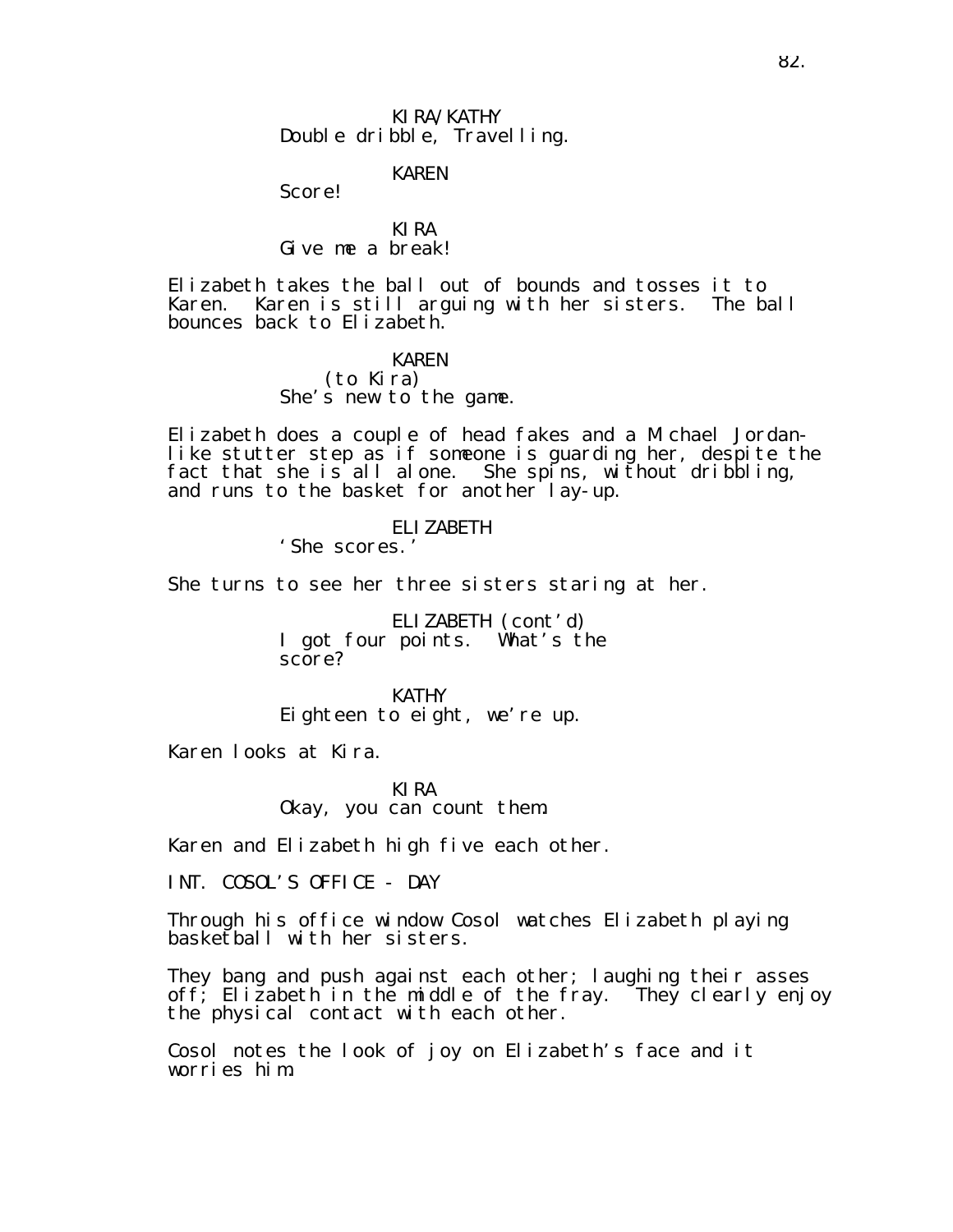## EXT. BARRACKS WALL - DAY

The four sisters sit in the shade with their backs against the wall.

> ELIZABETH I've never played basketball before.

KAREN Could have fooled me.

Kira, Karen and Kathy begin talking over each other, finishing each other's thoughts.

| KI RA                      | <b>KATHY</b>          | $\star$ |
|----------------------------|-----------------------|---------|
| Remember that dork         | Crazy Renny?          | $\star$ |
| KAREN (cont'd)             | <b>KIRA</b>           | $\star$ |
| Al ways driving            | to the basket         | $\star$ |
| KI RA                      | <b>KATHY</b>          | $\star$ |
| Smashing into us           | Trying to             | $\star$ |
| KAREN (cont'd)             | <b>KATHY</b>          | $\star$ |
| feel our                   | breasts               | $\star$ |
| KAREN (cont'd)             | <b>KATHY</b>          | $\star$ |
| Got his hand stuck in your | My bra That asshole.  | $\star$ |
| KAREN (cont'd)             | KI RA                 | $\star$ |
| You zapped his ass         | He came in his pants. | $\star$ |

They bust into laughter.

Elizabeth clearly feels left out of this triplet-speak shared memory that she wasn't part of.

Kira notices, moves to include her.

KIRA Who did you hang out with when you were grow ing up?

ELIZABETH Nobody, really. There were a couple of incidents when I was a kid. This boy picked on me once...

KAREN (laughing) So, what's he, dead now?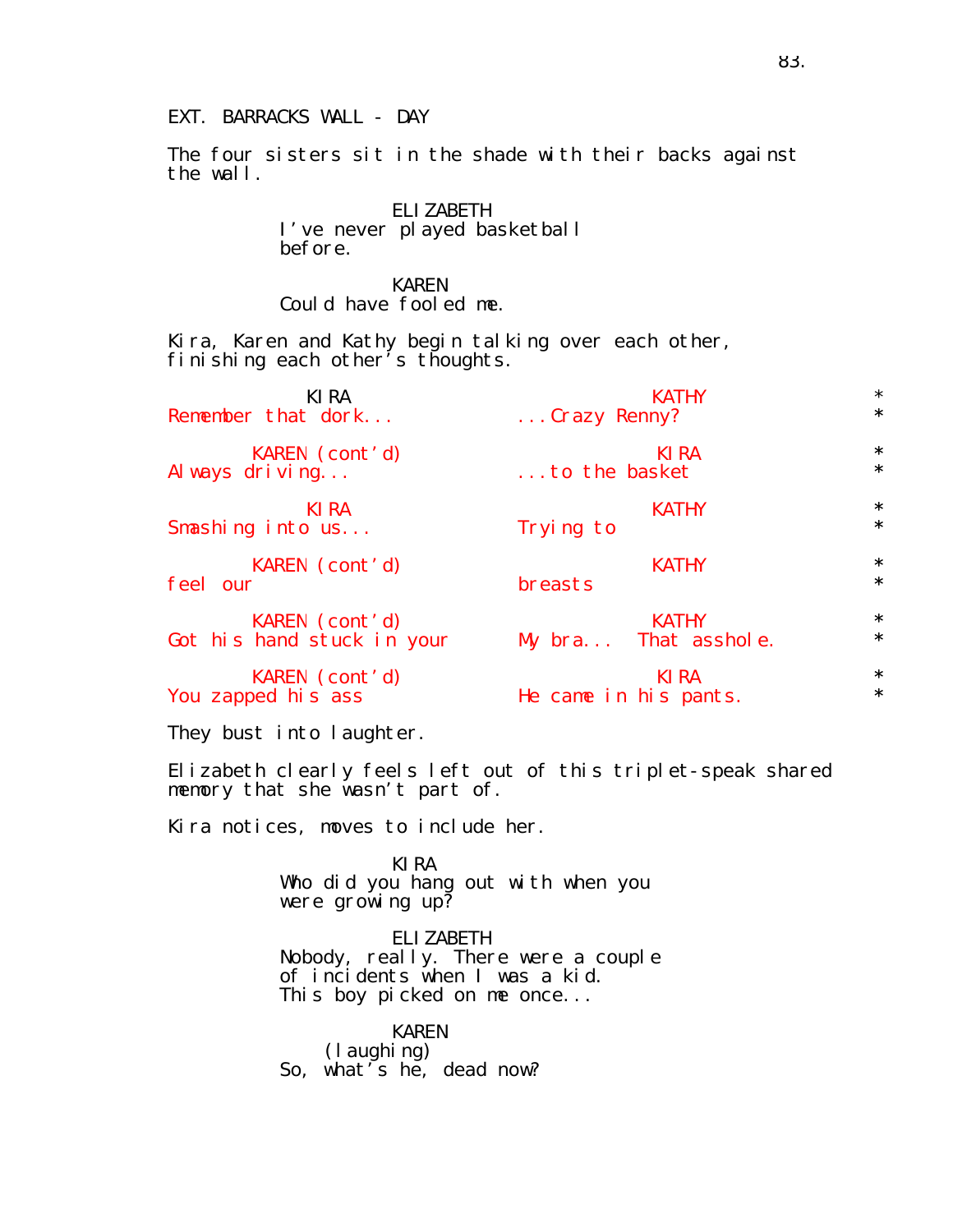She lowers her head somberly and doesn't comment. Her eyes reflect this might be the truth.

The sisters go quiet.

## KIRA

Oh, shit.

Elizabeth bursts out laughing. The jokes on them.

KAREN You piece of shit, that was sweet.

They laugh themselves to tears.

KAREN (cont'd) If we leave, will you go with us?

Elizabeth stops laughing and thinks about it. She stands.

ELIZABETH If I stay, will you stay with me?

They ponder this. Elizabeth walks away.

INT. HALLWAY OUTSIDE COSOL'S OFFICE - DAY

Elizabeth walks down the hallway. Sweating, smiling. She nods at Cosol and continues by.

COSOL

Elizabeth.

She reappears at the door, enters and waits. He makes a pretense of reviewing documents.

> COSOL (cont'd) Bonding with your sisters is a good thing. It will help them be more receptive to our plans.

ELIZABETH (smiling) Yeah, I think you're right. I'm going to go take a shower. I'll talk to you when I get back.

COSOL Elizabeth, it's time to take care of our friend Mr. Otilio Mendez.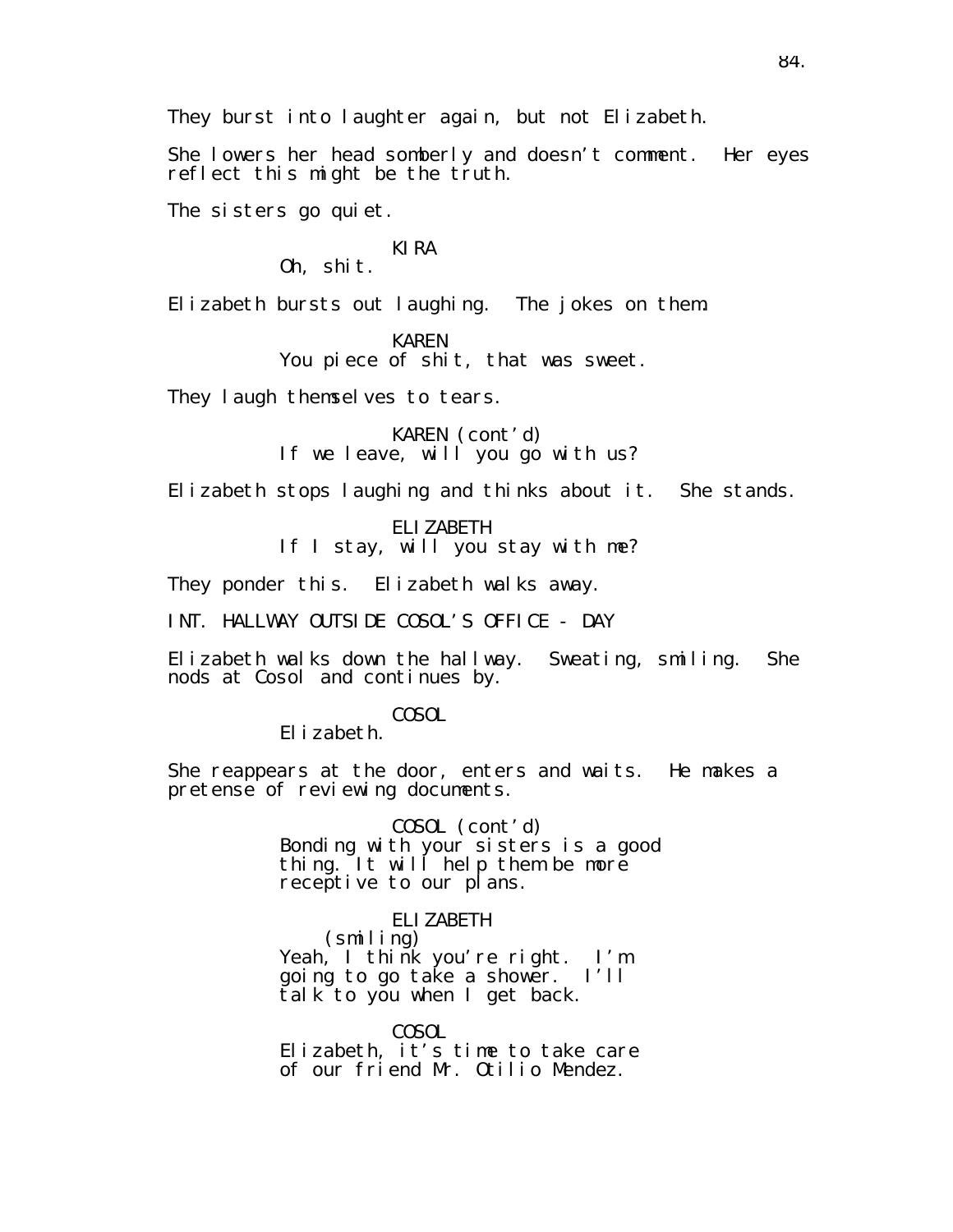This knocks the smile from her face.

ELIZABETH Why? He gave us the border agents.

COSOL

Yes, but the man is clearly working with terrorists elements. He helped us out...and we let him live a few days longer.

ELIZABETH Let's bring him in, question him.

COSOL No, even he said he was compartmentalized. He's better off dead. Take care of him...please.

Elizabeth feels trapped. She turns to leave.

ELIZABETH Yeah, okay...I'm going to shower first. Then I'll do it. (beat) Then...I'm going to go rest.

Cosol smiles.

COSOL

Of course.

She stands there for a moment and then leaves.

INT. BRIEFING ROOM - DAY

Cosol sits in a large swivel chair at the head of the table facing a notebook computer attached to a projector.

He clicks on a PowerPoint presentation and begins briefing the agents sitting around the table.

He projects the picture of a Texas politician.

COSOL His name is Harmon Jenkins. He owns a moving company that moves more than furniture across the Mexican border.

Cosol swivels around and scans the room. He nods as he sees Karen walk past the open door. She takes in the meeting, nods and continues on her way.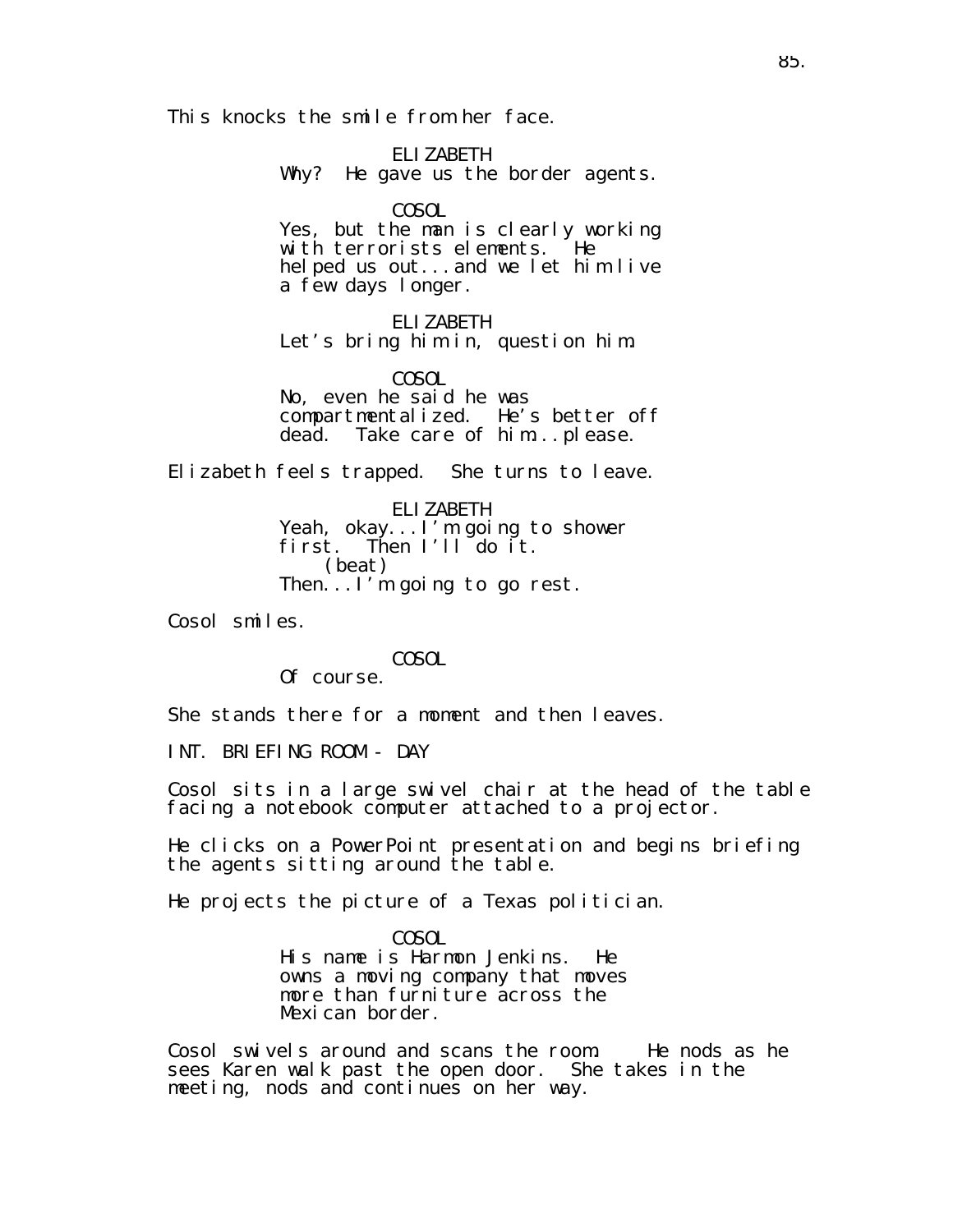COSOL (cont'd) Because of his political connections he has been off limits. But soon that's going to change.

#### EXT. BASKETBALL COURT - NIGHT

Elizabeth watches the sun set over the basketball court. She's sad.

She picks up a basket ball and tosses it through the net and catches it. She drops the ball and puts her hands into her pockets as if cold.

She takes a deep breath and focuses.

INTERCUT

EXT. NIGHTCLUB IN JUAREZ MEXICO - NIGHT

Otilio exits the nightclub with his THUGS and several WOMEN.

A VALET DRIVER pulls up with Otilio's Mercedes. Otililo kisses one of the ladies and turns to his car.

Suddenly, he lets out an agonizing scream, grabs his head and drops to the ground dead.

His men pull guns and scan the area looking for someone to shoot. There is no one around.

## KAREN (O.S.)

There you are.

Elizabeth comes out of her intense focus and staggers. Her hand goes out to steady herself against the basketball pole.

Karen recognizes what's going on.

KAREN (cont'd) Hey, sorry to bother you.

She turns away, then turns abruptly back to Elizabeth.

KAREN (cont'd) I know what it's like to hurt somebody from a distance. I know what it looks like. (beat) You just killed somebody.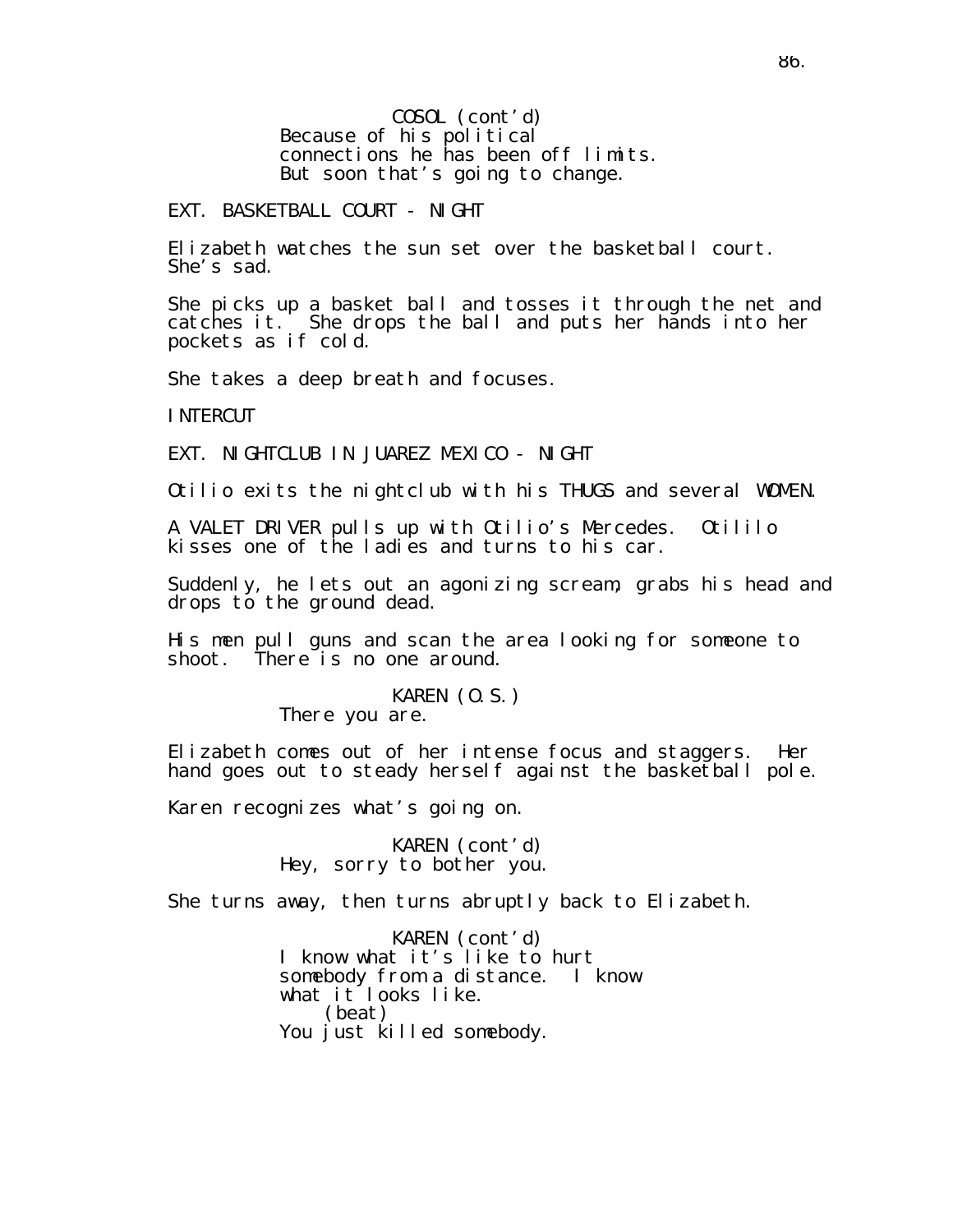ELIZABETH There are things you don't understand.

KAREN Yeah, gotta protect America.

Elizabeth straightens.

ELIZABETH Something like that.

KAREN I'm not here to judge you.

ELIZABETH

But you are.

Karen nods and heads off.

INT. COSOL'S OFFICE - DAY

Cosol packs his briefcase. Elizabeth watches.

ELIZABETH Why take them with us?

COSOL

They need first hand experience. After today, they'll understand the reason we need people like them. They'll see the real cost of not confronting terrorism with our most powerful weapons and techniques.

Elizabeth isn't so sure. He puts his hands on her shoulders.

COSOL (cont'd) After today, they will understand why we do what we do. They'll understand you.

INT. G-8 HOTEL SECURITY COMMAND CENTER - DAY

A large meeting room has been set up as the central command center. The room is packed full of audio-visual systems, surveillance systems and communications gear.

It's also packed with FBI, Secret Service AGENTS, and security AGENTS from the seven other guest nations.

Kira and her sisters stand against the wall, watching the controlled chaos.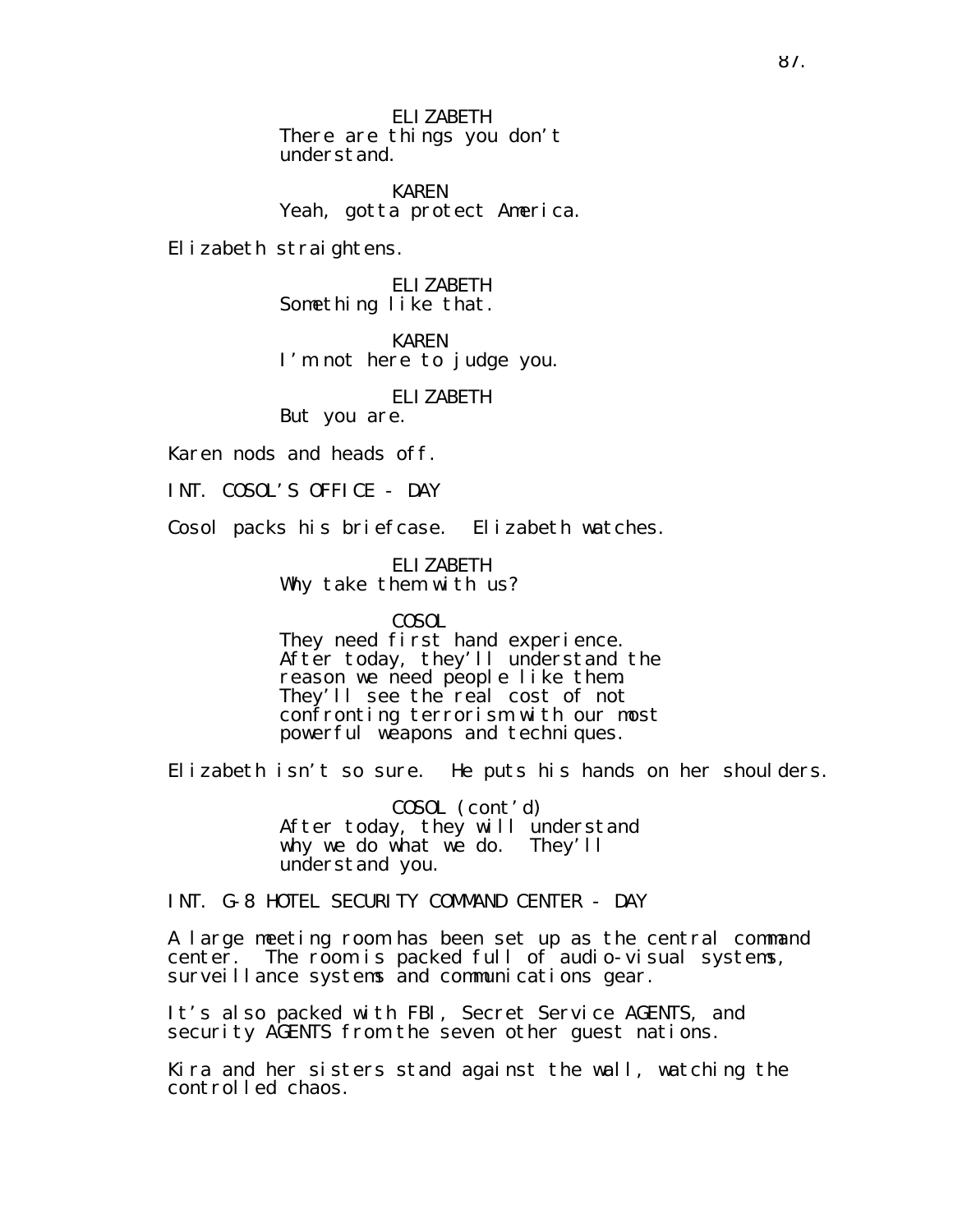Cosol confers with men monitoring security screens.

KIRA Where's Elizabeth?

KATHY Working out in the hotel gym. Said she's seen this before. They'll call her if there's trouble.

Karen surveys the heavily armed agents coming and going.

KAREN All this and Elizabeth's still the Big Dog.

Kira catches a brief glimpse of a man entering with a trench coat slung over his arm. Several men greet him, some salute. He's clearly one of the top security men in the room.

The man goes over to Cosol. Kira sees Cosol hand the man a duffle bag. Kira notes that the man barely looks at Cosol.

Something about the man looks familiar. She takes a step closer to get a better look.

A GUARD moves in to cut her off.

GUARD

Ma'am. Your security pass gets you in the room and against the wall.

Kira gets a good look at the man as he turns and leaves with the duffle bag. It's Tom Lenders.

She gasps and staggers as if hit with a vision. A vision of a man in some nondescript space screaming in pain.

Kira shakes her head.

GUARD (cont'd)

Ma'am.

The guard directs her back to the wall. She complies.

KAREN What's wrong? You look like somebody zapped you.

Kira spins around and looks at Lenders as he leaves the room.

She flashes again on the man screaming and writhing in agony. She runs after Lenders.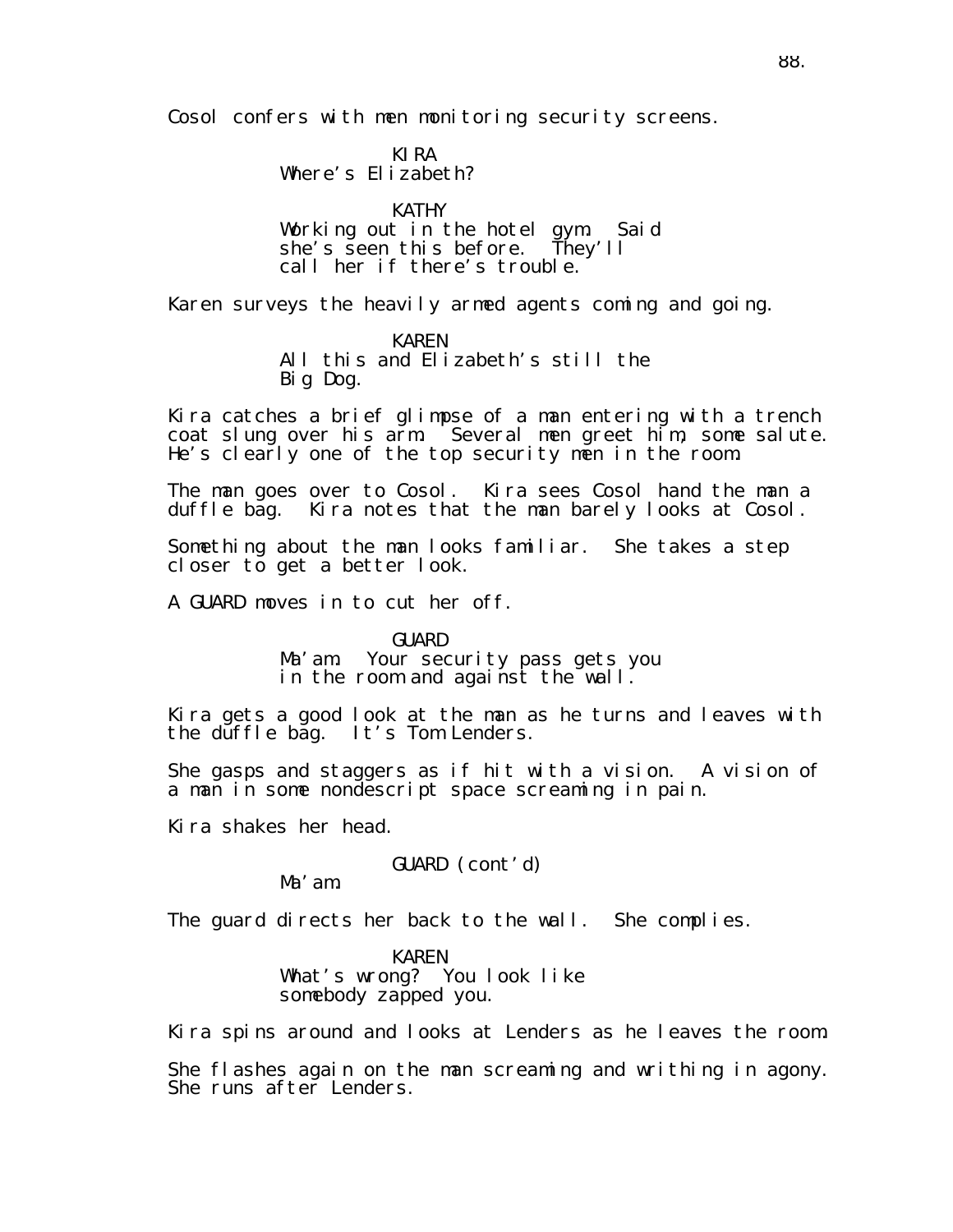KIRA

Wait!

Lenders is gone. The guard grabs Kira.

COSOL (O.S.)

I've got her.

Cosol takes Kira's arm. The guard looks at the various security and clearance chevrons on Cosol's lapels.

The guard nods and releases Kira to his custody.

KIRA

That man.

Cosol leads her towards another exit and signals for Karen and Kathy to follow.

INT. HOTEL HALLWAY - CONTINUOUS

COSOL (to Kira) You don't know that man.

KIRA I know...but. I saw him.

Cosol stares at her. She stares back. Something dawns on her. Cosol sees it in her eyes.

He signals to a guard. It's Hefty Man.

COSOL Take them to their room.

As Hefty Man leads them off Kira looks at Cosol, her eyes full of questions, accusation.

> KATHY What's the matter?

KIRA I don't know.

INT. HOTEL SUITE - DAY

Kira and her sisters enter. Hefty Man closes the door behind them. Kira starts pacing. She grabs the telephone. The line is dead.

KAREN

You okay?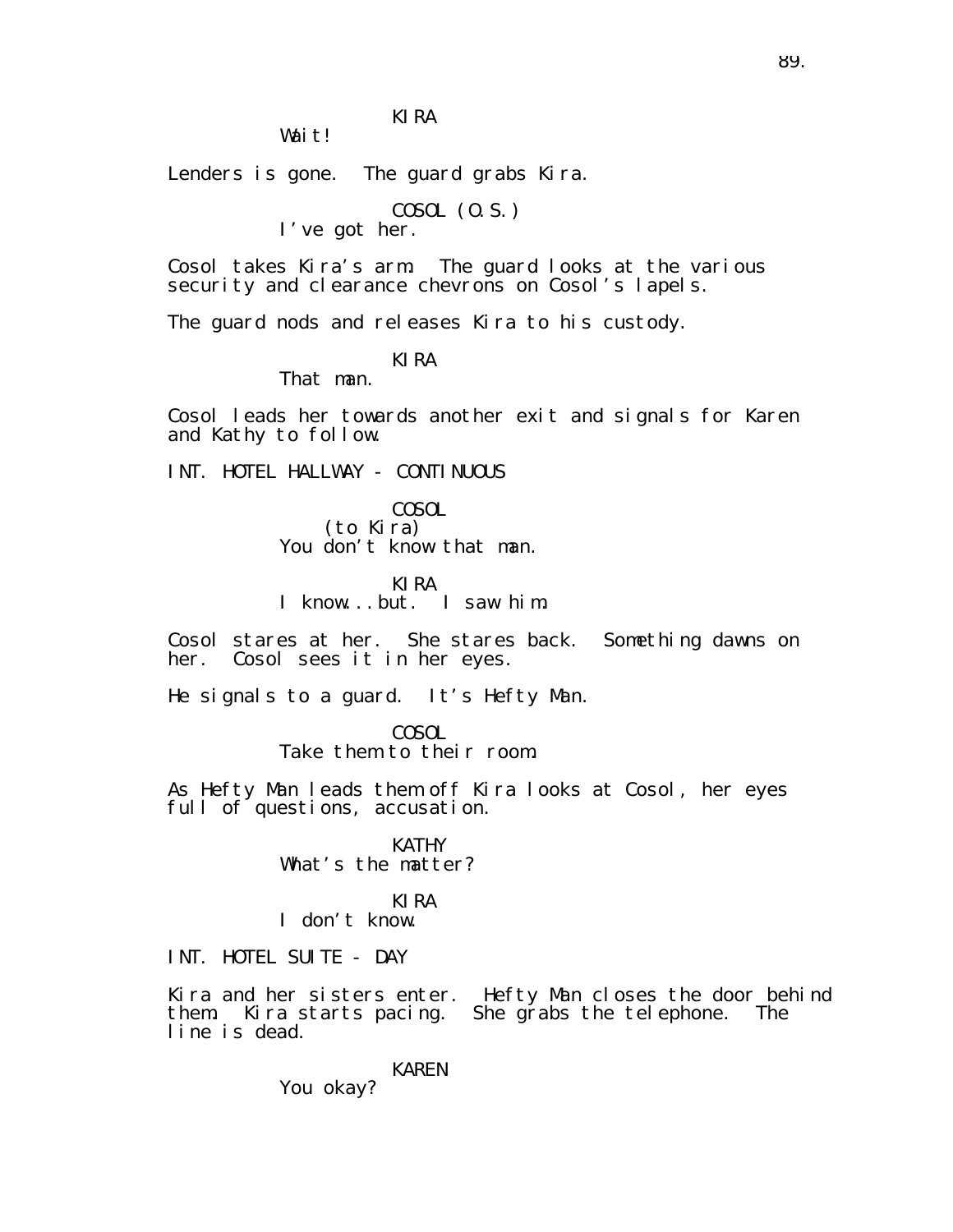Kathy turns on the TV, which is broadcasting the gathering of the G-8 leaders live. Kira glances at the screen.

WORLD LEADERS stand in front of their country's flag: France, Germany, Italy, Great Britain, Japan, Canada, Russia, and the United States.

The leaders break from their photo-op and head for their respective places at the large conference table.

In the back of the room, members of the press, security, interpreters, and staff mill about.

As the camera sweeps the room Kira sees Lenders in the back of the room. He now wears the trench coat, which is a bit incongruous given that they're inside.

> KIRA I know that man.

Kira points to Lenders.

KIRA (cont'd) I couldn't place him at first, but now I think I can.

KAREN

Who is he?

KIRA I need you to do something.

KAREN

What?

KIRA Use your powers on me.

KAREN

What?

KIRA There's something in my head I need to see. I think it's bad.

KAREN You've done something bad?

KIRA No. That's what worries me.

She readies hersel f.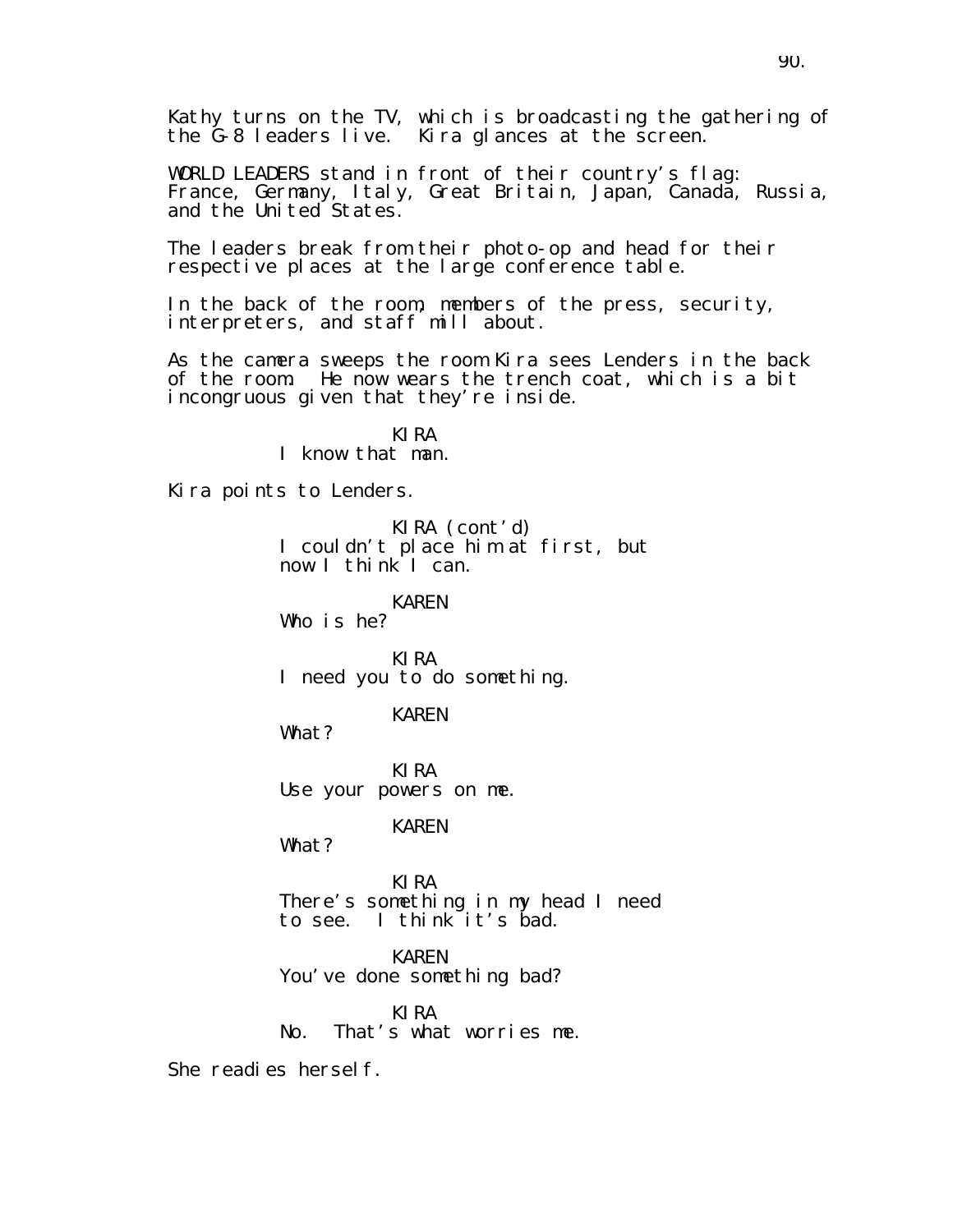#### KIRA (cont'd) I need you to do it...now!

Karen looks at Kathy, who nods. Karen turns to Kira and focuses. Kira's body arches, her muscles taunt.

Vivid experiences of people in agony flash through her mind, experiences that she intensely feels.

All manner of horror are perpetrated on people and on Kira in turn. A WOMAN writhes and screams.

A MAN screams. Kira screams. Her world and the man's world joined in shared agony. Through the pain Kira sees the man.

It's Lenders. A woman screams, a child screams, Kira screams. It's Lender's family. Kira collapses to the floor.

> KATHY Are you al right?

KIRA Elizabeth, she tortured them.

KATHY

What?

KIRA They tortured that man and his family.

Kira points to the television screen.

KIRA (cont'd)

There.

She points Lenders standing against the wall watching the world leaders take their seats.

KIRA (cont'd)

That's him.

Kira is sweating, acting almost demented.

**KATHY** 

I don't understand.

Kira jabs her finger at the television monitor.

KIRA They had him...on the plane. His whole family. They tortured him. They tortured his wife and his son. (MORE)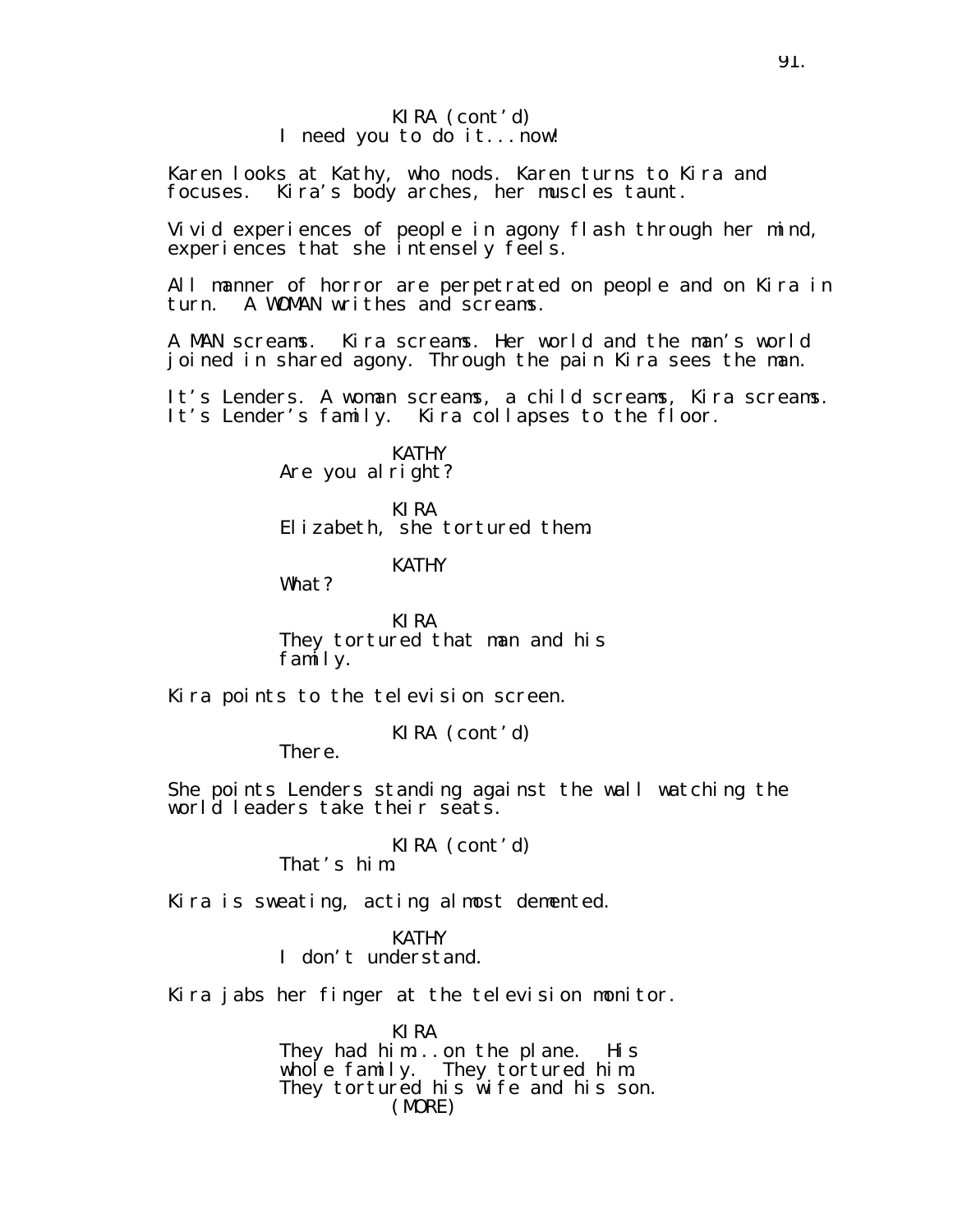They're going to make him do something. (beat) Oh my God. KIRA (cont'd)

Kira opens the hotel door. Hefty Man is still there.

KIRA (cont'd) I need to talk to Elizabeth.

He's unmoved.

KIRA (cont'd) There's an emergency she needs to know about. She said get her if there was an emergency. She's in the gym.

Hefty Man thinks about it for a moment.

HEFTY MAN End of the hall. All the doors and elevators are secured so don't try and leave.

Kira rushes down the hall followed by her sisters. Hefty Man ambles behind them, making sure he has the entry to the gym in his sights.

INT. HOTEL GYM - DAY

Elizabeth is near the end of a rigorous exercise routine; feet propped up on a bench while doing push-ups with a bar bells clenched in each fist.

At the top of each push-up she twists her body and lifts the bar bell high into the air. The sweat dripping from her face indicates she is deep into a score of repetitions.

On the wall a monitor shows the G-8 Summit in progress.

She looks up as the door bursts open and Kira rushes in but continues her torturous push-up regimen.

> ELIZABETH Hey, Kira. I'm almost done.

Kira kick the chair out from under Elizabeth's feet. Elizabeth crashes to the ground. Kira hauls her to her feet.

KIRA

Stop him.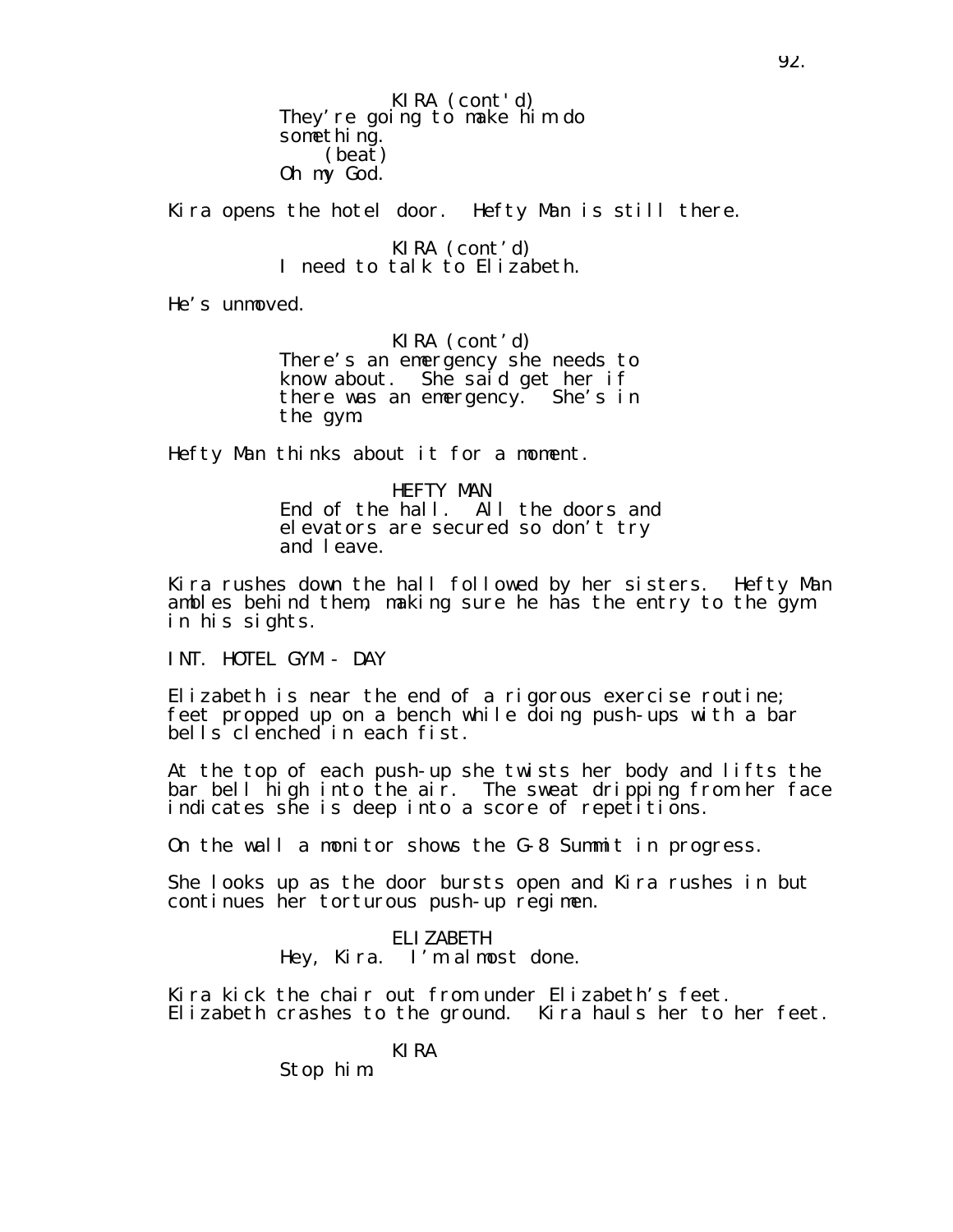Elizabeth is angry and confused.

## ELIZABETH

Stop who?

Kira points to the television monitor, specifically to Robert Lender who has left the back wall and makes his way towards the center of the crowded room.

> KIRA I know what you did to him. I know what you did to him wife and son.

Kira grabs Elizabeth by her gym shirt.

KIRA (cont'd) Whatever he's going to do, stop him, stop him now.

Elizabeth breathes hard and it's not from the exercise. She pushes Kira away.

Kira turns to Karen and Kathy.

KIRA (cont'd) He's going to do something terrible. They tortured him into doing it. (to Elizabeth) I thought you were one of us.

ELIZABETH It's too late. (defiant) We have to do this. We've got to get everybody's attention.

Elizabeth's lips begin to tremble.

ELIZABETH (cont'd) Come on, sis, you have to understand. I know it...

SLAP! Elizabeth is knocked back by the power of Kira's blow to her face.

> KIRA I'm not your sister.

These words hurt Elizabeth more than the slap.

ELIZABETH

 $I can't...$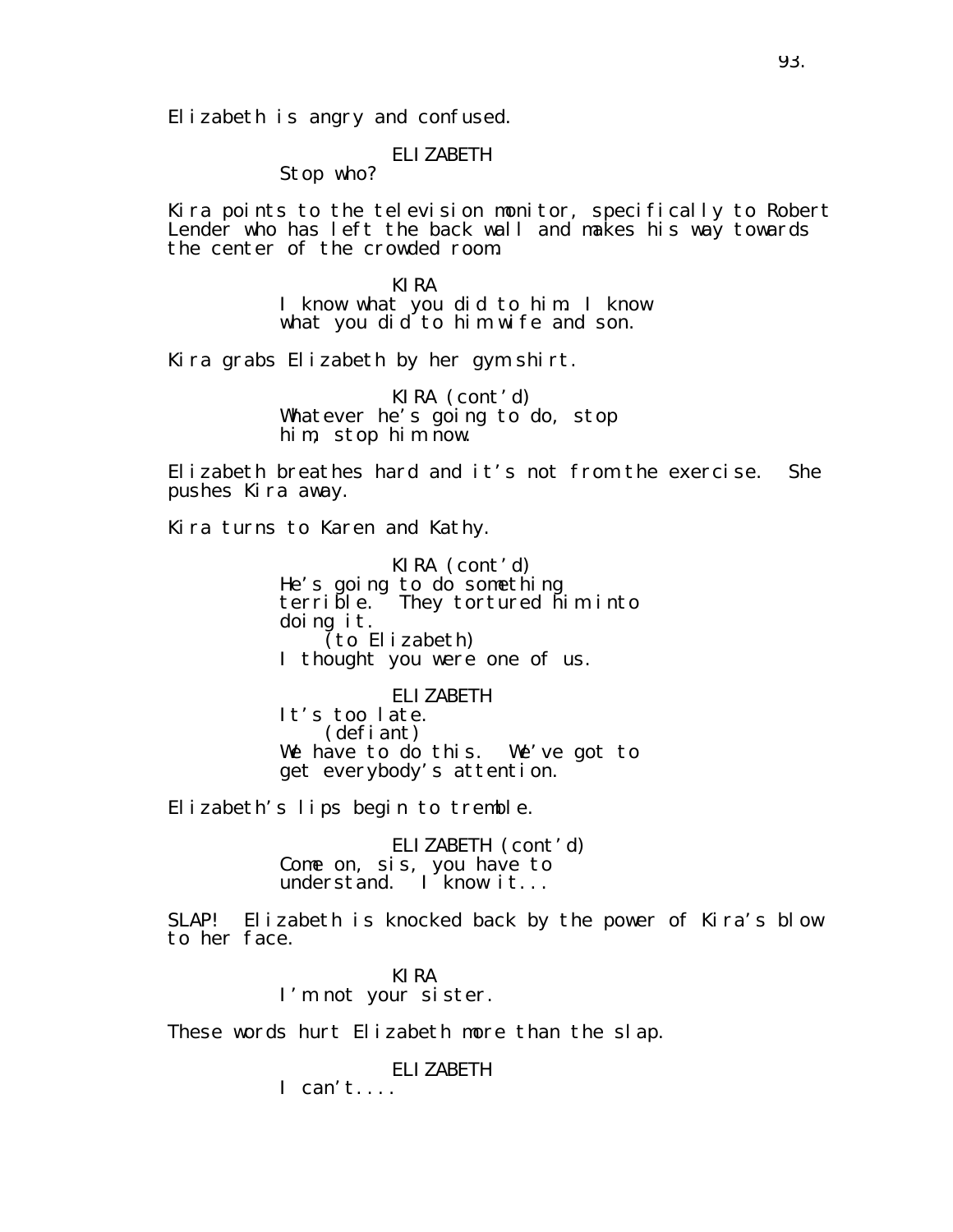Kira gets up into her face.

KIRA

Yes you can. Knock him out, kill him, I don't care but don't let him do something you'll regret.

Elizabeth starts to shake.

Kira and her sisters turn and stare in dread at the television screen.

Kira jabs her head.

KIRA (cont'd) It's all in here. I got it from her when she attacked us on the plane.

KAREN She attacked all of us. We didn't pick up anything from her.

KIRA She pulled stuff that was already in your head. Remember, she couldn't do that with me. She said she pushed her own experiences into me to stop me.

Behind them Elizabeth gains her composure. She looks at her three sisters standing next to each other, touching without knowing it. She wants to be part of that.

> ELIZABETH (softly) Okay, I'll do it.

They don't hear her. Elizabeth closes her eyes and focuses.

On screen, Lenders has worked his way towards the center of the room. He shakes hands with various dignitaries.

Lenders staggers as though struck in the head by a blow. His hand slips into his trench coat.

Elizabeth concentrates. Lenders topples.

The screen flashes white as a massive explosion rips through the room.

The sisters gasp in horror as the television monitor fills with static and the image goes askew.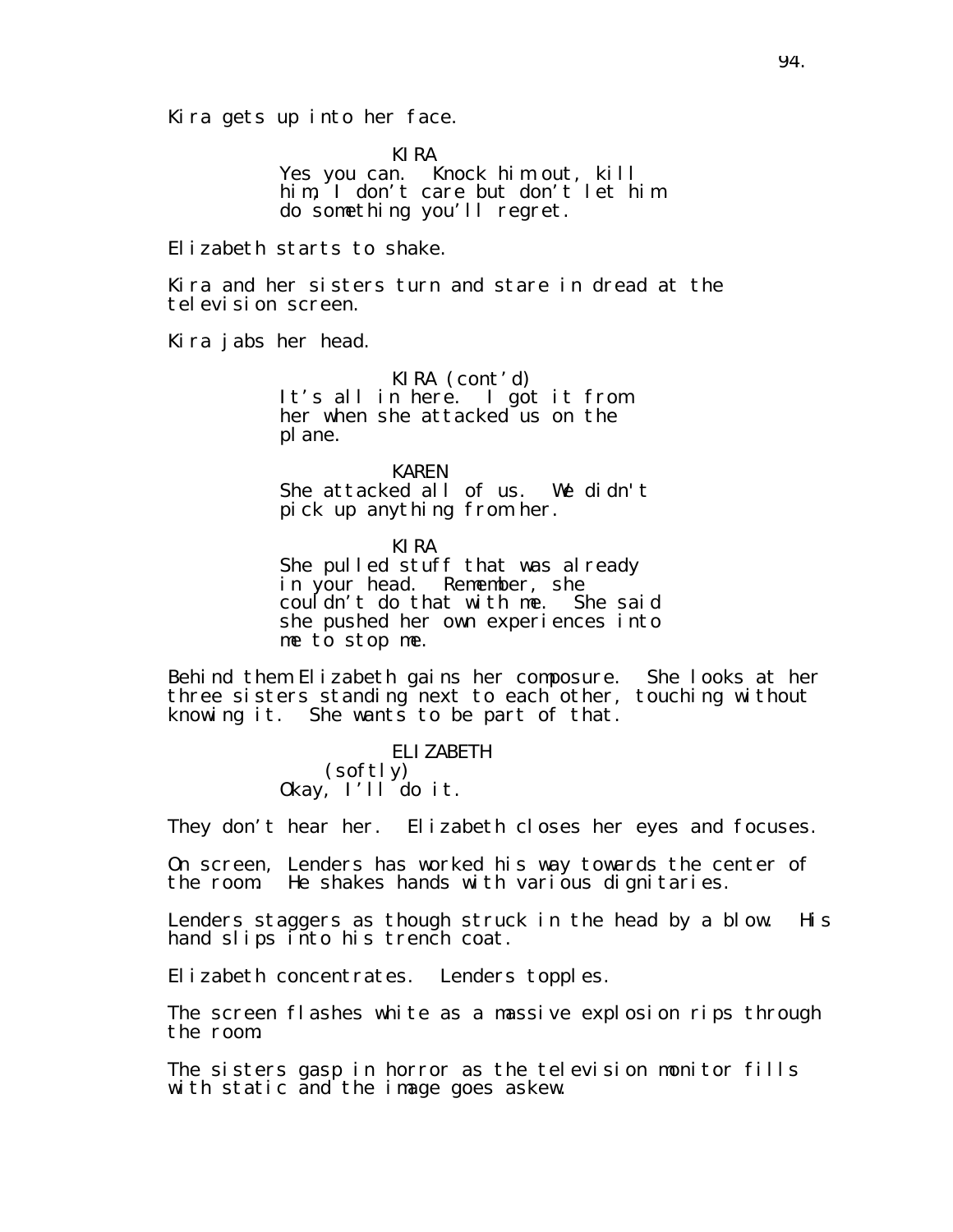#### KATHY/KAREN Oh my, God! No!

Kira turns to Elizabeth who stands there mouth open.

### ELIZABETH

I tried.

Kira stares at her with a look full of disgust.

Kira backs out the door followed by her sisters. Elizabeth stands still, transfixed, shocked.

Karen SLAMS the door. The shock of the noise startles Elizabeth.

She stares at the closed door. Her mind racing. Through the gym window she sees her sisters racing down the hall, only to be stopped by Hefty Man.

Security alarms sound throughout the hotel.

ELIZABETH (cont'd) (fearful) Don't leave me. (anger) Don't leave me! (sad) Don't...leave...me... Please.

INT. HOTEL ROOM - DAY

Kira and her sisters stare at the television screen, watching the news on the carnage in the conference room.

> REPORTER ...of dead are still coming in. As we learn more details we will pass them along to you.

The scene shifts to the news ANCHOR.

#### ANCHOR

Again, a suicide bomber has attacked the meeting of the G-8 nations in San Diego. We're going to play the tape again. This may be too graphic for some viewers.

A yellow circle appears around the head of Lenders and tracks him as he walks towards the center of the crowd.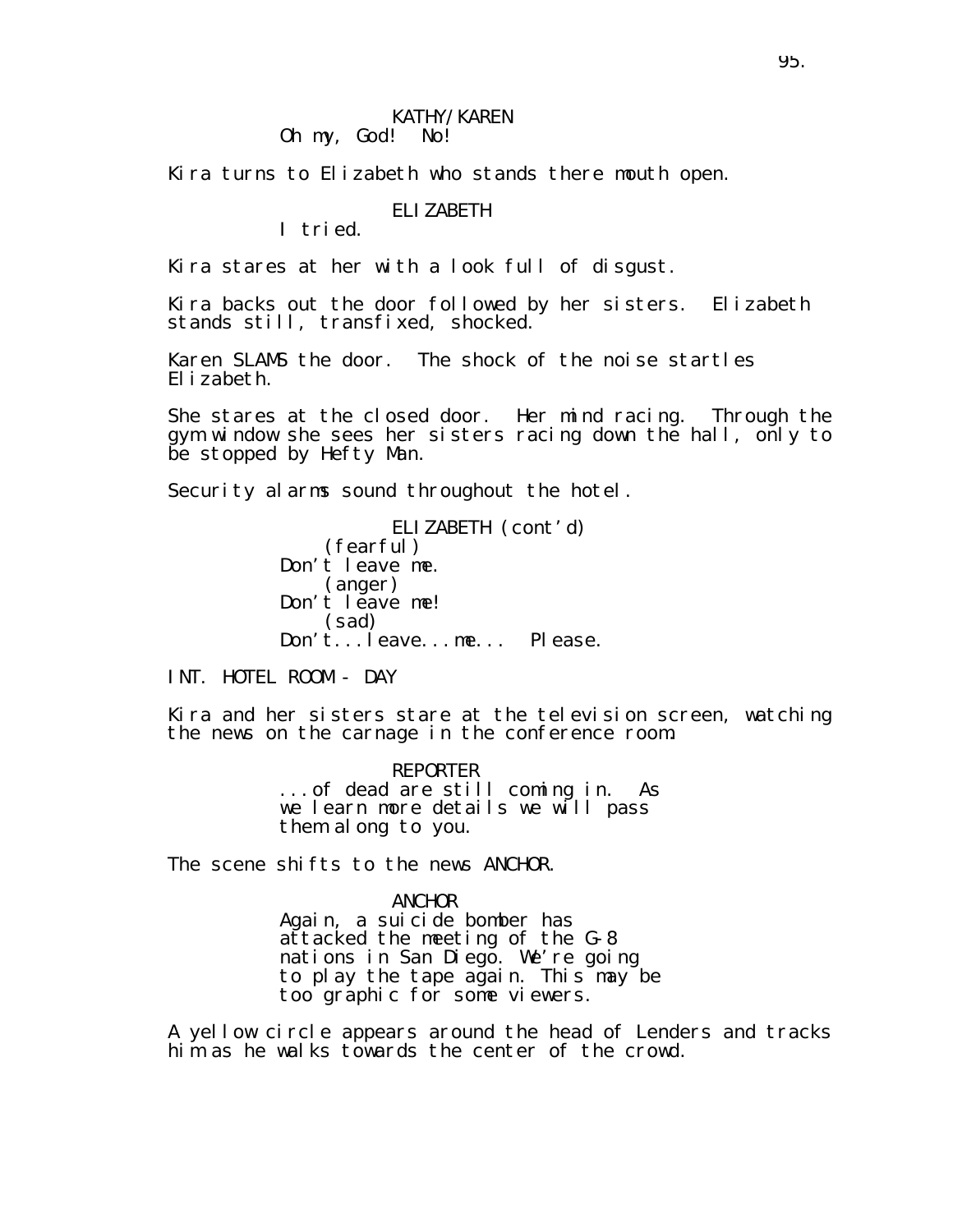### ANCHOR (cont'd)

This man making his way to the center of the room is the suicide bomber. He has been identified as Thomas Lenders and was part of the security team assigned to protect the leaders.

On screen we see Tom stagger and reach into his jacket and trigger the bomb as he falls.

Cosol opens the door and enters, he looks flustered.

COSOL I'll have you taken back to the plane. I have to stay here and help sort all of this out.

### ELIZABETH (O.S.)

They know.

Cosol turns to see her standing in the hall behind him.

ELIZABETH (CONT'D) (cont'd) They know about Lenders, what we did.

Cosol is surprised and confused.

COSOL

How?

ELIZABETH We made a mistake.

EXT. CAMP PENDELTON AIR FIELD - DAY

The Airbus 380 sits on its private tarmac. The setting sun casts a long and ominous shadow of the plane.

INT. AIRBUS DETENTION ROOM - DAY

Kira sits on the floor, her back against the wall. Kathy sits in a chair. Karen paces around like a caged animal.

> **KATHY** There's nothing there...our past. No mother, no answers. I don't know what we were looking for.

KIRA The truth I guess.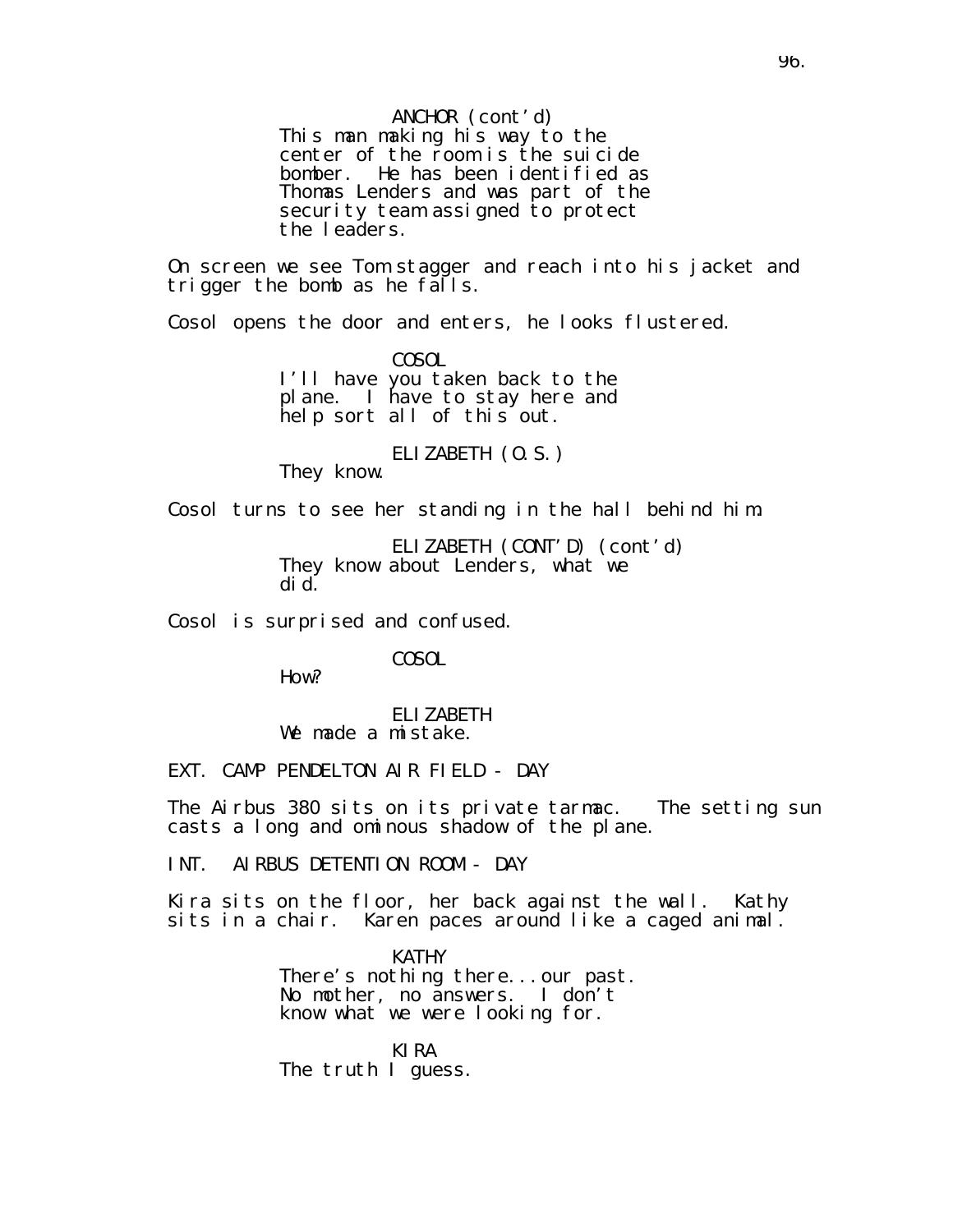#### KAREN

Well we found it. Some homicidal maniac made us and wants us to help him torture and kill people.

KATHY

He can't afford to let us go. We know too much.

KAREN

If we can get past those psychopaths we can get out of here.

KATHY What about Elizabeth?

KAREN Yeah, what about her?

KIRA She can reach us wherever we are.

KATHY You think she would still want to hurt us?

KIRA After today, I have no idea what she's capable of doing.

KIRA (cont'd) We have to stop Cosol. If we can bring him down Elizabeth won't have any reason to come after us. Probably be good for her, too.

KAREN He has that notebook computer. I think there's enough on there to bring him down.

Kira gestures to the door.

So?

KIRA That psychopath is still out there. How do we get past him?

KAREN He can't empathize when people suffer, right?

KIRA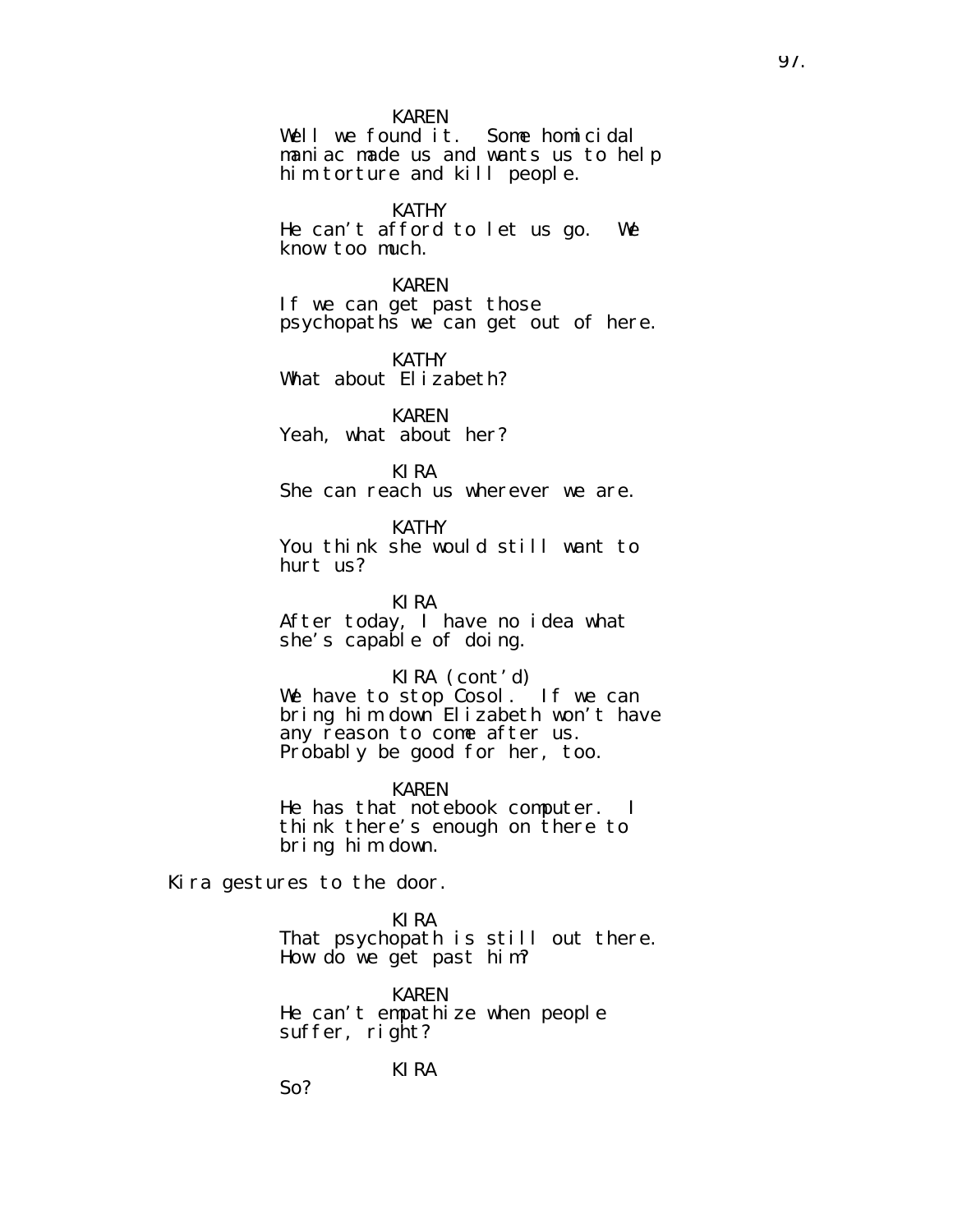## KAREN

## Crazy Rennie.

Kira thinks and then it dawns on her. She smiles.

EXT. HALLWAY OUTSIDE DETENTION ROOM - CONTINUOUS

Hefty Man stands guard, popping his gum as he chews.

His eyes flicker. He smiles and chews a little faster.

He leans against the wall and his face breaks out into a look of ecstasy. His breathing increases. He hisses in sexual pleasure. His hand drops to his groin.

His eyes close and he bites his lips and groans as he comes loudly. He doesn't notice the door opening behind him.

### KAREN

Hey.

His eyes open just as Karen drives her knee into his groin.

He doubles over only to be caught by another knee to his chin. He drops to the floor, unconscious.

INT. AIRBUS BRIEFING ROOM - NIGHT

The door opens and the sisters enter. The office is dark but light flows in from the windows along one wall.

The computer sits where Karen last saw it. Kira moves for the computer while her sisters remain close to the door.

The chair swivels around revealing

ELIZABETH

ELIZABETH If you had just left, I would have let you go.

Kira is initially taken aback by Elizabeth's presence but regains her composure.

> KIRA You helped him kill all those people. For what? So you could go after more terrorists?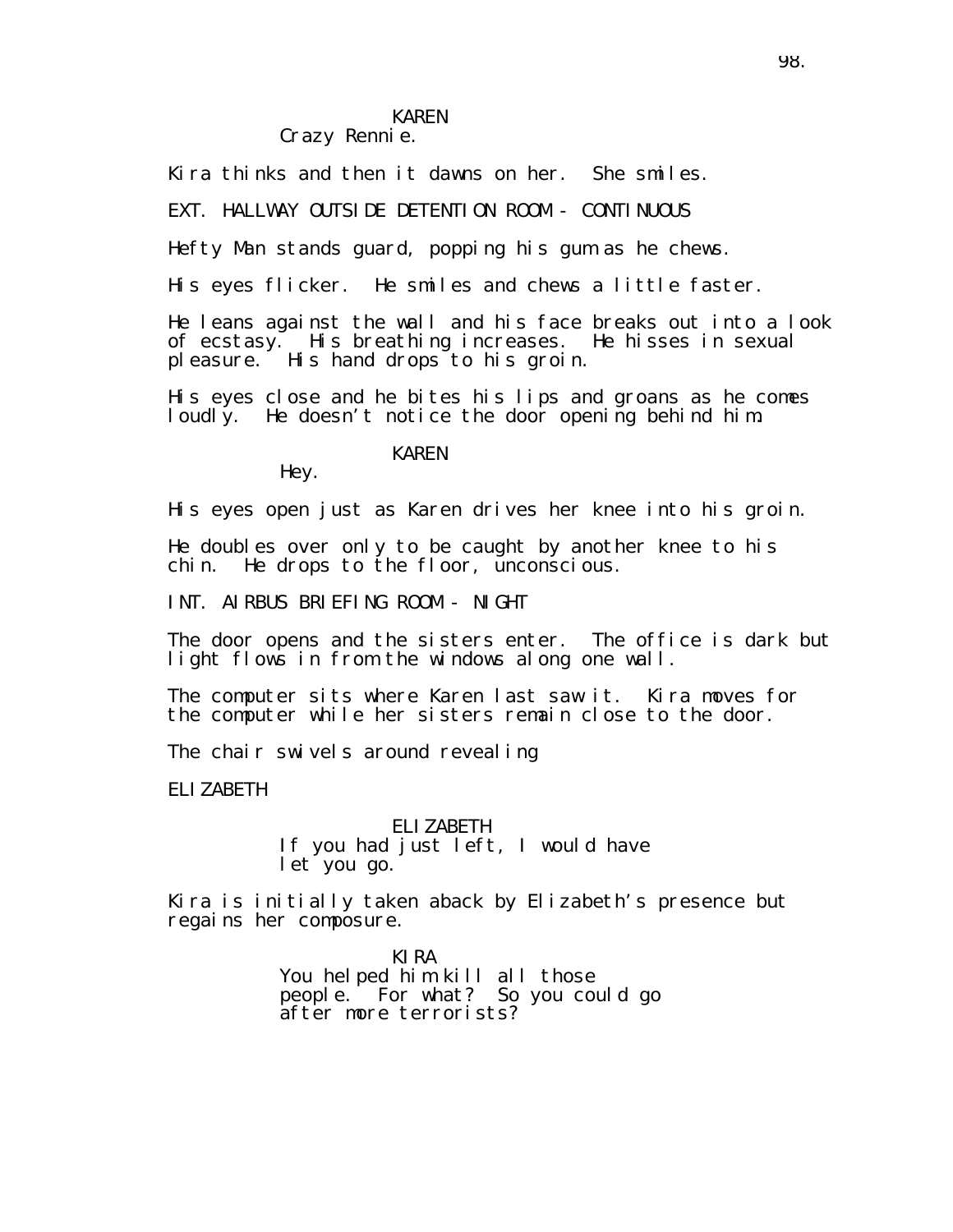### ELIZABETH

You've been hiding all your life. I don't think you have a sense of the world you live in. There's a higher cause that has to be taken into account.

KIRA That man blew himself up to save his family from you. Where's the greater good in that. You're doing the terrorist's work for them.

Kira holds out her hand for the computer.

KIRA (cont'd) Give me that, and we'll go...maybe we meet up sometime down the line.

Elizabeth considers it.

ELIZABETH It's too late. Take them.

Hefty Man's partner steps out of the shadows.

ELIZABETH (cont'd) Put them in the base brig.

He leads the sisters from the room.

The door is closed behind them. Elizabeth stands there, angry and sad. Cosol walks out from a nearby alcove.

> COSOL They' re too dangerous.

> > ELIZABETH

I know.

Cosol pulls her to him and embraces her.

COSOL

I couldn't be more proud of you.

Her body shakes as she sobs into his shoulder.

INT. BRIG - NIGHT

Kira and her sisters sit in a cell in the middle of the brig.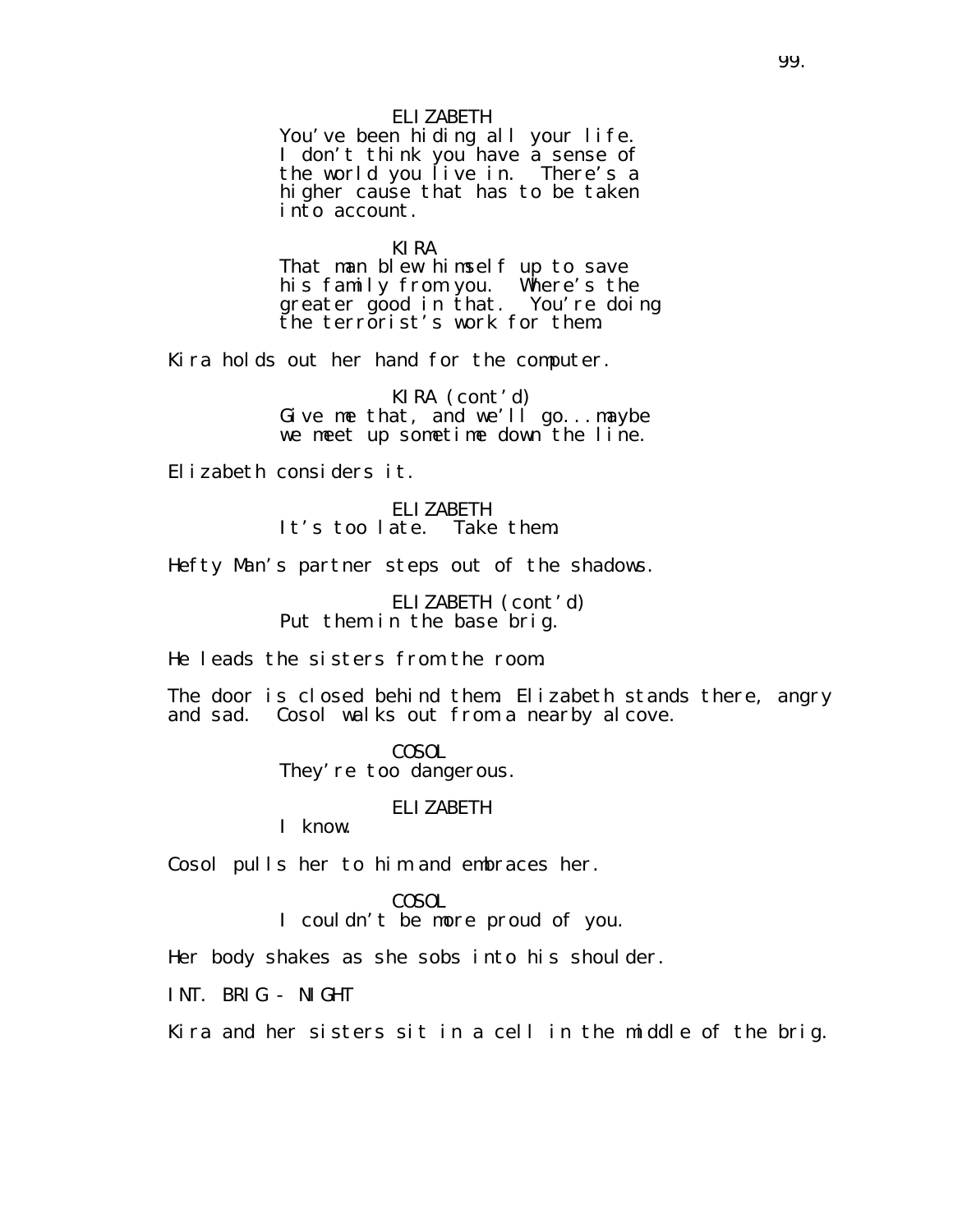KIRA

If our mother was killed while trying to get us out, doesn't it stand to reason that we were there.

#### KATHY

When she was killed?

#### KIRA

Yes, when it happened.

KATHY

Maybe. What were we, two, three? I don't think you would remember something from that age.

KIRA If it was traumatic you might remember it.

KAREN Or you would block it out.

KIRA That's just what I was thinking. We've been looking for the truth about our lives. Maybe we've been looking in the wrong place.

The door opens and Elizabeth enters and looks at them through the cell bars. Kira stands; defiant.

> KIRA (cont'd) I think I know how to unblock it.

ELIZABETH You think this all boils down to morality, don't you?

#### KIRA

When you've lived your entire life as a lie, I don't think you ought to talk about morality. Especially when you knew it was a lie.

ELIZABETH My life was hard, it was painful, but it wasn't a lie. (beat) I just came to say goodbye.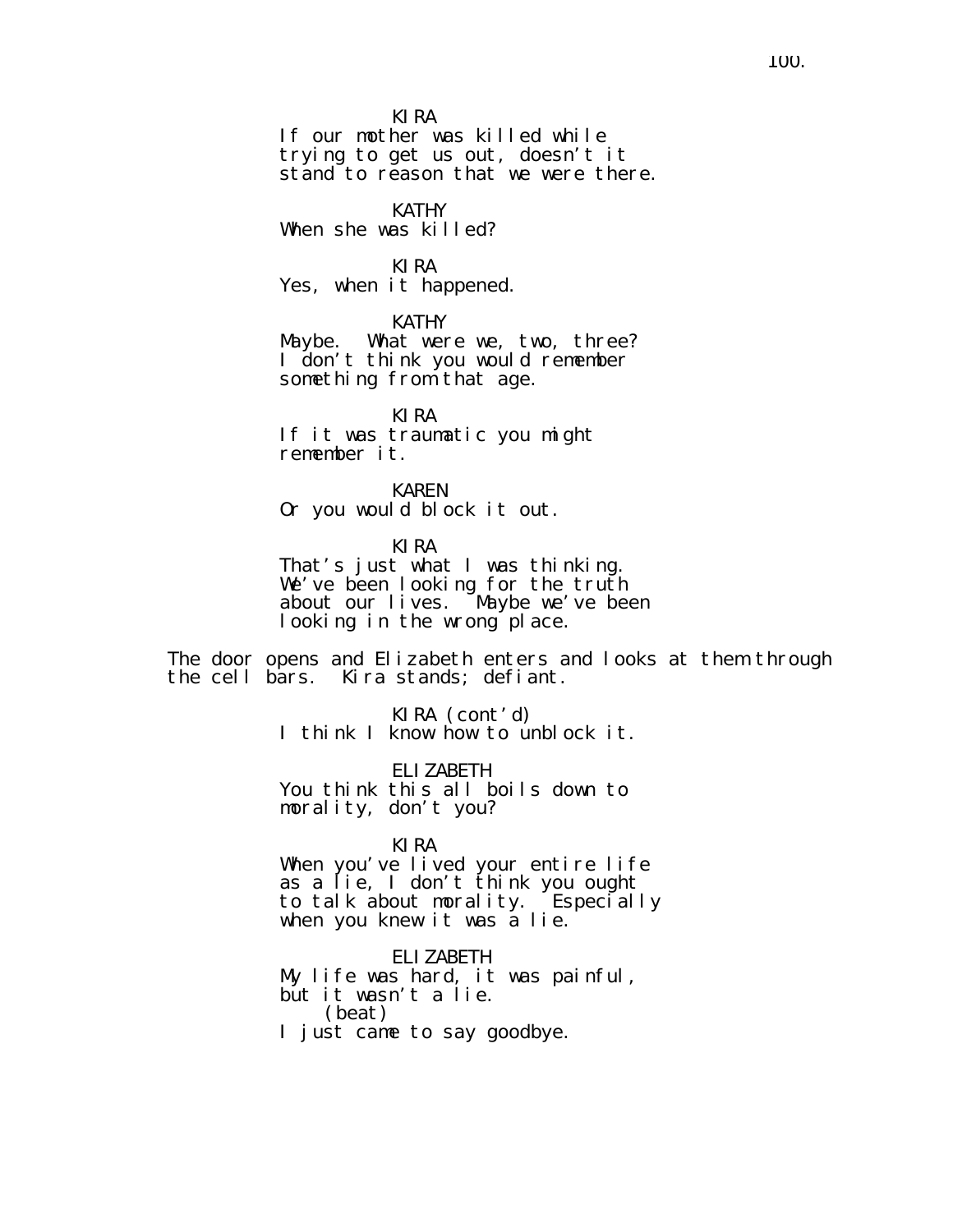KIRA

You asked if we ever used our powers on our mother.

Elizabeth stops.

KIRA (cont'd) We didn't because she loved us. Why would we ever think to probe into her mind for the truth. She was truth enough for us.

Elizabeth frowns.

KIRA (cont'd) But the stuff you do, you had to question it. (beat) You had plenty of reasons to get into his head, but you didn't. You were some kind of trained pit bull. No mind of your own. No soul.

Elizabeth is angry.

ELIZABETH

He was my family. He raised me when I was left behind. Mom could have come back for me, but she didn't. We could have been a family.

KIRA We have a family. You're the one all by yourself.

Elizabeth scowls, and walks away. Kira shouts after her.

KIRA (cont'd) Do you want to know what the problem is with you? You're what our mother was trying to keep us from becoming.

Elizabeth turns to her, pissed.

KIRA (cont'd) It's easy taking down women and children. Why don't you take on someone who's your equal.

Elizabeth laughs and shakes her head.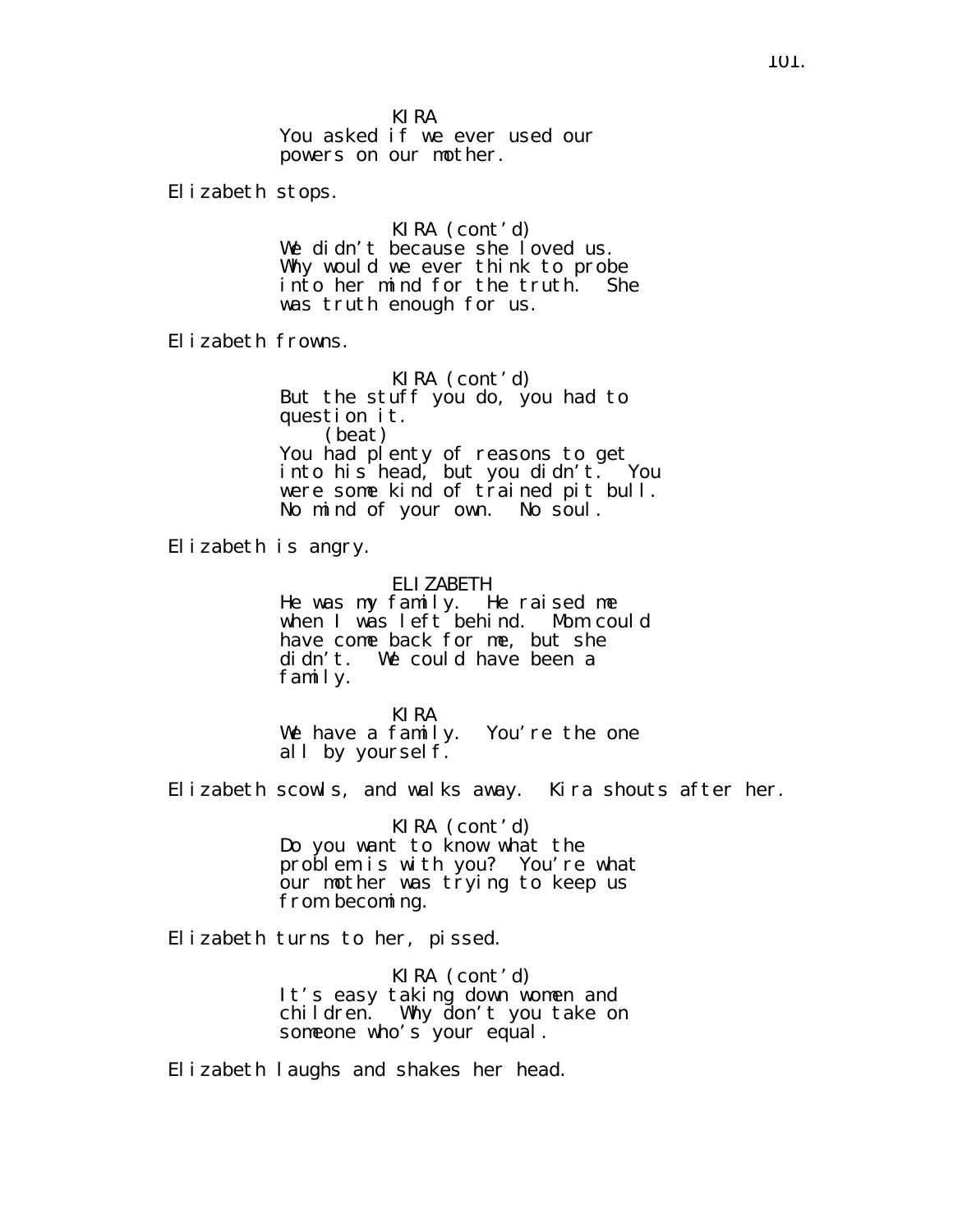ELIZABETH And that would be...?

KIRA (smiles) You couldn't get into my head, remember. Someone as powerful as you? What did you do, pull back, afraid of what you might find? You know the truth is inside of me, don't you? And you're afraid to face *it*.

Elizabeth smiles. It's not friendly. She unlocks the cell door and enters.

Karen leans in to Kira.

KAREN What are you doing?

KIRA I want her to try and take me.

KAREN No you don't.

Kira ignores Karen and steps up to Elizabeth.

KIRA I'm thinking maybe I can take you.

ELIZABETH Do you really think there's anything in your fragile little head I can't rip out and hold up like a trophy? You've done nothing compared to what I've done. Nothing in you can scare me.

Karen edges around, ready to jump Elizabeth if necessary.

KIRA Stay back. She's afraid.

Elizabeth shoves Kira away and laughs.

ELIZABETH You're a joke.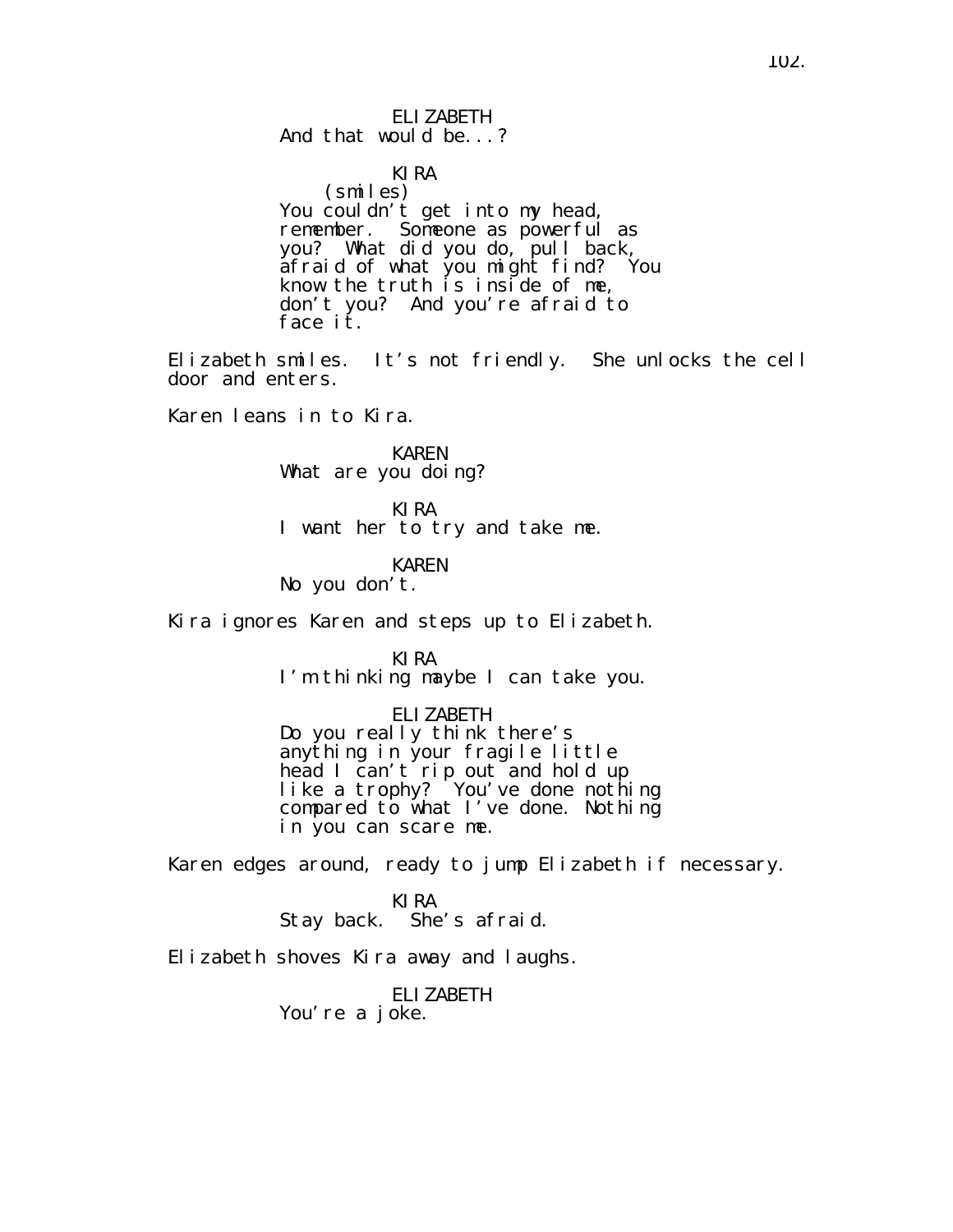KIRA

And you're alone... wondering why mommy picked us to save and left you behind. Maybe she knew you were the bad one and she only wanted her good little girls.

Hurt and rage flood Elizabeth. She spins on Kira and focuses. WHAM!

INT. PAULETTE'S CAR ON THE GRASSY FIELD - DAY

Three little girls scream as Cosol reaches in to grab them.

The girl against the window, the one covered in her mother's blood, screws up her faces and focuses on Cosol.

A bullet 'rips' through the back of Cosol's skull.

DETENTION CELL

Elizabeth gasps and staggers against Kira as she 'feels' the bullet rip into her own skull.

INTERCUT THE DETENTION CELL AND THE GRASSY FIELD

The mother collapses slowly to the ground.

Cosol collapses slowly to the ground.

Elizabeth collapses slowly to the ground.

Through the little girl's eyes, Kira's eyes, Elizabeth experiences her mother's dying breath.

### ELIZABETH

Mommy.

In the distance, she can clearly see Cosol holding the rifle.

Elizabeth lies on the floor, her mouth is agape.

ELIZABETH (cont'd) He killed her?

Kira slumps beside her, equally stunned at the memory that she had I ong suppressed.

> KIRA He killed our mother.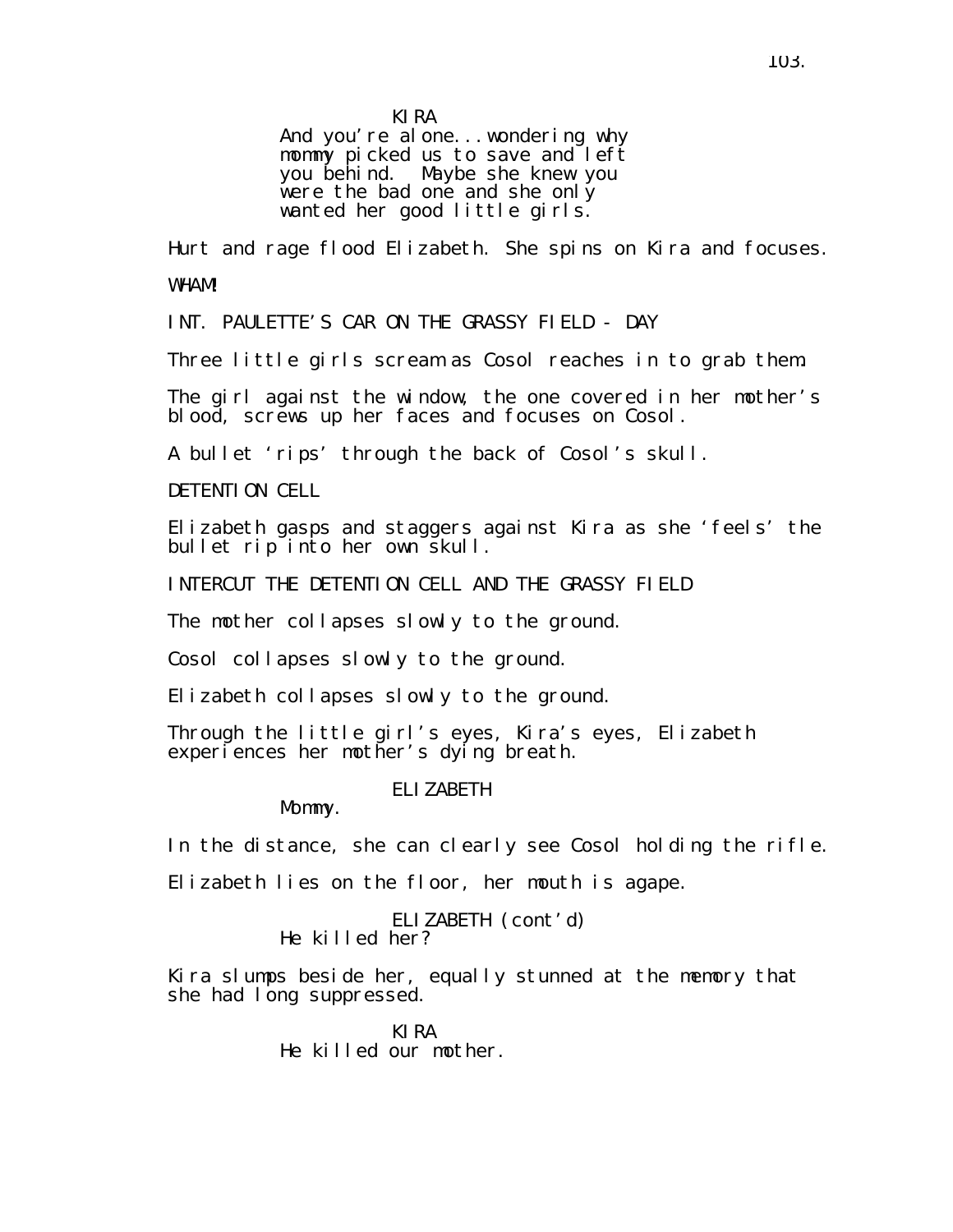She pushes through the cell door and locks it behind her.

KIRA (cont'd)

Danielle.

Elizabeth turns to her.

KIRA (cont'd) Danielle, that's your real name. The one Mom gave you.

Elizabeth tears up and runs out

EXT. ISOLATION BRIG - NIGHT

Elizabeth walks though a corridor of razor wire fencing and into the guard room.

Hefty Man and three other guards stare at her. He smiles.

Elizabeth walks through them towards the exit. Hefty Man steps in front of her. He leers.

> HEFTY MAN I'm going to have a little fun first. Those bitches owe me.

She looks back towards the isolation brig.

ELIZABETH Yeah, why not.

Hefty Man smiles, turns from her and head towards the isolation brig. Elizabeth leaves.

INT. BRIG - NIGHT

Kira looks up as the door opens and Hefty Man and his two cronies enter. His leering face makes his intentions clear.

Hefty jingles the keys seductively then unlocks the door.

BAM! A bullet slams into the back of his head. BAM! BAM! The remaining two guards drop dead.

Elizabeth stands behind them, gun still smoking. She looks at her sisters, then without a word turns and walks out.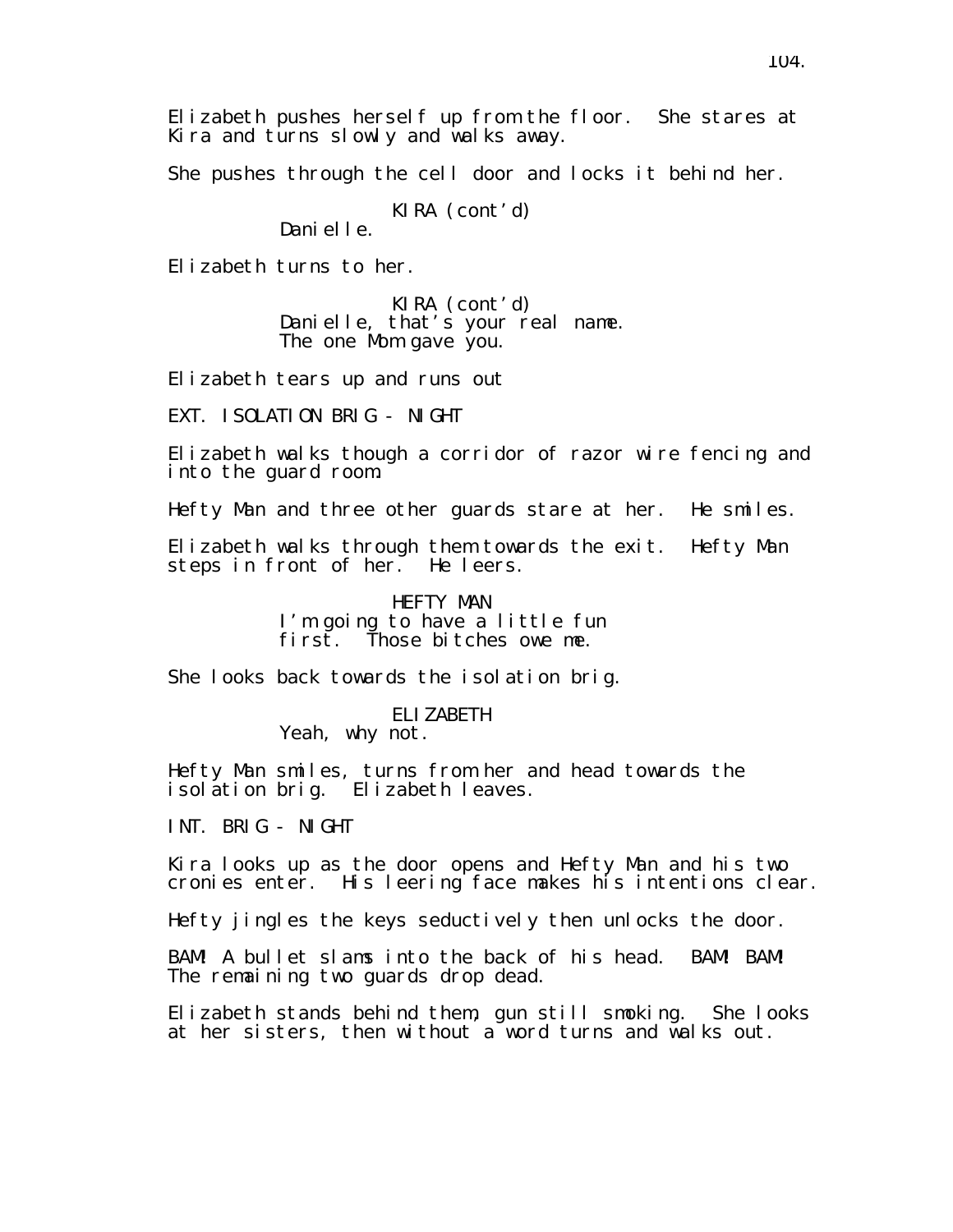EXT. ISOLATION BRIG - NIGHT

Kira leads them out of the brig. They look around, there is no sign of Elizabeth.

> KAREN There's a gate half-mile down.

EXT. AIRBUS 380 - NIGHT

The huge plane sits 200 yards away on a closed runway.

Elizabeth climbs the stairs to the main door.

INT. AIRBUS 380 - NIGHT

Elizabeth makes her way down the corridor. The SECURITY CHIEF approaches her.

> ELIZABETH We'll be here longer than expected. Take all of the prisoners to the main brig.

## LATER

Elizabeth stands at the main door watching as prisoners are escorted from the plane's lower level onto waiting buses.

The Security Chief waves to her from the ground.

SECURITY CHIFF We're clear.

ELIZABETH Everybody off?

SECURITY CHIEF

Yes.

ELIZABETH I'll secure the doors.

He waves, climbs onto the last bus and it pulls away.

INT. AIRBUS - COCKPIT - NIGHT

Elizabeth hits a few buttons and rear doors close and lock.

INT. AIRBUS HALLWAY - NIGHT

Elizabeth walks down a long side corridor to a door marked "Armory." She pulls a key and opens the door.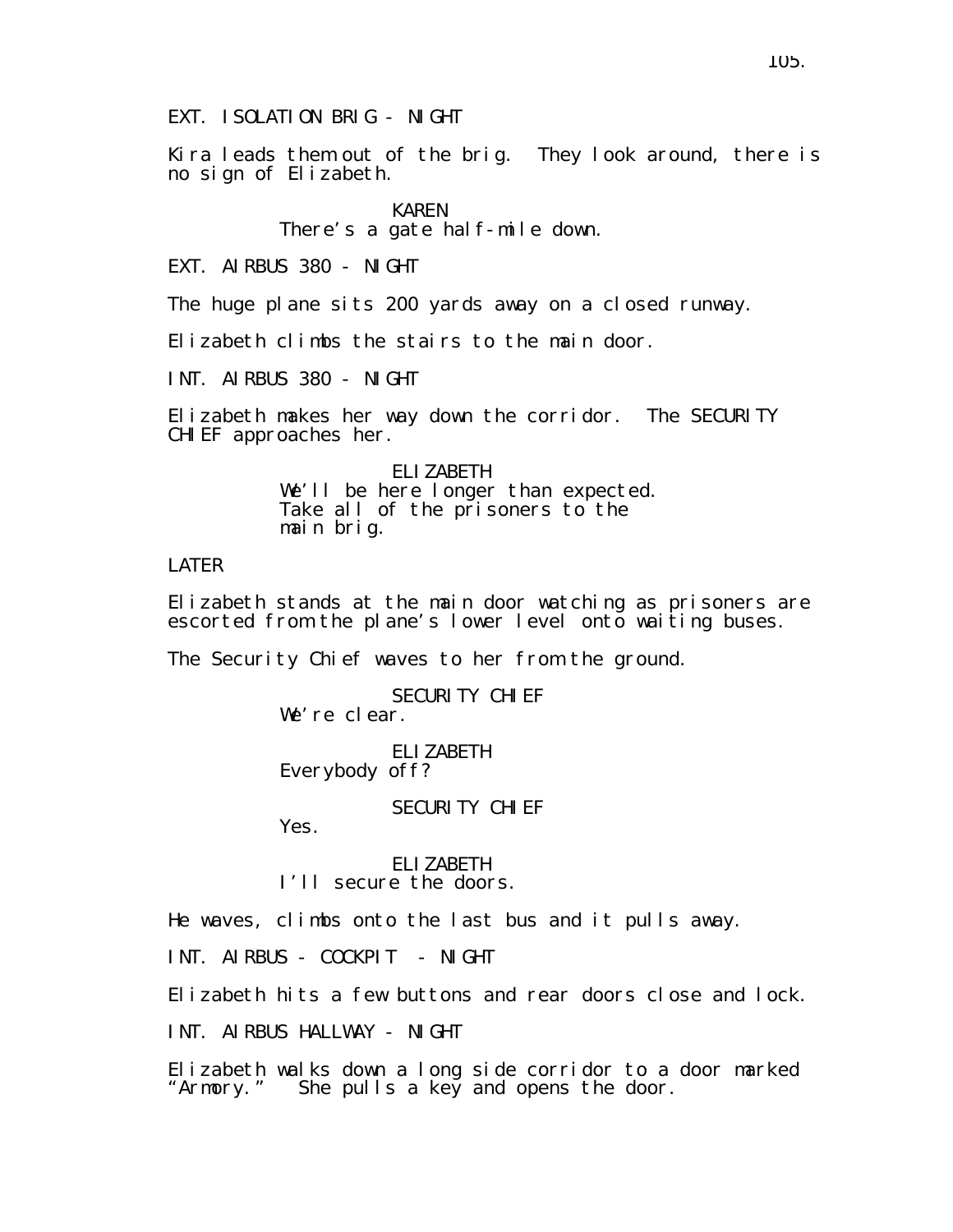Elizabeth enters the room and comes to a steel reinforced door. She punches a code and the door opens.

She slides back a panel revealing the two suicide vests.

EXIT ROWS OVER WINGS

Elizabeth pops the security door and pushes it open. She sets the timer, leans out and drops a vest onto one of the plane's massive wings. Right over the fuel tanks.

She crosses to the other side of the plane, pops the emergency exit window and drops the last vest onto the wing.

EXT. AIRBUS - NIGHT

Elizabeth walks down the stairs and towards the South Gate.

For a long time nothing happens as she continues walking.

Two massive EXPLOSIONS are followed by an unholy eruption as the main fuel tanks on the plane erupt.

Elizabeth is silhouetted by the massive wall of flames.

INT. AIRPORT HANGER OFFICE - NIGHT

Cosol reacts as the sound wave from the explosion rocks the hanger. He looks out the window and is stunned to see the plane fully engulfed.

EXT. HANGER - NIGHT

Cosol runs out and sees guards unloading the prisoners from the buses. Everyone watches the burning plane in disbelief.

He spots the Security Chief.

**COSOL** What happened?

SECURITY CHIFF I don't know. Elizabeth said to empty the plane. Next thing, the whole damn thing goes up.

Cosol grabs a pair of binoculars from a soldier's clip and scans the runway and tarmac.

He sees the silhouette of Kira and her sisters running towards the South Gate.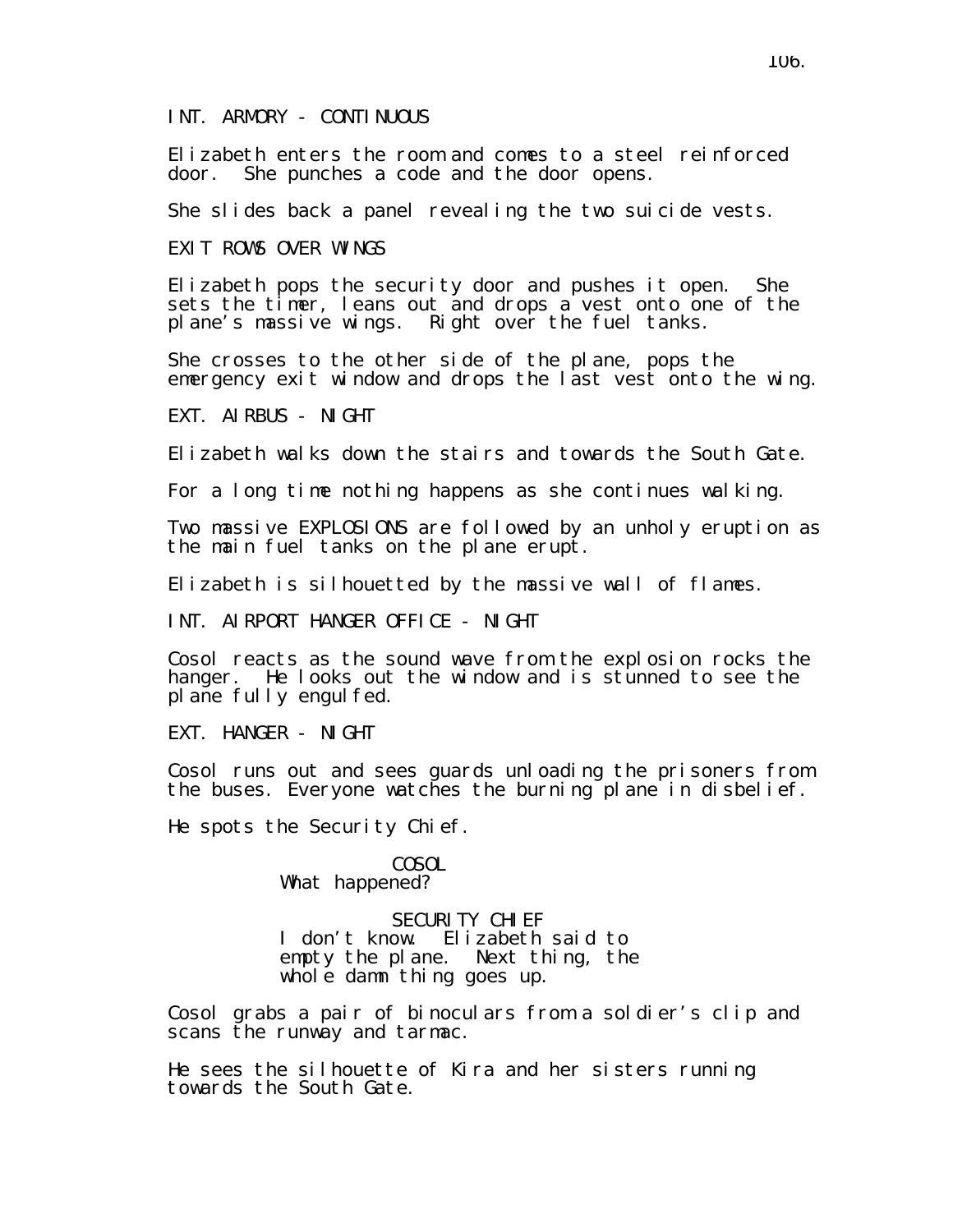He signals to the guards.

# COSOL

Come with me.

They pile into a Humvee and take off towards the South Gate.

EXT. SOUTH GATE AREA - NIGHT

Kira and her sisters make their way through a maze of huge troop transport vehicles, shipping containers and general purpose military vehicles, Humvees, trucks, cars, etc.

They see the South Gate sentry booth. The GUARDS watch the burning plane, but are too disciplined to leave their posts.

Karen starts towards the guards at the gate.

KAREN Let me, I can take them.

Kira pulls her back.

KIRA What if you can't?

COSOL (O.S.) She's right, you know. Your powers don't work on everybody.

They turn to see Cosol and several armed men with guns trained on them. Laser targeting beams dot their bodies.

> COSOL (cont'd) I offered you a chance to serve your country and instead you chose to become traitors. Worse than that, you've probably damaged one of the best weapons this country has. (sighs) But with you gone maybe I can get her back.

ELIZABETH (O.S.) Are you talking about me?

Cosol and his men turn to see Elizabeth standing behind them.

ELIZABETH (cont'd) (to Cosol) You lied to me.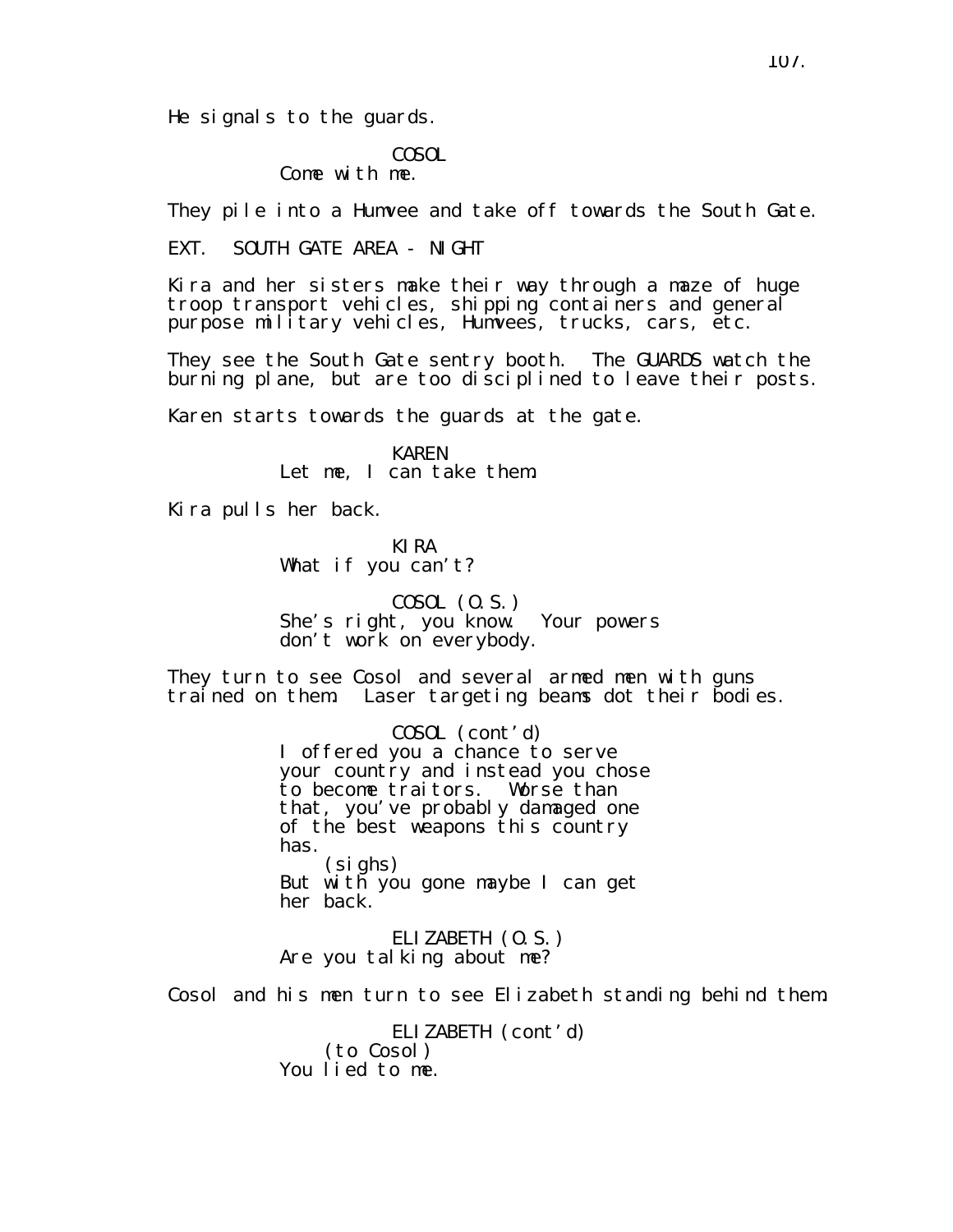Cosol knows all kind of shit can happen now. He looks to the soldiers with him. They know it to. soldiers with him.

COSOL

Elizabeth...

### ELIZABETH You betrayed me.

She starts to walk towards him but is so caught in emotion she stops.

> ELIZABETH (cont'd) You killed my mother because she tried to keep her children from becoming what you turned me into.

The tears flow freely.

ELIZABETH (cont'd) You turned me into a monster.

COSOL That's not true, Elizabeth. I turned you into a hero. (beat) Look at how many lives you have saved, terrorists attacks you prevented. Your mother's death allowed you to become who you are, a powerful guardian for this country you love.

Elizabeth wipes the tears from her eyes and stares at him.

ELIZABETH My mother couldn't save me, but she died trying to save my sisters. (beat) That's what she'd want me to do. (sighs) So, I guess you're going to have to let them go.

Cosol smiles. The laser targeting beams of his men now dot Elizabeth's body. She, too, smiles.

> COSOL You know I can't do that. They already have the wrong idea about what we do. They're too dangerous.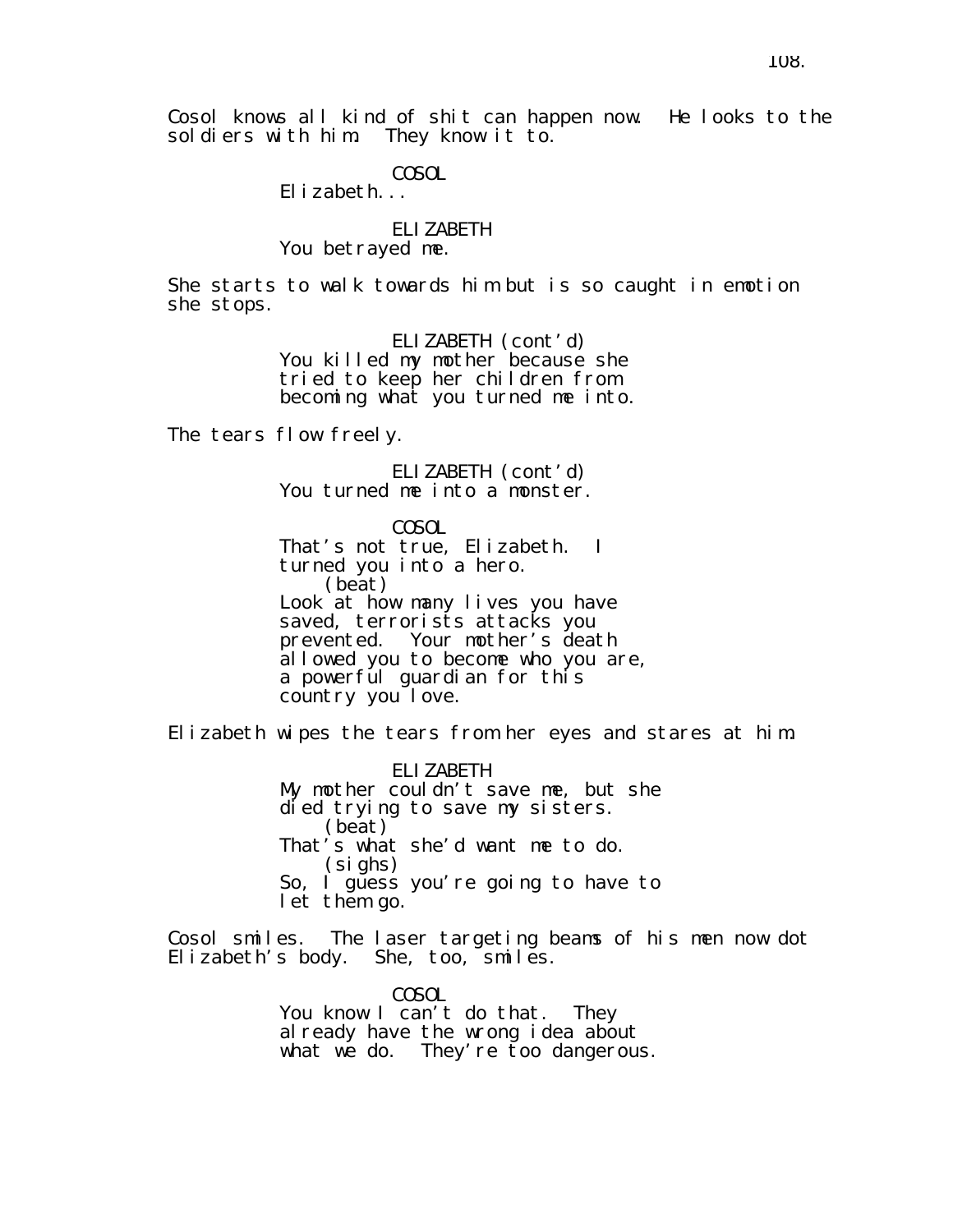ELIZABETH With all I've done for you, you can't give me this one thing?

He smiles a sad smile.

COSOL Honey, no, I can't.

She looks down at the red dots on her chest and nods.

COSOL (cont'd) Elizabeth?

She looks at him.

ELIZABETH My name is Danielle.

She looks at the armed men. Cosol understands.

COSOL You can't stop all of them.

> ELIZABETH (slowly)

'There was a young fellow named Hall, Who fell in the spring in the fall. It would have been a sad thing Had he died in the spring, But he didn't - he died in the fall.' (beat) Maybe we all die tonight.

The guards know what's about to go down and they are clearly nervous. A few red dots move to Elizabeth's head.

Faster than a finger can pull a trigger she focuses.

Instantly, in their minds, the guards burst into flames, get stabbed in the throat, shot in the head, blown-up, run over; slammed with all manner of mayhem.

They drop their guns, scream and flail about.

All but one. He fires.

A three round, semi-automatic burst rips through her body.

The guard aims again but is felled from behind by Karen wielding an iron pipe.

Cosol takes off around the corner of a shipping container.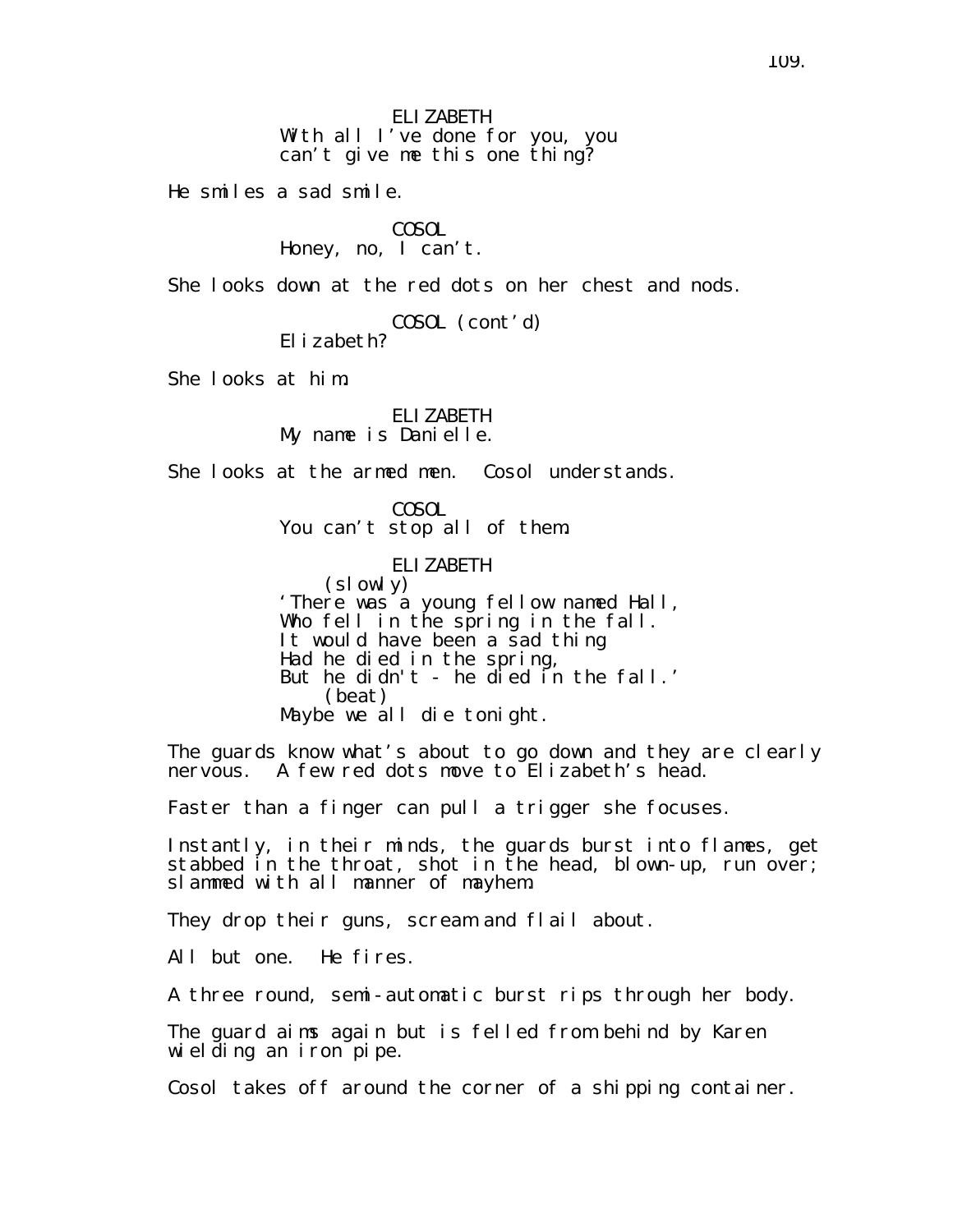Elizabeth is close to death. She wants desperately to speak but the blood flowing from her mouth gets in her way.

She coughs, briefly clearing her throat.

ELIZABETH (cont'd) (to Kira) I wasn't always the bad one.

Kira hugs her, crying.

KIRA I know, Danielle, I know.

Elizabeth struggles for one last breath. She looks at Kira.

ELIZABETH I can help you, if you trust me.

KIRA

I always trust my sisters?

Elizabeth smiles. Then she stares deeply into Kira's eyes and focuses.

Suddenly Kira is ripped by an explosion. Her body in flames. Then in horrific rapid vignettes, Kira goes through all manner of grisly harm and destruction.

Kira screams as she is flung back against the ground. Her body spasms as she is tortured by ghastly experiences. Horrors others have done, she now experiences. She contorts in pain, her bladder releases. Her scream is unearthly.

Kathy and Karen aren't sure what to do. They look at Kira, Elizabeth and then at each other.

Then it stops. Kira lies on the ground quaking, semiconscious. Elizabeth stares at them. Unable to draw another breath. Only her eyes still alive.

Kira crawls over and reaches out a hand and grabs Elizabeth's hand. All four of them hold hands.

> KATHY (to Elizabeth) There were good times.

Elizabeth jerks as she is suddenly thrust back into a warm living room.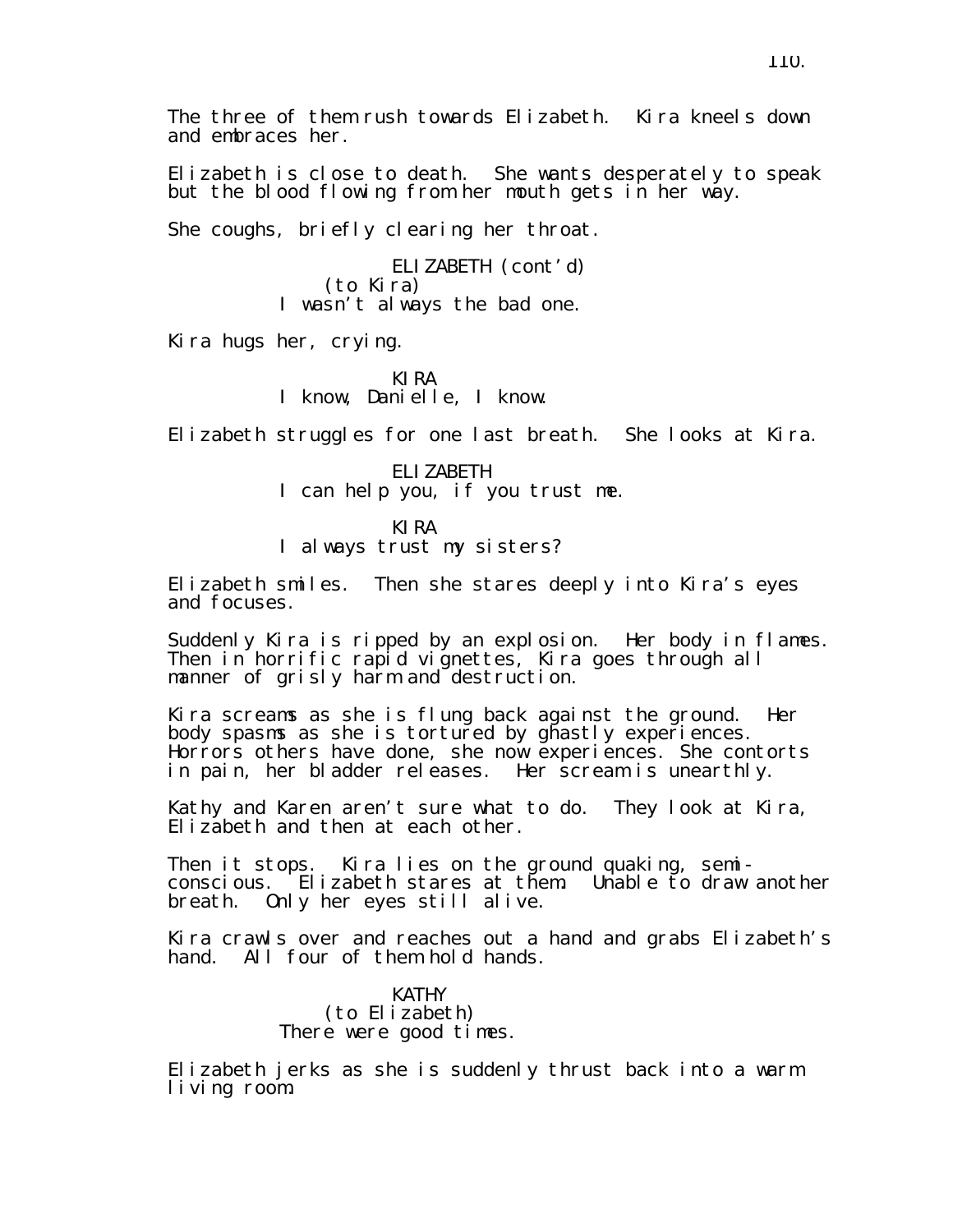INT. LIVING ROOM - DAY

Elizabeth is two years old, romping and wrestling with her three sisters.

Their mother jumps into the mix, playing with the kids who laugh and giggle as they gleefully crawl all over her.

Baby Elizabeth laughs loud and hard. A smile so big it looks like her face will burst.

BACK ON THE GROUND.

Elizabeth's eyes close, a beautiful smile falls her face. Kathy wipes the blood from her mouth. She, too, smiles.

> KATHY Rest in peace, Sis.

The roar of engines grab their attention. In the distance, they see an armada of military vehicles heading their way.

Karen and Kathy help Kira to her feet. Kira staggers and reaches for Elizabeth. Karen and Kathy pull her away.

KATHY (cont'd)

We have to go.

Kira stumbles back slowly; still shaky.

KAREN What did she do to you?

Kira looks at Elizabeth. A realization, a resolve.

## KIRA

She loaded me.

A Humvee roars down the channel of cargo containers towards the girls. A SOLDIER climbs through the hatch and mans the .50 Caliber machine gun on the roof.

The sisters duck around the corner just as a hail of bullets rip concrete and metal to shreds all round them.

Vehicles come at them from all angles. Humvees, SUVs, convoy trucks, cars, a bus full of soldiers and even soldiers on bicycle and foot are heading their way.

They sprint through the motor pool. Karen jumps into an SUV; keys above the visor.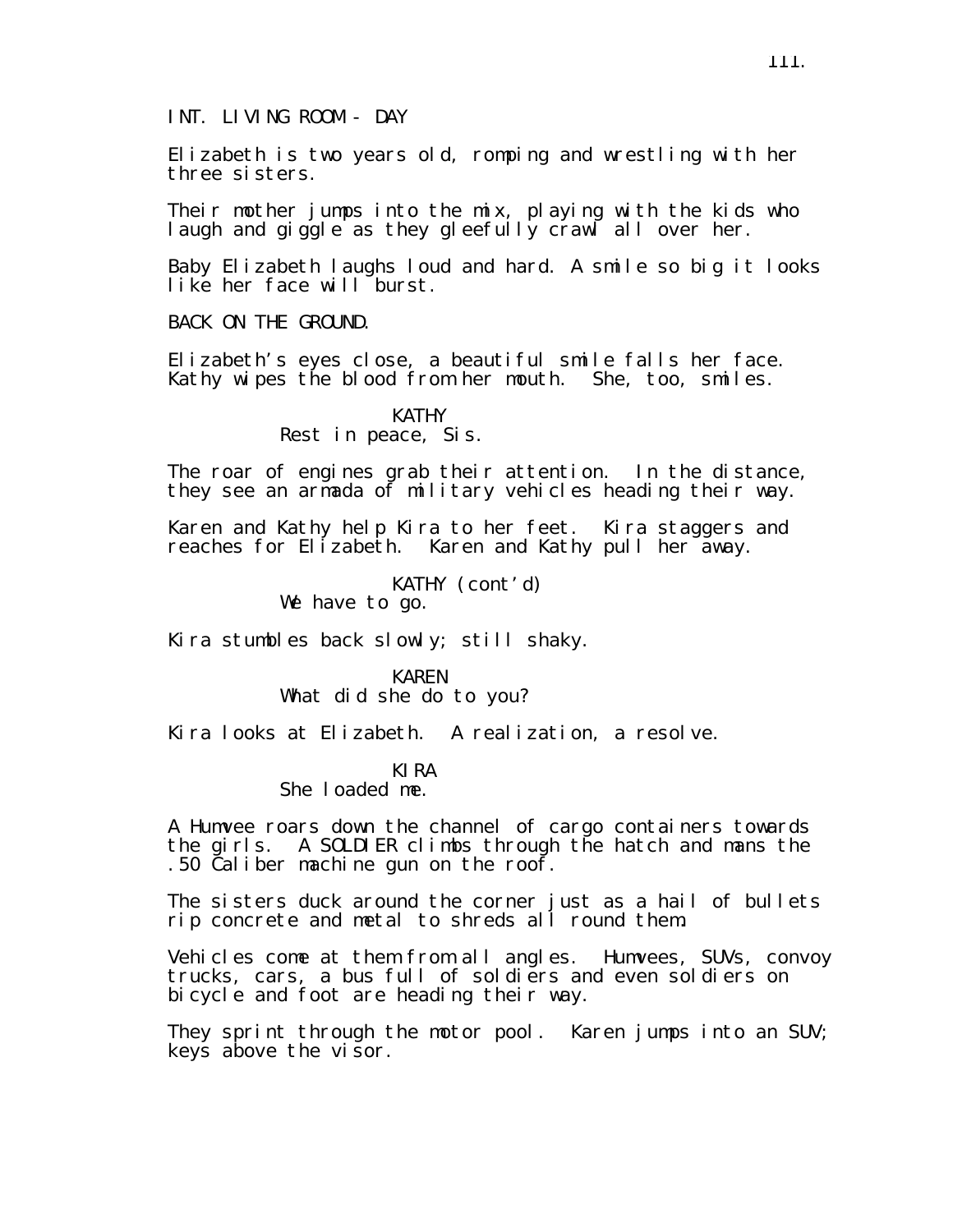She fires up the engine while Kathy shoves the still shaky Kira into the back seat and jumps in next to her.

The SUV roars off.

INT./EXT - SUV - MOVING - NIGHT

The SUV flies across the Tarmac and onto the runway; 85 m.p.h. and climbing. The Airbus 380 burns in the background.

INT. PURSUING MILITARY POLICE VAN - MOVING - CONTINUOUS

An MP drives; Cosol sits next to him, watching the SUV with the sisters racing ahead of them.

INT./EXT. SUV - MOVING - NIGHT

The SUV is flying, nearing 100 m.p.h. Despite the speed, military vehicles close in from all sides.

Karen sees the end of the runway; a fence. She floors it, intent on crashing through. It's a steel reinforced fence.

> KATHY You can't.

KAREN We have to get out of here.

## KIRA

(softly) Stop the car.

Karen doesn't hear her. Kira leans over to Karen. She is calm, matter of fact.

> KIRA (cont'd) Stop the car.

Karen looks at her, not sure what to do. Kira smiles, pats her on the shoulder and kisses her on the cheek.

> KIRA (cont'd) You've done enough. It's my turn now.

Karen slams on the breaks. The SUV screeches to a halt.

INT. VAN - CONTINUOUS

Cosol sees the van stop and Kira get out.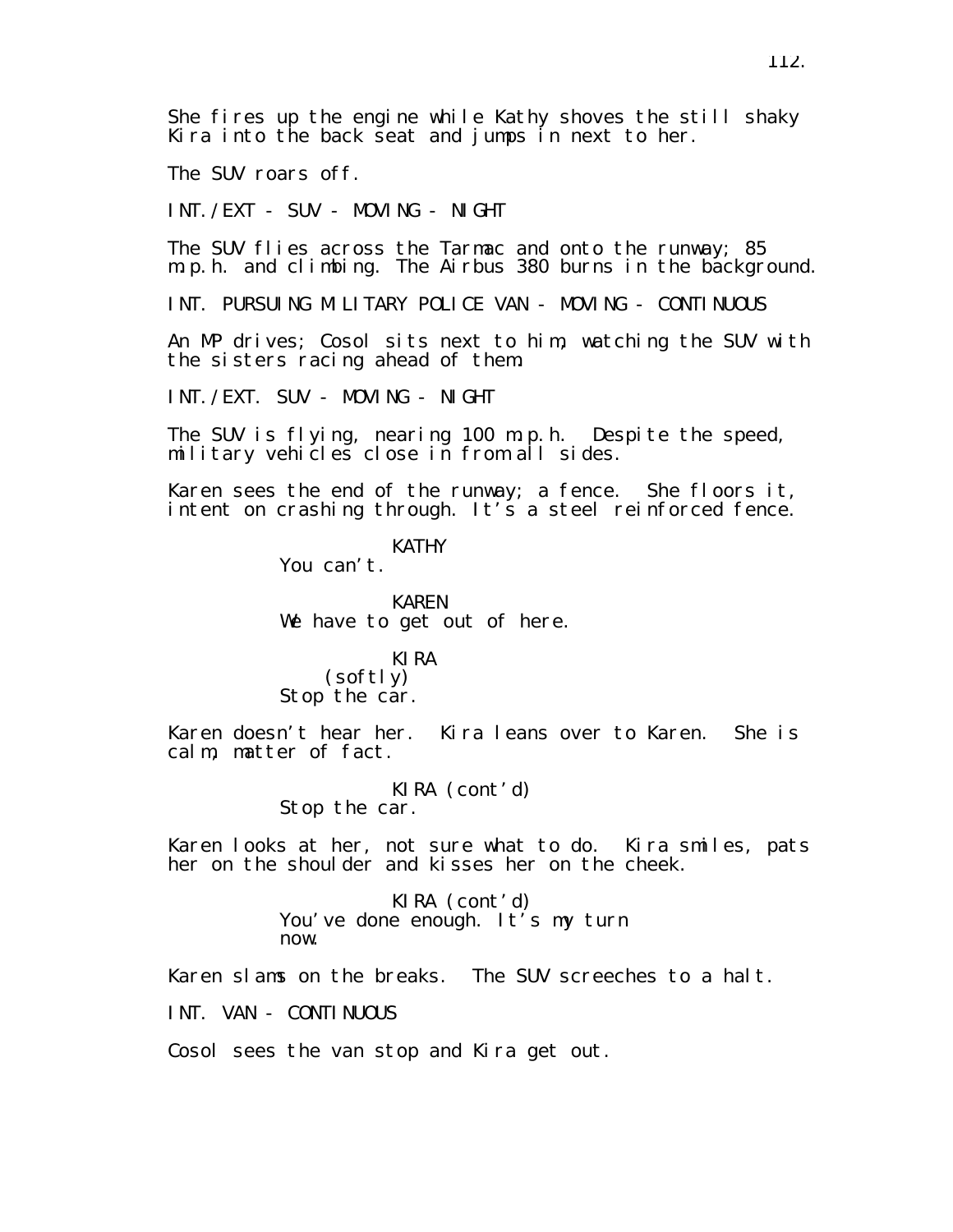# COSOL

SI ow down.

The driver slows down, allowing the rest of the vehicles to fly past them.

# RUNWAY

Kira watches the vehicles roaring towards her. There must be at least 20 of them. She takes a deep breath and focuses.

All hell breaks loose as...

A huge explosion rips through the nearest set of vehicles.

It's all in the mind of the drivers, but it's enough to make them jerk the wheels of their vehicles, or throw up their arms to protect themselves.

Mentally, the drivers are no longer behind the wheels of their vehicles but are caught up in horrific experiences.

Vehicles careen out of control, crashing into each other, flipping, rolling down the runway like toys. Even bicycles and foot soldiers flail out of control

COSOL'S VAN

Cosol and his driver aren't immune, the driver rips at his clothing as if on fire, Cosol thrashes about in agony.

The van slams into an overturned motorcycle, goes airborne, flips and crashes down hard on it's roof.

### RUNWAY

Kira stares at the carnage. It's an eerie scene as people scream while vehicles roll out of control or lie upside down, wheels spinning; against the backdrop of the burning plane.

Karen and Kathy step out of the SUV. They are stunned.

Kira starts walking towards the carnage Her attention is focused on one vehicle; COSOL'S VAN

Cosol has slowly regained his senses and pulls himself from the van. Whatever Kira did to him is fading but the flipping van has injured an arm.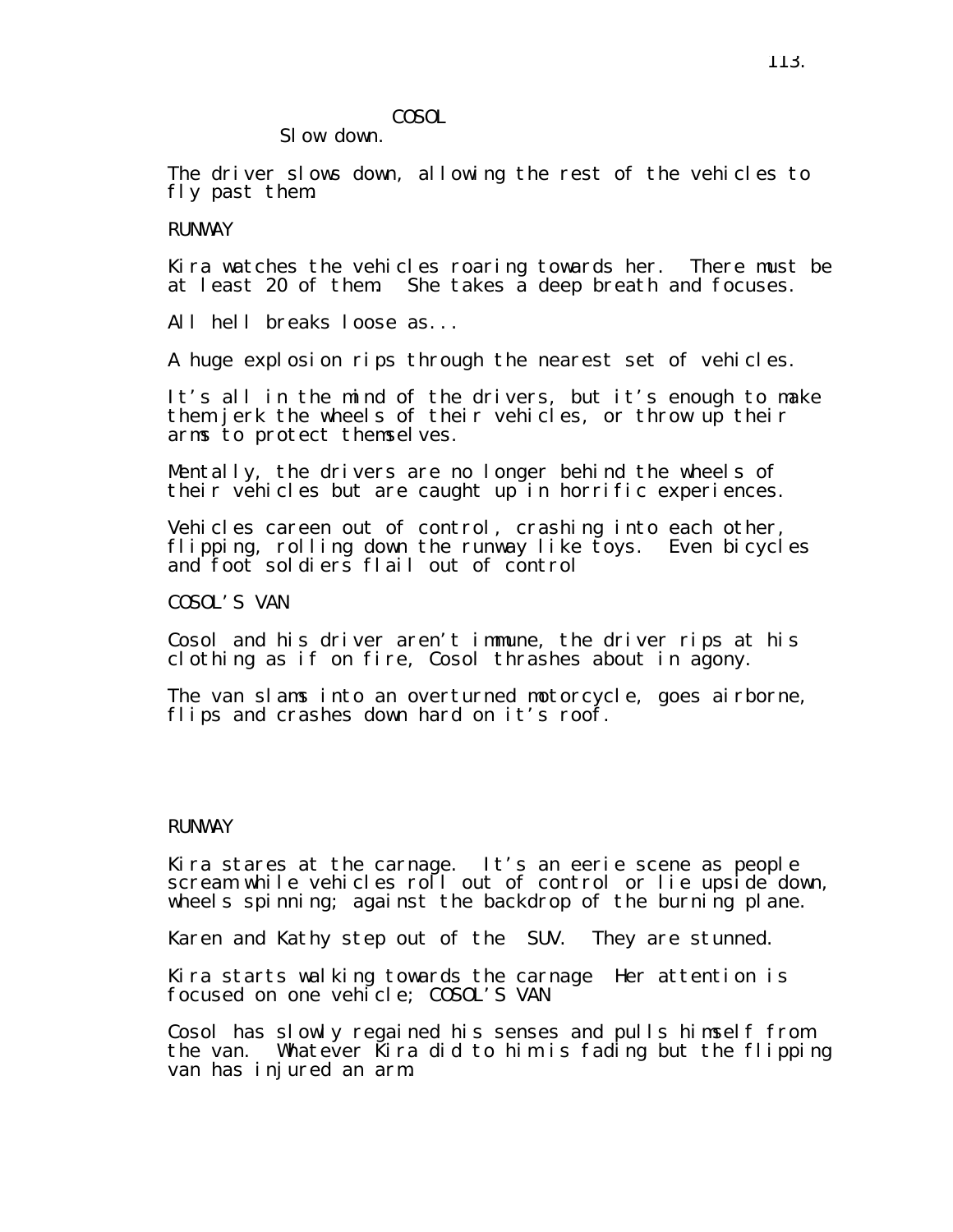As he crawls along the broken glass he hears footsteps coming towards him. He looks up and sees Kira about 10 yards back.

He pulls himself to his feet and tries to run off. But he is hurt and it's more like a fast, jerky walk. Kira paces steadily towards him.

He looks back. Kira is very close. He picks up the pace.

BAM! A bullet rips into his back and he crashes face down into the GRASSY FIELD.

Cosol looks up. The three screaming toddlers are in front of him. Paulette and her car are a few feet away. He is the bleeding woman.

He looks over his shoulder and sees himself heading towards himself. He watches himself raise the rifle. He turns and looks at the nearest child. The child stares back at him. Kira's eyes.

A bullet explodes in the back of his head, slamming his face to the runway concrete.

He lies there, eyes closed. Dead, but only in his mind. He rolls over to his back.

Kira stands over him.

COSOL (cont'd) You've put this country in grave danger. You've destroyed everything.

She looks around at the carnage and then back at him.

KIRA I'll make up for it.

She taps her forehead, leans down and taps him on the head.

KIRA (cont'd) You'll be hearing from me.

His face pales.

The SUV pulls up next to her.

KAREN Kira, let's go.

Kira turns her back on Cosol and climbs into the SUV.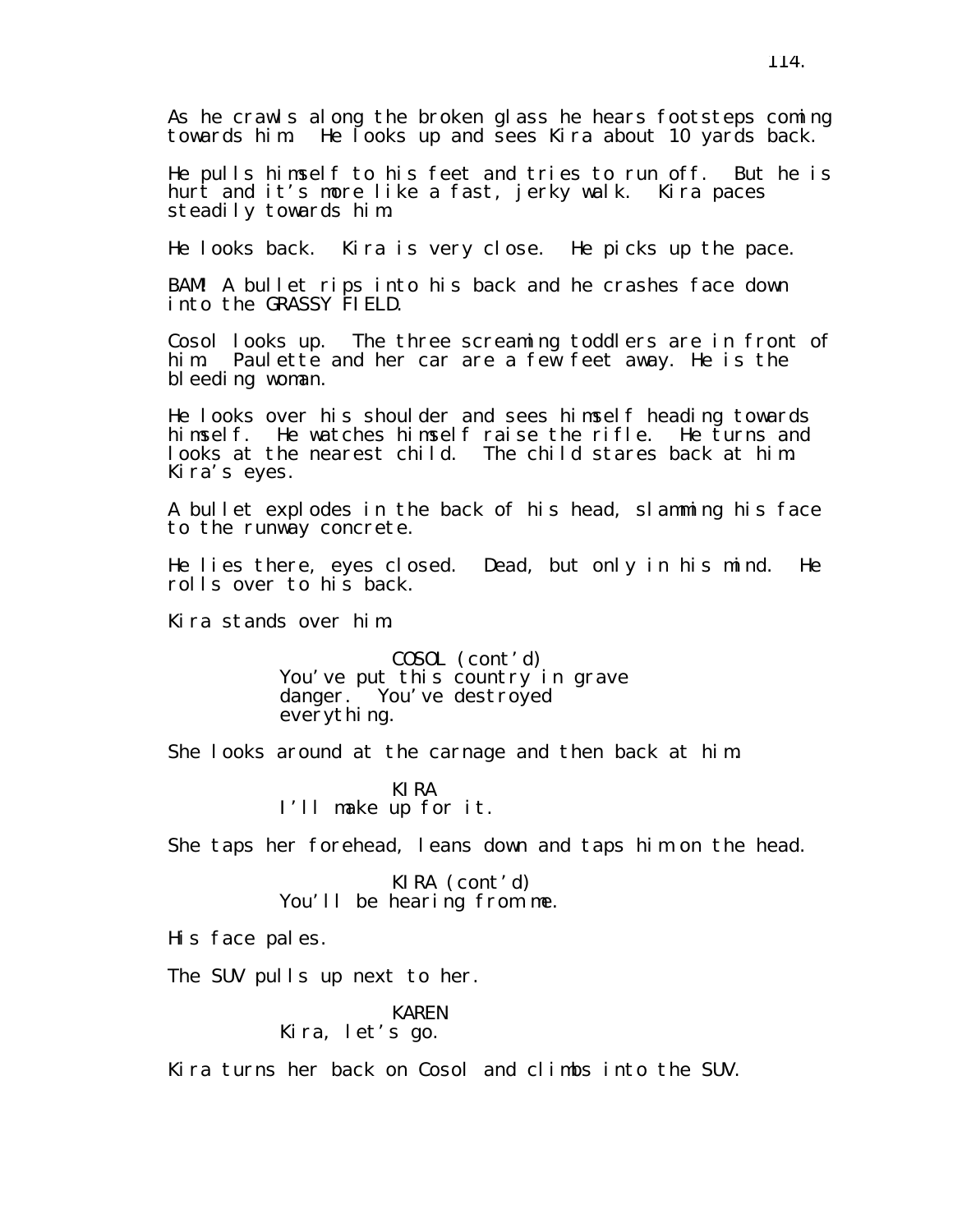INT. AIRPORT HANGER - OFFICE - NIGHT

Cosol stands at the window of the office watching the burning Airbus. The flames provide the only light in the dark office.

He picks up a gun from the desk. He looks at it and gives a wry smile. They won't get into his brain again. He puts the gun to his head.

POP-ZISSS. Two projectiles imbed in his back and 50,000 volts are instantly discharged into his body delivering the electro muscular disruption as advertised.

Cosol goes down in a heap, his gun skitters away.

The YOUNG SOLDIER at the door wielding the Taser looks at Cosol. A RANKING OFFICER comes up behind him.

> YOUNG SOLDIER He was going to kill himself, sir.

The Ranking Officer pats the soldier on the back and goes over to the convulsing Cosol.

> RANKING OFFICER This is just a setback, sir. Not worth taking your life over. You'll be okay.

The officer turns to the young soldier.

RANKING OFFICER (cont'd) Call medical, we need to get him to the psych ward.

SUPERIMPOSE - 10 Months Later

EXT. BOYS AND GIRLS CLUB - BASKETBALL COURT - DAY

Karen and several teenage girls play a hard game of basketball. She wears a T-shirt that reads "Gang Intervention."

Even though they're young, this is a tough crew, you wouldn't want to run into them at night.

Karen gets the ball and drives in for a lay-up. A TOUGH GIRL 'clotheslines' her with an arm around the neck, knocking her hard to the ground.

The crowd roars. Fight time. Entertainment.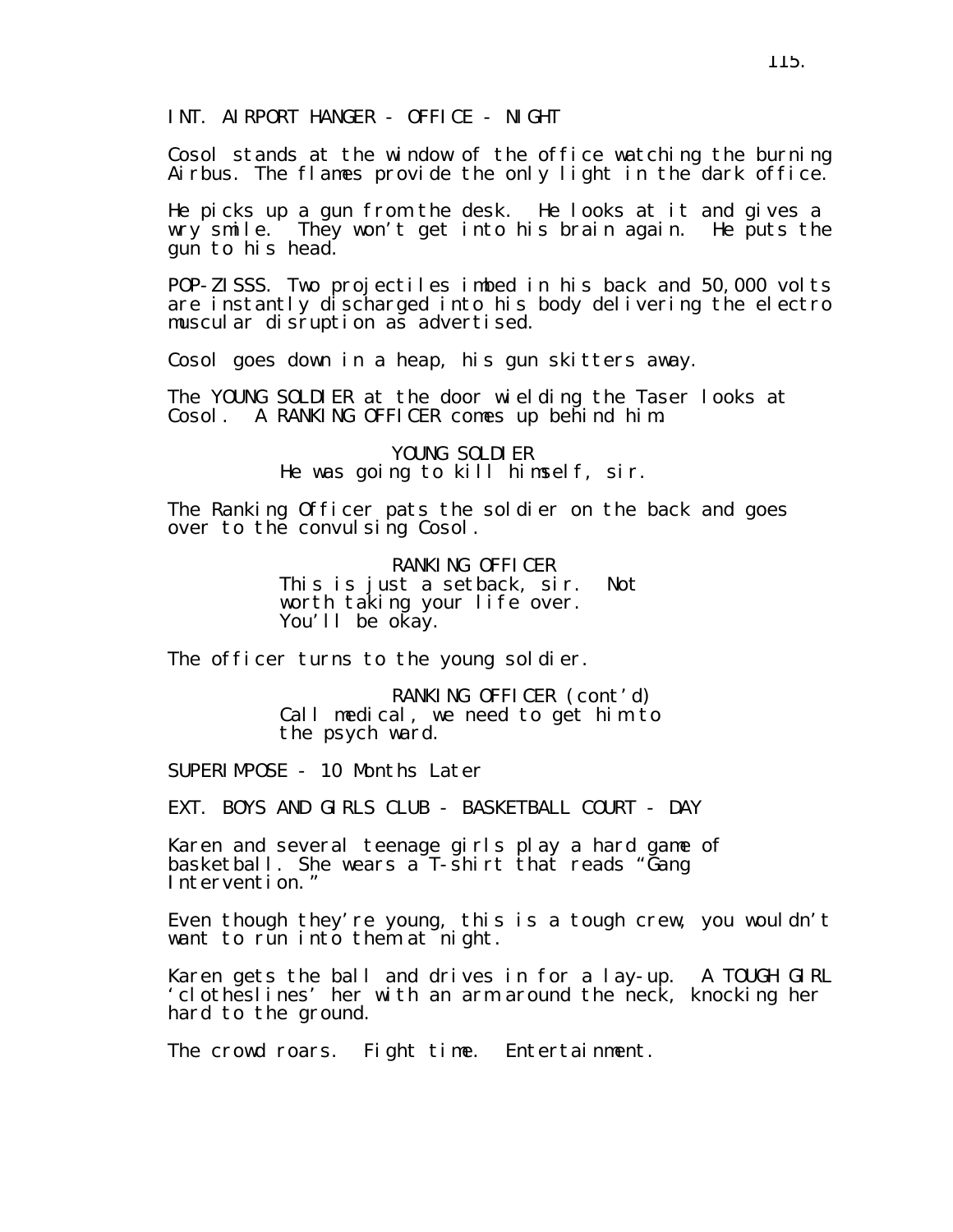The girl crouches, fists up, waiting for Karen's charge.

GIRL ON SIDELINES Isn't that the lady who jacked up Lamar with some mind shit after he beat up Sarah?

Karen's opponent hears this and starts to back down.

KAREN I don't do that anymore.

TOUGH GIRL

You sure?

Karen Nods.

The girl rushes Karen and they go down in a ball of flying fists and elbows. Both enjoying the physical battle.

> GIRL ON SIDELINES Where's the counselor?

SOMEONE IN CROWD That lady's the counsel or.

INT. HOSPICE CARE CENTER - DAY

A MAN lies dying in his hospital bed. His face is drawn but the palliative drugs are easing his passing into death.

Family members, heads bowed, ring the bed holding his hands, completing the circle.

A pair of hands gently reach in; someone else joining the circle. It's Kathy. She wears a Hospice Worker badge.

She smiles and looks at the dying man...and focuses.

The man smiles and starts laughing gently as he experiences joys events from his past.

Kathy looks around at the bowed head and focuses. Smiles spread slowly across the faces. Soft laughter of joy ensues as the circle reexperience wonderful times with the dying man.

EXT. AIRPLANE - FLYING - DAY

A passenger jet cruises gently through a cloudless sky.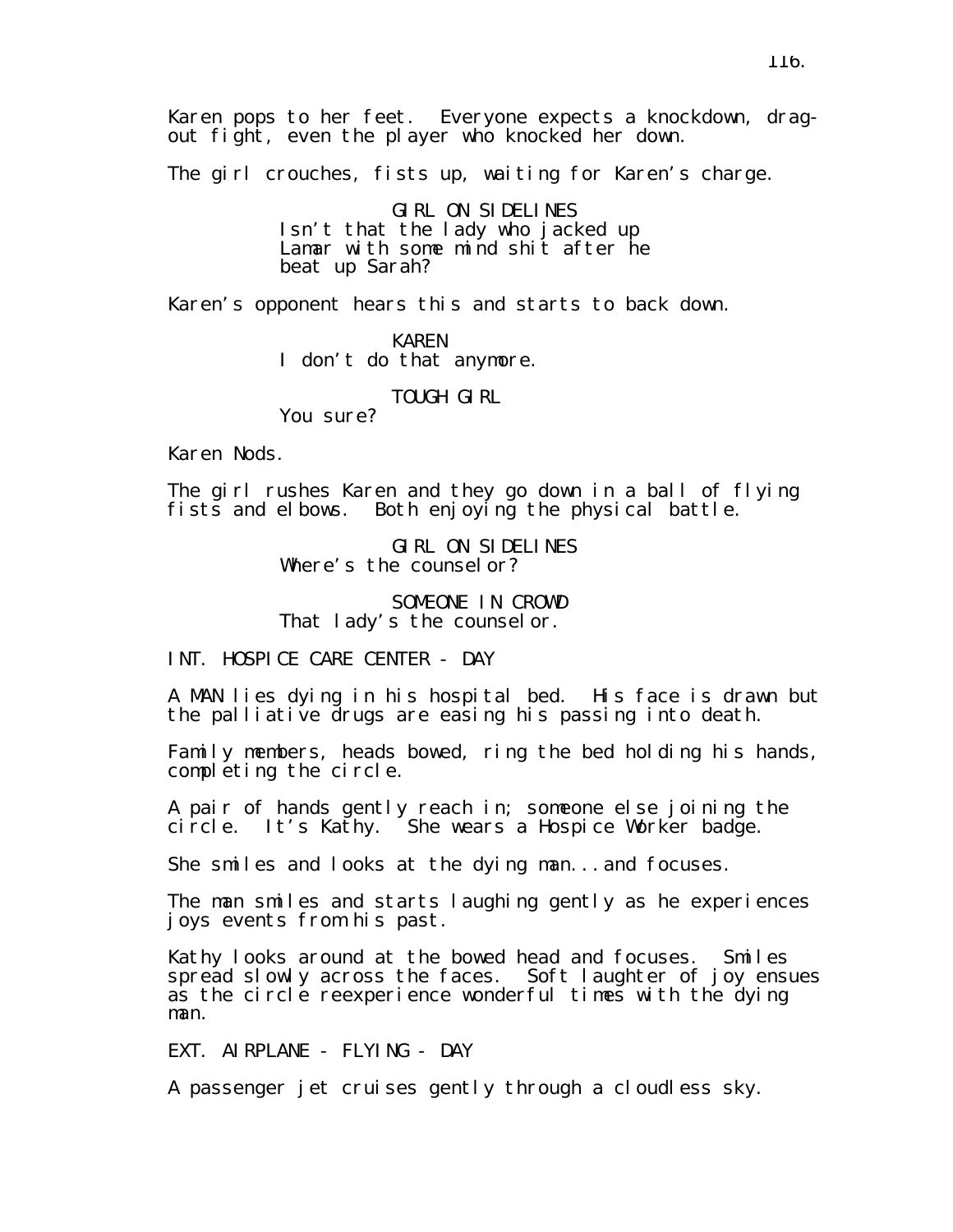INT. AIRPLANE - DAY

Kira sits in the window seat, staring out at the cloud formations. A folded newspaper, The Des Moines, Iowa Register, rests in her lap.

An ELDERLY WOMAN sits next to her.

ELDERLY WOMAN We still have an hour before we land in Des Moines.

Kira stretches and yawns.

The woman looks at the article Kira had been reading.

ELDERLY WOMAN (cont'd) (reading) FBI hunts homegrown terrorists in Iowa. (conspiratorially to Kira)

I know this won't sound right but I think if we just killed everyone of them we caught, that would send a message and we wouldn't have all this craziness going on.

Kira smiles.

KIRA That seems to be a popular approach.

ELDERLY WOMAN What do you think?

KIRA You're right. It's a war, people get hurt. Sometimes they have to be hurt.

The alarm on Kira's watch goes off. She looks at it.

KIRA (cont'd) Time to visit an old friend.

She sits back and looks straight ahead. The woman doesn't understand what she means.

INT. MILITARY PSYCHIATRIC WARD - DAY

Cosol lies strapped to a bed. His face is haggard, gaunt.